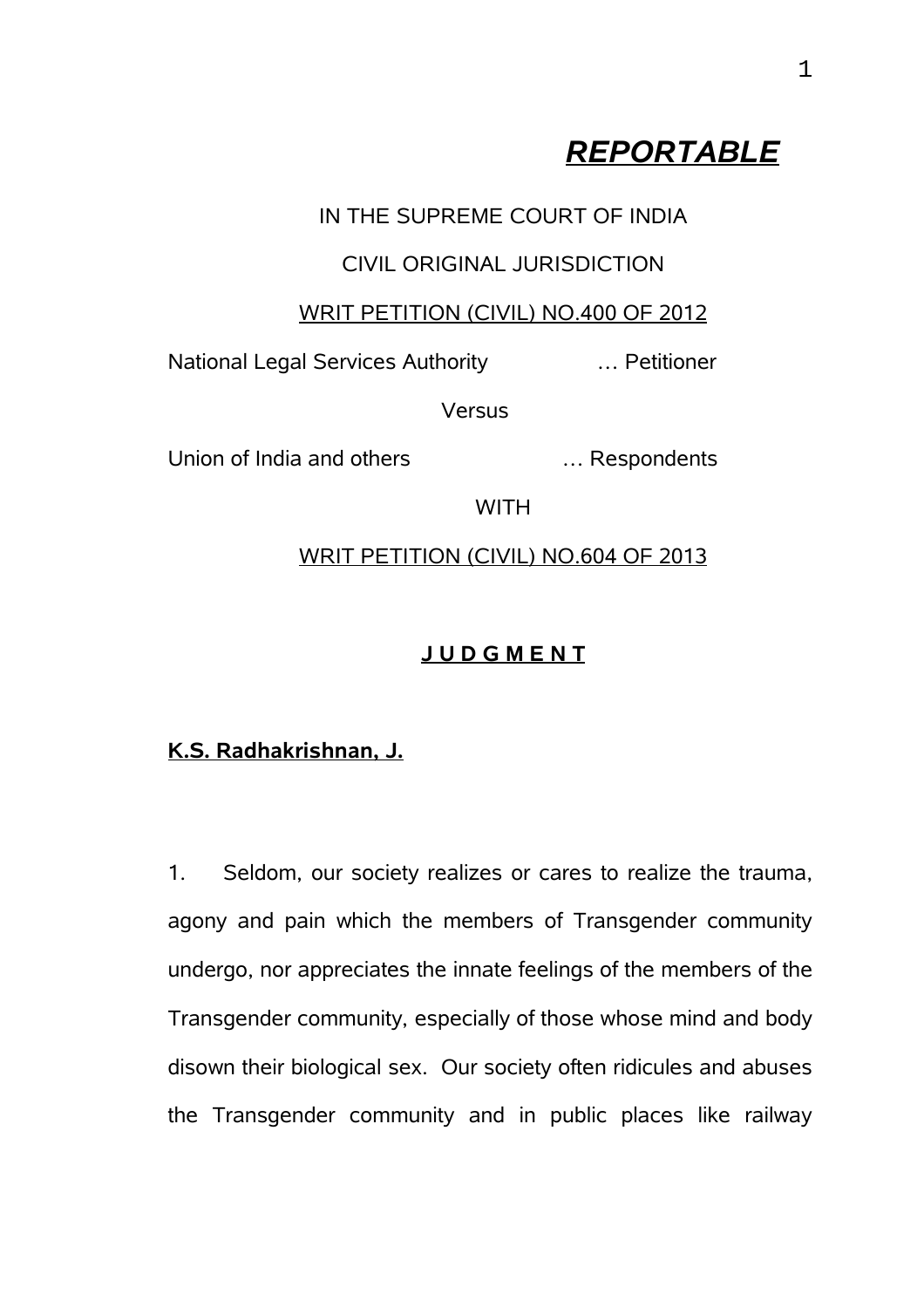stations, bus stands, schools, workplaces, malls, theatres, hospitals, they are sidelined and treated as untouchables, forgetting the fact that the moral failure lies in the society's unwillingness to contain or embrace different gender identities and expressions, a mindset which we have to change.

2. We are, in this case, concerned with the grievances of the members of Transgender Community (for short 'TG community') who seek a legal declaration of their gender identity than the one assigned to them, male or female, at the time of birth and their prayer is that non-recognition of their gender identity violates Articles 14 and 21 of the Constitution of India. Hijras/Eunuchs, who also fall in that group, claim legal status as a third gender with all legal and constitutional protection.

3. The National Legal Services Authority, constituted under the Legal Services Authority Act, 1997, to provide free legal services to the weaker and other marginalized sections of the society, has come forward to advocate their cause, by filing Writ Petition No. 400 of 2012. Poojaya Mata Nasib Kaur Ji Women Welfare Society, a registered association, has also preferred Writ Petition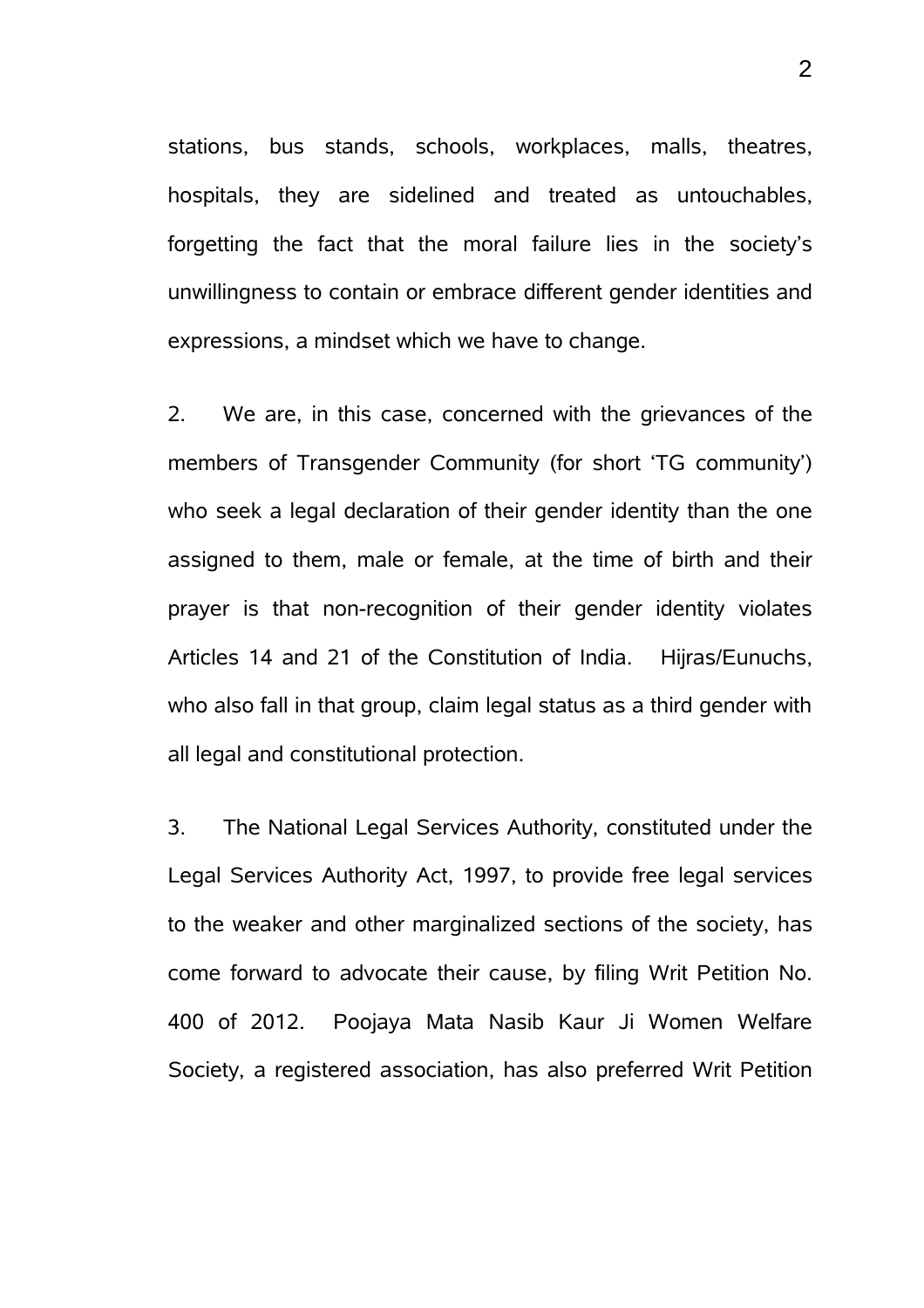No. 604 of 2013, seeking similar reliefs in respect of Kinnar community, a TG community.

4. Laxmi Narayan Tripathy, claimed to be a Hijra, has also got impleaded so as to effectively put across the cause of the members of the transgender community and Tripathy's life experiences also for recognition of their identity as a third gender, over and above male and female. Tripathy says that nonrecognition of the identity of Hijras, a TG community, as a third gender, denies them the right of equality before the law and equal protection of law guaranteed under Article 14 of the Constitution and violates the rights guaranteed to them under Article 21 of the Constitution of India.

5. Shri Raju Ramachandran, learned senior counsel appearing for the petitioner – the National Legal Services Authority, highlighted the traumatic experiences faced by the members of the TG community and submitted that every person of that community has a legal right to decide their sex orientation and to espouse and determine their identity. Learned senior counsel has submitted that since the TGs are neither treated as male or female, nor given the status of a third gender, they are being deprived of many of the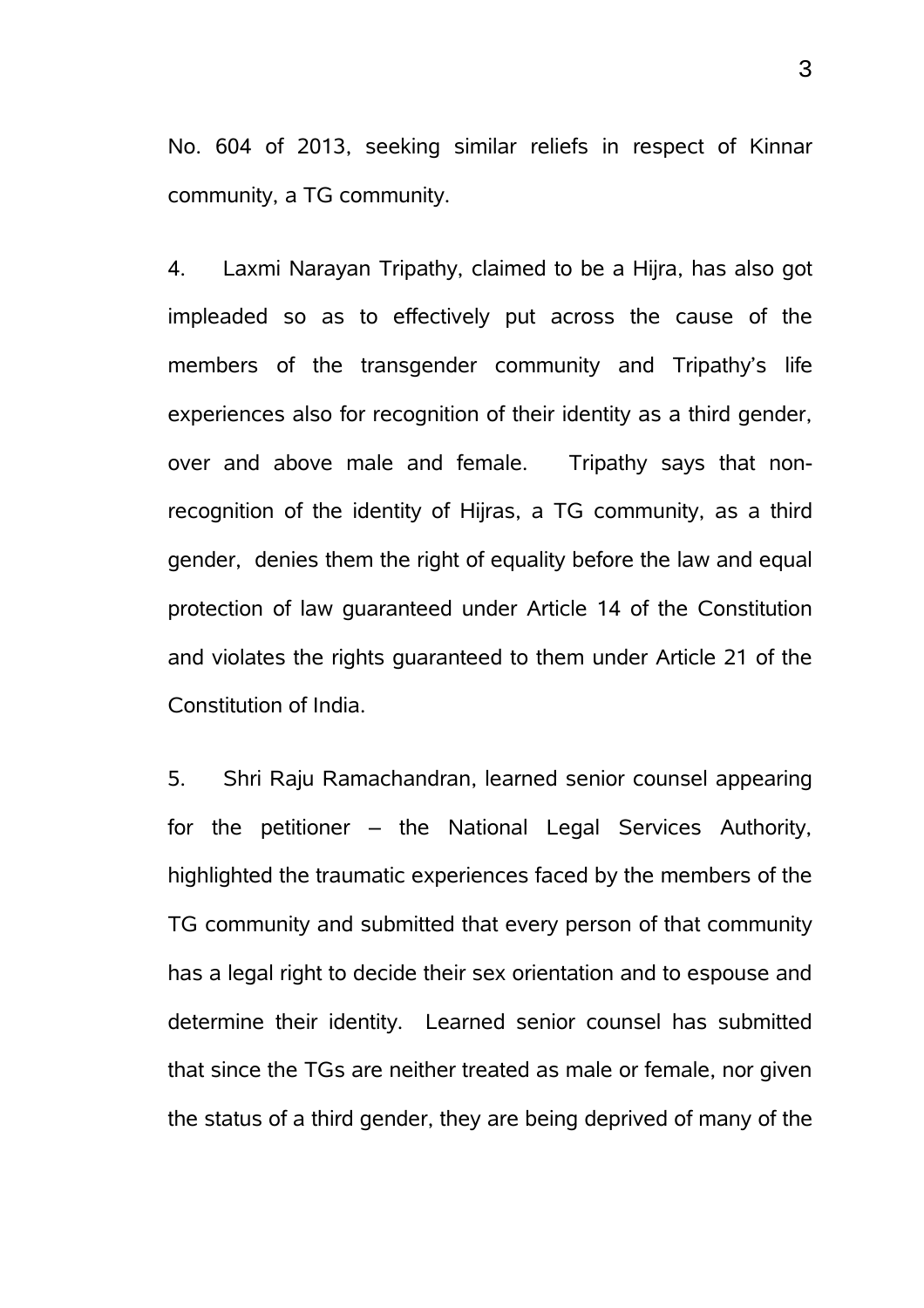rights and privileges which other persons enjoy as citizens of this country. TGs are deprived of social and cultural participation and hence restricted access to education, health care and public places which deprives them of the Constitutional guarantee of equality before law and equal protection of laws. Further, it was also pointed out that the community also faces discrimination to contest election, right to vote, employment, to get licences etc. and, in effect, treated as an outcast and untouchable. Learned senior counsel also submitted that the State cannot discriminate them on the ground of gender, violating Articles 14 to 16 and 21 of the Constitution of India.

6. Shri Anand Grover, learned senior counsel appearing for the Intervener, traced the historical background of the third gender identity in India and the position accorded to them in the Hindu Mythology, Vedic and Puranic literatures, and the prominent role played by them in the royal courts of the Islamic world etc. Reference was also made to the repealed Criminal Tribes Act, 1871 and explained the inhuman manner by which they were treated at the time of the British Colonial rule. Learned senior counsel also submitted that various International Forums and U.N. Bodies have recognized their gender identity and referred to the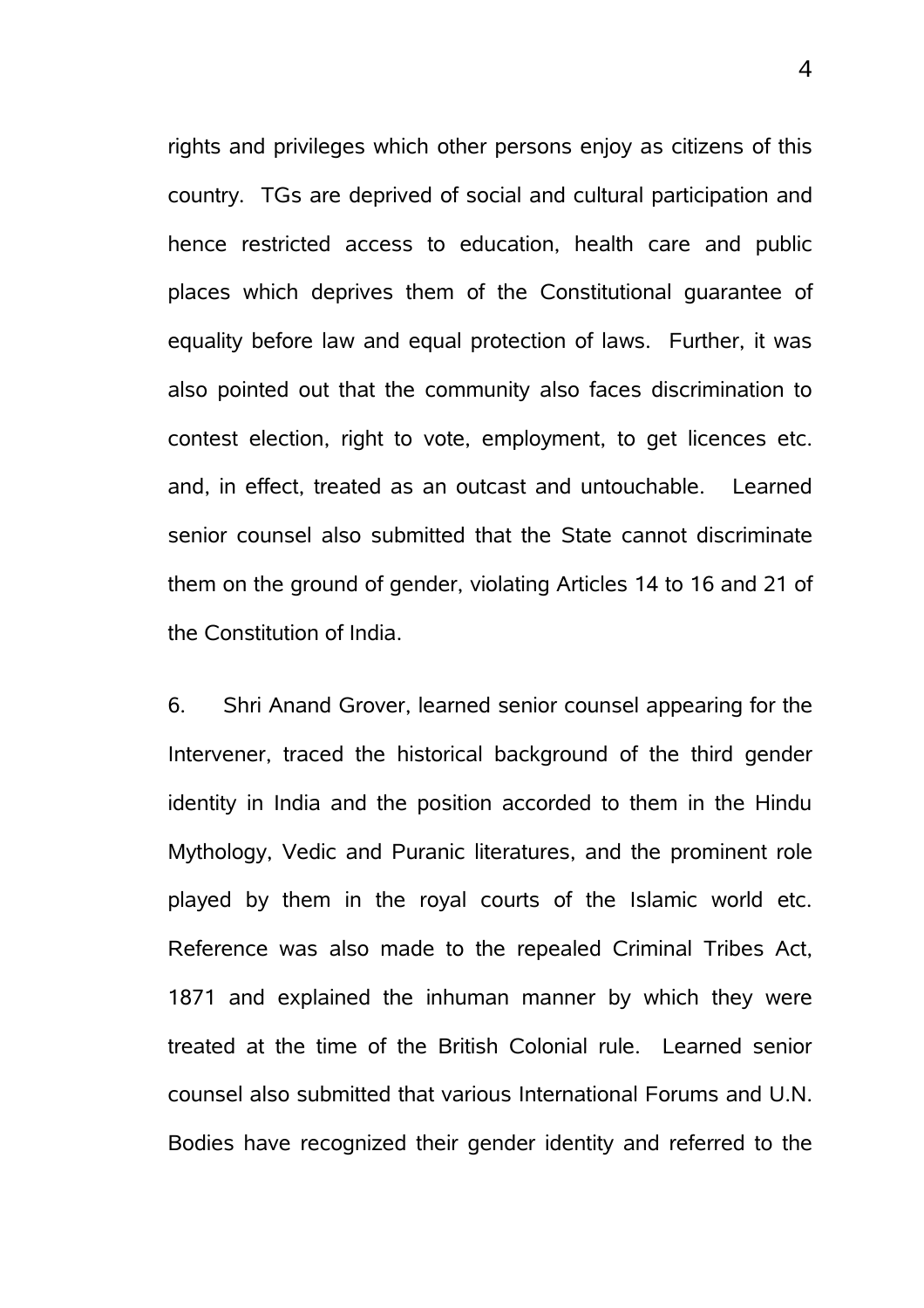Yogyakarta Principles and pointed out that those principles have been recognized by various countries around the world. Reference was also made to few legislations giving recognition to the trans-sexual persons in other countries. Learned senior counsel also submitted that non-recognition of gender identity of the transgender community violates the fundamental rights guaranteed to them, who are citizens of this country.

7. Shri T. Srinivasa Murthy, learned counsel appearing in I.A. No. 2 of 2013, submitted that transgender persons have to be declared as a socially and educationally backward classes of citizens and must be accorded all benefits available to that class of persons, which are being extended to male and female genders. Learned counsel also submitted that the right to choose one's gender identity is integral to the right to lead a life with dignity, which is undoubtedly guaranteed by Article 21 of the Constitution of India. Learned counsel, therefore, submitted that, subject to such rules/regulations/protocols, transgender persons may be afforded the right of choice to determine whether to opt for male, female or transgender classification.

5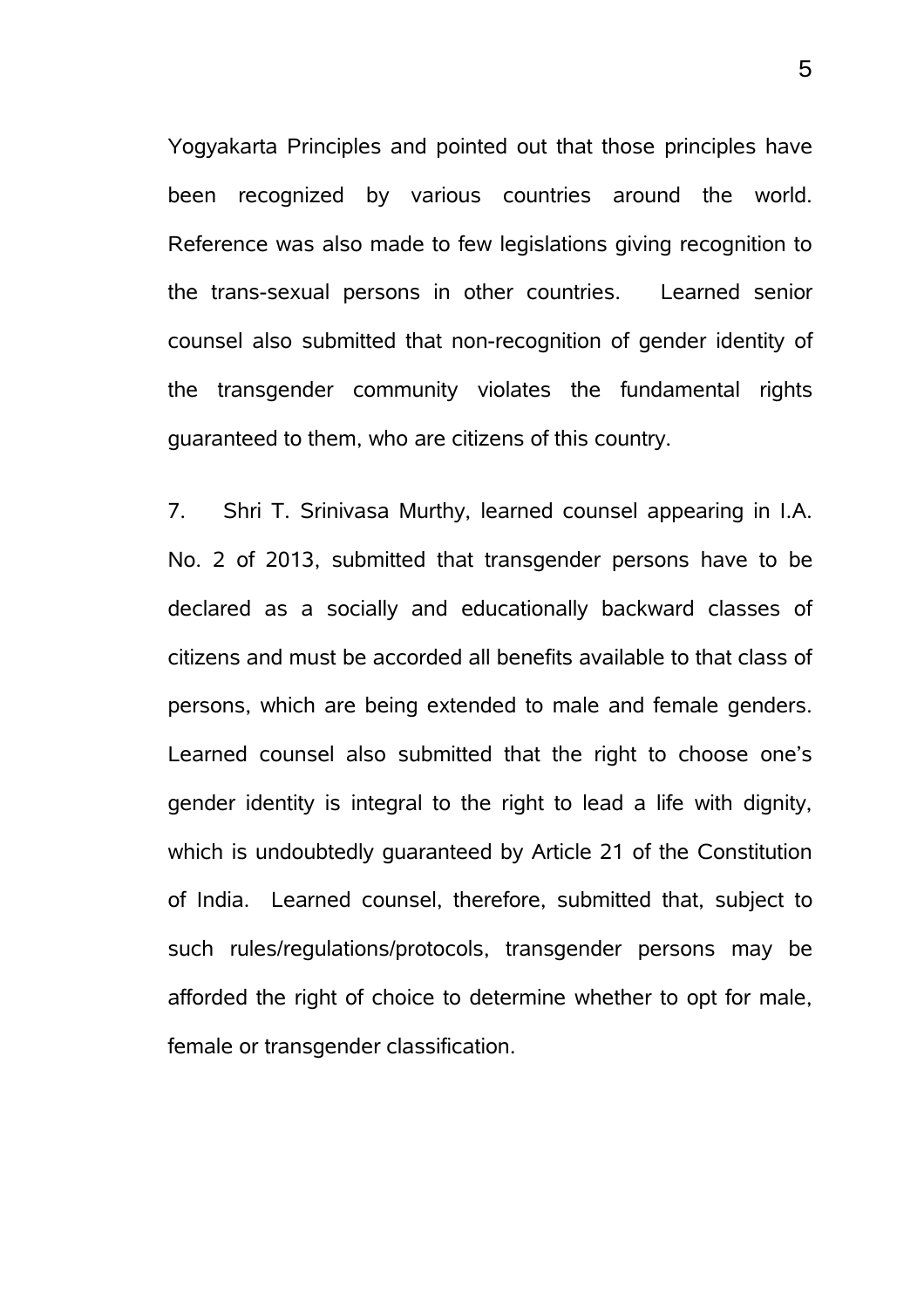8. Shri Sanjeev Bhatnagar, learned counsel appearing for the petitioner in Writ Petition No.604 of 2013, highlighted the cause of the Kinnar community and submitted that they are the most deprived group of transgenders and calls for constitutional as well as legal protection for their identity and for other socio-economic benefits, which are otherwise extended to the members of the male and female genders in the community.

9. Shri Rakesh K. Khanna, learned Additional Solicitor General, appearing for the Union of India, submitted that the problems highlighted by the transgender community is a sensitive human issue, which calls for serious attention. Learned ASG pointed out that, under the aegis of the Ministry of Social Justice and Empowerment (for short "MOSJE"), a Committee, called "Expert Committee on Issues relating to Transgender", has been constituted to conduct an in-depth study of the problems relating to transgender persons to make appropriate recommendations to MOSJE. Shri Khanna also submitted that due representation would also be given to the applicants, appeared before this Court in the Committee, so that their views also could be heard.

6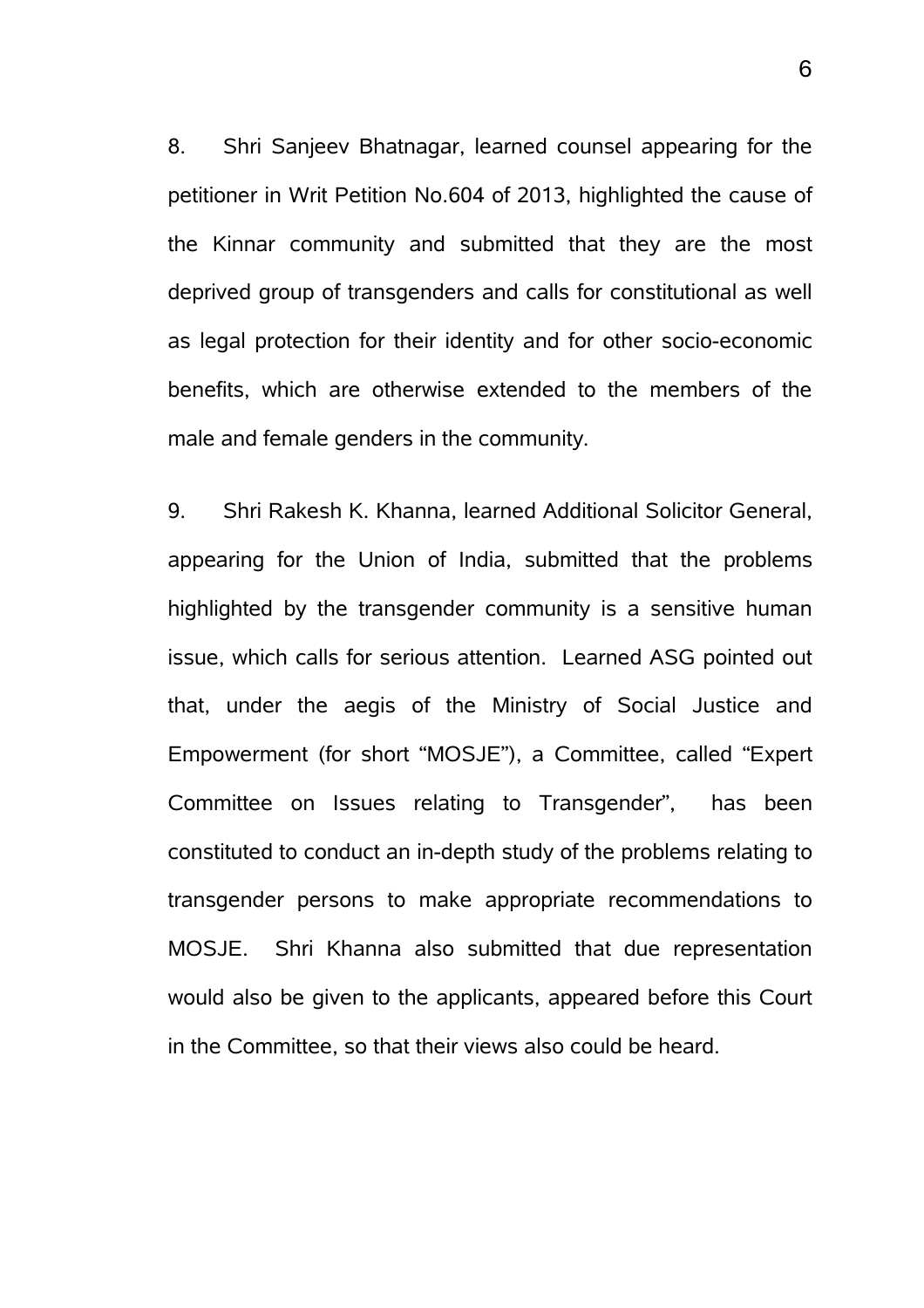10. We also heard learned counsel appearing for various States and Union Territories who have explained the steps they have taken to improve the conditions and status of the members of TG community in their respective States and Union Territories. Laxmi Narayan Tripathy, a Hijra, through a petition supported by an affidavit, highlighted the trauma undergone by Tripathy from Tripathy's birth. Rather than explaining the same by us, it would be appropriate to quote in Tripathy's own words:

"That the Applicant has born as a male. Growing up as a child, she felt different from the boys of her age and was feminine in her ways. On account of her femininity, from an early age, she faced repeated sexual harassment, molestation and sexual abuse, both within and outside the family. Due to her being different, she was isolated and had no one to talk to or express her feelings while she was coming to terms with her identity. She was constantly abused by everyone as a *'chakka'* and *'hijra'.* Though she felt that there was no place for her in society, she did not succumb to the prejudice. She started to dress and appear in public in women's clothing in her late teens but she did not identify as a woman. Later, she joined the *Hijra* community in Mumbai as she identified with the other *hijras* and for the first time in her life, she felt at home.

That being a *hijra*, the Applicant has faced serious discrimination throughout her life because of her gender identity. It has been clear to the Applicant that the complete non-recognition of the identity of *hijras/*transgender persons by the State has resulted in the violation of most of the fundamental rights guaranteed to them under the Constitution of India…."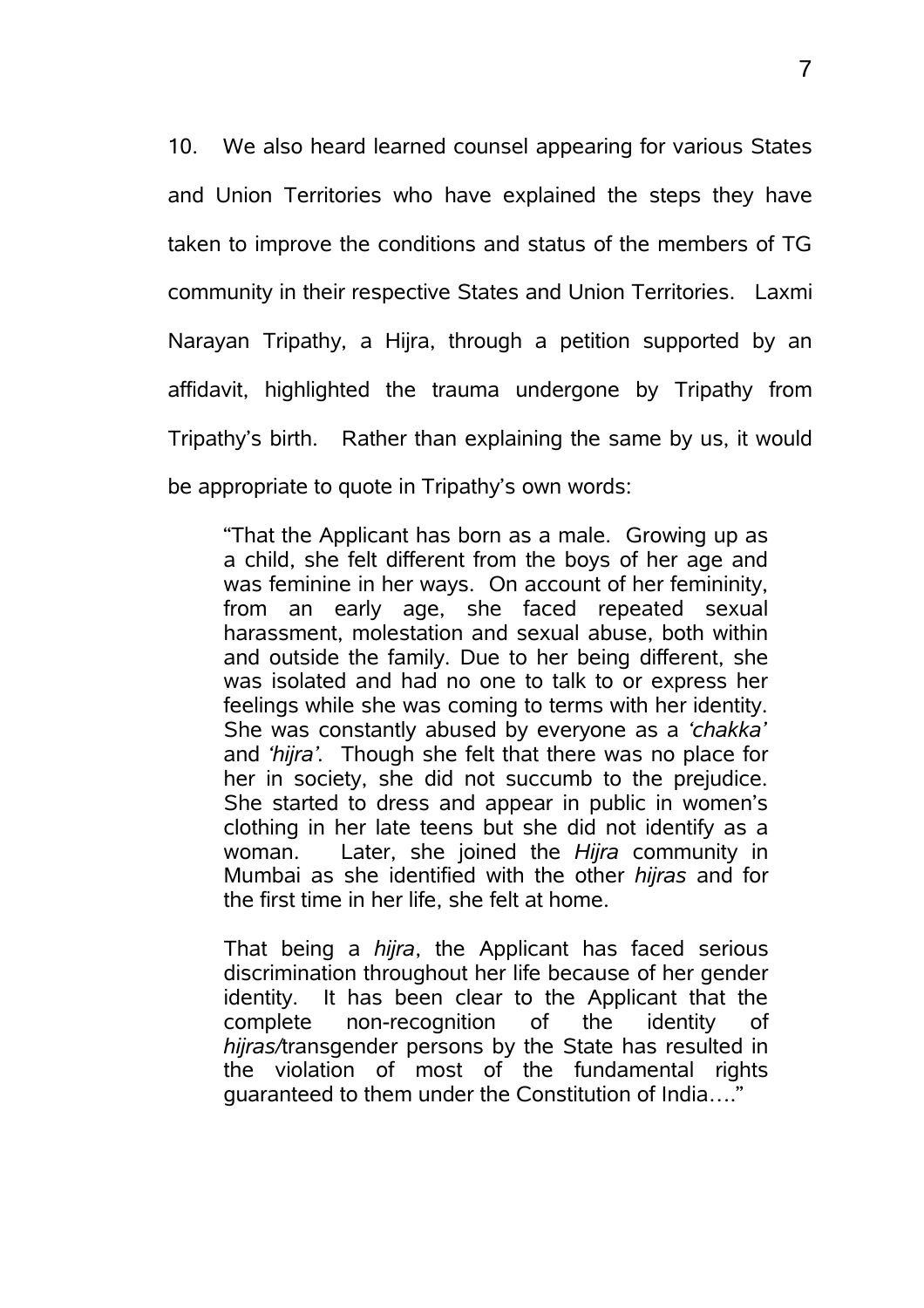Siddarth Narrain, eunuch, highlights Narrain's feeling, as

follows:

"Ever since I can remember, I have always identified myself as a woman. I lived in Namakkal, a small town in Tamil Nadu. When I was in the  $10<sup>th</sup>$  standard I realized that the only way for me to be comfortable was to join the hijra community. It was then that my family found out that I frequently met hijras who lived in the city. One day, when my father was away, my brother, encouraged by my mother, started beating me with a cricket bat. I locked myself in a room to escape from the beatings. My mother and brother then tried to break into the room to beat me up further. Some of my relatives intervened and brought me out of the room. I related my ordeal to an uncle of mine who gave me Rs.50 and asked me to go home. Instead, I took the money and went to live with a group of hijras in Erode."

Sachin, a TG, expressed his experiences as follows:

"My name is Sachin and I am 23 years old. As a child I always enjoyed putting make-up like 'vibhuti' or 'kum kum' and my parents always saw me as a girl. I am male but I only have female feelings. I used to help my mother in all the housework like cooking, washing and cleaning. Over the years, I started assuming more of the domestic responsibilities at home. The neighbours starting teasing me. They would call out to me and ask: 'Why don't you go out and work like a man?' or 'Why are you staying at home like a girl?' But I liked being a girl. I felt shy about going out and working. Relatives would also mock and scold me on this score. Every day I would go out of the house to bring water. And as I walked back with the water I would always be teased. I felt very ashamed. I even felt suicidal. How could I live like that? But my parents never protested. They were helpless."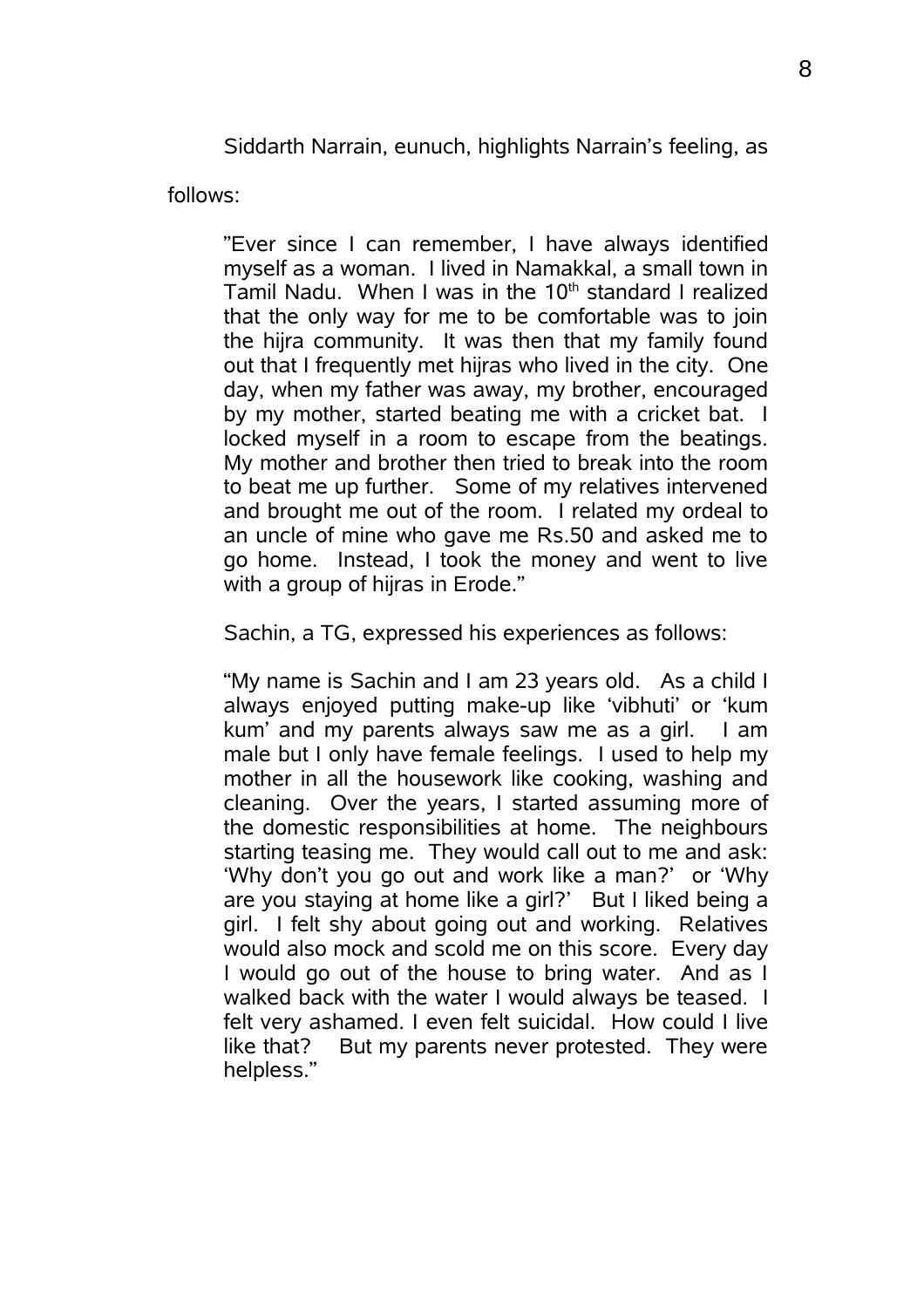We have been told and informed of similar life experiences faced by various others who belong to the TG community.

11. Transgender is generally described as an umbrella term for persons whose gender identity, gender expression or behavior does not conform to their biological sex. TG may also takes in persons who do not identify with their sex assigned at birth, which include Hijras/Eunuchs who, in this writ petition, describe themselves as "third gender" and they do not identify as either male or female. Hijras are not men by virtue of anatomy appearance and psychologically, they are also not women, though they are like women with no female reproduction organ and no menstruation. Since Hijras do not have reproduction capacities as either men or women, they are neither men nor women and claim to be an institutional "third gender". Among Hijras, there are emasculated (castrated, nirvana) men, non-emasculated men (not castrated/akva/akka) and inter-sexed persons (hermaphrodites). TG also includes persons who intend to undergo Sex Re-Assignment Surgery (*SRS*) or have undergone *SRS* to align their biological sex with their gender identity in order to become male or female. They are generally called transsexual persons. Further, there are persons who like to cross-dress in clothing of opposite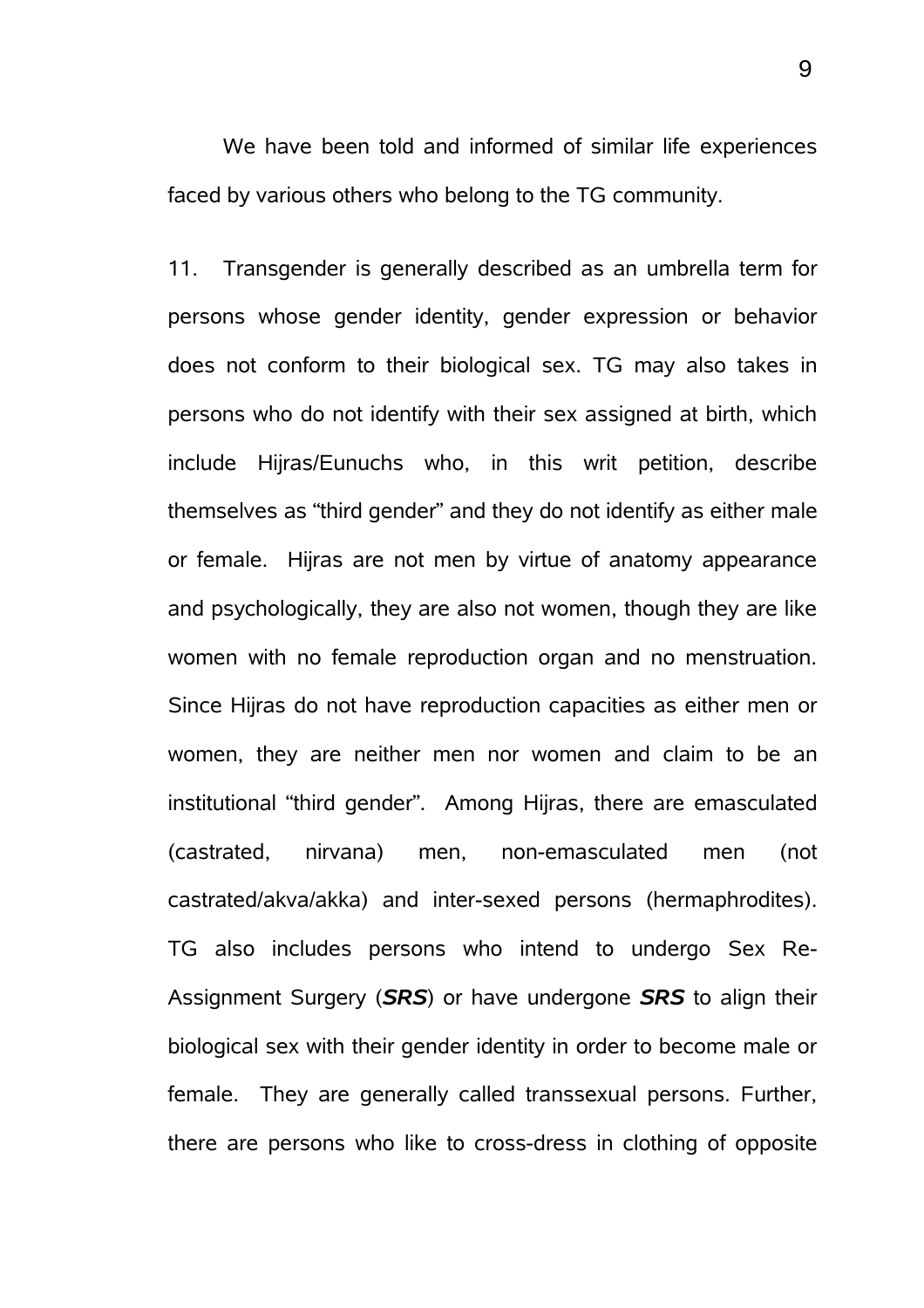gender, i.e transvestites. Resultantly, the term "transgender", in contemporary usage, has become an umbrella term that is used to describe a wide range of identities and experiences, including but not limited to pre-operative, post-operative and non-operative transsexual people, who strongly identify with the gender opposite to their biological sex; male and female.

#### **HISTORICAL BACKGROUND OF TRANSGENDERS IN INDIA:**

12. TG Community comprises of *Hijras,* eunuchs, *Kothis, Aravanis, Jogappas, Shiv-Shakthis* etc. and they, as a group, have got a strong historical presence in our country in the Hindu mythology and other religious texts. The Concept of *tritiya prakrti* or *napunsaka* has also been an integral part of vedic and puranic literatures. The word '*napunsaka'* has been used to denote absence of procreative capability.

13. Lord Rama, in the epic Ramayana, was leaving for the forest upon being banished from the kingdom for 14 years, turns around to his followers and asks all the 'men and women' to return to the city. Among his followers, the hijras alone do not feel bound by this direction and decide to stay with him. Impressed with their devotion, Rama sanctions them the power to confer blessings on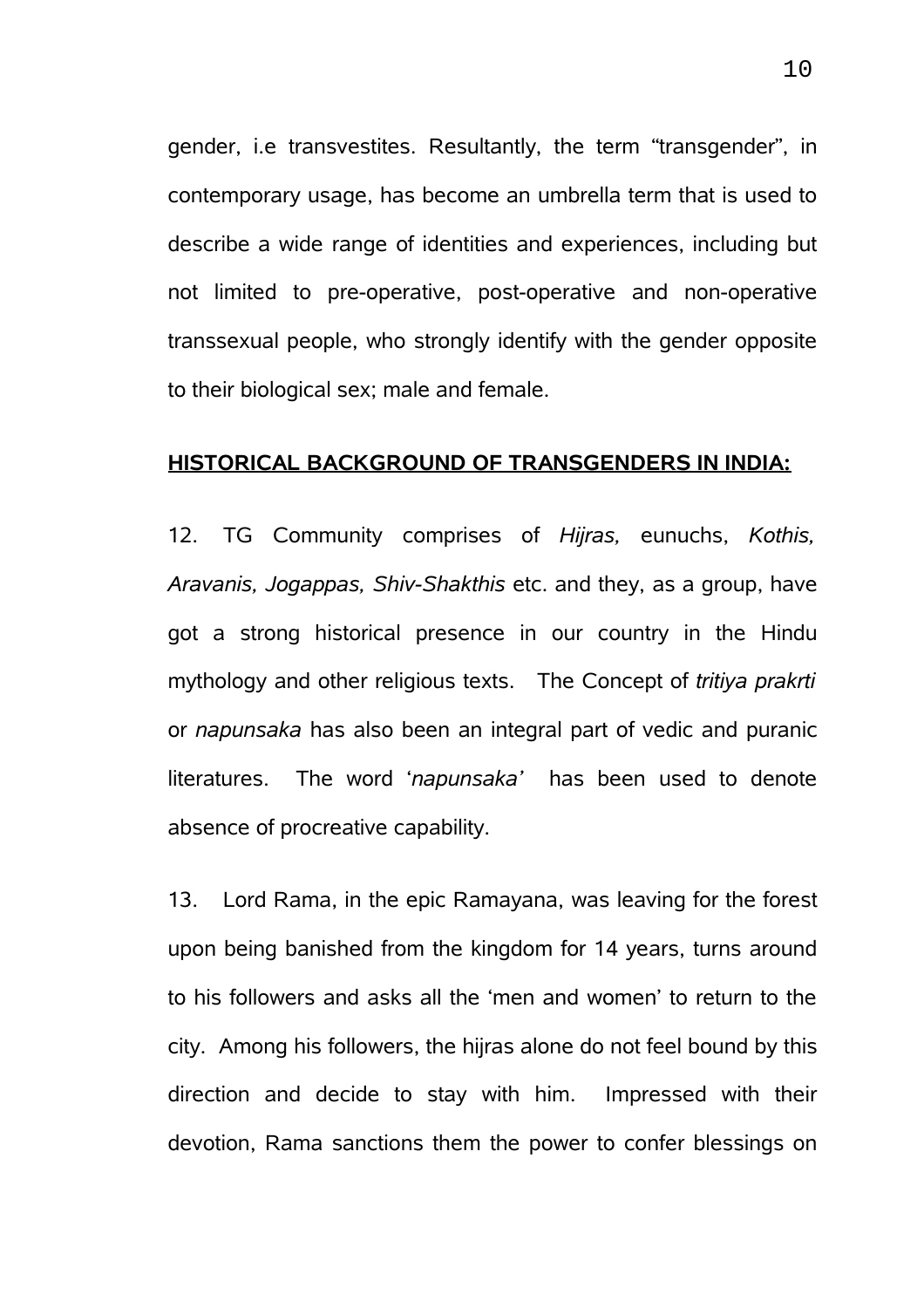people on auspicious occasions like childbirth and marriage, and also at inaugural functions which, it is believed set the stage for the custom of *badhai* in which hijras sing, dance and confer blessings.

14. Aravan, the son of Arjuna and Nagakanya in Mahabharata, offers to be sacrificed to Goddess Kali to ensure the victory of the Pandavas in the Kurukshetra war, the only condition that he made was to spend the last night of his life in matrimony. Since no woman was willing to marry one who was doomed to be killed, Krishna assumes the form of a beautiful woman called Mohini and marries him. The Hijras of Tamil Nadu consider Aravan their progenitor and call themselves Aravanis.

15. Jain Texts also make a detailed reference to TG which mentions the concept of 'psychological sex'. Hijras also played a prominent role in the royal courts of the Islamic world, especially in the Ottaman empires and the Mughal rule in the Medieval India. A detailed analysis of the historical background of the same finds a place in the book of Gayatri Reddy, "With Respect to Sex: Negotiating *Hijra* Identity in South India" – Yoda Press (2006).

16. We notice that even though historically, Hijras/transgender persons had played a prominent role, with the onset of colonial rule

11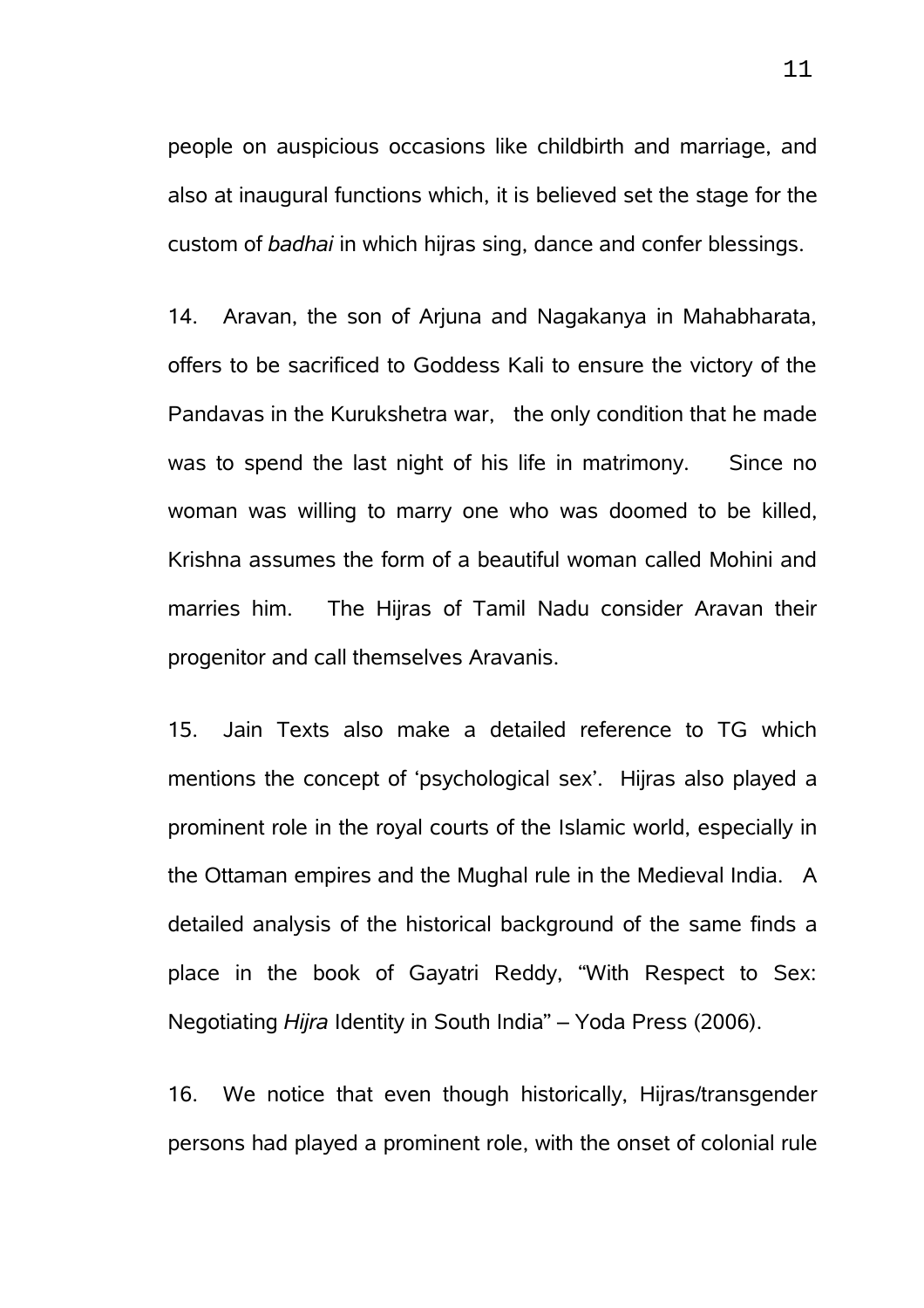from the  $18<sup>th</sup>$  century onwards, the situation had changed drastically. During the British rule, a legislation was enacted to supervise the deeds of *Hijras*/TG community, called the Criminal Tribes Act, 1871, which deemed the entire community of *Hijras* persons as innately 'criminal' and 'addicted to the systematic commission of non-bailable offences'. The Act provided for the registration, surveillance and control of certain criminal tribes and eunuchs and had penalized eunuchs, who were registered, and appeared to be dressed or ornamented like a woman, in a public street or place, as well as those who danced or played music in a public place. Such persons also could be arrested without warrant and sentenced to imprisonment up to two years or fine or both. Under the Act, the local government had to register the names and residence of all eunuchs residing in that area as well as of their properties, who were reasonably suspected of kidnapping or castrating children, or of committing offences under Section 377 of the IPC, or of abetting the commission of any of the said offences. Under the Act, the act of keeping a boy under 16 years in the charge of a registered eunuch was made an offence punishable with imprisonment up to two years or fine and the Act also denuded the registered eunuchs of their civil rights by prohibiting them from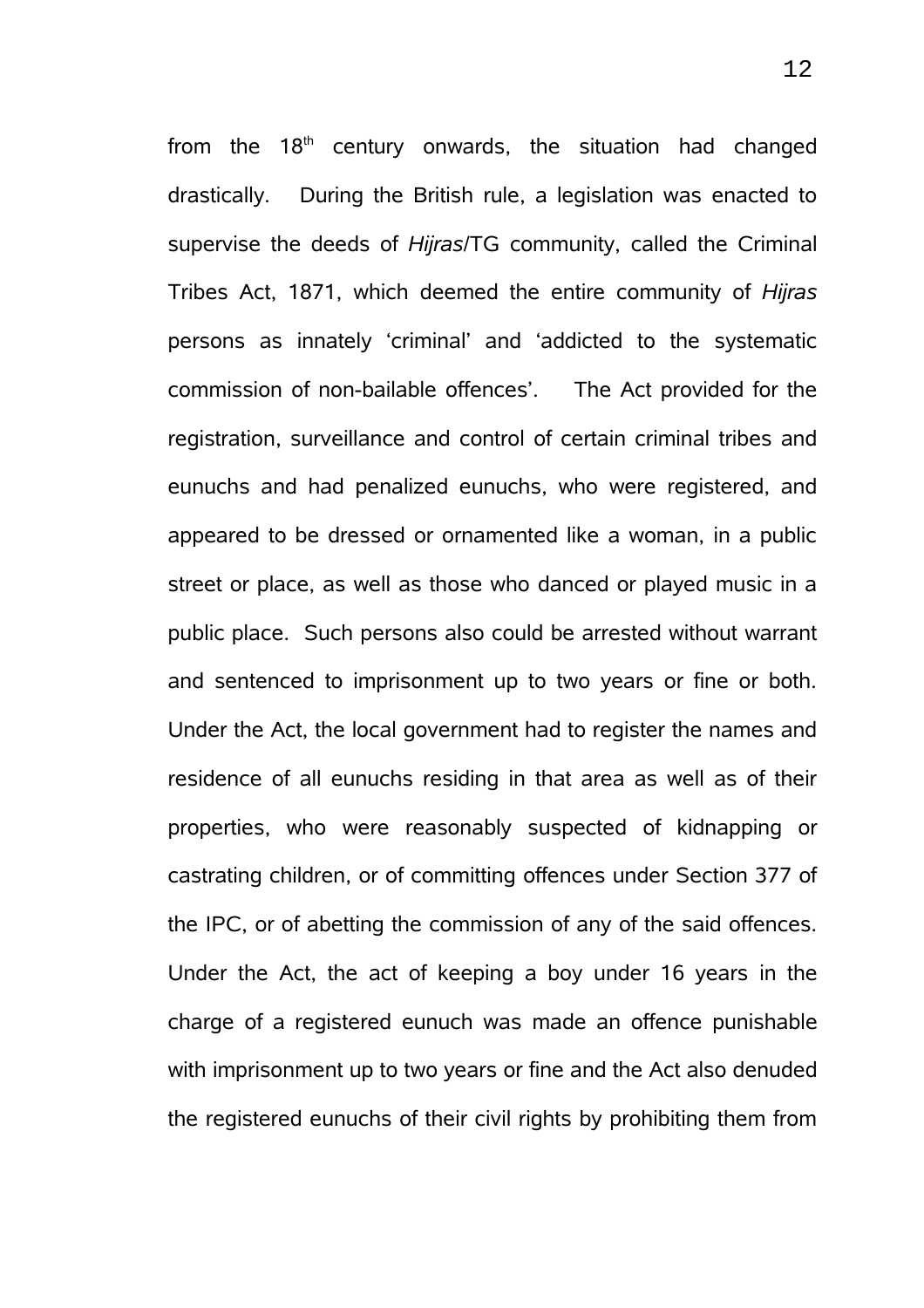acting as guardians to minors, from making a gift deed or a will, or from adopting a son. Act has, however, been repealed in August 1949.

17. Section 377 of the IPC found a place in the Indian Penal Code, 1860, prior to the enactment of Criminal Tribles Act that criminalized all penile-non-vaginal sexual acts between persons, including anal sex and oral sex, at a time when transgender persons were also typically associated with the prescribed sexual practices. Reference may be made to the judgment of the Allahabad High Court in *Queen Empress v. Khairati* (1884) ILR 6 All 204, wherein a transgender person was arrested and prosecuted under Section 377 on the suspicion that he was a 'habitual sodomite' and was later acquitted on appeal. In that case, while acquitting him, the Sessions Judge stated as follows:

"This case relates to a person named Khairati, over whom the police seem to have exercised some sort of supervision, whether strictly regular or not, as a eunuch. The man is not a eunuch in the literal sense, but he was called for by the police when on a visit to his village, and was found singing dressed as a woman among the women of a certain family. Having been subjected to examination by the Civil Surgeon (and a subordinate medical man), he is shown to have the characteristic mark of a habitual catamite – the distortion of the orifice of the anus into the shape of a trumpet and also to be affected with syphilis in the same region in a manner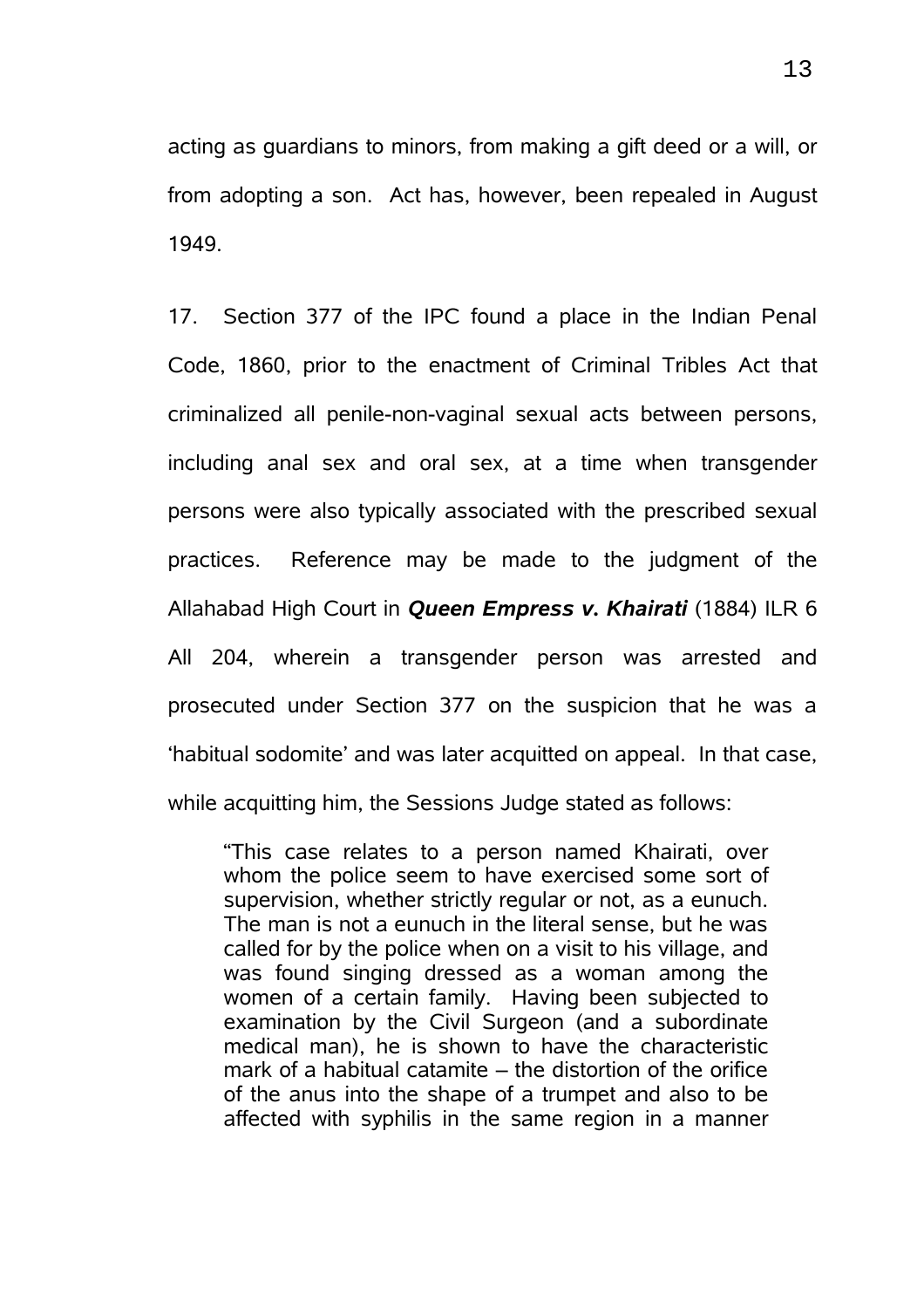which distinctly points to unnatural intercourse within the last few months."

18. Even though, he was acquitted on appeal, this case would demonstrate that Section 377, though associated with specific sexual acts, highlighted certain identities, including *Hijras* and was used as an instrument of harassment and physical abuse against *Hijras* and transgender persons. A Division Bench of this Court in *Suresh Kumar Koushal and another* v. *Naz Foundation and others* [(2014) 1 SCC 1] has already spoken on the constitutionality of Section 377 IPC and, hence, we express no opinion on it since we are in these cases concerned with an altogether different issue pertaining to the constitutional and other legal rights of the transgender community and their gender identity and sexual orientation.

#### **GENDER IDENTITY AND SEXUAL ORIENTATION**

19. Gender identity is one of the most-fundamental aspects of life which refers to a person's intrinsic sense of being male, female or transgender or transsexual person. A person's sex is usually assigned at birth, but a relatively small group of persons may born with bodies which incorporate both or certain aspects of both male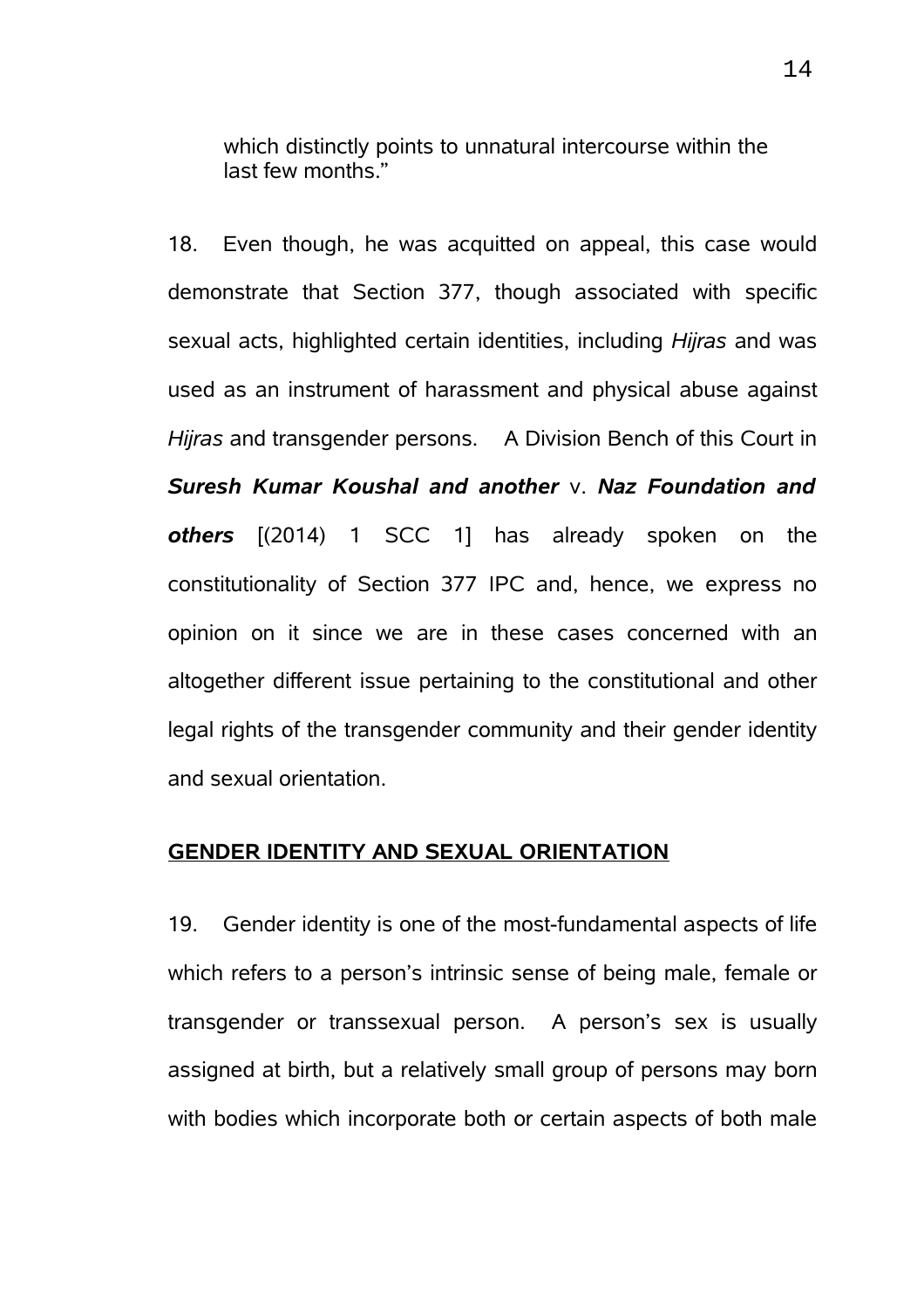and female physiology. At times, genital anatomy problems may arise in certain persons, their innate perception of themselves, is not in conformity with the sex assigned to them at birth and may include pre and post-operative transsexual persons and also persons who do not choose to undergo or do not have access to operation and also include persons who cannot undergo successful operation. Countries, all over the world, including India, are grappled with the question of attribution of gender to persons who believe that they belong to the opposite sex. Few persons undertake surgical and other procedures to alter their bodies and physical appearance to acquire gender characteristics of the sex which conform to their perception of gender, leading to legal and social complications since official record of their gender at birth is found to be at variance with the assumed gender identity. Gender identity refers to each person's deeply felt internal and individual experience of gender, which may or may not correspond with the sex assigned at birth, including the personal sense of the body which may involve a freely chosen, modification of bodily appearance or functions by medical, surgical or other means and other expressions of gender, including dress, speech and mannerisms. Gender identity, therefore, refers to an individual's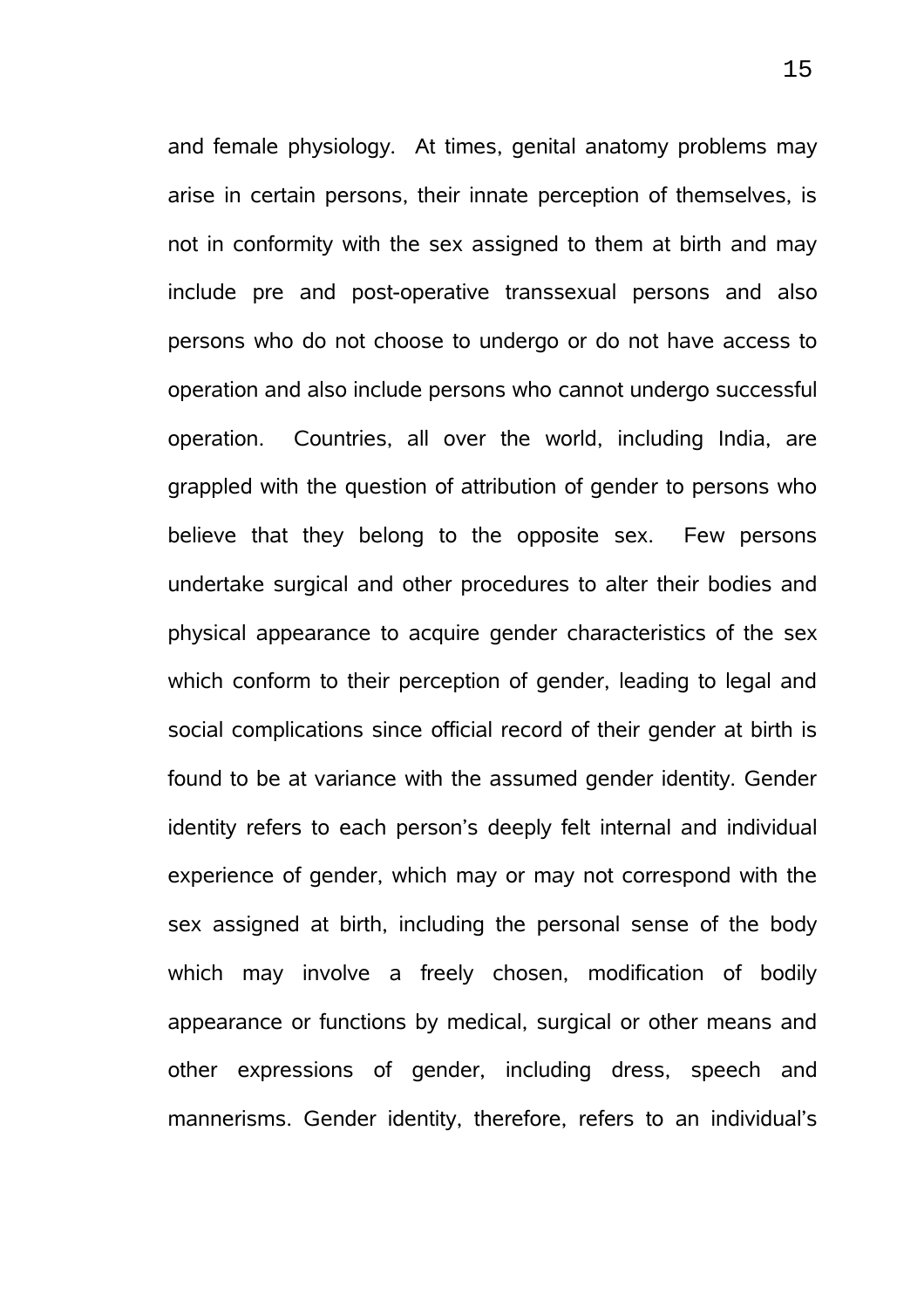self-identification as a man, woman, transgender or other identified category.

20. Sexual orientation refers to an individual's enduring physical, romantic and/or emotional attraction to another person. Sexual orientation includes transgender and gender-variant people with heavy sexual orientation and their sexual orientation may or may not change during or after gender transmission, which also includes homo-sexuals, bysexuals, heterosexuals, asexual etc. Gender identity and sexual orientation, as already indicated, are different concepts. Each person's self-defined sexual orientation and gender identity is integral to their personality and is one of the most basic aspects of self-determination, dignity and freedom and no one shall be forced to undergo medical procedures, including **SRS**, sterilization or hormonal therapy, as a requirement for legal recognition of their gender identity.

#### **UNITED NATIONS AND OTHER HUMAN RIGHTS BODIES – ON GENDER IDENTITY AND SEXUAL ORIENTATION**

21. United Nations has been instrumental in advocating the protection and promotion of rights of sexual minorities, including transgender persons. Article 6 of the Universal Declaration of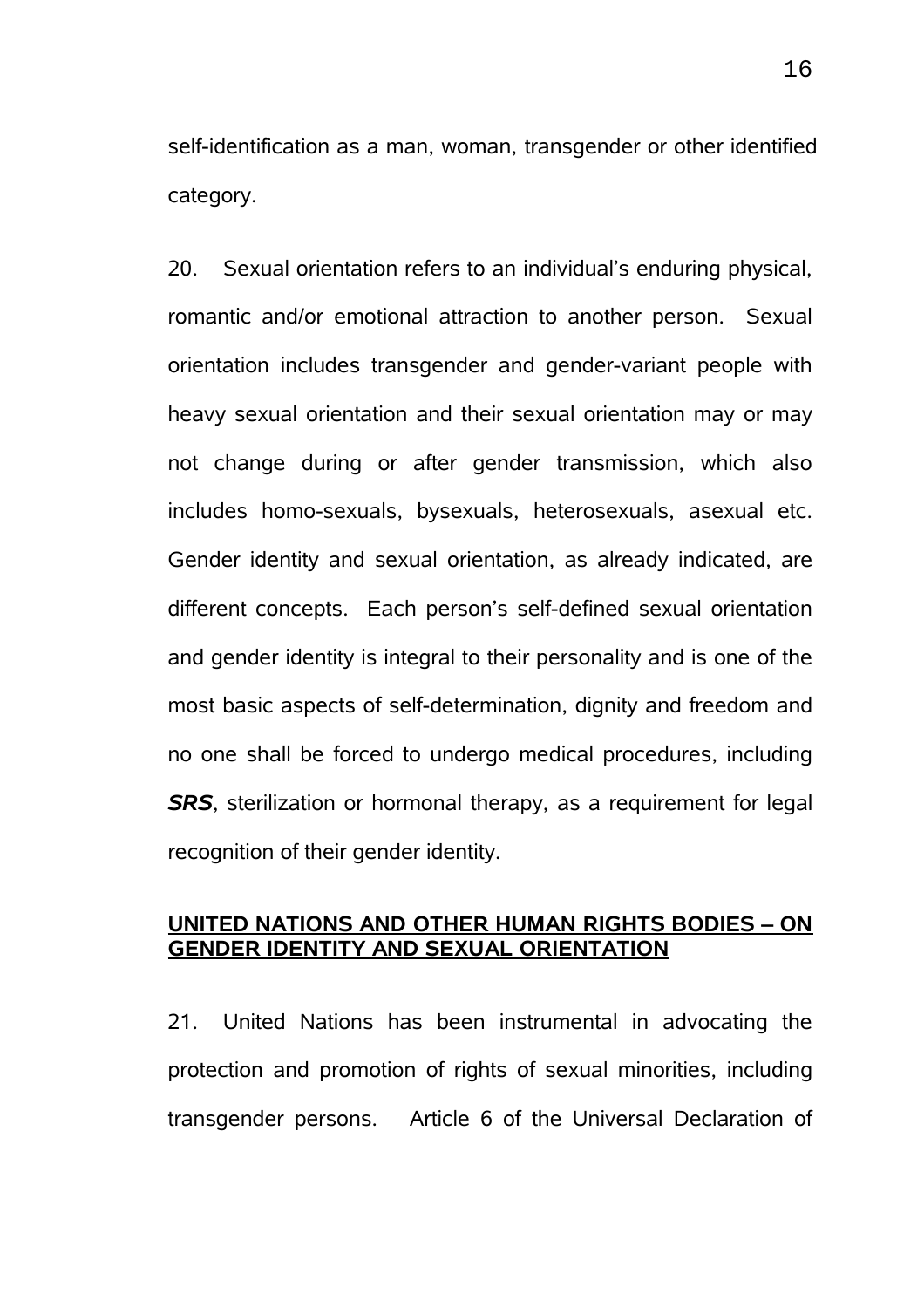Human Rights, 1948 and Article 16 of the International Covenant on Civil and Political Rights, 1966 (ICCPR) recognize that every human being has the inherent right to live and this right shall be protected by law and that no one shall be arbitrarily denied of that right. Everyone shall have a right to recognition, everywhere as a person before the law. Article 17 of the ICCPR states that no one shall be subjected to arbitrary or unlawful interference with his privacy, family, home or correspondence, nor to unlawful attacks on his honour and reputation and that everyone has the right to protection of law against such interference or attacks. International Commission of Jurists and the International Service for Human Rights on behalf of a coalition of human rights organizations, took a project to develop a set of international legal principles on the application of international law to human rights violations based on sexual orientation and sexual identity to bring greater clarity and coherence to State's human rights obligations. A distinguished group of human rights experts has drafted, developed, discussed and reformed the principles in a meeting held at Gadjah Mada University in Yogyakarta, Indonesia from 6 to 9 November, 2006, which is unanimously adopted the Yogyakarta Principles on the application of International Human Rights Law in relation to Sexual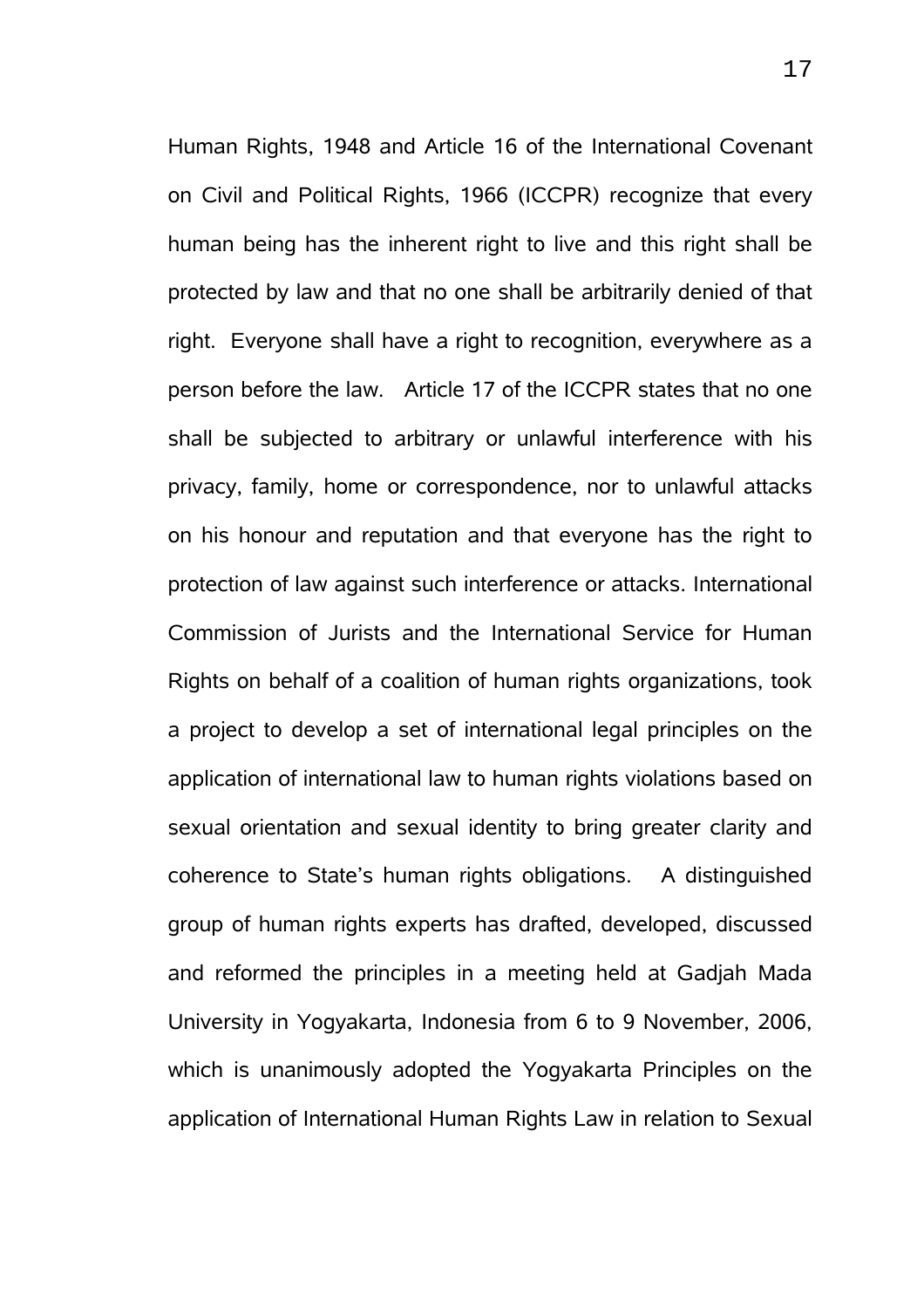Orientation and Gender Identity. Yogyakarta Principles address a broad range of human rights standards and their application to issues of sexual orientation gender identity. Reference to few Yogyakarta Principles would be useful.

# **YOGYAKARTA PRINCIPLES:**

22. Principle 1 which deals with the right to the universal enjoyment of human rights, reads as follows :-

# "**1. THE RIGHT TO THE UNIVERSAL ENJOYMENT OF HUMAN RIGHTS**

All human beings are born free and equal in dignity and rights. Human beings of all sexual orientations and gender identities are entitled to the full enjoyment of all human rights.

- A. Embody the principles of the universality, interrelatedness, interdependence and indivisibility of all human rights in their national constitutions or other appropriate legislation and ensure the practical realisation of the universal enjoyment of all human rights;
- B. Amend any legislation, including criminal law, to ensure its consistency with the universal enjoyment of all human rights;
- C. Undertake programmes of education and awareness to promote and enhance the full enjoyment of all human rights by all persons, irrespective of sexual orientation or gender identity;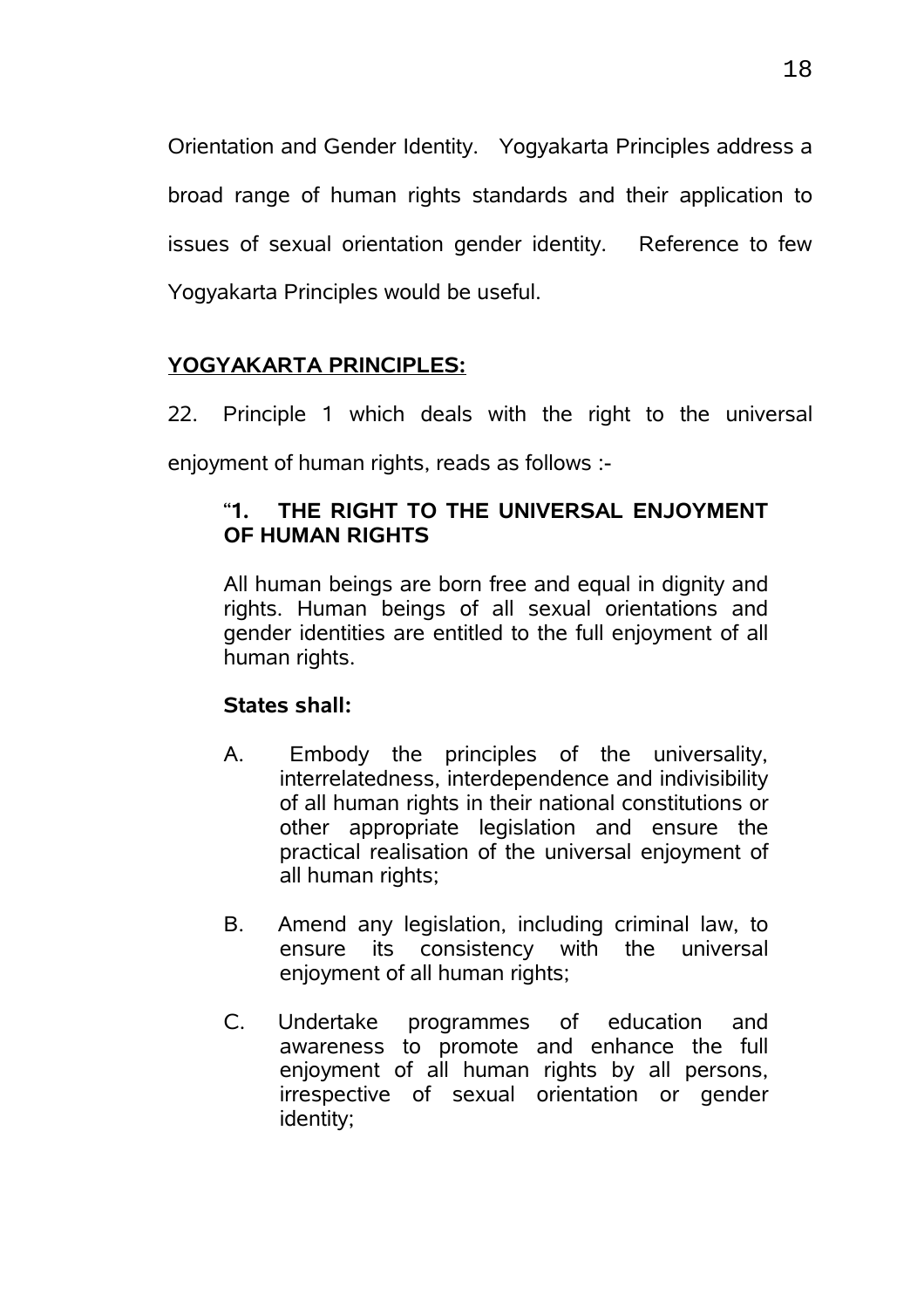D. Integrate within State policy and decision-making a pluralistic approach that recognises and affirms the interrelatedness and indivisibility of all aspects of human identity including sexual orientation and gender identity.

# **2. THE RIGHTS TO EQUALITY AND NON-DISCRIMINATION**

Everyone is entitled to enjoy all human rights without discrimination on the basis of sexual orientation or gender identity. Everyone is entitled to equality before the law and the equal protection of the law without any such discrimination whether or not the enjoyment of another human right is also affected. The law shall prohibit any such discrimination and guarantee to all persons equal and effective protection against any such discrimination.

Discrimination on the basis of sexual orientation or gender identity includes any distinction, exclusion, restriction or preference based on sexual orientation or gender identity which has the purpose or effect of nullifying or impairing equality before the law or the equal protection of the law, or the recognition, enjoyment or exercise, on an equal basis, of all human rights and fundamental freedoms. Discrimination based on sexual orientation or gender identity may be, and commonly is, compounded by discrimination on other grounds including gender, race, age, religion, disability, health and economic status.

## **States shall:**

A. Embody the principles of equality and nondiscrimination on the basis of sexual orientation and gender identity in their national constitutions or other appropriate legislation, if not yet incorporated therein, including by means of amendment and interpretation, and ensure the effective realisation of these principles;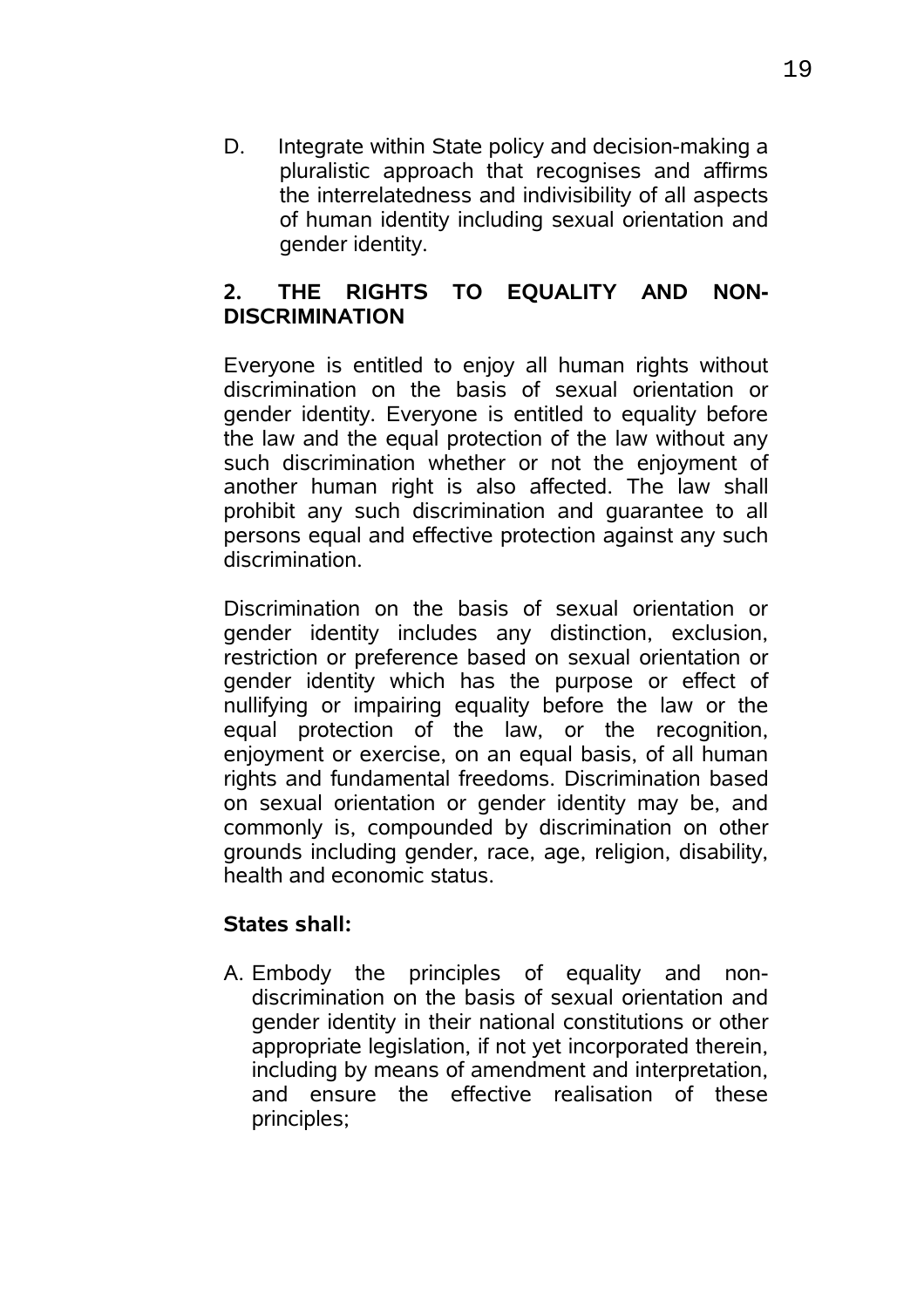- B. Repeal criminal and other legal provisions that prohibit or are, in effect, employed to prohibit consensual sexual activity among people of the same sex who are over the age of consent, and ensure that an equal age of consent applies to both same-sex and different- sex sexual activity;
- C. Adopt appropriate legislative and other measures to prohibit and eliminate discrimination in the public and private spheres on the basis of sexual orientation and gender identity;
- D. Take appropriate measures to secure adequate advancement of persons of diverse sexual orientations and gender identities as may be necessary to ensure such groups or individuals equal enjoyment or exercise of human rights. Such measures shall not be deemed to be discriminatory;
- $E$ . In all their responses to discrimination on the basis of sexual orientation or gender identity, take account of the manner in which such discrimination may intersect with other forms of discrimination;
- $F<sub>F</sub>$ . Take all appropriate action, including programmes of education and training, with a view to achieving the elimination of prejudicial or discriminatory attitudes or behaviours which are related to the idea of the inferiority or the superiority of any sexual orientation or gender identity or gender expression.

## **3. THE RIGHT TO RECOGNITION BEFORE THE LAW**

Everyone has the right to recognition everywhere as a person before the law. Persons of diverse sexual orientations and gender identities shall enjoy legal capacity in all aspects of life. Each person's self-defined sexual orientation and gender identity is integral to their personality and is one of the most basic aspects of selfdetermination, dignity and freedom. No one shall be forced to undergo medical procedures, including sex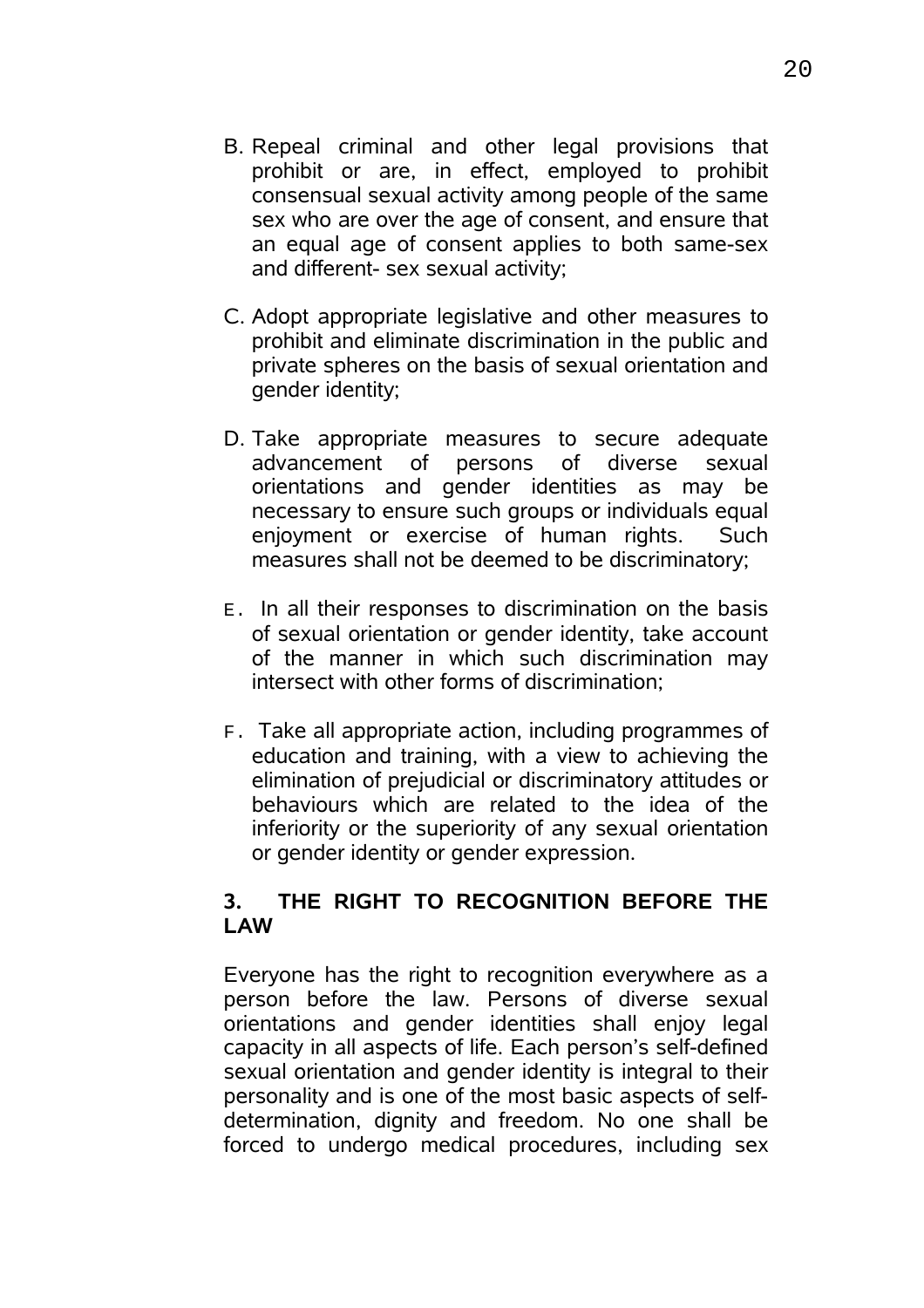reassignment surgery, sterilisation or hormonal therapy, as a requirement for legal recognition of their gender identity. No status, such as marriage or parenthood, may be invoked as such to prevent the legal recognition of a person's gender identity. No one shall be subjected to pressure to conceal, suppress or deny their sexual orientation or gender identity.

- A. Ensure that all persons are accorded legal capacity in civil matters, without discrimination on the basis of sexual orientation or gender identity, and the opportunity to exercise that capacity, including equal rights to conclude contracts, and to administer, own, acquire (including through inheritance), manage, enjoy and dispose of property;
- B. Take all necessary legislative, administrative and other measures to fully respect and legally recognise each person's self-defined gender identity;
- C. Take all necessary legislative, administrative and other measures to ensure that procedures exist whereby all State-issued identity papers which indicate a person's gender/sex — including birth certificates, passports, electoral records and other documents — reflect the person's profound selfdefined gender identity;
- D. Ensure that such procedures are efficient, fair and non-discriminatory, and respect the dignity and privacy of the person concerned;
- E. Ensure that changes to identity documents will be recognised in all contexts where the identification or disaggregation of persons by gender is required by law or policy;
- F. Undertake targeted programmes to provide social support for all persons experiencing gender transitioning or reassignment.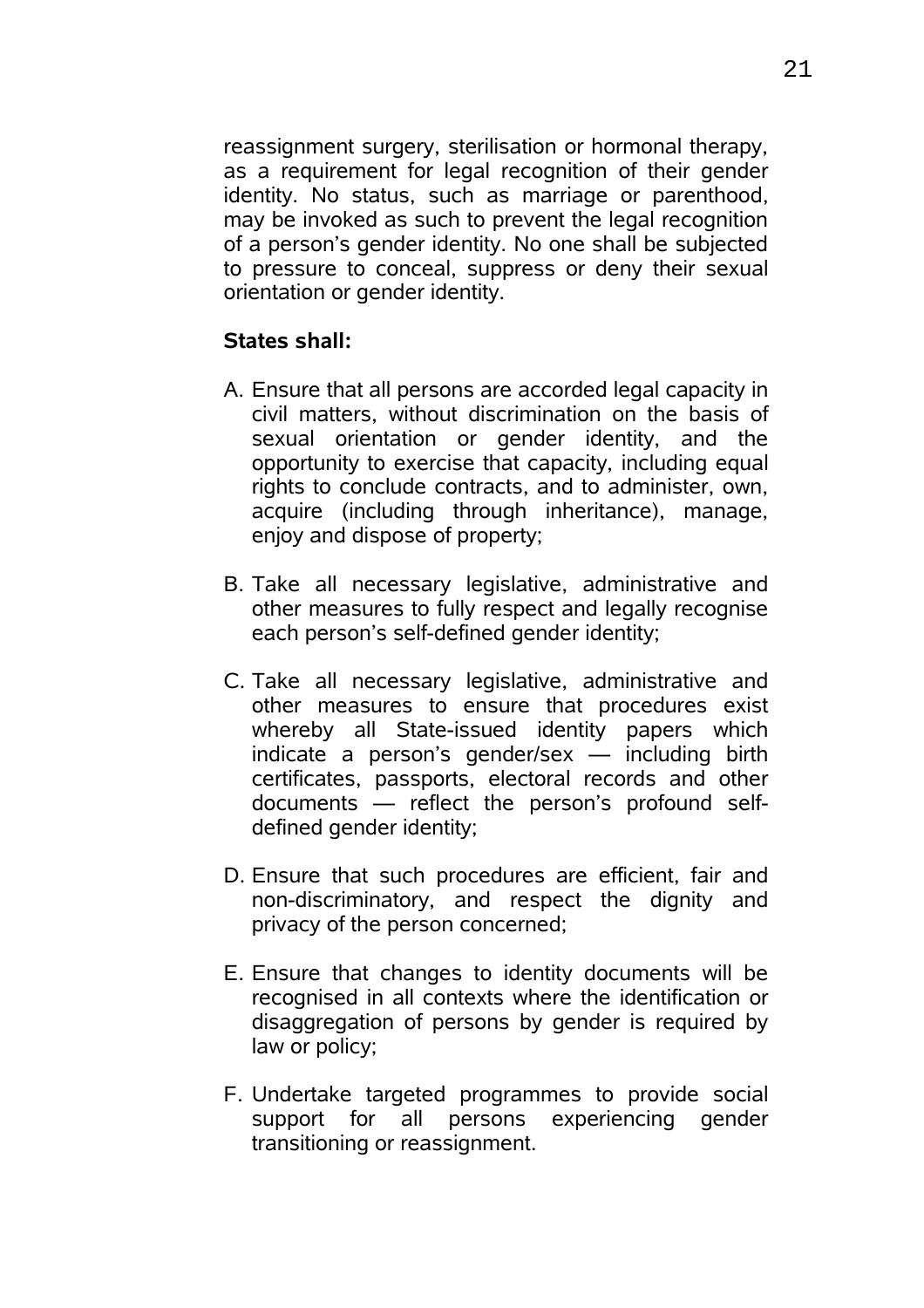Everyone has the right to life. No one shall be arbitrarily deprived of life, including by reference to considerations of sexual orientation or gender identity. The death penalty shall not be imposed on any person on the basis of consensual sexual activity among persons who are over the age of consent or on the basis of sexual orientation or gender identity.

# **States shall:**

- A. Repeal all forms of crime that have the purpose or effect of prohibiting consensual sexual activity among persons of the same sex who are over the age of consent and, until such provisions are repealed, never impose the death penalty on any person convicted under them;
- B. Remit sentences of death and release all those currently awaiting execution for crimes relating to consensual sexual activity among persons who are over the age of consent;
- C. Cease any State-sponsored or State-condoned attacks on the lives of persons based on sexual orientation or gender identity, and ensure that all such attacks, whether by government officials or by any individual or group, are vigorously investigated, and that, where appropriate evidence is found, those responsible are prosecuted, tried and duly punished.

# **6. THE RIGHT TO PRIVACY**

Everyone, regardless of sexual orientation or gender identity, is entitled to the enjoyment of privacy without arbitrary or unlawful interference, including with regard to their family, home or correspondence as well as to protection from unlawful attacks on their honour and reputation. The right to privacy ordinarily includes the choice to disclose or not to disclose information relating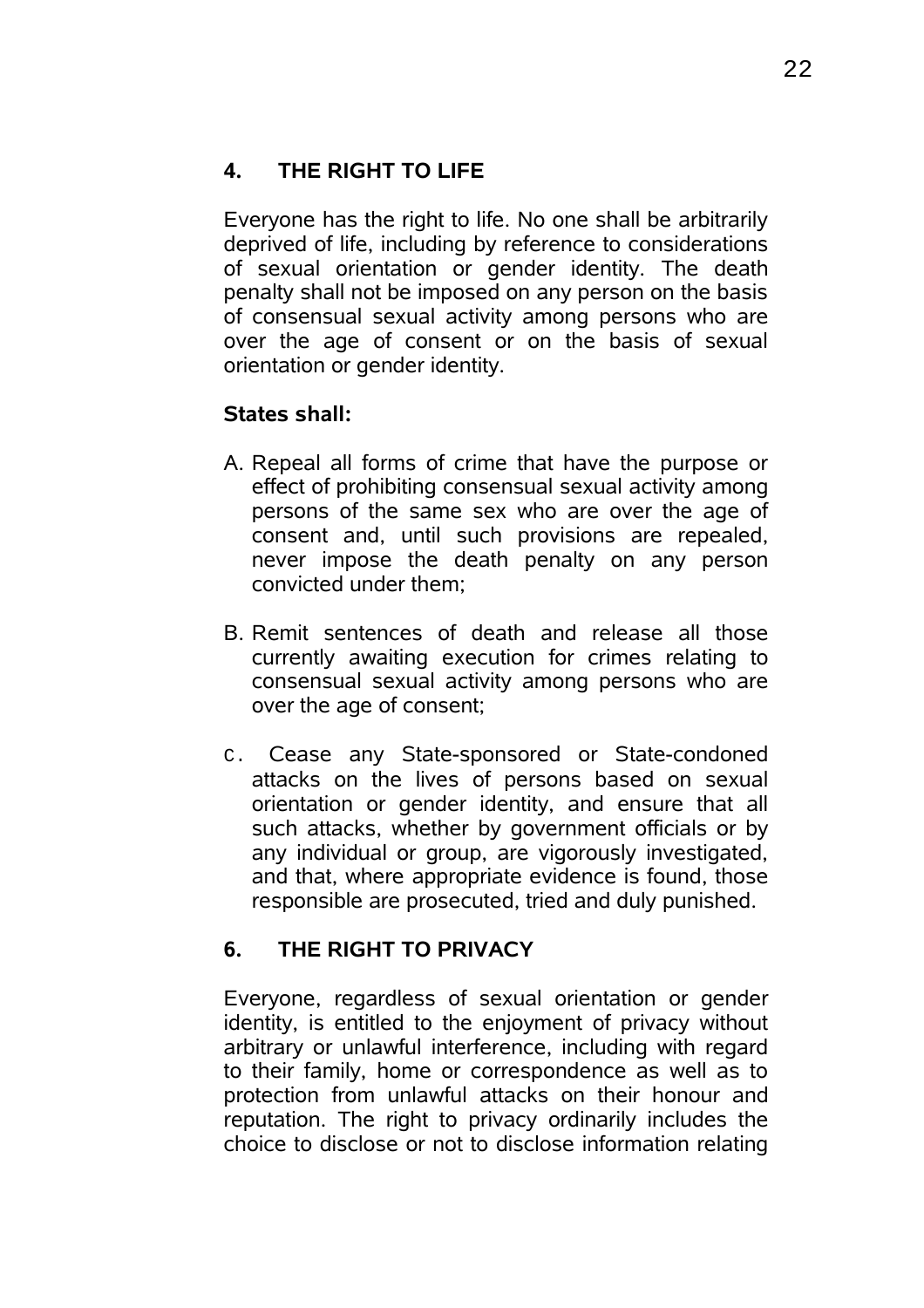to one's sexual orientation or gender identity, as well as decisions and choices regarding both one's own body and consensual sexual and other relations with others.

- A. Take all necessary legislative, administrative and other measures to ensure the right of each person, regardless of sexual orientation or gender identity, to enjoy the private sphere, intimate decisions, and human relations, including consensual sexual activity among persons who are over the age of consent, without arbitrary interference;
- B. Repeal all laws that criminalise consensual sexual activity among persons of the same sex who are over the age of consent, and ensure that an equal age of consent applies to both same-sex and different-sex sexual activity;
- C. Ensure that criminal and other legal provisions of general application are not applied to de facto criminalise consensual sexual activity among persons of the same sex who are over the age of consent;
- D. Repeal any law that prohibits or criminalises the expression of gender identity, including through dress, speech or mannerisms, or that denies to individuals the opportunity to change their bodies as a means of expressing their gender identity;
- E. Release all those held on remand or on the basis of a criminal conviction, if their detention is related to consensual sexual activity among persons who are over the age of consent, or is related to gender identity;
- F. Ensure the right of all persons ordinarily to choose when, to whom and how to disclose information pertaining to their sexual orientation or gender identity, and protect all persons from arbitrary or unwanted disclosure, or threat of disclosure of such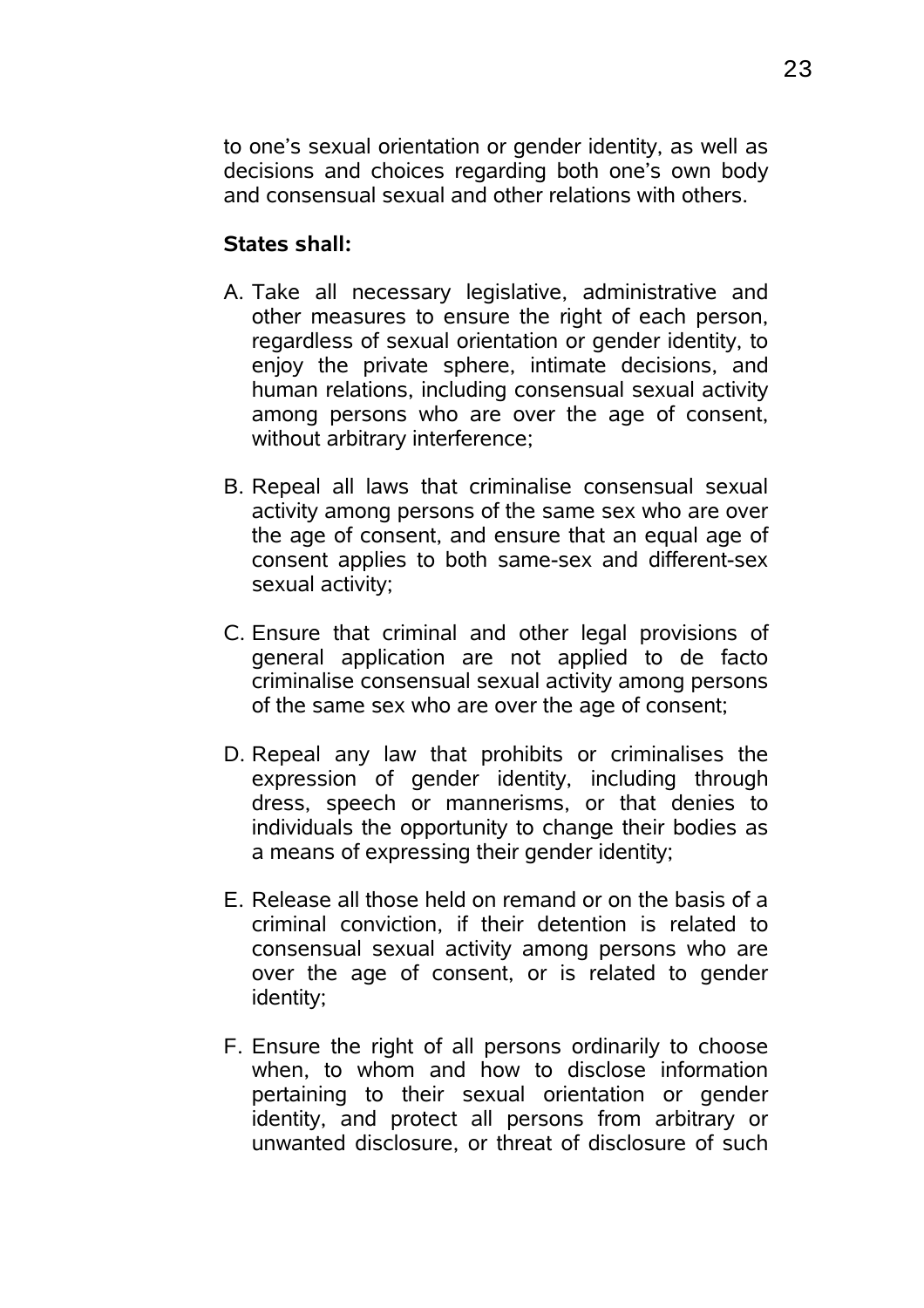information by others

## **9. THE RIGHT TO TREATMENT WITH HUMANITY WHILE IN DETENTION**

Everyone deprived of liberty shall be treated with humanity and with respect for the inherent dignity of the human person. Sexual orientation and gender identity are integral to each person's dignity.

- A. Ensure that placement in detention avoids further marginalising persons on the basis of sexual orientation or gender identity or subjecting them to risk of violence, ill-treatment or physical, mental or sexual abuse;
- B. Provide adequate access to medical care and counselling appropriate to the needs of those in custody, recognising any particular needs of persons on the basis of their sexual orientation or gender identity, including with regard to reproductive health, access to HIV/AIDS information and therapy and access to hormonal or other therapy as well as to gender-reassignment treatments where desired;
- C. Ensure, to the extent possible, that all prisoners participate in decisions regarding the place of detention appropriate to their sexual orientation and gender identity;
- D. Put protective measures in place for all prisoners vulnerable to violence or abuse on the basis of their sexual orientation, gender identity or gender expression and ensure, so far as is reasonably practicable, that such protective measures involve no greater restriction of their rights than is experienced by the general prison population;
- $E$ . Ensure that conjugal visits, where permitted, are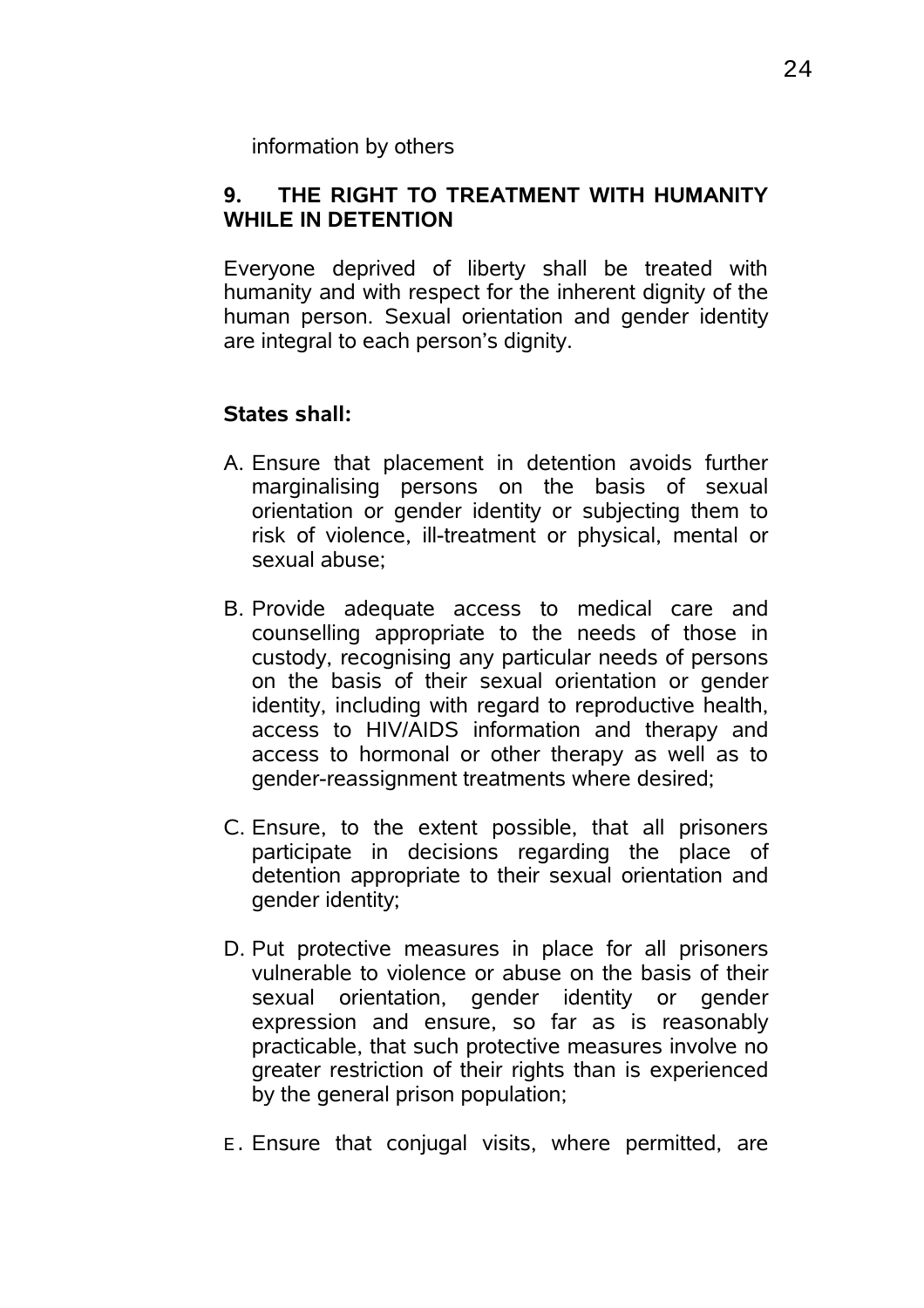granted on an equal basis to all prisoners and detainees, regardless of the gender of their partner;

- F. Provide for the independent monitoring of detention facilities by the State as well as by non-governmental organisations including organisations working in the spheres of sexual orientation and gender identity;
- G. Undertake programmes of training and awarenessraising for prison personnel and all other officials in the public and private sector who are engaged in detention facilities, regarding international human rights standards and principles of equality and nondiscrimination, including in relation to sexual orientation and gender identity.

## **18. PROTECTION FROM MEDICAL ABUSES**

No person may be forced to undergo any form of medical or psychological treatment, procedure, testing, or be confined to a medical facility, based on sexual orientation or gender identity. Notwithstanding any classifications to the contrary, a person's sexual orientation and gender identity are not, in and of themselves, medical conditions and are not to be treated, cured or suppressed.

- A. Take all necessary legislative, administrative and other measures to ensure full protection against harmful medical practices based on sexual orientation or gender identity, including on the basis of stereotypes, whether derived from culture or otherwise, regarding conduct, physical appearance or perceived gender norms;
- B. Take all necessary legislative, administrative and other measures to ensure that no child's body is irreversibly altered by medical procedures in an attempt to impose a gender identity without the full, free and informed consent of the child in accordance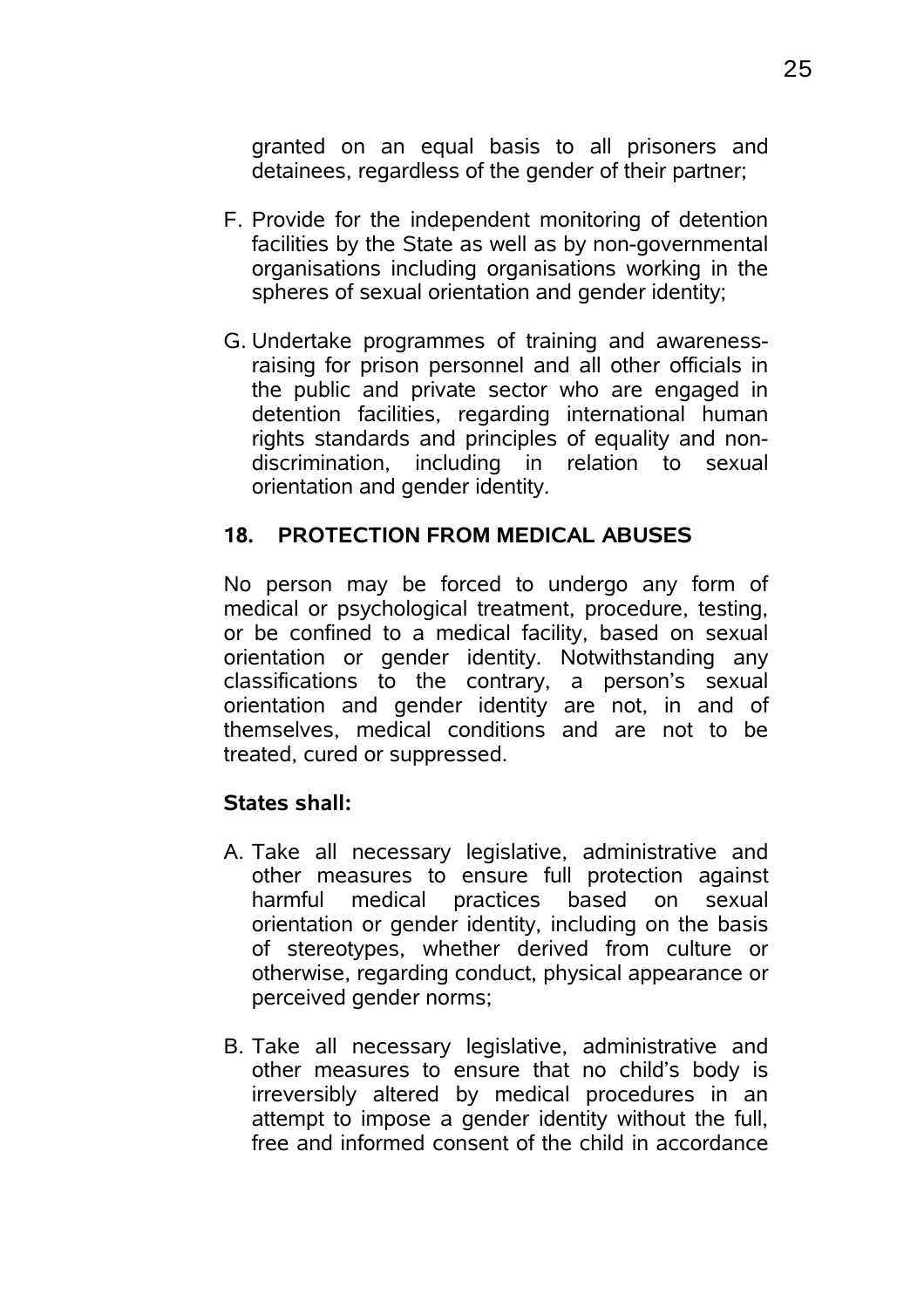with the age and maturity of the child and guided by the principle that in all actions concerning children, the best interests of the child shall be a primary consideration;

- C. Establish child protection mechanisms whereby no child is at risk of, or subjected to, medical abuse;
- D. Ensure protection of persons of diverse sexual orientations and gender identities against unethical or involuntary medical procedures or research, including in relation to vaccines, treatments or microbicides for HIV/AIDS or other diseases;
- E. Review and amend any health funding provisions or programmes, including those of a developmentassistance nature, which may promote, facilitate or in any other way render possible such abuses;
- F. Ensure that any medical or psychological treatment or counselling does not, explicitly or implicitly, treat sexual orientation and gender identity as medical conditions to be treated, cured or suppressed.

## **19. THE RIGHT TO FREEDOM OF OPINION AND EXPRESSION**

Everyone has the right to freedom of opinion and expression, regardless of sexual orientation or gender identity. This includes the expression of identity or personhood through speech, deportment, dress, bodily characteristics, choice of name, or any other means, as well as the freedom to seek, receive and impart information and ideas of all kinds, including with regard to human rights, sexual orientation and gender identity, through any medium and regardless of frontiers.

#### **States shall:**

A. Take all necessary legislative, administrative and other measures to ensure full enjoyment of freedom of opinion and expression, while respecting the rights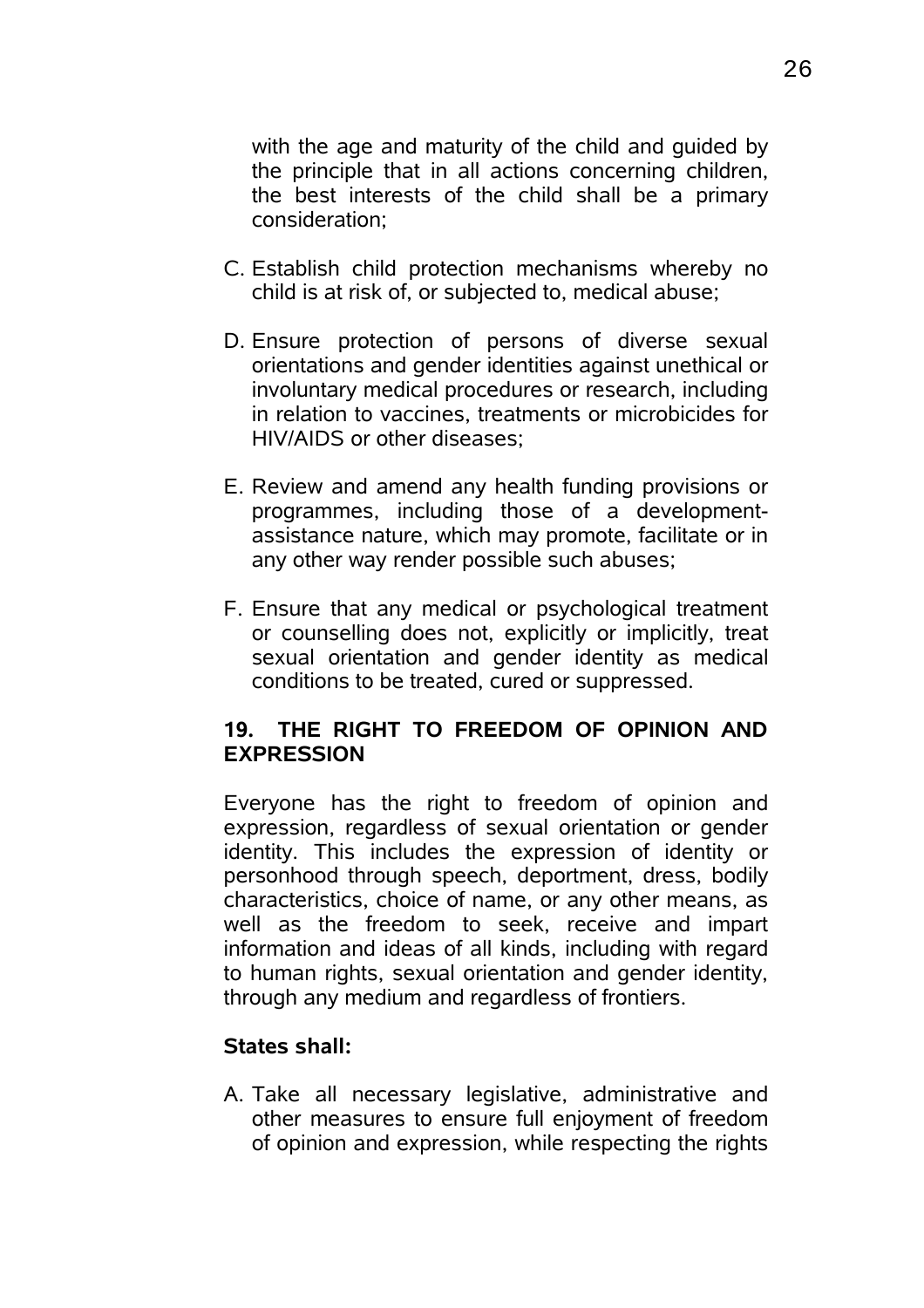and freedoms of others, without discrimination on the basis of sexual orientation or gender identity, including the receipt and imparting of information and ideas concerning sexual orientation and gender identity, as well as related advocacy for legal rights, publication of materials, broadcasting, organisation of or participation in conferences, and dissemination of and access to safer-sex information;

- B. Ensure that the outputs and the organisation of media that is State-regulated is pluralistic and nondiscriminatory in respect of issues of sexual orientation and gender identity and that the personnel recruitment and promotion policies of such organisations are non-discriminatory on the basis of sexual orientation or gender identity;
- C. Take all necessary legislative, administrative and other measures to ensure the full enjoyment of the right to express identity or personhood, including through speech, deportment, dress, bodily characteristics, choice of name or any other means;
- D. Ensure that notions of public order, public morality, public health and public security are not employed to restrict, in a discriminatory manner, any exercise of freedom of opinion and expression that affirms diverse sexual orientations or gender identities;
- E. Ensure that the exercise of freedom of opinion and expression does not violate the rights and freedoms of persons of diverse sexual orientations and gender identities;
- F. Ensure that all persons, regardless of sexual orientation or gender identity, enjoy equal access to information and ideas, as well as to participation in public debate."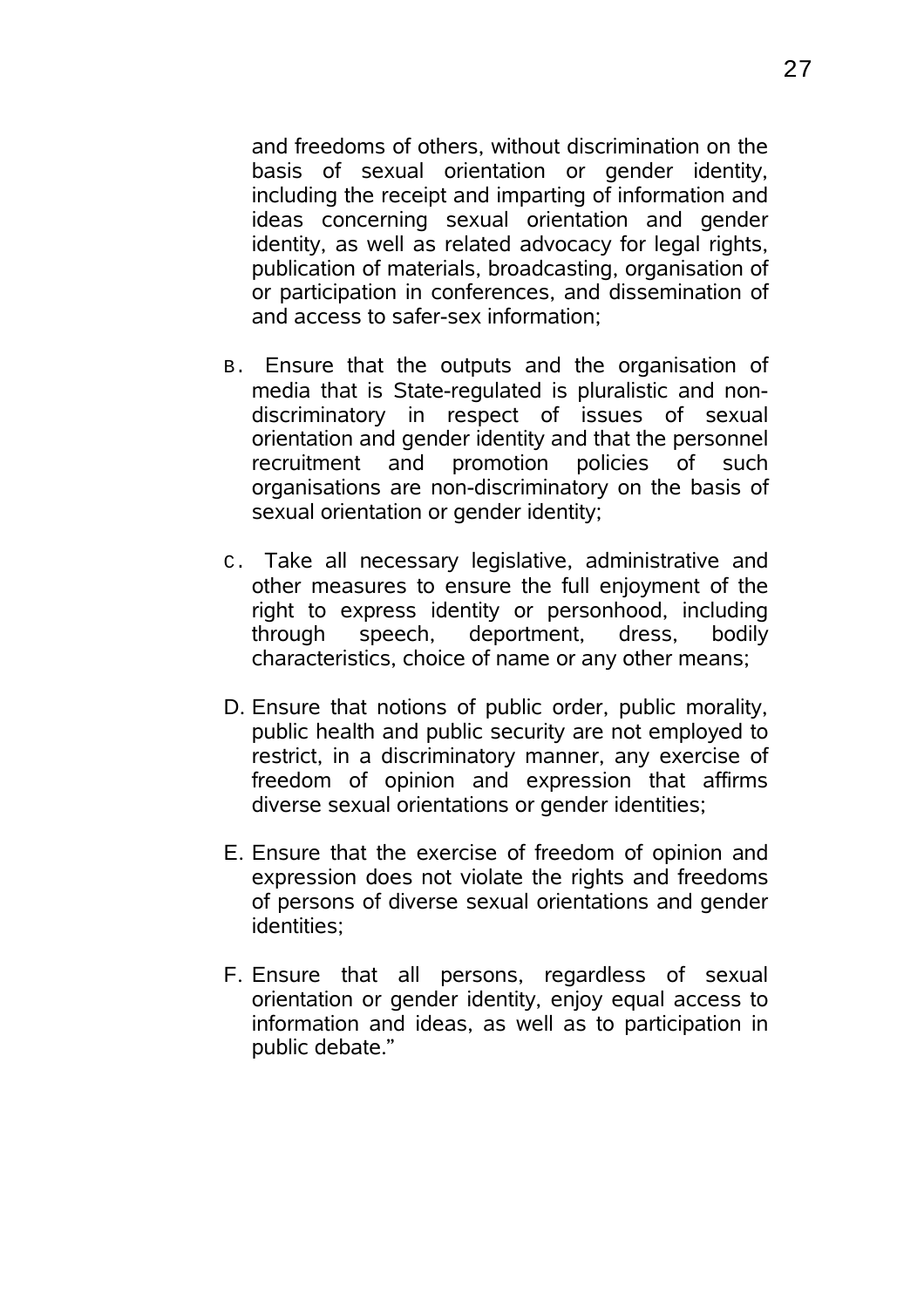23. UN bodies, Regional Human Rights Bodies, National Courts, Government Commissions and the Commissions for Human Rights, Council of Europe, etc. have endorsed the Yogyakarta Principles and have considered them as an important tool for identifying the obligations of States to respect, protect and fulfill the human rights of all persons, regardless of their gender identity. United Nations Committee on Economic, Social and Cultural Rights in its Report of 2009 speaks of gender orientation and gender identity as follows:-

#### "**Sexual orientation and gender identity**

'Other status' as recognized in article 2, paragraph 2, includes sexual orientation. States parties should ensure that a person's sexual orientation is not a barrier to realizing Covenant rights, for example, in accessing survivor's pension rights. In addition, gender identity is recognized as among the prohibited grounds of discrimination, for example, persons who are transgender, transsexual or intersex, often face serious human rights violations, such as harassment in schools or in the workplace."

24. In this respect, reference may also be made to the General Comment No.2 of the Committee on Torture and Article 2 of the Convention against Torture and Other Cruel, Inhuman or Degrading Treatment or Punishment in 2008 and also the General Comment No.20 of the Committee on Elimination of Discrimination against Woman, responsible for the implementation of the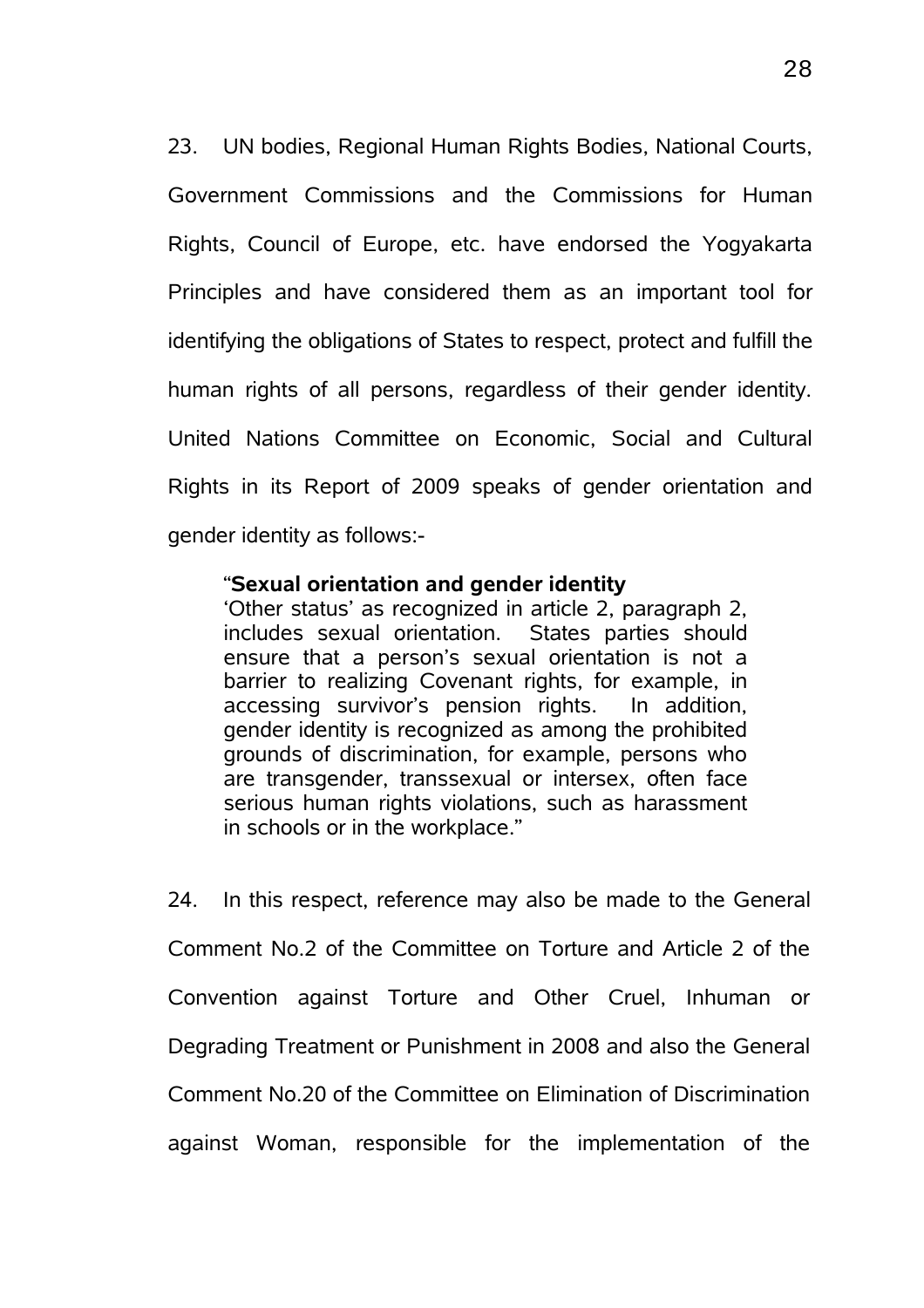Convention on the Elimination of All Forms of Discrimination against Woman, 1979 and 2010 report.

#### **SRS and Foreign Judgments**

25. Various countries have given recognition to the gender identity of such persons, mostly, in cases where transsexual persons started asserting their rights after undergoing *SRS* of their re-assigned sex. In *Corbett v. Corbett* (1970) 2 All ER 33, the Court in England was concerned with the gender of a male to female transsexual in the context of the validity of a marriage. Ormrod, J. in that case took the view that the law should adopt the chromosomal, gonadal and genital tests and if all three are congruent, that should determine a person's sex for the purpose of marriage. Learned Judge expressed the view that any operative intervention should be ignored and the biological sexual constitution of an individual is fixed at birth, at the latest, and cannot be changed either by the natural development of organs of the opposite sex or by medical or surgical means. Later, in *R v. Tan* (1983) QB 1053, 1063-1064, the Court of Appeal applied *Corbett* approach in the context of criminal law. The Court upheld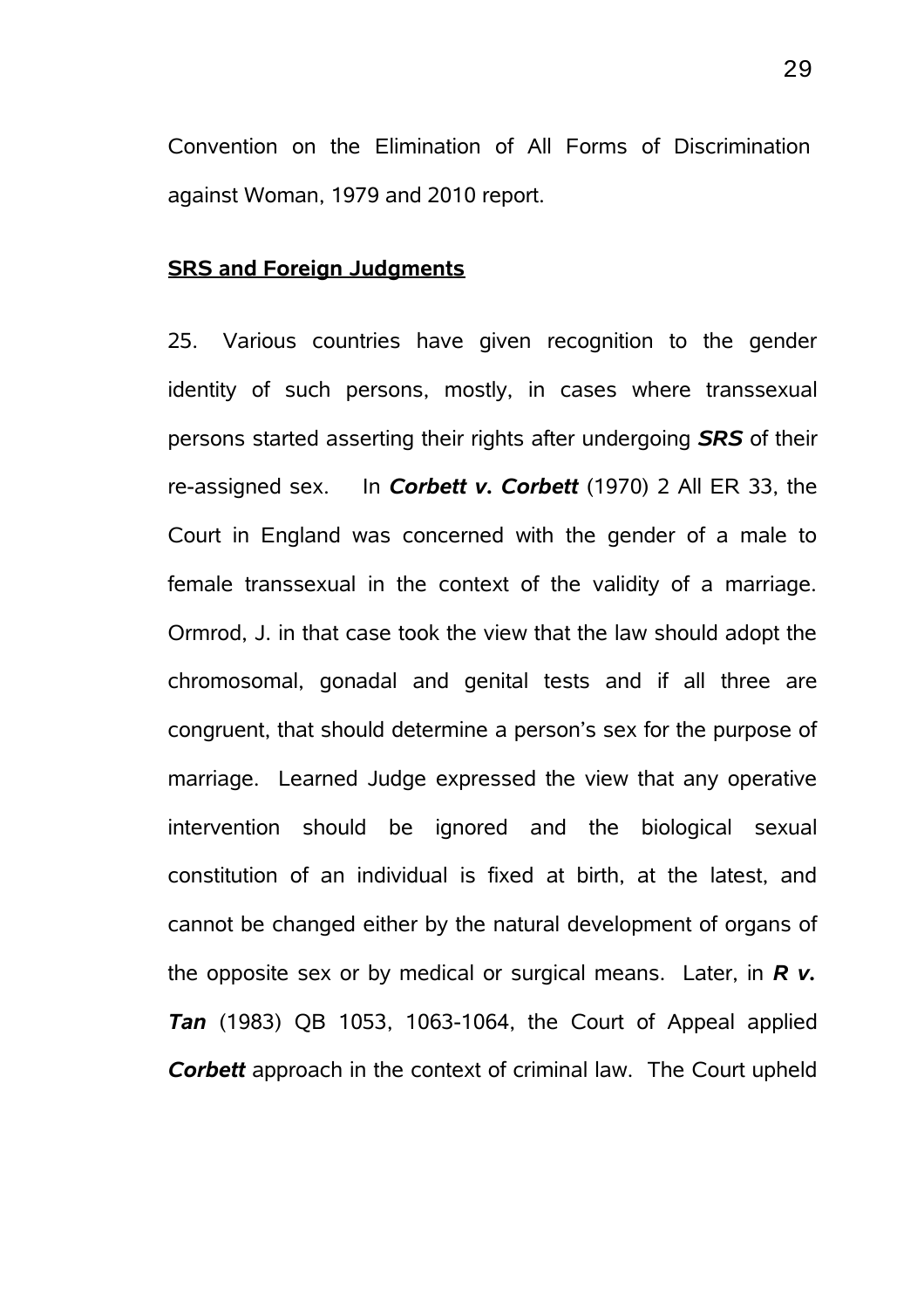convictions which were imposed on Gloria Greaves, a postoperative male to female transsexual, still being in law, a man.

26. *Corbett* principle was not found favour by various other countries, like New Zealand, Australia etc. and also attracted much criticism, from the medical profession. It was felt that the application of the *Corbett* approach would lead to a substantial different outcome in cases of a post operative inter-sexual person and a post operative transsexual person. In New Zealand in *Attorney-General v. Otahuhu Family Court* (1995) 1 NZLR 603, Justice Ellis noted that once a transsexual person has undergone surgery, he or she is no longer able to operate in his or her original sex. It was held that there is no social advantage in the law for not recognizing the validity of the marriage of a transsexual in the sex of reassignment. The Court held that an adequate test is whether the person in question has undergone surgical and medical procedures that have effectively given the person the physical conformation of a person of a specified sex. In *Re Kevin (Validity of Marriage of Transsexual)* (2001) Fam CA 1074, in an Australian case, Chisholm J., held that there is no 'formulaic solution' to determine the sex of an individual for the purpose of the law of marriage. It was held that all relevant matters need to be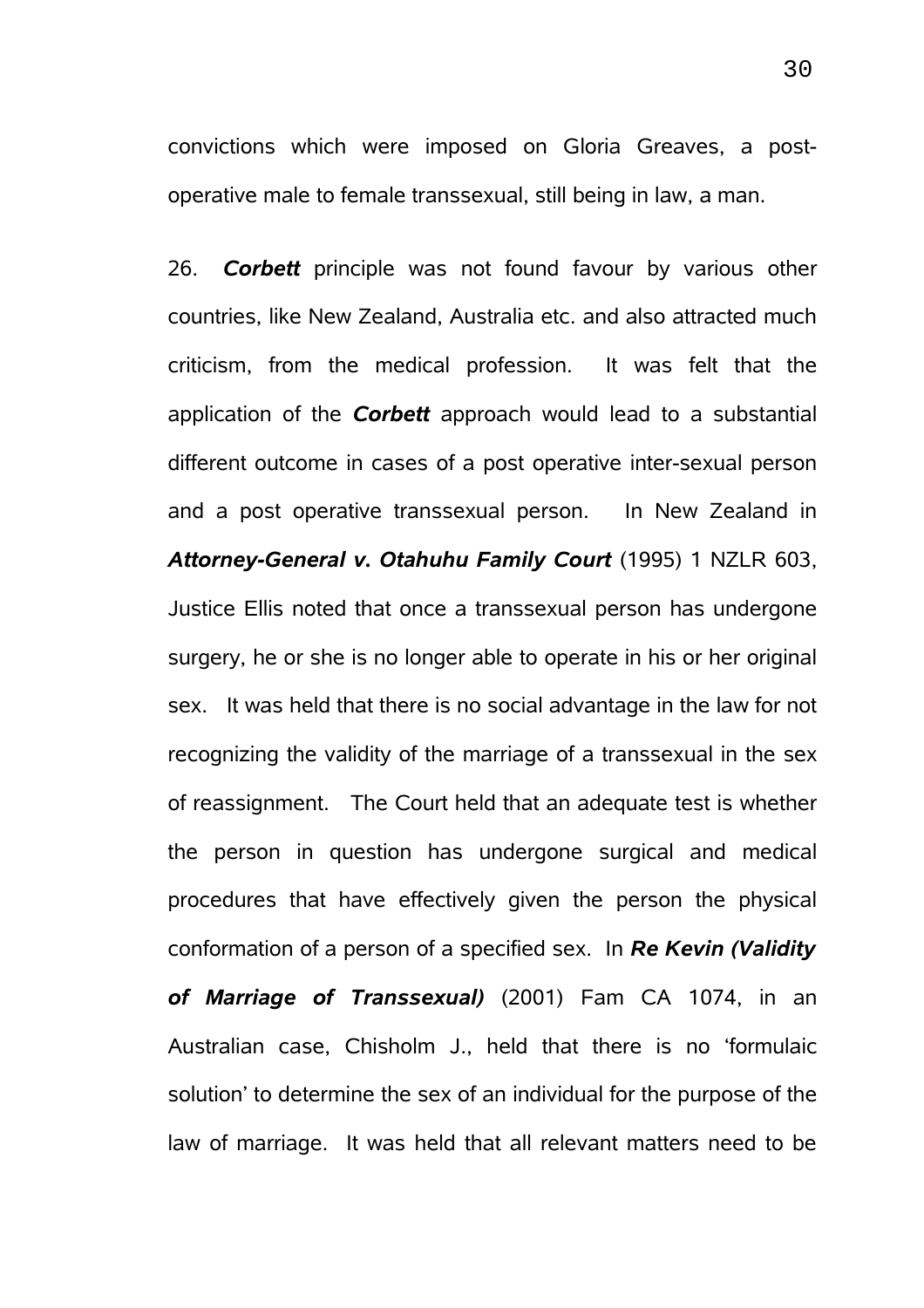considered, including the person's life experiences and selfperception. Full Court of the Federal Family Court in the year 2003 approved the above-mentioned judgment holding that in the relevant Commonwealth marriage statute the words 'man' and 'woman' should be given their ordinary, everyday contemporary meaning and that the word 'man' includes a post operative female to male transsexual person. The Full Court also held that there was a biological basis for transsexualism and that there was no reason to exclude the psyche as one of the relevant factors in determining sex and gender. The judgment *Attorney-General for the Commonwealth & "Kevin and Jennifer" & Human Rights and Equal Opportunity Commission* is reported in (2003) Fam CA 94*.*

27. Lockhart, J. in *Secretary, Department of Social Security v. "SRA",* (1993) 43 FCR 299 and Mathews, J. in *R v. Harris & McGuiness* (1988) 17 NSWLR 158, made an exhaustive review of the various decisions with regard to the question of recognition to be accorded by Courts to the gender of a transsexual person who had undertaken a surgical procedure. The Courts generally in New Zealand held that the decision in *Corbett v. Corbett* (supra) and *R v. Tan* (supra) which applied a purely biological test, should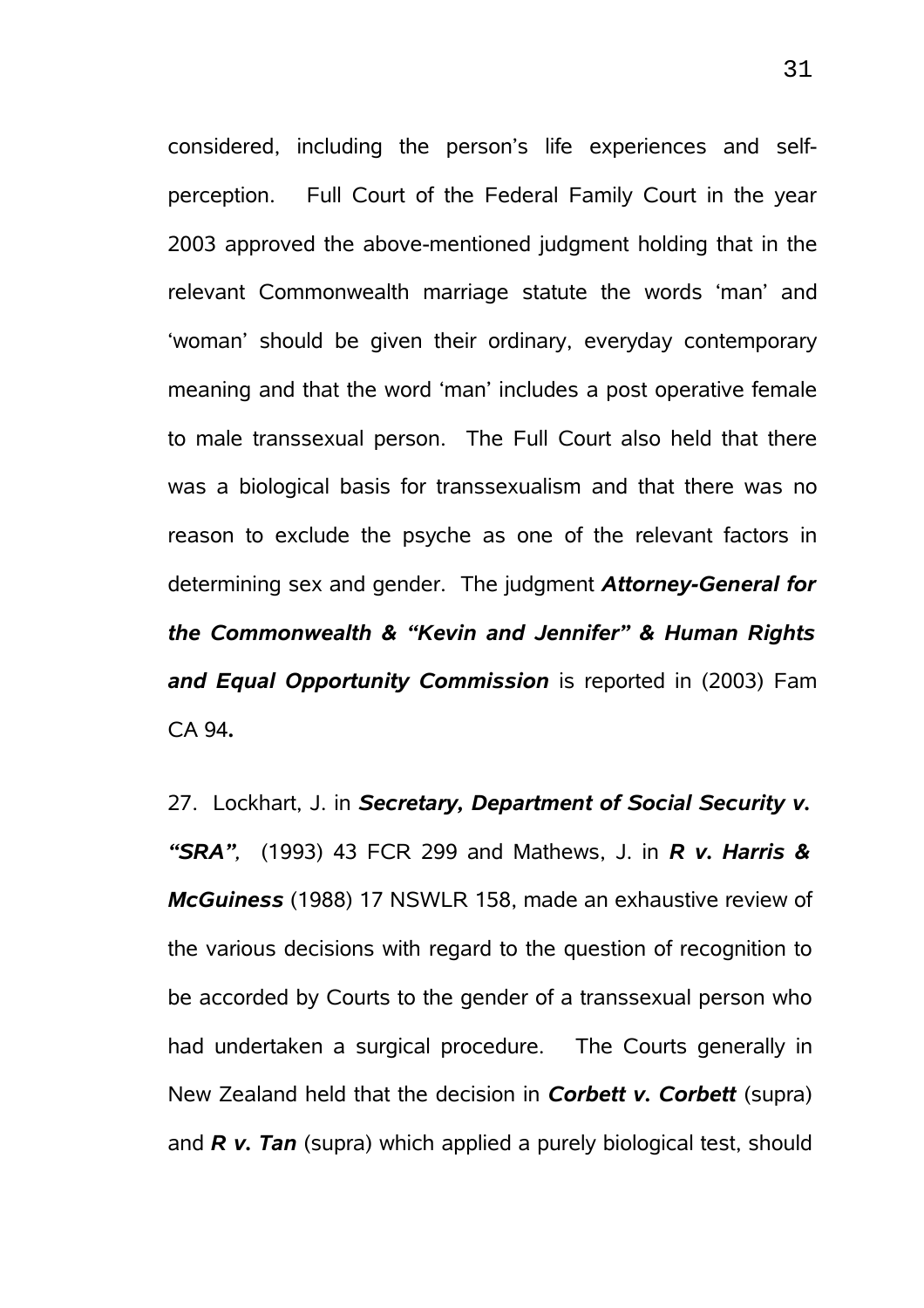not be followed. In fact, Lockhart. J. in *SRA* observed that the development in surgical and medical techniques in the field of sexual reassignment, together with indications of changing social attitudes towards transsexuals, would indicate that generally they should not be regarded merely as a matter of chromosomes, which is purely a psychological question, one of self-perception, and partly a social question, how society perceives the individual.

28. *A.B. v. Western Australia* (2011) HCA 42 was a case concerned with the Gender Reassignment Act, 2000. In that Act, a person who had undergone a reassignment procedure could apply to Gender Reassignment Board for the issue of a recognition certificate. Under Section 15 of that Act, before issuing the certificate, the Board had to be satisfied, inter alia, that the applicant believed his or her true gender was the person's reassigned gender and had adopted the lifestyle and gender characteristics of that gender. Majority of Judges agreed with Lockhart, J. in *SRA* that gender should not be regarded merely as a matter of chromosomes, but partly a psychological question, one of self-perception, and partly a social question, how society perceives the individual.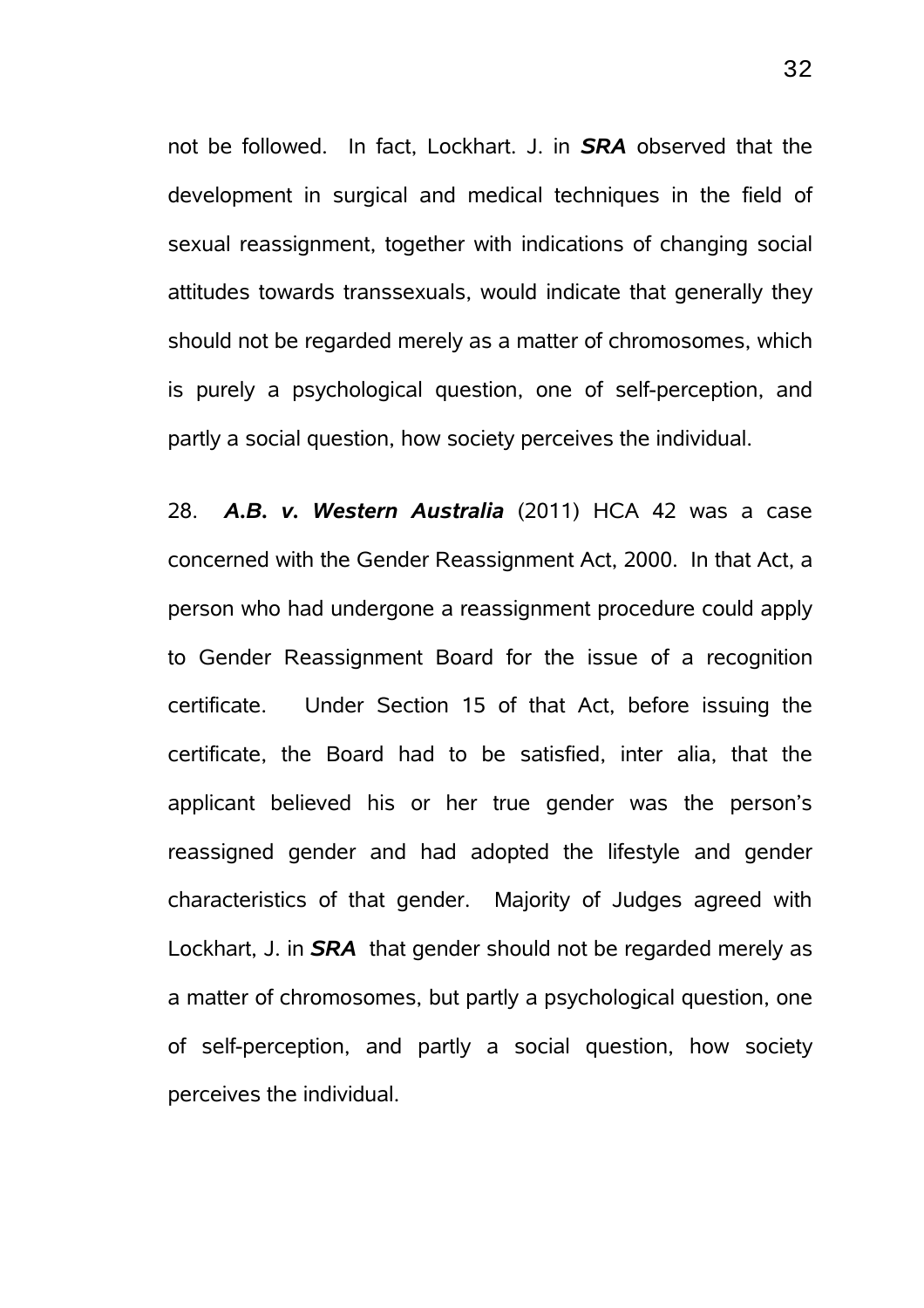29. The House of Lords in *Bellinger v. Bellinger* (2003) 2 All ER 593 was dealing with the question of a transsexual. In that case, Mrs. Bellinger was born on 7<sup>th</sup> September, 1946. At birth, she was correctly classified and registered as male. However, she felt more inclined to be a female. Despite her inclinations, and under some pressure, in 1967 she married a woman and at that time she was 21 years old. Marriage broke down and parties separated in 1971 and got divorce in the year 1975. Mrs. Bellinger dressed and lived like a woman and when she married Mr. Bellinger, he was fully aware of her background and throughout had been supportive to her. Mr. and Mrs. Bellinger since marriage lived happily as husband and wife and presented themselves in that fashion to the outside world. Mrs. Bellinger's primary claim was for a declaration under Section 55 of the Family Law Act, 1986 that her marriage to Mr. Bellinger in 1981 was "at its inception valid marriage". The House of Lords rejected the claim and dismissed the appeal. Certainly, the "psychological factor" has not been given much prominence in determination of the claim of Mrs. Bellinger.

30. The High Court of Kuala Lumpur in *Re JG, JG v. Pengarah Jabatan Pendaftaran Negara* (2006) 1 MLJ 90, was considering the question as to whether an application to amend or correct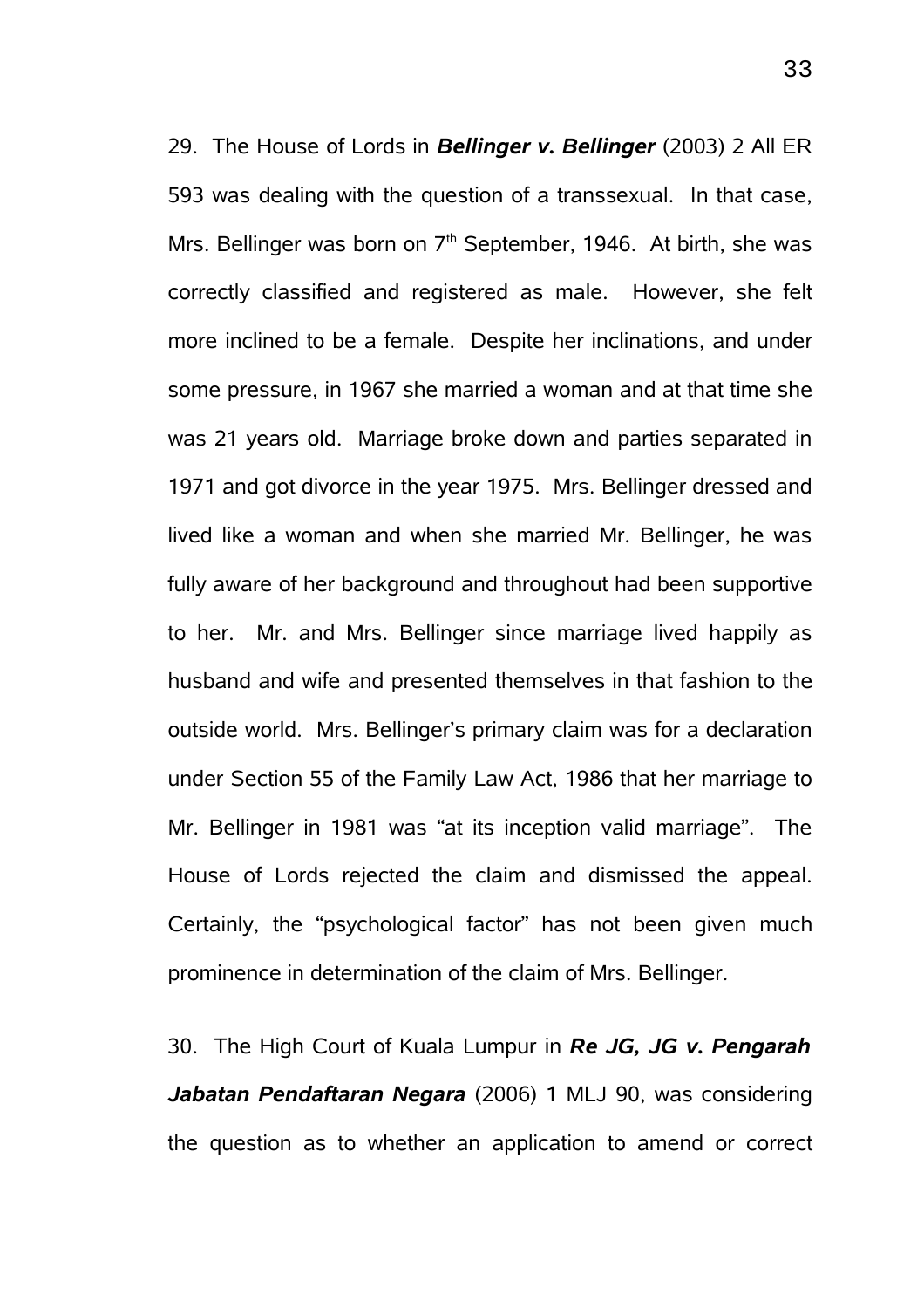gender status stated in National Registration Identity Card could be allowed after a person has undergone *SRS*. It was a case where the plaintiff was born as a male, but felt more inclined to be a woman. In 1996 at Hospital Siroros she underwent a gender reassignment and got the surgery done for changing the sex from male to female and then she lived like a woman. She applied to authorities to change her name and also for a declaration of her gender as female, but her request was not favourably considered, but still treated as a male. She sought a declaration from the Court that she be declared as a female and that the Registration Department be directed to change the last digit of her identity card to a digit that reflects a female gender. The Malaysian Court basically applied the principle laid down in *Corbett* (supra), however, both the prayers sought for were granted, after noticing that the medical men have spoken that the plaintiff is a female and they have considered the sex change of the plaintiff as well as her "psychological aspect". The Court noticed that she feels like a woman, lives like one, behaves as one, has her physical body attuned to one, and most important of all, her "psychological thinking" is that of a woman.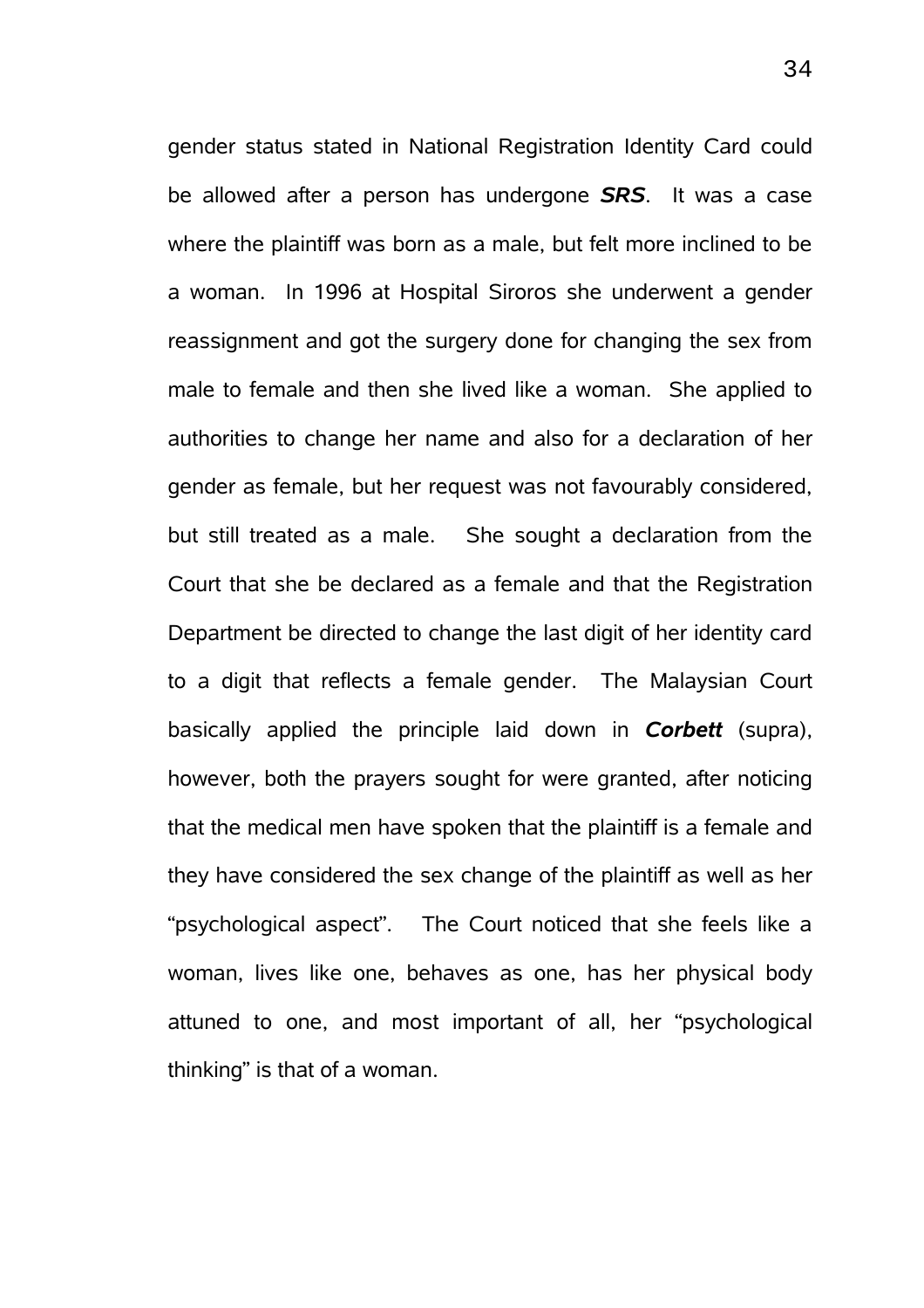31. The Court of Appeal, New South Wales was called upon to decide the question whether the Registrar of Births, Deaths and Marriages has the power under the Births, Deaths and Marriages Act, 1995 to register a change of sex of a person and the sex recorded on the register to "non-specific" or "non-specified". The appeal was allowed and the matter was remitted back to the Tribunal for a fresh consideration in accordance with law, after laying down the law on the subject. The judgment is reported as *Norrie v. NSW Registrar of Births, Deaths and Marriages* (2013) NSWCA 145. While disposing of the appeal, the Court held as follows:-

*"The consequence is that the Appeal Panel (and the Tribunal and the Registrar) were in error in construing the power in S.32DC(1) as limiting the Registrar to registering a person's change of sex as only male or female. An error in the construction of the statutory provision granting the power to register a person's change of sex is an error on a question of law. Collector of Customs v. Pozzolanic Enterprises Pty. Ltd. [1993] FCA 322; (1993) 43 FCR 280 at 287. This is so notwithstanding that the determination of the common understanding of a general word used in the statutory provision is a question of fact. The Appeal Panel (and the Tribunal and the Registrar) erred in determining that the current ordinary meaning of the word "sex" is limited to the character of being either male or female. That involved an error on a question of fact. But the Appeal Panel's error in arriving at the common understanding of the word "sex" was associated with its error in construction of the effect of the statutory provision of S.32DC (and also of*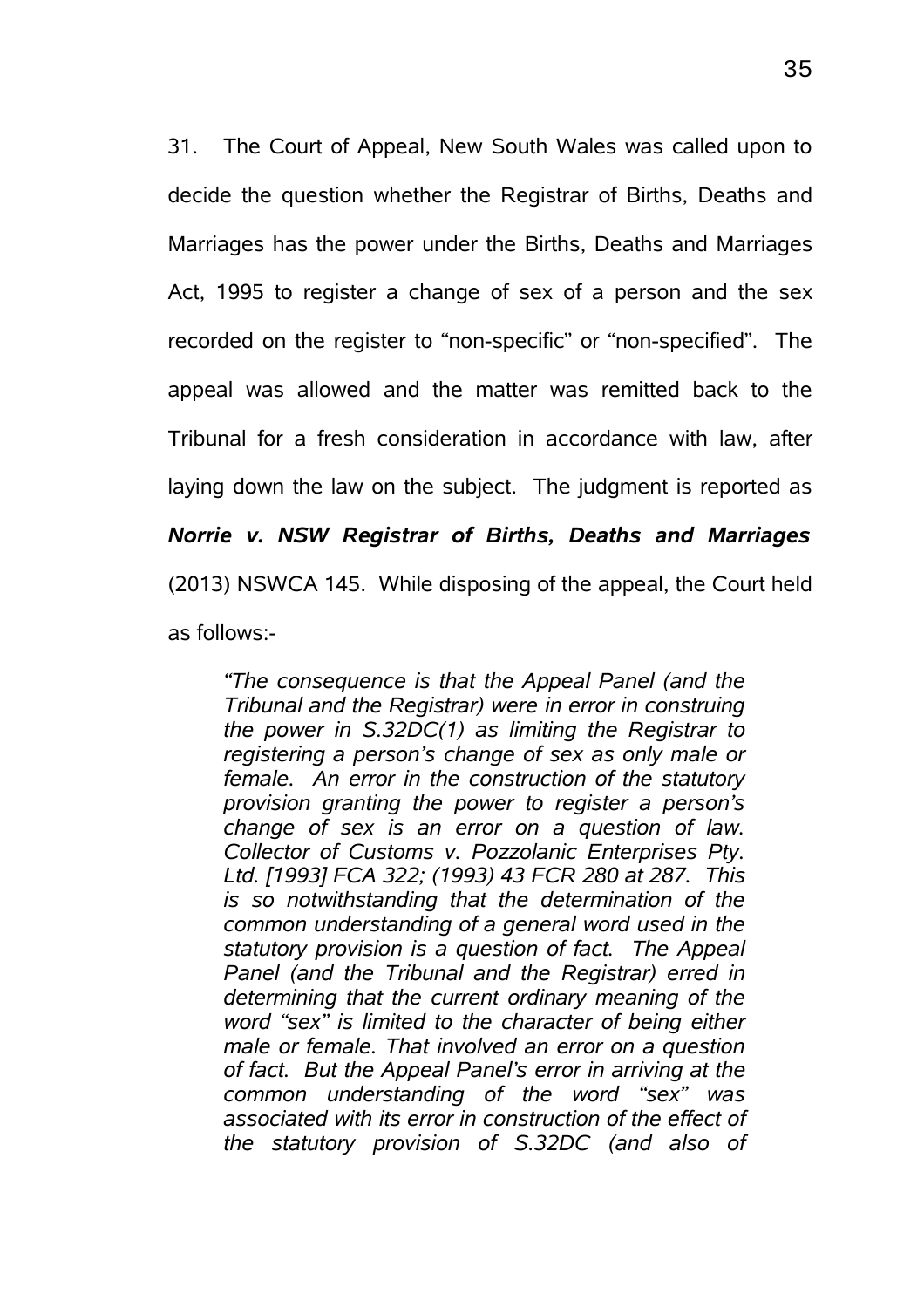*S.32DA), and accordingly is of law: Hope v. Bathurst City Council [1980] HCA 16, (1980) 144 CLR 1 at 10."*

32. In *Christine Goodwin v. United Kingdom* (Application No.28957/95 - Judgment dated  $11<sup>th</sup>$  July, 2002), the European Court of Human Rights examined an application alleging violation of Articles 8, 12, 13 and 14 of the Convention for Protection of Human Rights and Fundamental Freedoms, 1997 in respect of the legal status of transsexuals in UK and particularly their treatment in the sphere of employment, social security, pensions and marriage. Applicant in that case had a tendency to dress as a woman from early childhood and underwent aversion therapy in 1963-64. In the mid-1960s she was diagnosed as a transsexual. Though she married a woman and they had four children, her inclination was that her "brain sex" did not fit her body. From that time until 1984 she dressed as a man for work but as a woman in her free time. In January, 1985, the applicant began treatment at the Gender Identity Clinic. In October, 1986, she underwent surgery to shorten her vocal chords. In August, 1987, she was accepted on the waiting list for gender re-assignment surgery and later underwent that surgery at a National Health Service hospital. The applicant later divorced her former wife. She claimed between 1990 and 1992 she was sexually harassed by colleagues at work,

36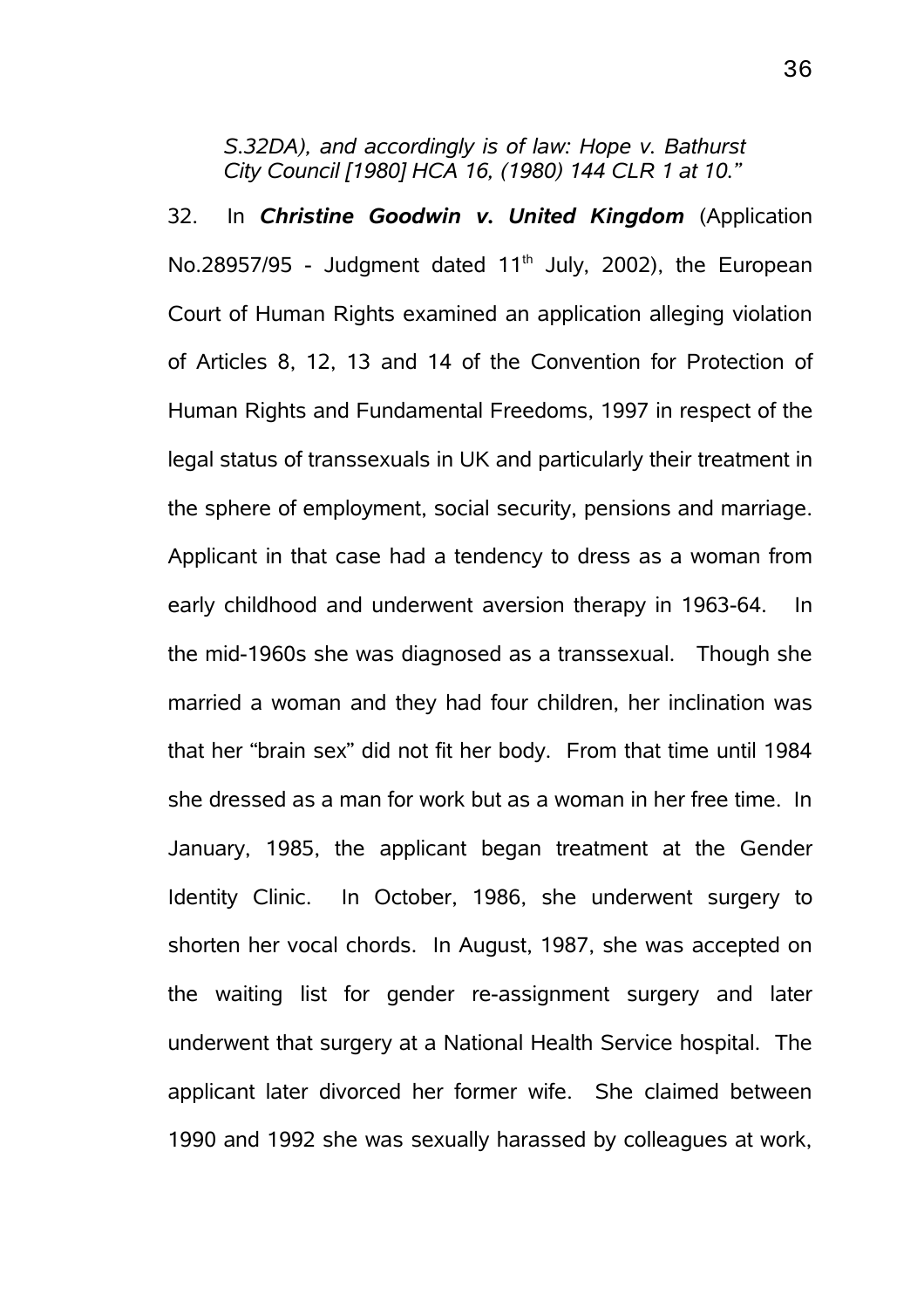followed by other human rights violations. The Court after referring

to various provisions and Conventions held as follows:-

"Nonetheless, the very essence of the Convention is respect for human dignity and human freedom. Under Article 8 of the Convention in particular, where the notion of personal autonomy is an important principle underlying the interpretation of its guarantees, protection is given to the personal sphere of each individuals, including the right to establish details of their identity as individual human beings (see, *inter alia, Pretty v. the United Kingdom* no.2346/02, judgment of 29 April 2002, 62, and *Mikulic v. Croatia*, no.53176/99, judgment of 7 February 2002, 53, both to be published in ECHR 2002…). In the twenty first century the right of transsexuals to personal development and to physical and moral security in the full sense enjoyed by others in society cannot be regarded as a matter of controversy requiring the lapse of time to cast clearer light on the issues involved. In short, the unsatisfactory situation in which postoperative transsexuals live in an intermediate zone as not quite one gender or the other is no longer sustainable."

33. The European Court of Human Rights in the case of *Van Kuck v. Germany* (Application No.35968/97 – Judgment dated 12.9.2003) dealt with the application alleging that German Court's decisions refusing the applicant's claim for reimbursement of gender reassignment measures and the related proceedings were in breach of her rights to a fair trial and of her right to respect for her private life and that they amounted to discrimination on the ground of her particular "psychological situation". Reliance was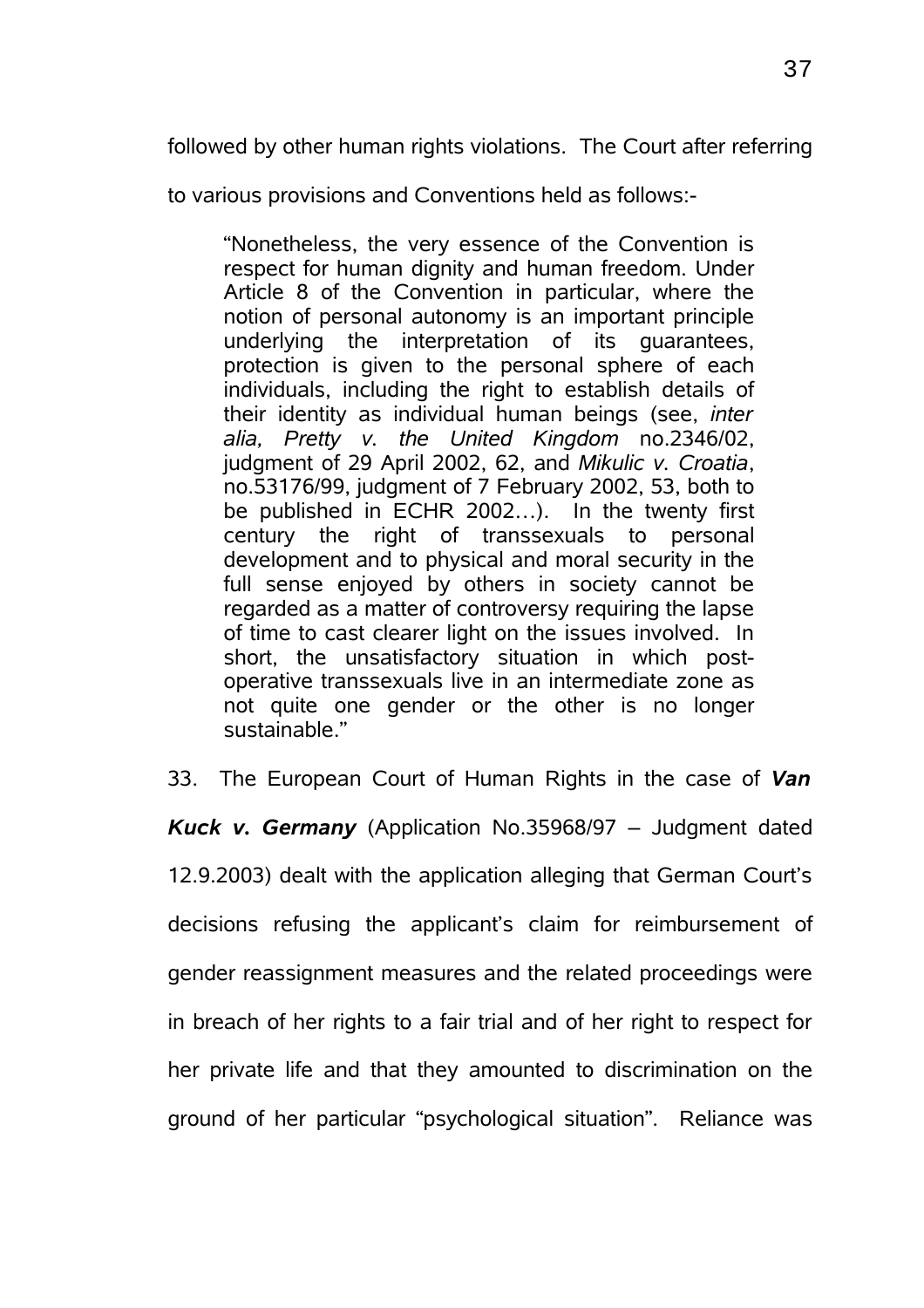placed on Articles 6, 8, 13 and 14 of the Convention for Protection of Human Rights and Fundamental Freedoms, 1997. The Court held that the concept of "private life" covers the physical and psychological integrity of a person, which can sometimes embrace aspects of an individual's physical and social identity. For example, gender identifications, name and sexual orientation and sexual life fall within the personal sphere protected by Article 8. The Court also held that the notion of personal identity is an important principle underlying the interpretation of various guaranteed rights and the very essence of the Convention being respect for human dignity and human freedom, protection is given to the right of transsexuals to personal development and to physical and moral security.

34. Judgments referred to above are mainly related to transsexuals, who, whilst belonging physically to one sex, feel convinced that they belong to the other, seek to achieve a more integrated unambiguous identity by undergoing medical and surgical operations to adapt their physical characteristic to their psychological nature. When we examine the rights of transsexual persons, who have undergone *SRS*, the test to be applied is not the "Biological test", but the "Psychological test", because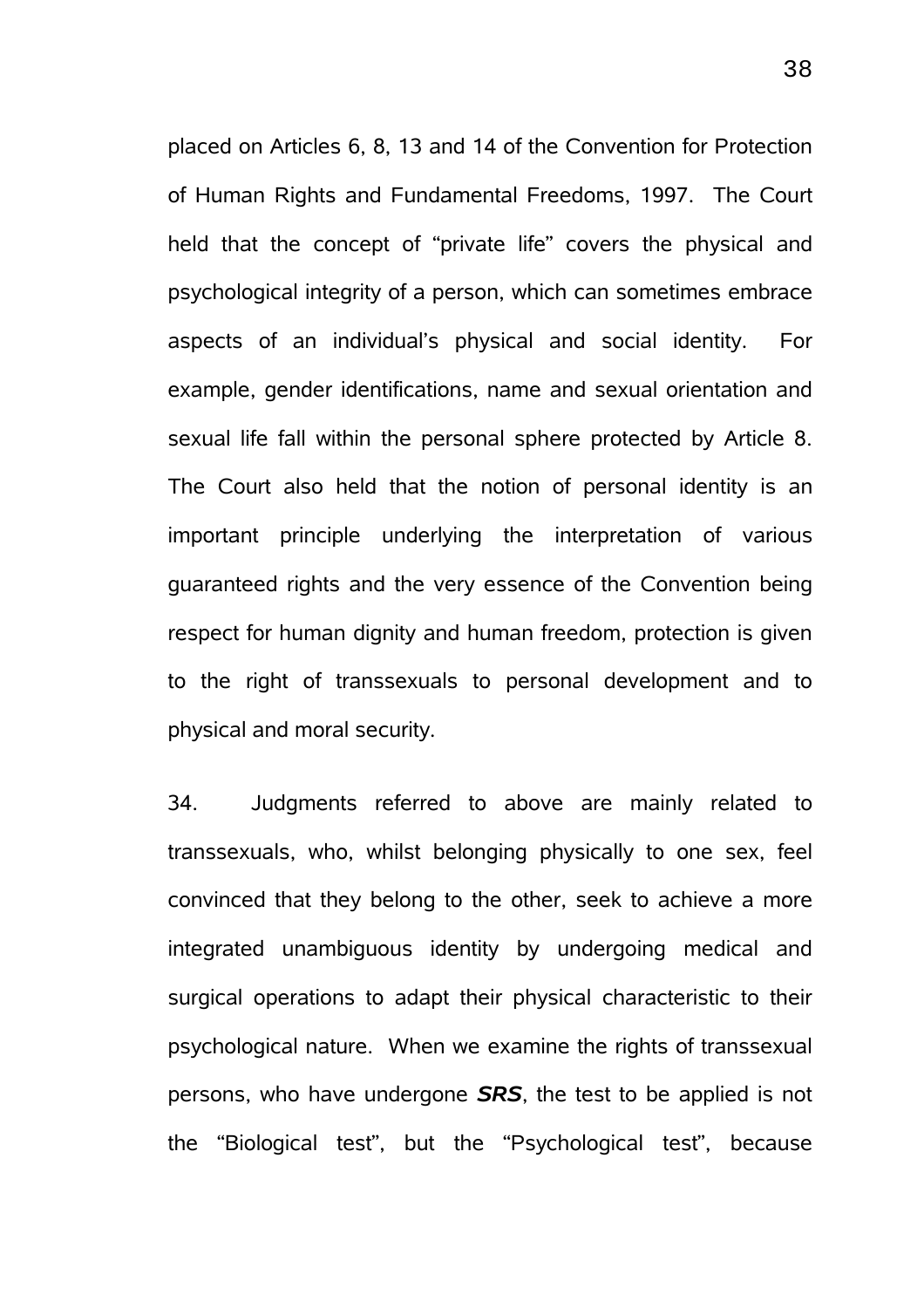psychological factor and thinking of transsexual has to be given primacy than binary notion of gender of that person. Seldom people realize the discomfort, distress and psychological trauma, they undergo and many of them undergo "Gender Dysphoria' which may lead to mental disorder. Discrimination faced by this group in our society, is rather unimaginable and their rights have to be protected, irrespective of chromosomal sex, genitals, assigned birth sex, or implied gender role. Rights of transgenders, pure and simple, like Hijras, eunuchs, etc. have also to be examined, so also their right to remain as a third gender as well as their physical and psychological integrity. Before addressing those aspects further, we may also refer to few legislations enacted in other countries recognizing their rights.

### **LEGISLATIONS IN OTHER COUNTRIES ON TGs**

35. We notice, following the trend, in the international human rights law, many countries have enacted laws for recognizing rights of transsexual persons, who have undergone either partial/complete SRS, including United Kingdom, Netherlands, Germany, Australia, Canada, Argentina, etc. United Kingdom has passed the General Recommendation Act, 2004, following the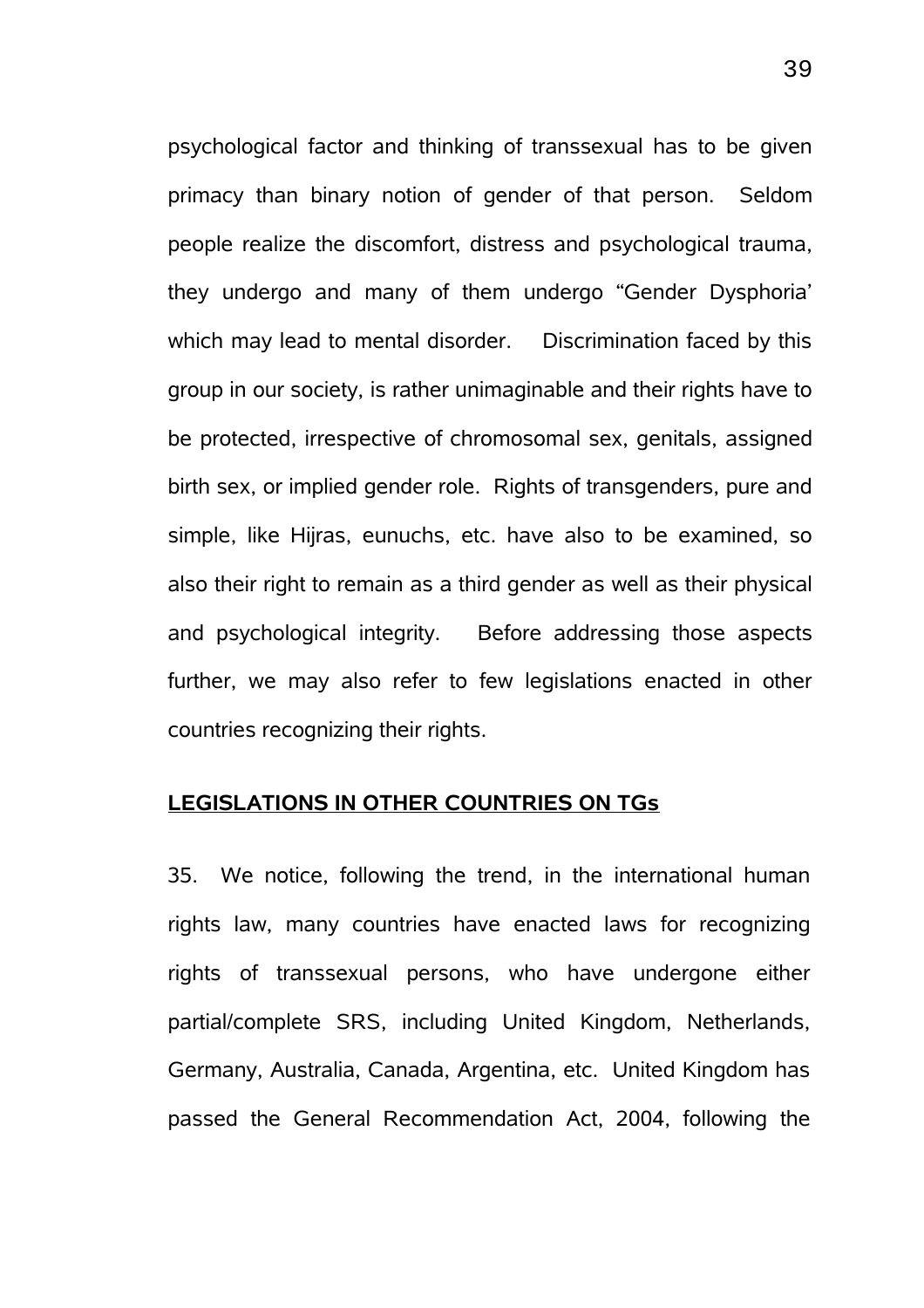judgment in *Christine Goodwin* (supra) passed by the European Courts of Human Rights. The Act is all encompassing as not only does it provide legal recognition to the acquired gender of a person, but it also lays down provisions highlighting the consequences of the newly acquired gender status on their legal rights and entitlements in various aspects such as marriage, parentage, succession, social security and pensions etc. One of the notable features of the Act is that it is not necessary that a person needs to have undergone or in the process of undergoing a *SRS* to apply under the Act. Reference in this connection may be made to the Equality Act, 2010 (UK) which has consolidated, repealed and replaced around nine different anti-discrimination legislations including the Sex Discrimination Act, 1986. The Act defines certain characteristics to be "protected characteristics" and no one shall be discriminated or treated less favourably on grounds that the person possesses one or more of the "protected characteristics". The Act also imposes duties on Public Bodies to eliminate all kinds of discrimination, harassment and victimization. Gender reassignment has been declared as one of the protected characteristics under the Act, of course, only the transsexuals i.e. those who are proposing to undergo, is undergoing or has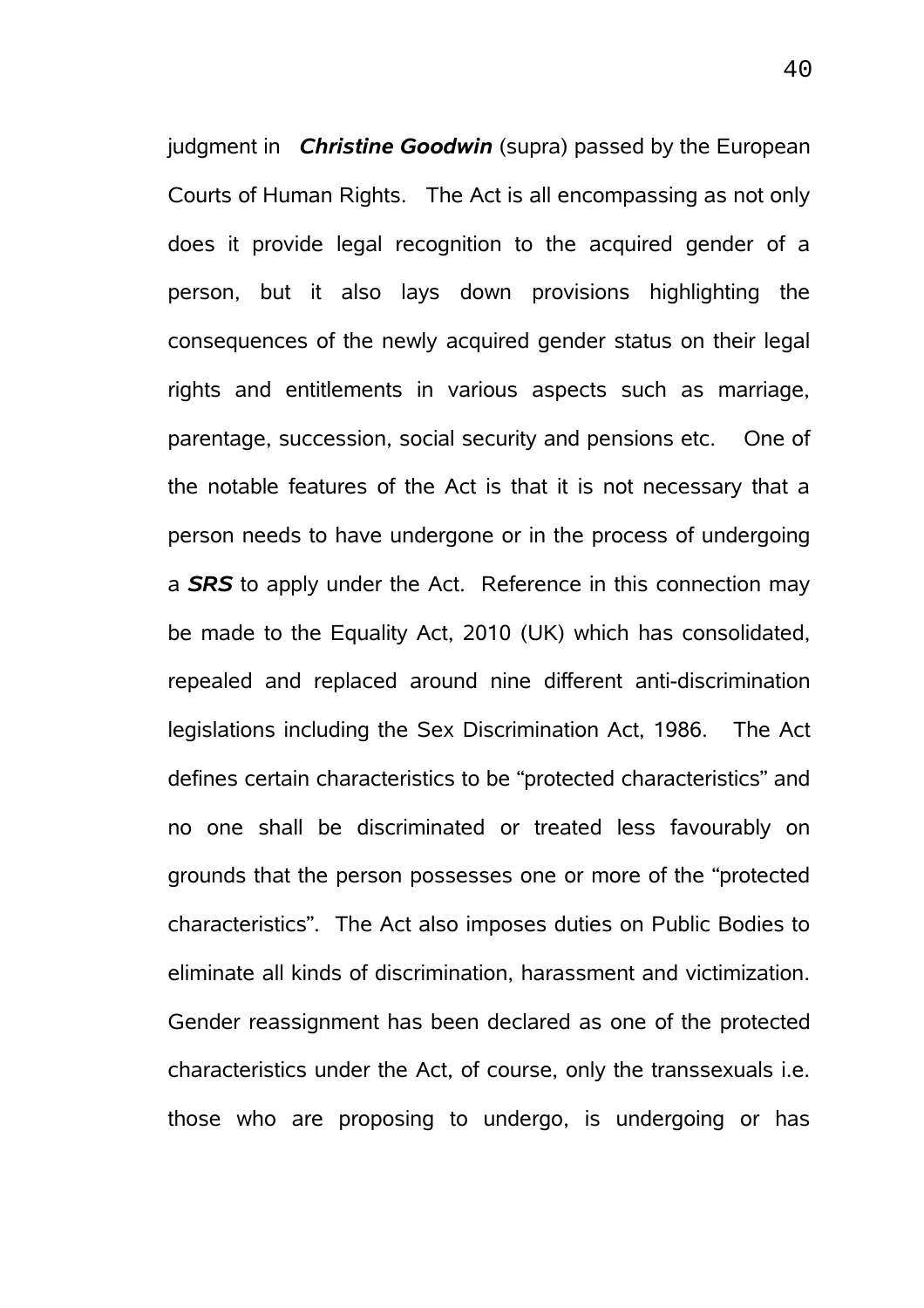undergone the process of the gender reassignment are protected under the Act.

36. In Australia, there are two Acts dealing with the gender identity, (1) Sex Discrimination Act, 1984; and (ii) Sex Discrimination Amendment (Sexual Orientation, Gender Identity and Intersex Status) Act, 2013 (Act 2013). Act 2013 amends the Sex Discrimination Act, 1984. Act 2013 defines gender identity as the appearance or mannerisms or other gender-related characteristics of a person (whether by way of medical intervention or not) with or without regard to the person's designated sex at birth.

 Sections 5(A), (B) and (C) of the 2013 Act have some relevance and the same are extracted hereinbelow:-

## "**5A Discrimination on the ground of sexual orientation**

(1) For the purposes of this Act, a person (the *discriminator*) discriminates against another person (the *aggrieved person*) on the ground of the aggrieved person's sexual orientation if, by reason of:

- (a) the aggrieved person's sexual orientation; or
- (b) a characteristic that appertains generally to persons who have the same sexual orientation as the aggrieved person; or
- (c) a characteristic that is generally imputed to persons who have the same sexual orientation as the aggrieved person;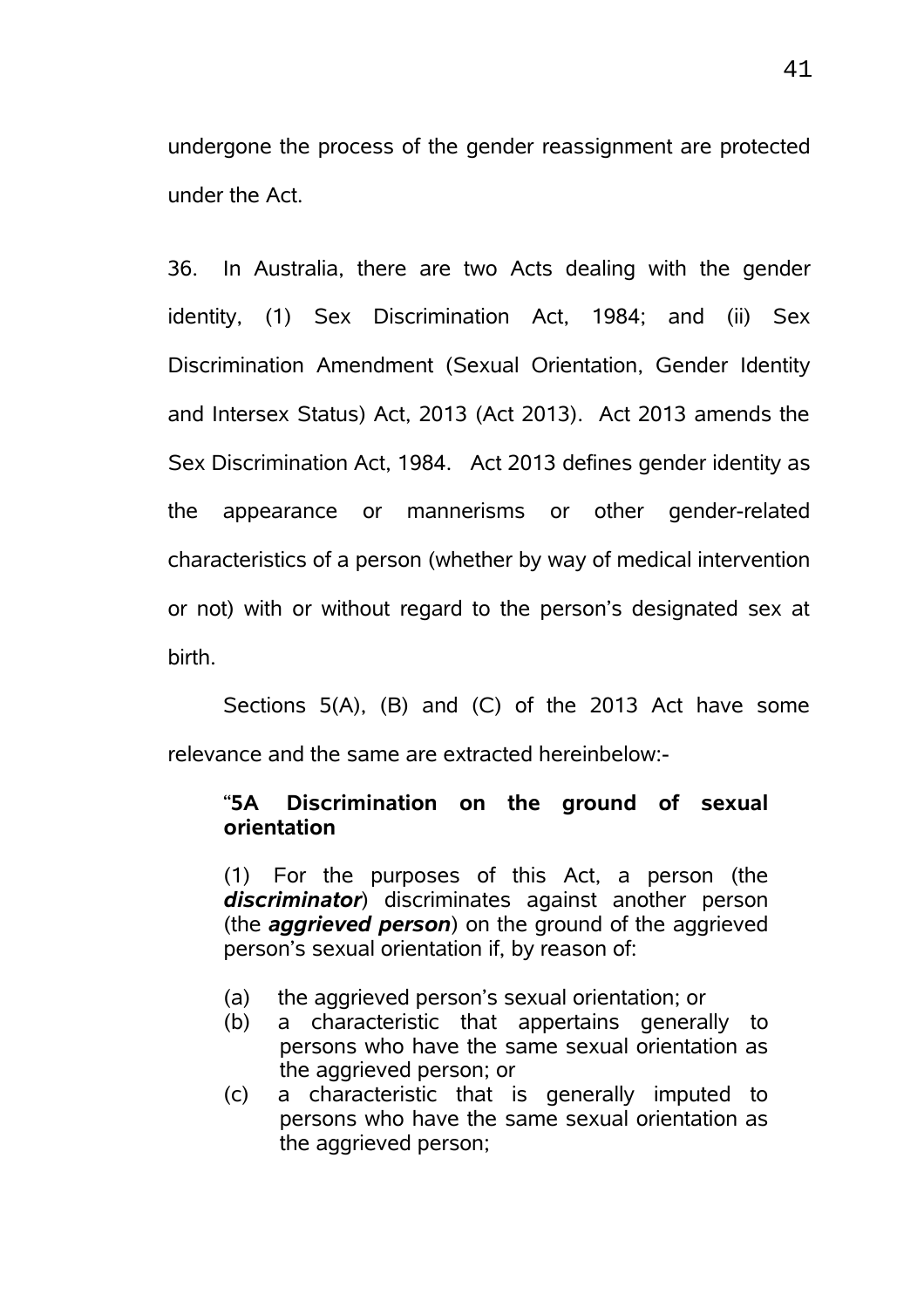the discriminator treats the aggrieved person less favourably than, in circumstances that are the same or are not materially different, the discriminator treats or would treat a person who has a different sexual orientation.

(2) For the purposes of this Act, a person (the *discriminator*) discriminates against another person (the *aggrieved person*) on the ground of the aggrieved person's sexual orientation if the discriminator imposes, or proposes to impose, a condition, requirement or practice that has, or is likely to have, the effect of disadvantaging persons who have the same sexual orientation as the aggrieved person.

(3) This section has effect subject to sections 7B and 7D.

# **5B Discrimination on the ground of gender identity**

(1) For the purposes of this Act, a person (the *discriminator*) discriminates against another person (the *aggrieved person*) on the ground of the aggrieved person's gender identity if, by reason of:

- (a) the aggrieved person's gender identity; or
- (b) a characteristic that appertains generally to persons who have the same gender identity as the aggrieved person; or
- (c) a characteristic that is generally imputed to persons who have the same gender identity as the aggrieved person;

the discriminator treats the aggrieved person less favourably than, in circumstances that are the same or are not materially different, the discriminator treats or would treat a person who has a different gender identity.

(2) For the purposes of this Act, a person (the *discriminator*) discriminates against another person (the *aggrieved person*) on the ground of the aggrieved person's gender identity if the discriminator imposes, or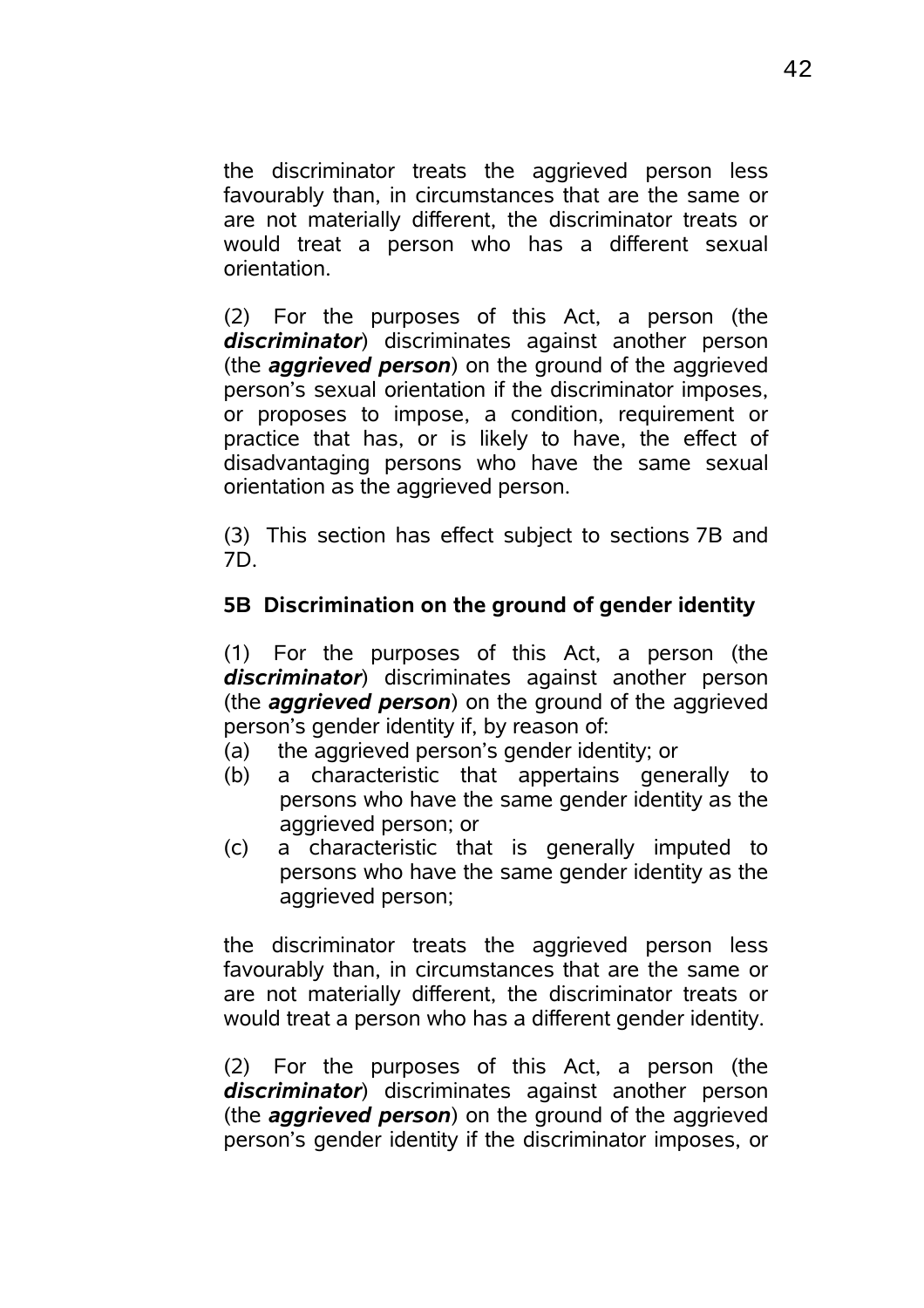proposes to impose, a condition, requirement or practice that has, or is likely to have, the effect of disadvantaging persons who have the same gender identity as the aggrieved person.

(3) This section has effect subject to sections 7B and 7D.

# **5C Discrimination on the ground of intersex status**

(1) For the purposes of this Act, a person (the *discriminator*) discriminates against another person (the *aggrieved person*) on the ground of the aggrieved person's intersex status if, by reason of:

(a) the aggrieved person's intersex status; or

- (b) a characteristic that appertains generally to persons of intersex status; or
- (c) a characteristic that is generally imputed to persons of intersex status;

the discriminator treats the aggrieved person less favourably than, in circumstances that are the same or are not materially different, the discriminator treats or would treat a person who is not of intersex status.

(2) For the purposes of this Act, a person (the *discriminator*) discriminates against another person (the *aggrieved person*) on the ground of the aggrieved person's intersex status if the discriminator imposes, or proposes to impose, a condition, requirement or practice that has, or is likely to have, the effect of disadvantaging persons of intersex status.

(3) This section has effect subject to sections 7B and 7D."

Various other precautions have also been provided under

the Act.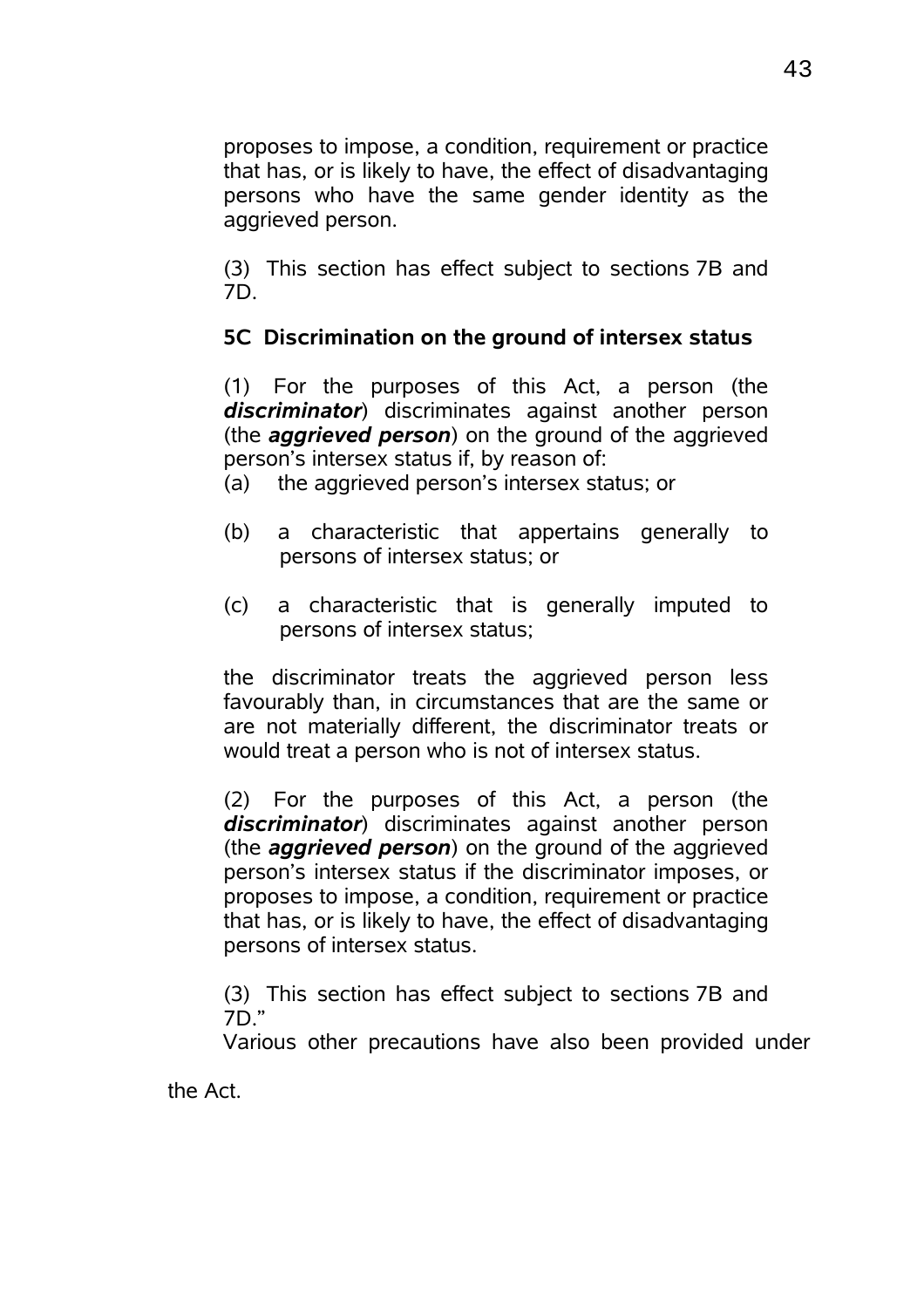37. We may in this respect also refer to the European Union Legislations on transsexuals. Recital 3 of the Preamble to the Directive 2006/54/EC of European Parliament and the Council of 5 July 2006 makes an explicit reference to discrimination based on gender reassignment for the first time in European Union Law. Recital 3 reads as under :-

"The Court of Justice has held that the scope of the principle of equal treatment for men and women cannot be confined to the prohibition of discrimination based on the fact that a person is of one or other sex. In view of this purpose and the nature of the rights which it seeks to safeguard, it also applies to discrimination arising from the gender reassignment of a person."

38. European Parliament also adopted a resolution on discrimination against transsexuals on  $12<sup>th</sup>$  September, 1989 and called upon the Member States to take steps for the protection of transsexual persons and to pass legislation to further that end. Following that Hungary has enacted Equal Treatment and the Promotion of Equal Opportunities Act, 2003, which includes sexual identity as one of the grounds of discrimination. 2010 paper on 'Transgender Persons' Rights in the EU Member States prepared by the Policy Department of the European Parliament presents the specific situation of transgender people in 27 Member States of the European Union. In the United States of America some of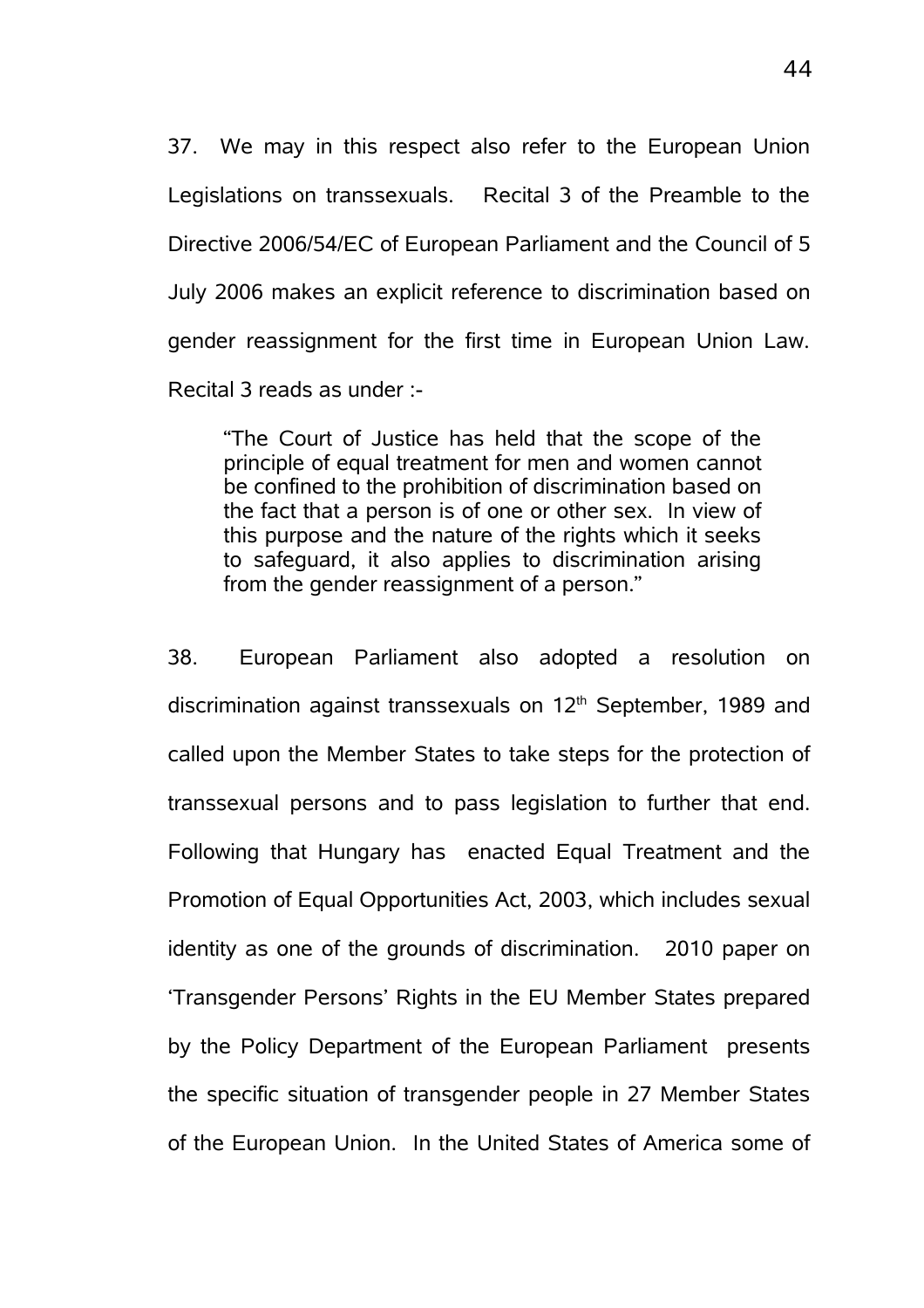the laws enacted by the States are inconsistent with each other. The Federal Law which provides protection to transgenders is The Matthew Shepard and James Byrd. Jr. Hate Crimes Prevention Act, 2009, which expands the scope of the 1969 United States Federal Hate-crime Law by including offences motivated by actual or perceived gender identity. Around 15 States and District of Colombia in the United States have legislations which prohibit discrimination on grounds of gender identity and expression. Few States have issued executive orders prohibiting discrimination.

39. The Parliament of South Africa in the year 2003, enacted Alteration of Sex Description and Sex Status Act, 2003, which permits transgender persons who have undergone gender reassignment or people whose sexual characteristics have evolved naturally or an intersexed person to apply to the Director General of the National Department of Home Affairs for alteration of his/her sex description in the birth register, though the legislation does not contemplate a more inclusive definition of transgenders.

40. The Senate of Argentina in the year 2012 passed a law on Gender Identity that recognizes right by all persons to the

45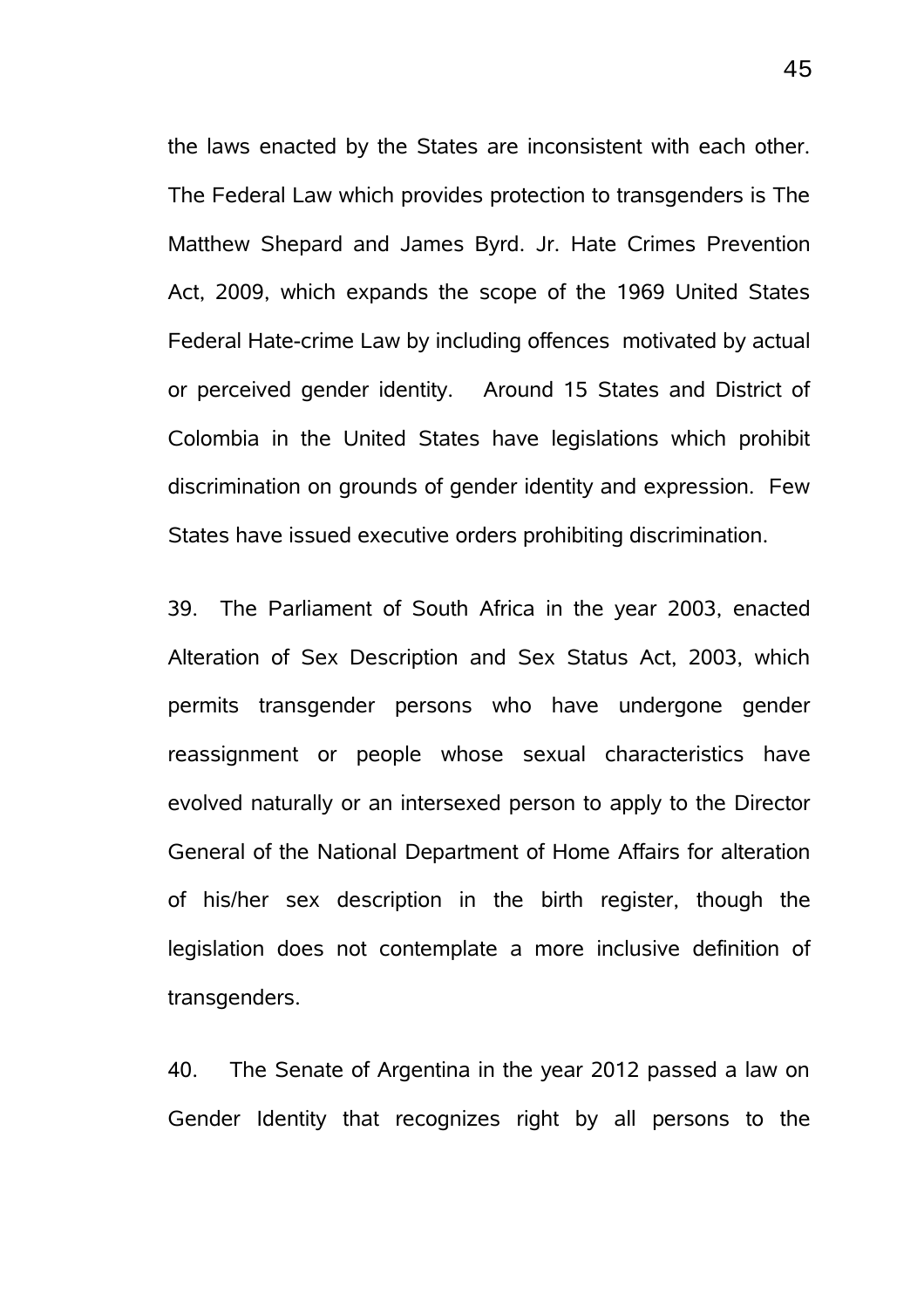recognition of their gender identity as well as free development of their person according to their gender identity and can also request that their recorded sex be amended along with the changes in first name and image, whenever they do not agree with the self-perceived gender identity. Not necessary that they seemed to prove that a surgical procedure for total or partial genital reassignment, hormonal therapies or any other psychological or medical treatment had taken place. Article 12 deals with dignified treatment, respecting the gender identity adopted by the individual, even though the first name is different from the one recorded in their national identity documents. Further laws also provide that whenever requested by the individual, the adopted first name must be used for summoning, recording, filing, calling and any other procedure or service in public and private spaces.

41. In Germany, a new law has come into force on  $5<sup>th</sup>$  November, 2013, which allows the parents to register the sex of the children as 'not specified' in the case of children with intersex variation. According to Article 22, Section 3 of the German Civil Statutes Act reads as follows:-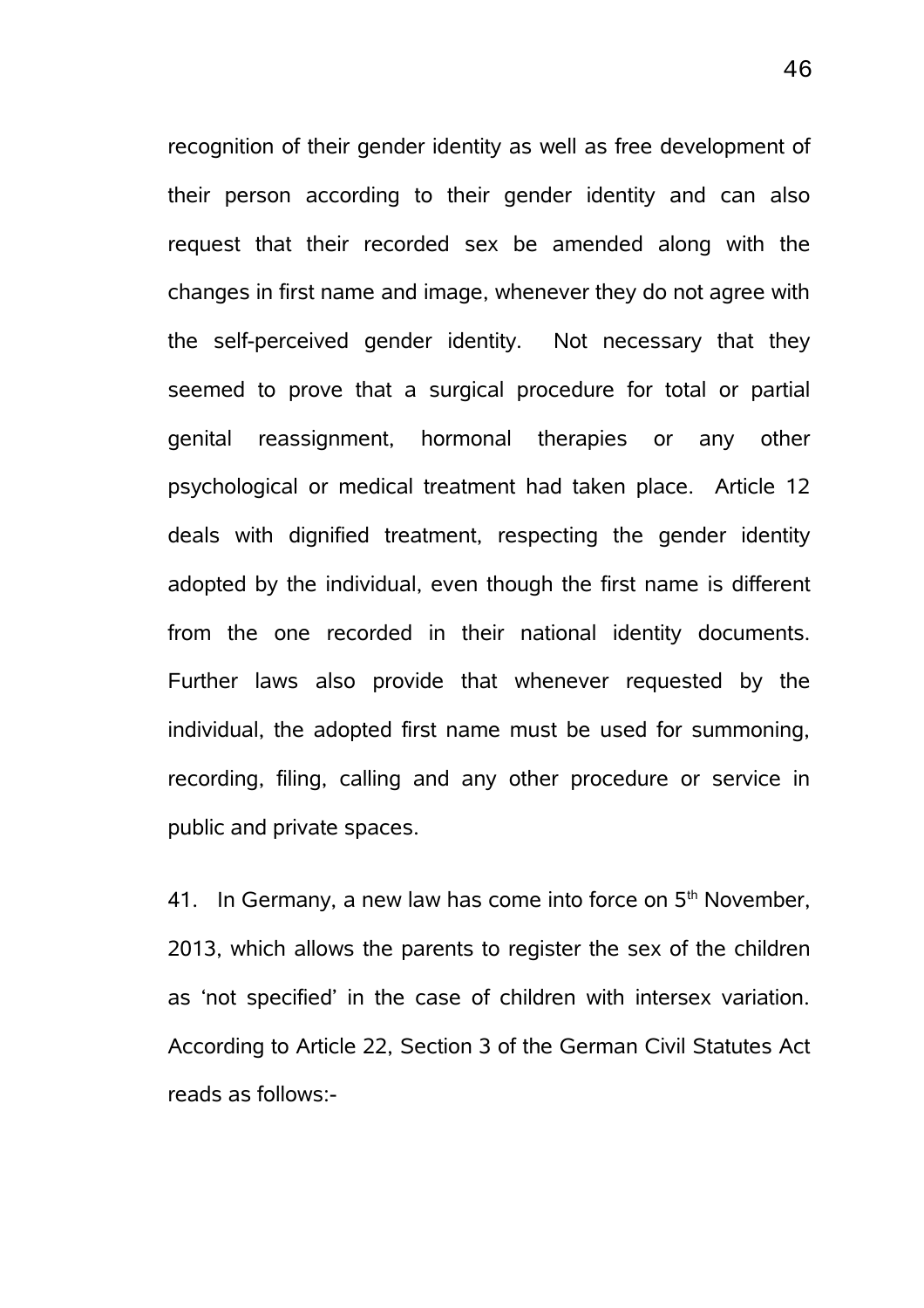"If a child can be assigned to neither the female nor the male sex then the child has to be named without a specification"

42. The law has also added a category of X, apart from "M" and "F" under the classification of gender in the passports.

## **Indian Scenario**

43. We have referred exhaustively to the various judicial pronouncements and legislations on the international arena to highlight the fact that the recognition of "sex identity gender" of persons, and "guarantee to equality and non-discrimination" on the ground of gender identity or expression is increasing and gaining acceptance in international law and, therefore, be applied in India as well.

44. Historical background of Transgenders in India has already been dealth in the earlier part of this Judgment indicating that they were once treated with great respect, at least in the past, though not in the present. We can perceive a wide range of transgender related identities, cultures or experiences which are generally as follows:

"**Hijras:** Hijras are biological males who reject their 'masculine' identity in due course of time to identify either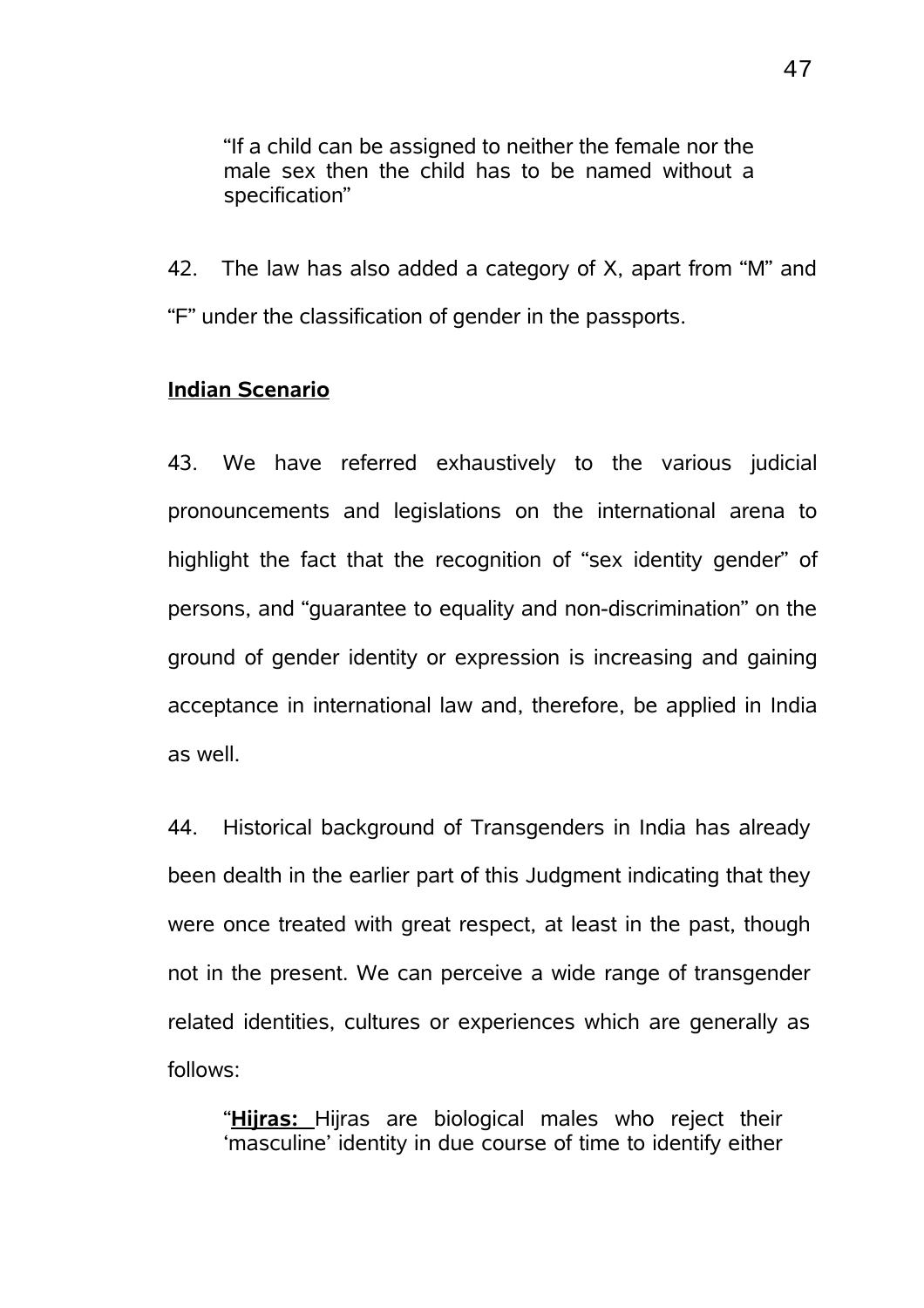as women, or "not-men", or "in-between man and woman", or "neither man nor woman". Hijras can be considered as the western equivalent of transgender/transsexual (male-to-female) persons but Hijras have a long tradition/culture and have strong social ties formalized through a ritual called "reet" (becoming a member of Hijra community). There are regional variations in the use of terms referred to Hijras. For example, Kinnars (Delhi) and Aravanis (Tamil Nadu). Hijras may earn through their traditional work: 'Badhai' (clapping their hands and asking for alms), blessing newborn babies, or dancing in ceremonies. Some proportion of Hijras engage in sex work for lack of other job opportunities, while some may be self-employed or work for non-governmental organisations." (See UNDP India Report (December, 2010).

**Eunuch:** Eunuch refers to an emasculated male and intersexed to a person whose genitals are ambiguously male-like at birth, but this is discovered the child previously assigned to the male sex, would be recategorized as intesexexd – as a Hijra.

"**Aravanis and 'Thirunangi' –** Hijras in Tamil Nadu identify as "Aravani". Tamil Nadu Aravanigal Welfare Board, a state government's initiative under the Department of Social Welfare defines Aravanis as biological males who self-identify themselves as a woman trapped in a male's body. Some Aravani activists want the public and media to use the term 'Thirunangi' to refer to Aravanis.

**Kothi** – Kothis are a heterogeneous group. 'Kothis' can be described as biological males who show varying degrees of 'femininity' – which may be situational. Some proportion of Kothis have bisexual behavior and get married to a woman. Kothis are generally of lower socioeconomic status and some engage in sex work for survival. Some proportion of Hijra-identified people may also identify themselves as 'Kothis'. But not all Kothi identified people identify themselves as transgender or Hiiras.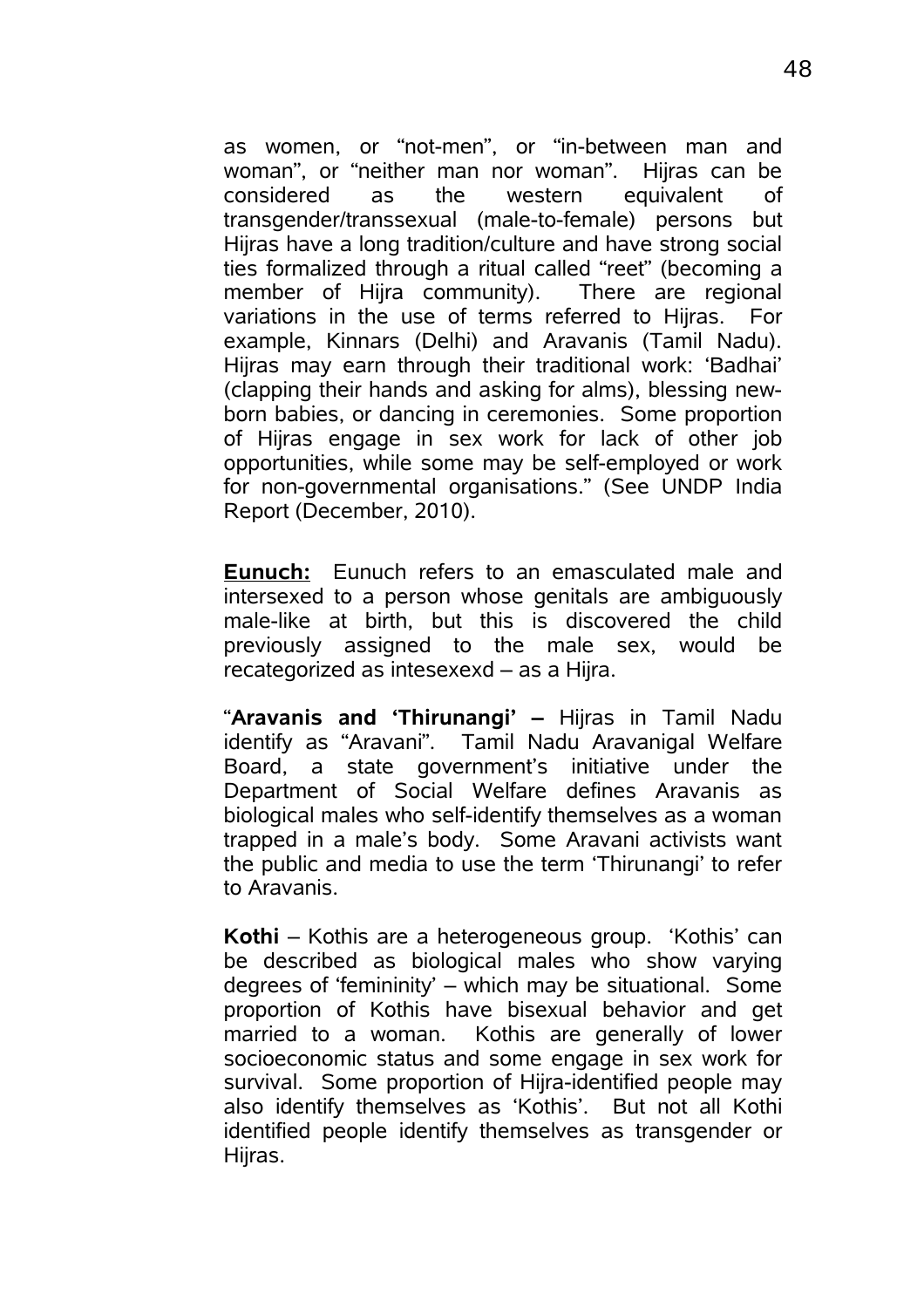**Jogtas/Jogappas**: Jogtas or Jogappas are those persons who are dedicated to and serve as a servant of goddess Renukha Devi (Yellamma) whose temples are present in Maharashtra and Karnataka. 'Jogta' refers to male servant of that Goddess and 'Jogti' refers to female servant (who is also sometimes referred to as 'Devadasi'). One can become a 'Jogta' (or Jogti) if it is part of their family tradition or if one finds a 'Guru' (or 'Pujari') who accepts him/her as a 'Chela' or 'Shishya' (disciple). Sometimes, the term 'Jogti Hijras' is used to denote those male-to-female transgender persons who are devotees/servants of Goddess Renukha Devi and who are also in the Hijra communities. This term is used to differentiate them from 'Jogtas' who are heterosexuals and who may or may not dress in woman's attire when they worship the Goddess. Also, that term differentiates them from 'Jogtis' who are biological females dedicated to the Goddess. However, 'Jogti Hijras' may refer to themselves as 'Jogti' (female pronoun) or Hijras, and even sometimes as 'Jogtas'.

**Shiv-Shakthis:** Shiv-Shakthis are considered as males who are possessed by or particularly close to a goddess and who have feminine gender expression. Usually, Shiv-Shakthis are inducted into the Shiv-Shakti community by senior gurus, who teach them the norms, customs, and rituals to be observed by them. In a ceremony, Shiv-Shakthis are married to a sword that represents male power or Shiva (deity). Shiv-Shakthis thus become the bride of the sword. Occasionally, Shiv-Shakthis crossdress and use accessories and ornaments that are generally/socially meant for women. Most people in this community belong to lower socio-economic status and earn for their living as astrologers, soothsayers, and spiritual healers; some also seek alms." (**See Serena Nanda, Wadsworth Publishing Company, Second Edition (1999**)

45. Transgender people, as a whole, face multiple forms of oppression in this country. Discrimination is so large and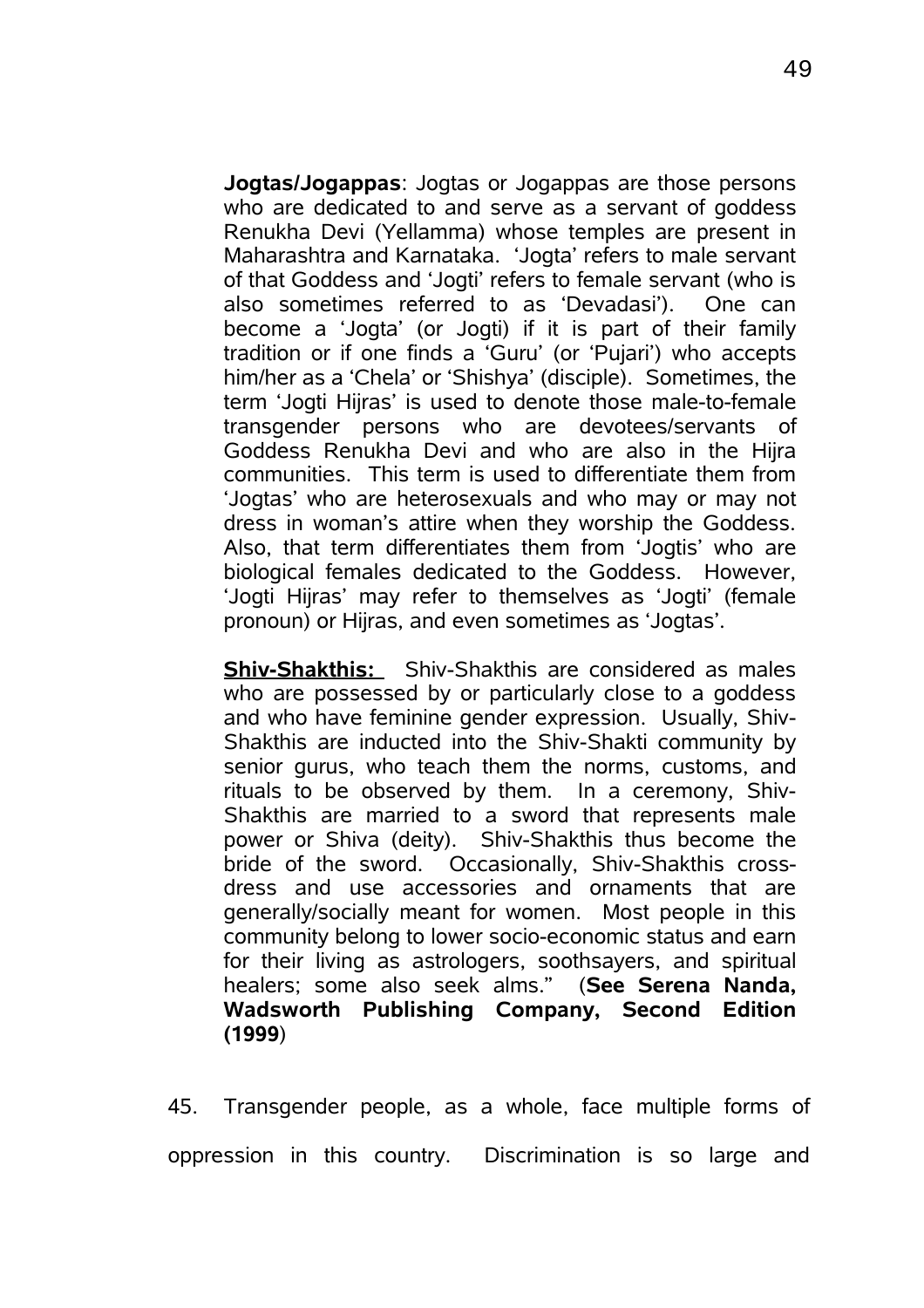pronounced, especially in the field of health care, employment, education, leave aside social exclusion. A detailed study was conducted by the United Nations Development Programme (UNDP – India) and submitted a report in December, 2010 on Hijras/transgenders in India: "HIV Human Rights and Social Exclusion". The Report states that the HIV Human Immunodeficiency Virus and Sexually Transmitted Infections (STI) is now increasingly seen in Hijras/transgenders population. The estimated size of men who have sex with men (MSM) and male sex workers population in India (latter presumably includes Hijras/ TG communities) is 2,352,133 and 235,213 respectively. It was stated that no reliable estimates are available for Hijras/TG women. HIV prevalence among MSM population was 7.4% against the overall adult HIV prevalence of 0.36%. It was stated recently Hijras/TG people were included under the category of MSM in HIV sentinel serosurveillance. It is also reported in recent studies that Hijras/TG women have indicated a very high HIV prevalence (17.5% to 41%) among them. Study conducted by NACO also highlights a pathetic situation. Report submitted by NACI, NACP IV Working Group Hijras TG dated 5.5.2011 would indicate that transgenders are extremely vulnerable to HIV. Both

50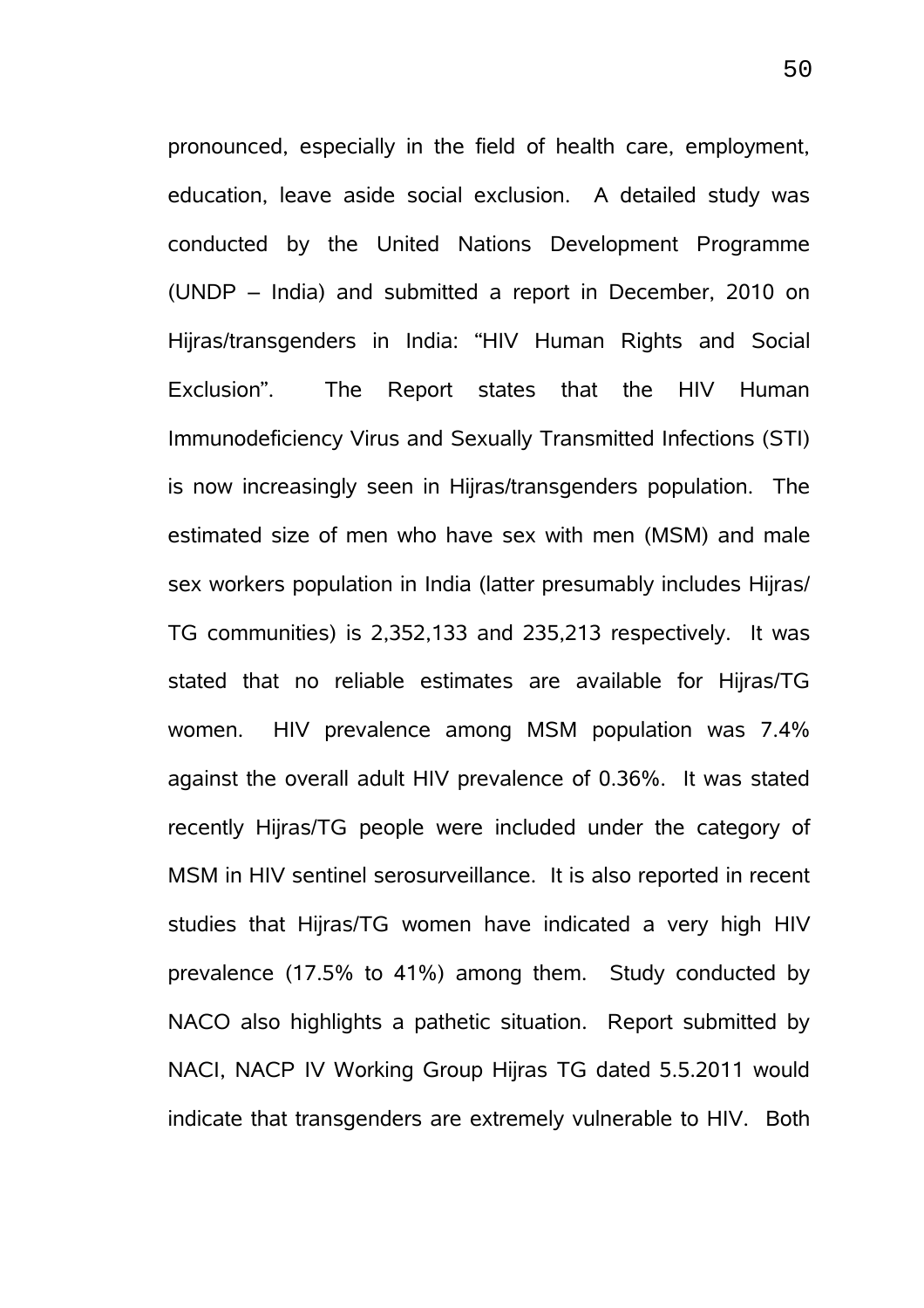the reports highlight the extreme necessity of taking emergent steps to improve their sexual health, mental health and also address the issue of social exclusion. The UNDP in its report has made the following recommendations, which are as under:

"Multiple problems are faced by Hijras/TG, which necessitate a variety of solutions and actions. While some actions require immediate implementation such as introducing Hijra/TG-specific social welfare schemes, some actions need to be taken on a long-term basis changing the negative attitude of the general public and increasing accurate knowledge about Hijra/TG communities. The required changes need to be reflected in policies and laws; attitude of the government, general public and health care providers; and health care systems and practice. Key recommendations include the following:

- 1. **Address the gape in NACP-III:** establish HIV sentinel serosurveillance sites for Hiiras/TG at strategic locations; conduct operations research to design and fine-tune culturally-relevant package of HIV prevention and care interventions for Hijras/TG; provide financial support for the formation of CBOs run by Hijras/TG; and build the capacity of CBOs to implement effective rogrammes.
- 2. Move beyond focusing on individual-level HIV prevention activities to **address the structural determinants of risks and mitigate the impact of risks**. For example, mental health counseling, crisis intervention (crisis in relation to suicidal tendencies, police harassment and arrests, support following sexual and physical violence), addressing alcohol and drug abuse, and connecting to livelihood programs all need to be part of the HIV interventions.
- 3. **Train health care providers to be competent and sensitive** in providing health care services (including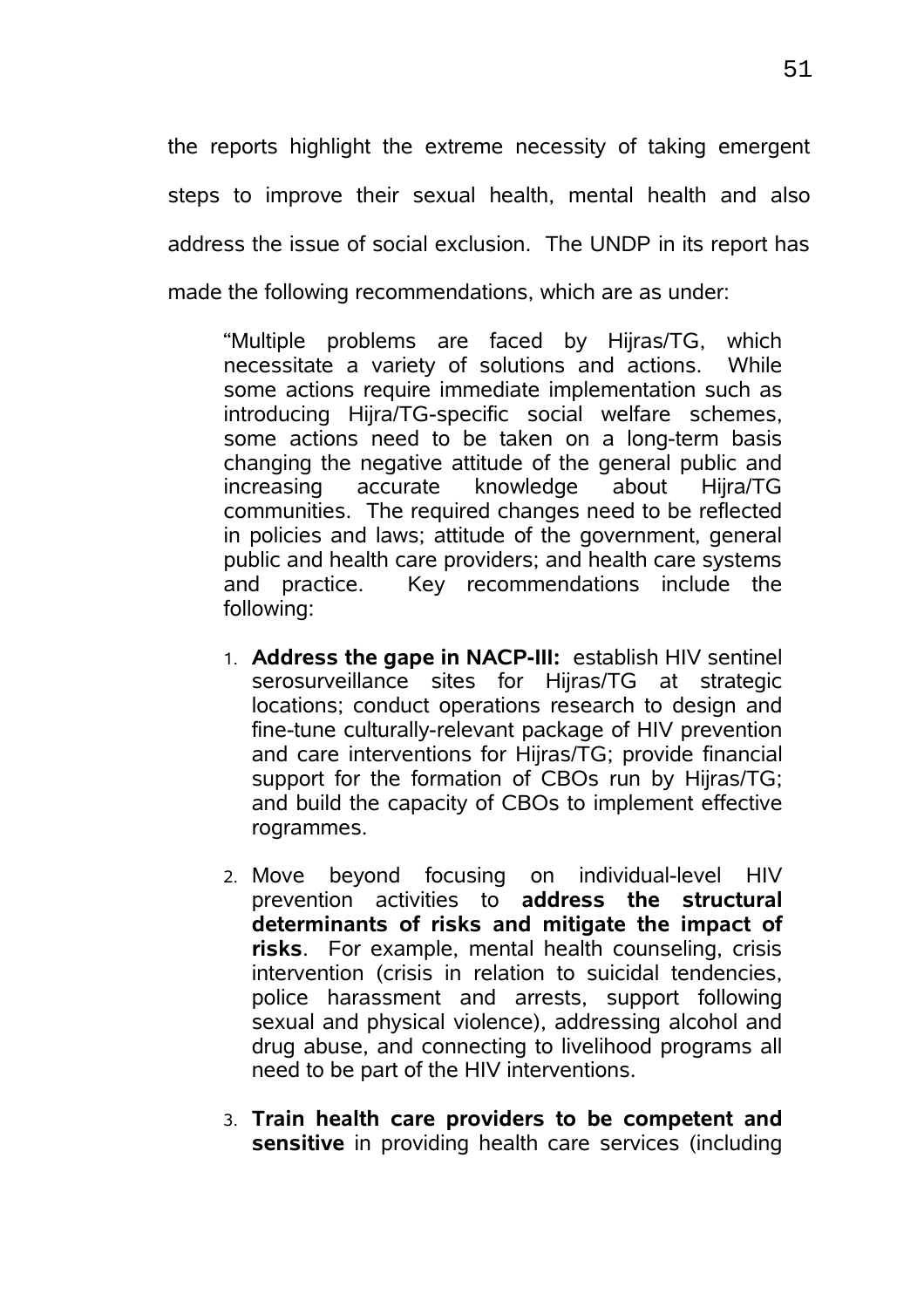STI and HIV-related services) to Hijras/TG as well as develop and monitor implementation of guidelines related to gender transition and sex reassignment surgery (SRS).

- 4. Clarify the ambiguous legal status of sex reassignment surgery and provide **gender transition and SRS services** (with proper pre-and post-operation/transition counseling) for free in public hospitals in various parts in India.
- 5. Implement **stigma and discrimination reduction measures** at various settings through a variety of ways: mass media awareness for the general public to focused training and sensitization for police and health care providers.
- 6. Develop action steps toward taking a position on **legal recognition of gender identity of Hijras/TG** need to be taken in consultation with Hijras/TG and other key stakeholders. Getting legal recognition and avoiding ambiguities in the current procedures that issue identity documents to Hijras/TGs are required as they are connected to basic civil rights such as access to health and public services, right to vote, right to contest elections, right to education, inheritance rights, and marriage and child adoption.
- 7. Open up the existing **Social Welfare Schemes** for needy Hijras/TG and create specific welfare schemes to address the basic needs of Hijras/TG including housing and employment needs.
- 8. Ensure **greater involvement of vulnerable communities including Hijras/TG** women in policy formulation and program development."

46. Social exclusion and discrimination on the ground of gender

stating that one does not conform to the binary gender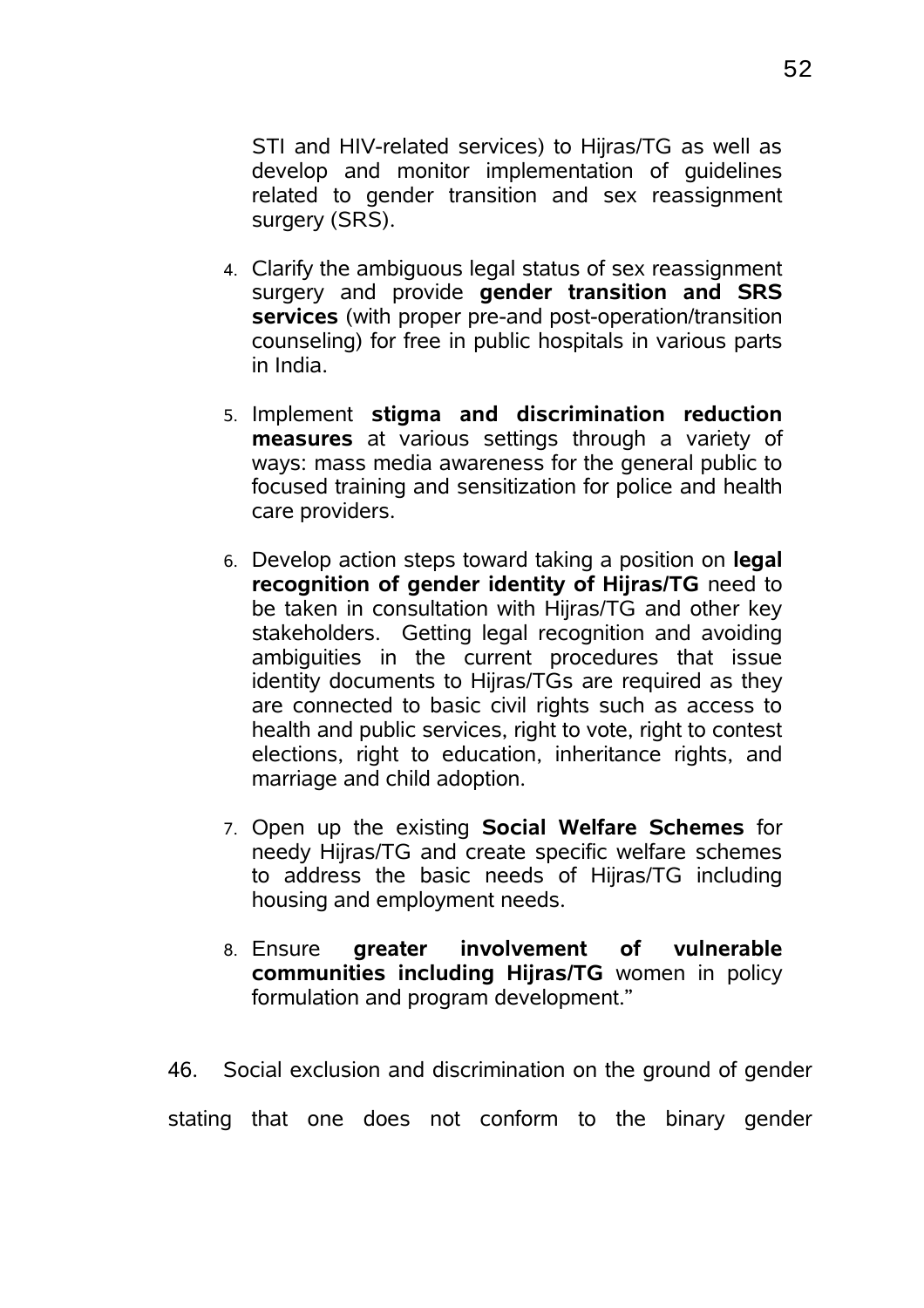(male/female) does prevail in India. Discussion on gender identity including self-identification of gender of male/female or as transgender mostly focuses on those persons who are assigned male sex at birth, whether one talks of Hijra transgender, woman or male or male to female transgender persons, while concern voiced by those who are identified as female to male trans-sexual persons often not properly addressed. Female to male unlike Hijra/ transgender persons are not quite visible in public unlike Hijra/transgender persons. Many of them, however, do experience violence and discrimination because of their sexual orientation or gender identity.

### **INDIA TO FOLLOW INTERNATIONAL CONVENTIONS**

47. International Conventions and norms are significant for the purpose of interpretation of gender equality. Article 1 of the Universal declaration on Human Rights, 1948, states that all human-beings are born free and equal in dignity and rights. Article 3 of the Universal Declaration of Human Rights states that everyone has a right to life, liberty and security of person. Article 6 of the International Covenant on Civil and Political Rights, 1966 affirms that every human-being has the inherent right to life, which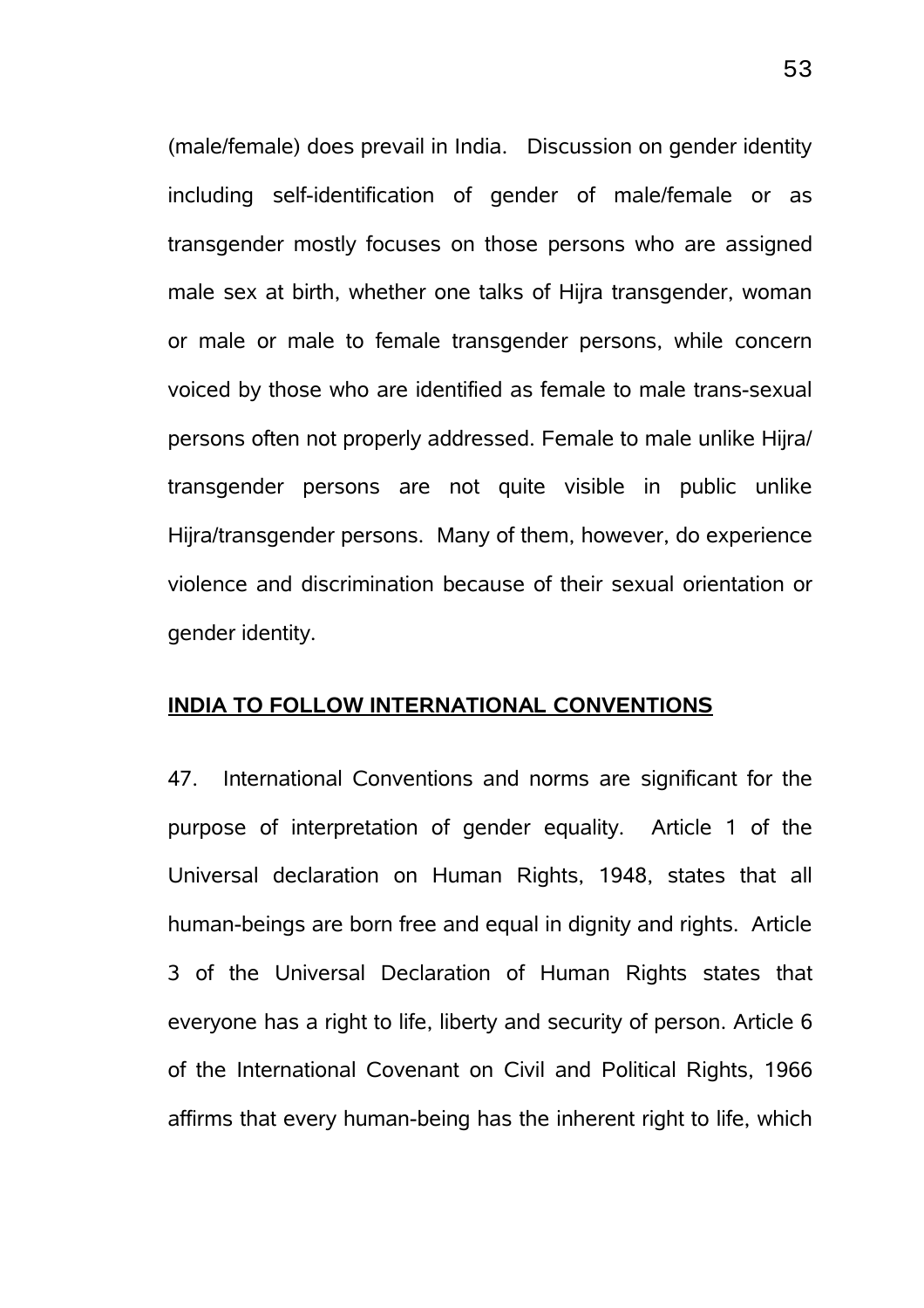right shall be protected by law and no one shall be arbitrarily deprived of his life. Article 5 of the Universal Declaration of Human Rights and Article 7 of the International Covenant on Civil and Political Rights provide that no one shall be subjected to torture or to cruel inhuman or degrading treatment or punishment. United Nations Convention against Torture and Other Cruel Inhuman and Degrading Treatment or Punishment (dated 24<sup>th</sup>) January, 2008) specifically deals with protection of individuals and groups made vulnerable by discrimination or marginalization. Para 21 of the Convention states that States are obliged to protect from torture or ill-treatment all persons regardless of sexual orientation or transgender identity and to prohibit, prevent and provide redress for torture and ill-treatment in all contests of State custody or control. Article 12 of the Universal Declaration of Human Rights and Article 17 of the International Covenant on Civil and Political Rights state that no one shall be subjected to "arbitrary or unlawful interference with his privacy, family, home or correspondence".

48. Above-mentioned International Human Rights instruments which are being followed by various countries in the world are aimed to protect the human rights of transgender people since it

54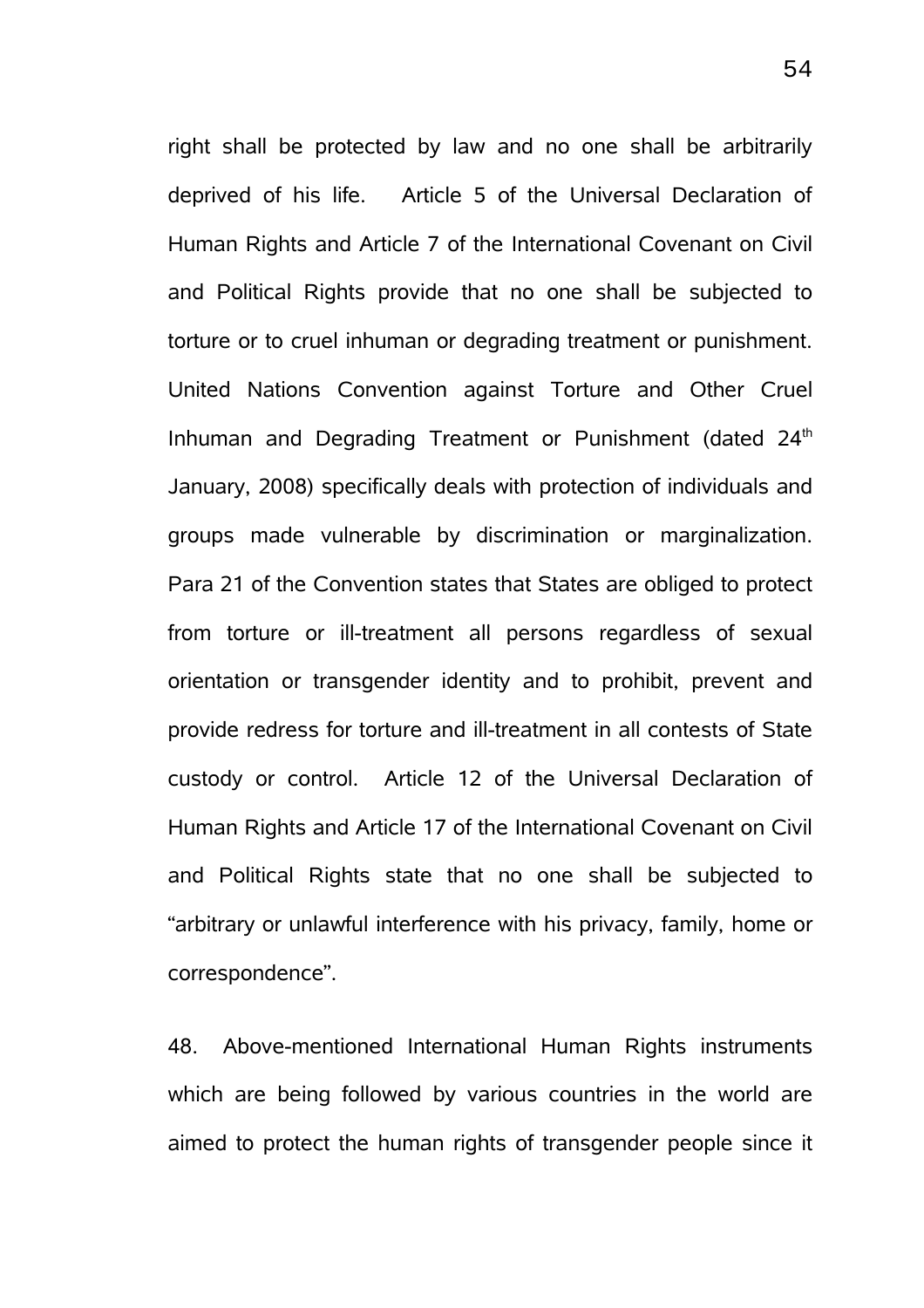has been noticed that transgenders/transsexuals often face serious human rights violations, such as harassment in work place, hospitals, places of public conveniences, market places, theaters, railway stations, bus stands, and so on.

49. Indian Law, on the whole, only recognizes the paradigm of binary genders of male and female, based on a person's sex assigned by birth, which permits gender system, including the law relating to marriage, adoption, inheritance, succession and taxation and welfare legislations. We have exhaustively referred to various articles contained in the Universal Declaration of Human Rights, 1948, the International Covenant on Economic, Social and Cultural Rights, 1966, the International Covenant on Civil and Political Rights, 1966 as well as the Yogyakarta principles. Reference was also made to legislations enacted in other countries dealing with rights of persons of transgender community. Unfortunately we have no legislation in this country dealing with the rights of transgender community. Due to the absence of suitable legislation protecting the rights of the members of the transgender community, they are facing discrimination in various areas and hence the necessity to follow the International Conventions to which India is a party and to give due respect to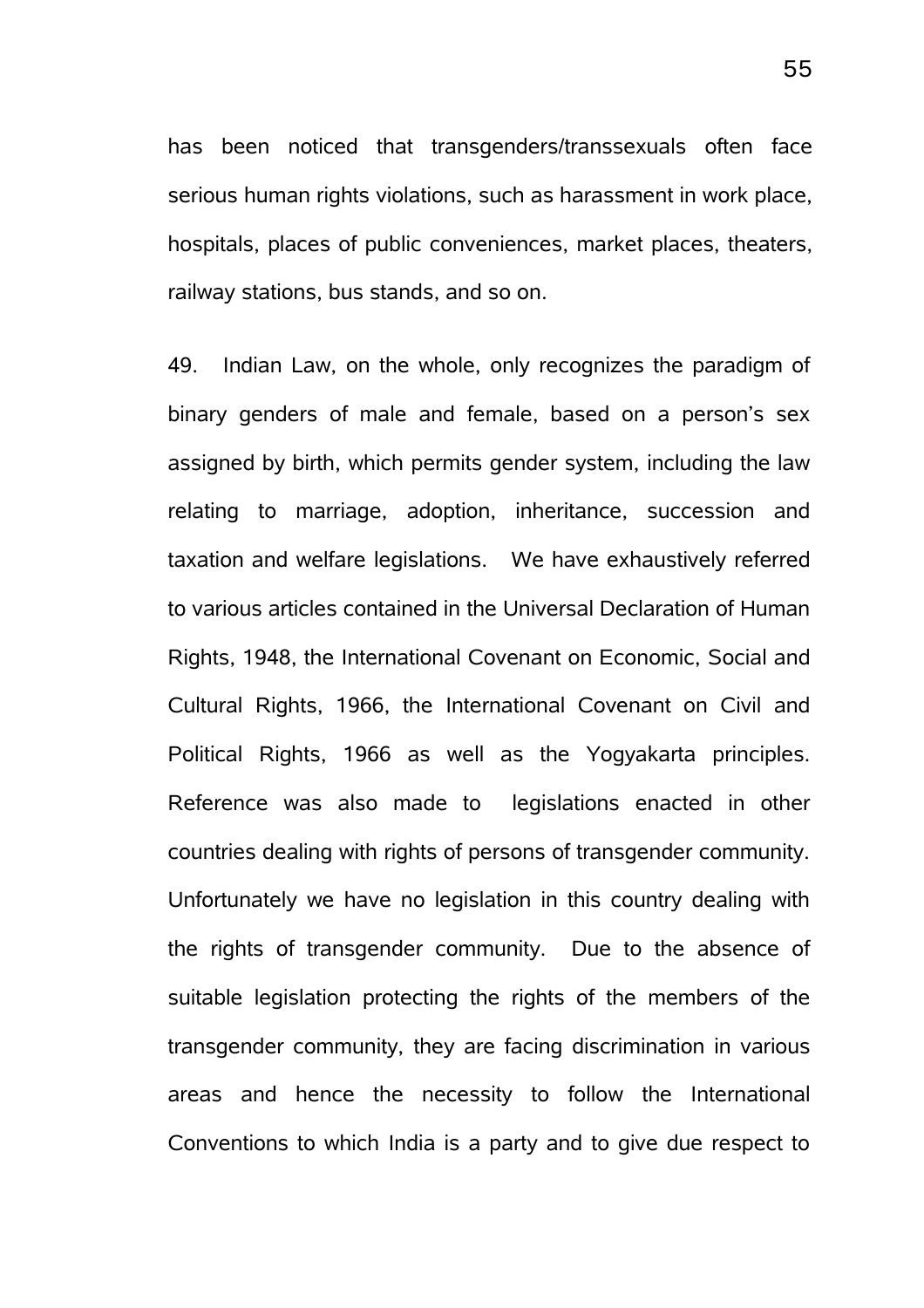other non-binding International Conventions and principles. Constitution makers could not have envisaged that each and every human activity be guided, controlled, recognized or safeguarded by laws made by the legislature. Article 21 has been incorporated to safeguard those rights and a constitutional Court cannot be a mute spectator when those rights are violated, but is expected to safeguard those rights knowing the pulse and feeling of that community, though a minority, especially when their rights have gained universal recognition and acceptance.

50. Article 253 of the Constitution of India states that the Parliament has the power to make any law for the whole or any part of the territory of India for implementing any treaty, agreement or convention. Generally, therefore, a legislation is required for implementing the international conventions, unlike the position in the United States of America where the rules of international law are applied by the municipal courts on the theory of their implied adoption by the State, as a part of its own municipal law. Article VI, Cl. (2) of the U.S. Constitution reads as follows:

"……..all treaties made, or which shall be made, under the authority of the united States, shall be the *supreme law of the land*, and the judges in every State shall be bound thereby, *anything in the Constitution or laws of any State to the contrary not-withstanding."*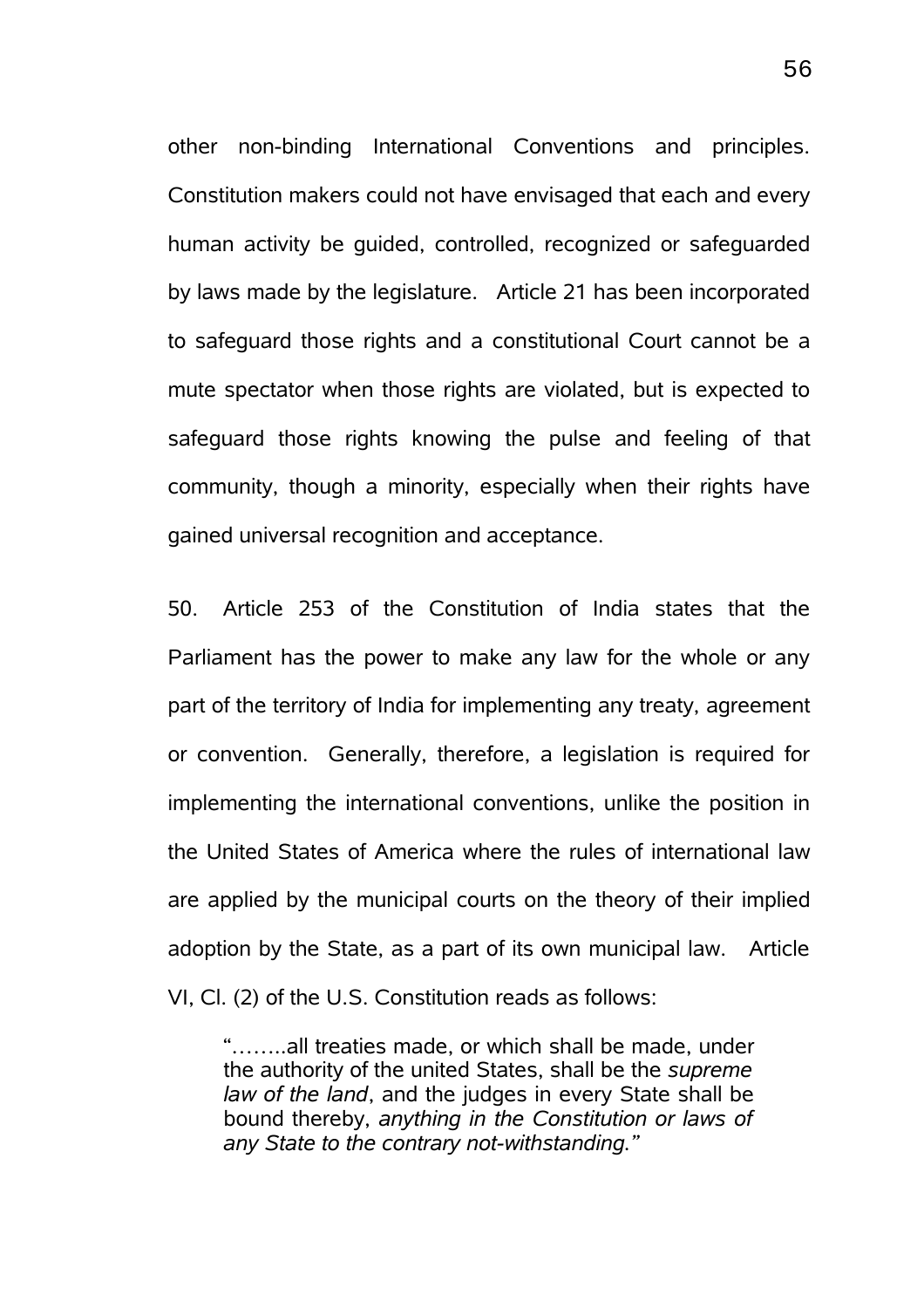51. In the United States, however, it is open to the courts to supersede or modify international law in its application or it may be controlled by the treaties entered into by the United States. But, till an Act of Congress is passed, the Court is bound by the law of nations, which is part of the law of the land. Such a 'supremacy clause' is absent in our Constitution. Courts in India would apply the rules of International law according to the principles of comity of Nations, unless they are overridden by clear rules of domestic law. See: *Gramophone Company of India Ltd. v. Birendra Bahadur Pandey* (1984) 2 SCC 534 and *Tractor Export v. Tarapore & Co.* (1969) 3 SCC 562, *Mirza Ali Akbar Kashani v. United Arab Republic* (1966) 1 SCR 391. In the case of *Jolly George Varghese v. Bank of Cochin* (1980) 2 SCC 360, the Court applied the above principle in respect of the International Covenant on Civil and Political Rights, 1966 as well as in connection with the Universal Declaration of Human Rights. India has ratified the above mentioned covenants, hence, those covenants can be used by the municipal courts as an aid to the Interpretation of Statutes by applying the Doctrine of Harmonization. But, certainly, if the Indian law is not in conflict with the International covenants, particularly pertaining to human rights, to which India is a party, the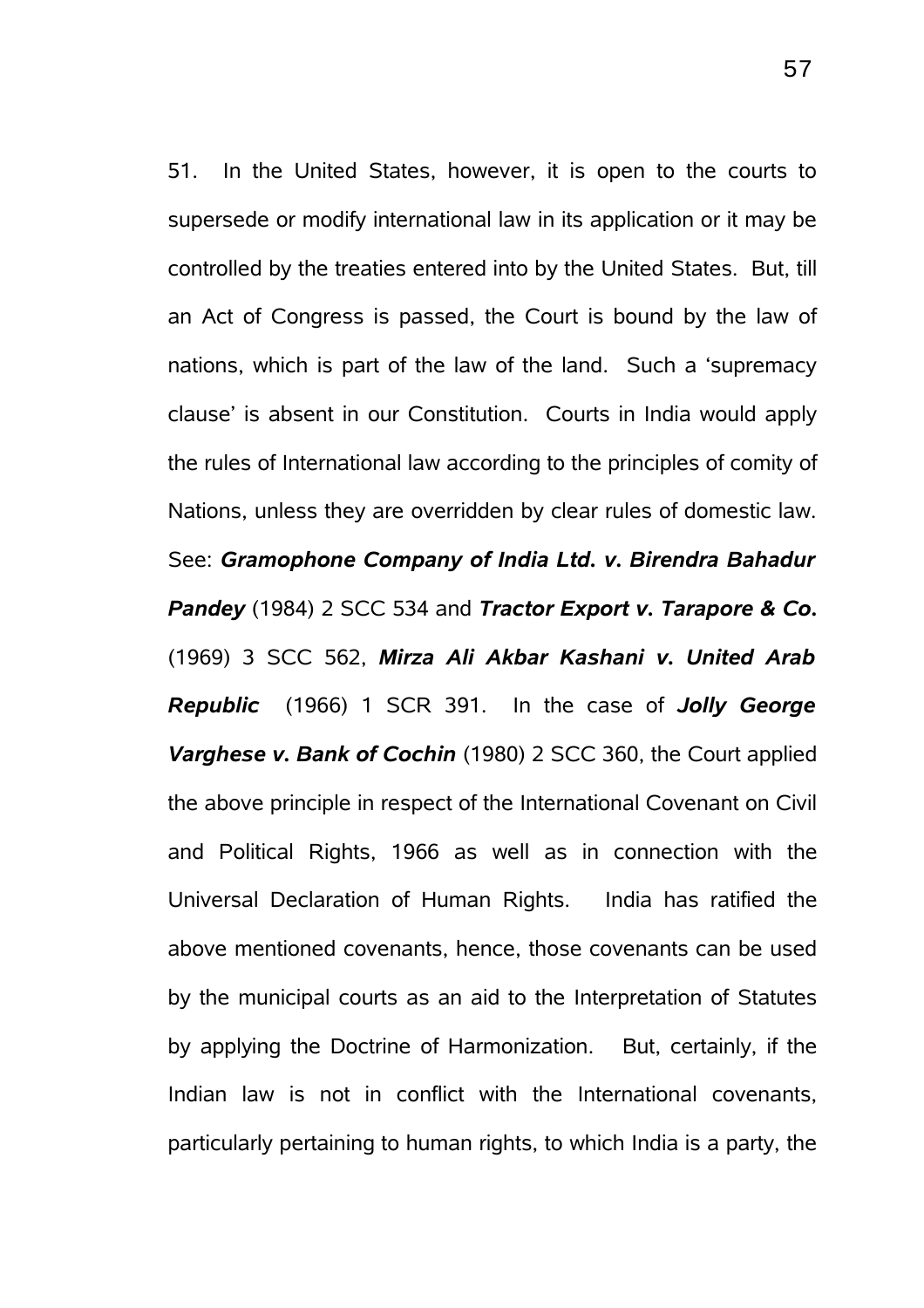domestic court can apply those principles in the Indian conditions.

The Interpretation of International Conventions is governed by Articles 31 and 32 of the Vienna Convention on the Law of Treaties of 1969.

52. Article 51 of the Directive Principles of State Policy, which

falls under Part IV of the Indian Constitution, reads as under:

"**Art. 51.** The State shall endeavour to –

- (a)promote international peace and security;
- (b) maintain just and honourable relations between nations;
- (c)Foster respect for international law and treaty obligation in the dealings of organised peoples with one another; and
- (d)Encourage settlement of international disputes by arbitration."

53. Article 51, as already indicated, has to be read along with Article 253 of the Constitution. If the parliament has made any legislation which is in conflict with the international law, then Indian Courts are bound to give effect to the Indian Law, rather than the international law. However, in the absence of a contrary legislation, municipal courts in India would respect the rules of international law. In *His Holiness Kesavananda Bharati* **Sripadavalvaru v. State of Kerala** (1973) 4 SCC 225, it was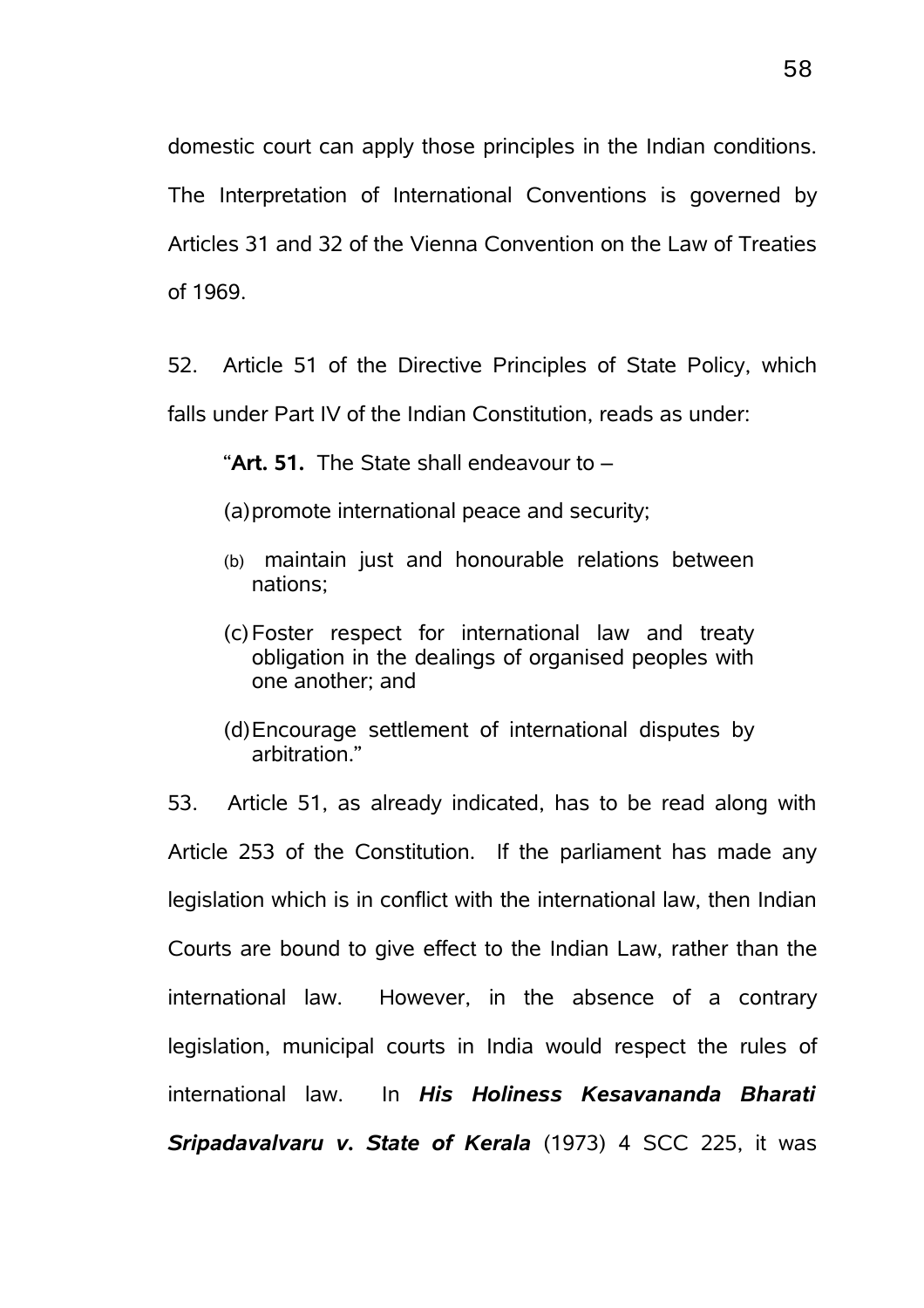stated that in view of Article 51 of the Constitution, the Court must interpret language of the Constitution, if not intractable, in the light of United Nations Charter and the solemn declaration subscribed to it by India. In *Apparel Export Promotion Council v. A. K. Chopra* (1999) 1 SCC 759, it was pointed out that domestic courts are under an obligation to give due regard to the international conventions and norms for construing the domestic laws, more so, when there is no inconsistency between them and there is a void in domestic law. Reference may also be made to the Judgments of this Court in *Githa Hariharan (Ms) and another* v. *Reserve Bank of India and another* (1999) 2 SCC 228, *R.D. Upadhyay* v. *State of Andhra Pradesh and others* (2007) 15 SCC 337 and *People's Union for Civil Liberties* v. *Union of India and another* (2005) 2 SCC 436. In *Vishaka and others v. State of Rajasthan and Others* (1997) 6 SCC 241, this Court under Article 141 laid down various guidelines to prevent sexual harassment of women in working places, and to enable gender equality relying on Articles 11, 24 and general recommendations 22, 23 and 24 of the Convention on the Elimination of All Forms of Discrimination against Women. Any international convention not inconsistent with the fundamental rights and in harmony with its spirit must be read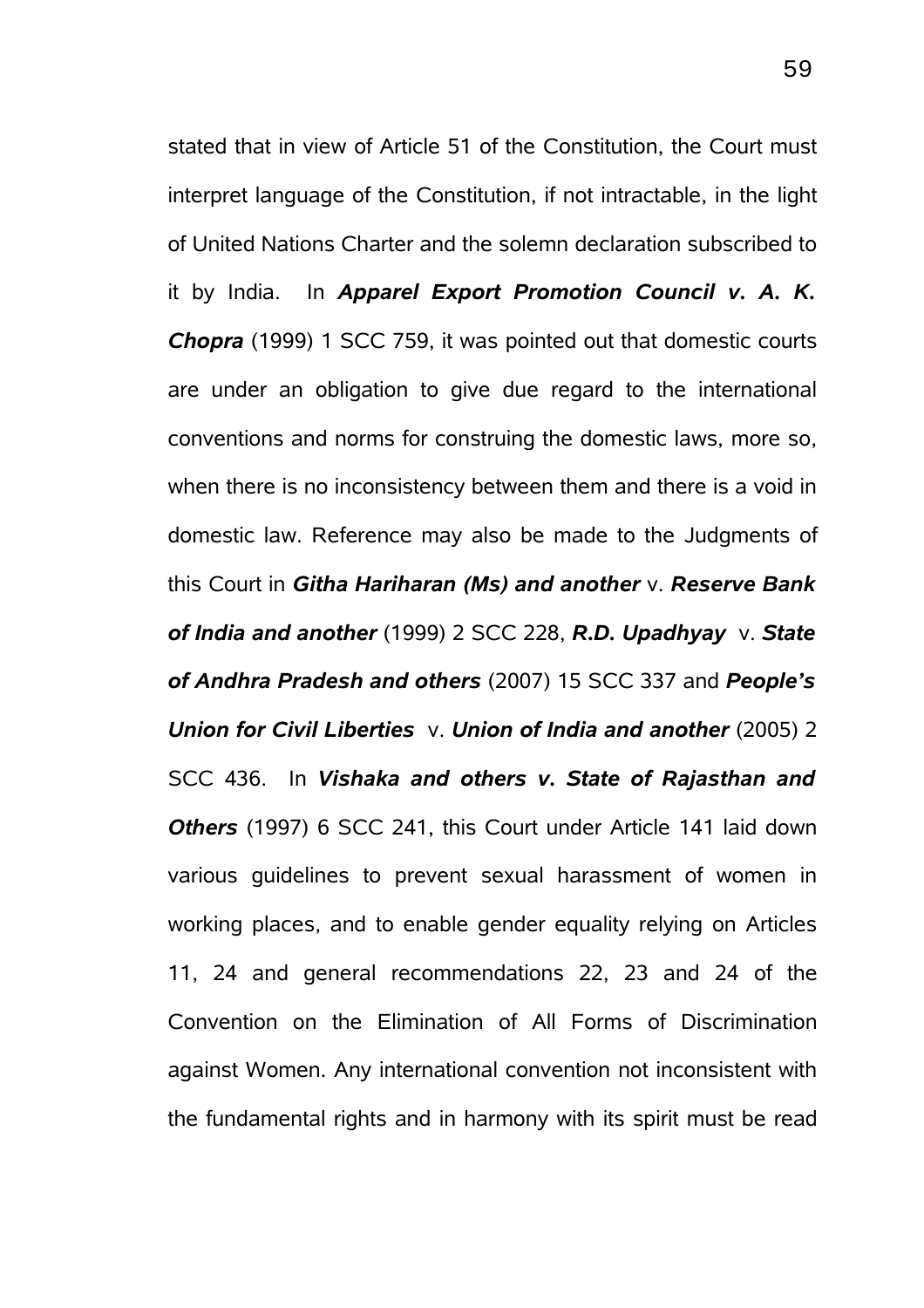into those provisions, e.g., Articles 14, 15, 19 and 21 of the Constitution to enlarge the meaning and content thereof and to promote the object of constitutional guarantee. Principles discussed hereinbefore on TGs and the International Conventions, including *Yogyakarta principles*, which we have found not inconsistent with the various fundamental rights guaranteed under the Indian Constitution, must be recognized and followed, which has sufficient legal and historical justification in our country.

#### **ARTICLE 14 AND TRANSGENDERS**

54. Article 14 of the Constitution of India states that the State shall not deny to "any person" equality before the law or the equal protection of the laws within the territory of India. Equality includes the full and equal enjoyment of all rights and freedom. Right to equality has been declared as the basic feature of the Constitution and treatment of equals as unequals or unequals as equals will be violative of the basic structure of the Constitution. Article 14 of the Constitution also ensures equal protection and hence a positive obligation on the State to ensure equal protection of laws by bringing in necessary social and economic changes, so that everyone including TGs may enjoy equal protection of laws and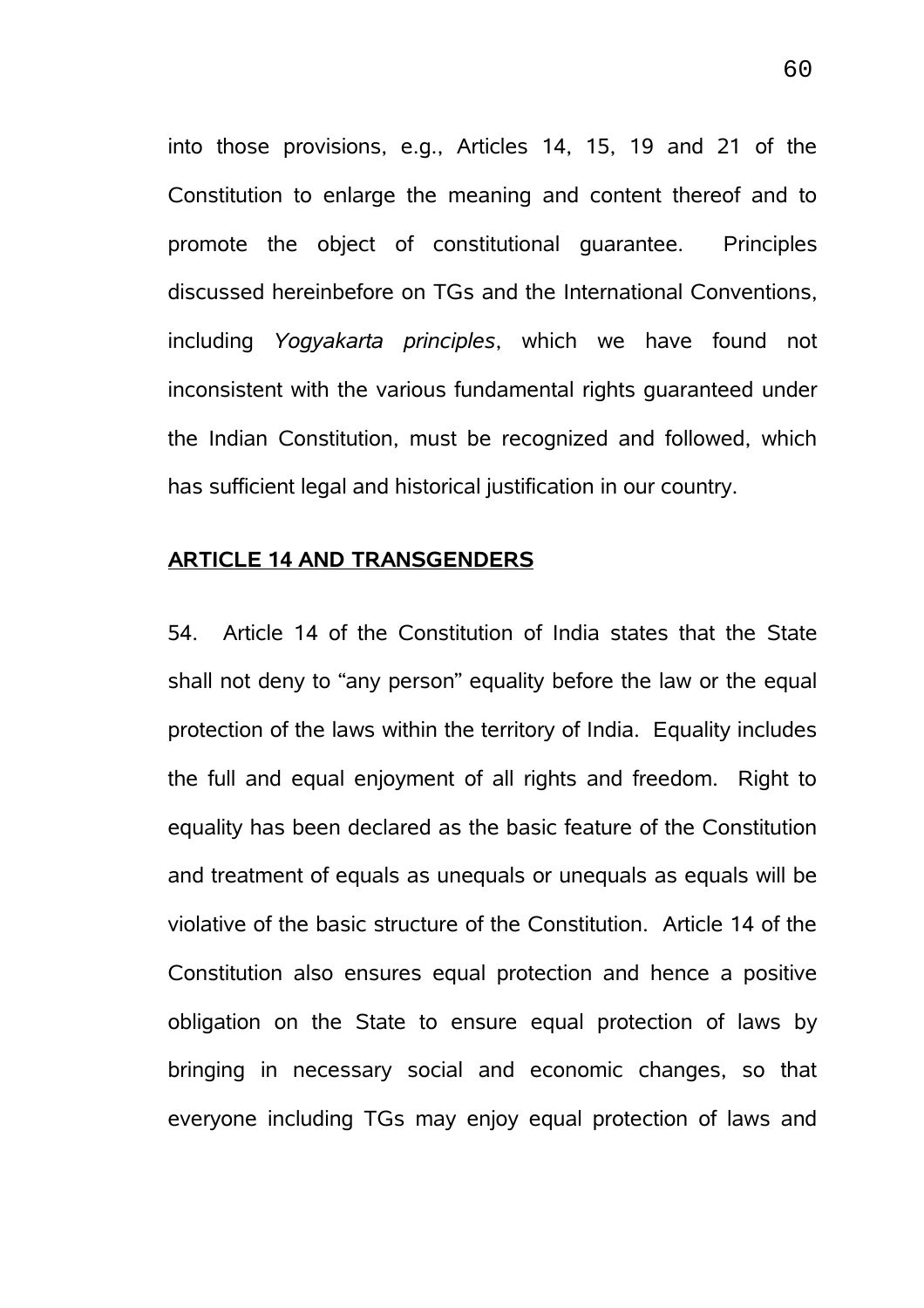nobody is denied such protection. Article 14 does not restrict the word 'person' and its application only to male or female. Hijras/transgender persons who are neither male/female fall within the expression 'person' and, hence, entitled to legal protection of laws in all spheres of State activity, including employment, healthcare, education as well as equal civil and citizenship rights, as enjoyed by any other citizen of this country.

55. Petitioners have asserted as well as demonstrated on facts and figures supported by relevant materials that despite constitutional guarantee of equality, Hijras/transgender persons have been facing extreme discrimination in all spheres of the society. Non-recognition of the identity of Hijras/transgender persons denies them equal protection of law, thereby leaving them extremely vulnerable to harassment, violence and sexual assault in public spaces, at home and in jail, also by the police. Sexual assault, including molestation, rape, forced anal and oral sex, gang rape and stripping is being committed with impunity and there are reliable statistics and materials to support such activities. Further, non-recognition of identity of Hijras /transgender persons results in them facing extreme discrimination in all spheres of society, especially in the field of employment, education, healthcare etc.

61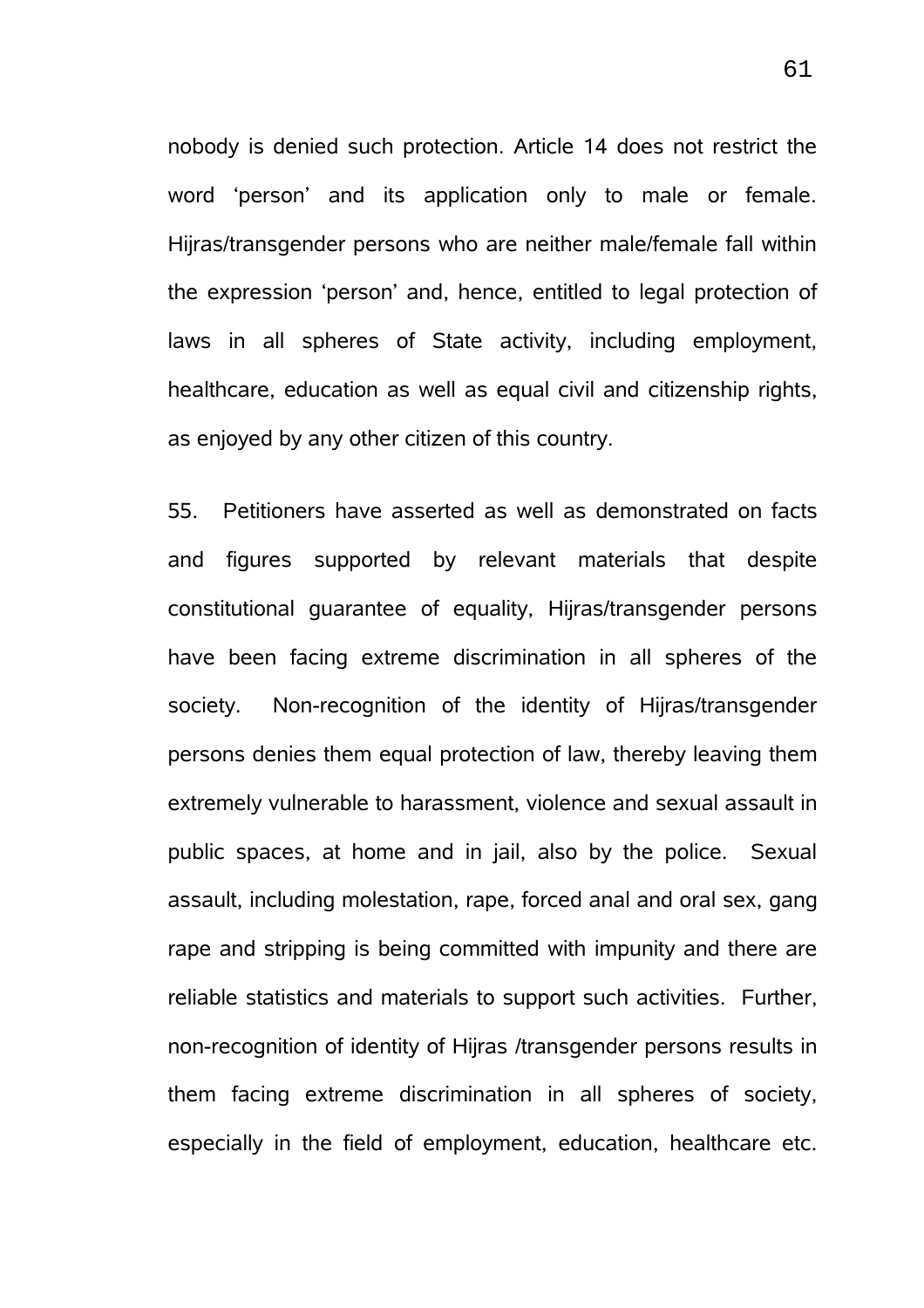Hijras/transgender persons face huge discrimination in access to public spaces like restaurants, cinemas, shops, malls etc. Further, access to public toilets is also a serious problem they face quite often. Since, there are no separate toilet facilities for Hijras/transgender persons, they have to use male toilets where they are prone to sexual assault and harassment. Discrimination on the ground of sexual orientation or gender identity, therefore, impairs equality before law and equal protection of law and violates Article 14 of the Constitution of India.

### **ARTICLES 15 & 16 AND TRANSGENDERS**

56. Articles 15 and 16 prohibit discrimination against any citizen on certain enumerated grounds, including the ground of 'sex'. In fact, both the Articles prohibit all forms of gender bias and gender based discrimination.

57. Article 15 states that the State shall not discriminate against any citizen, inter alia, on the ground of sex, with regard to

- [\(a\)](http://www.indiankanoon.org/doc/1732536/) access to shops, public restaurants, hotels and places of public entertainment; or
- [\(b\)](http://www.indiankanoon.org/doc/820476/) use of wells, tanks, bathing ghats, roads and places of public resort maintained wholly or partly out of State funds or dedicated to the use of the general public.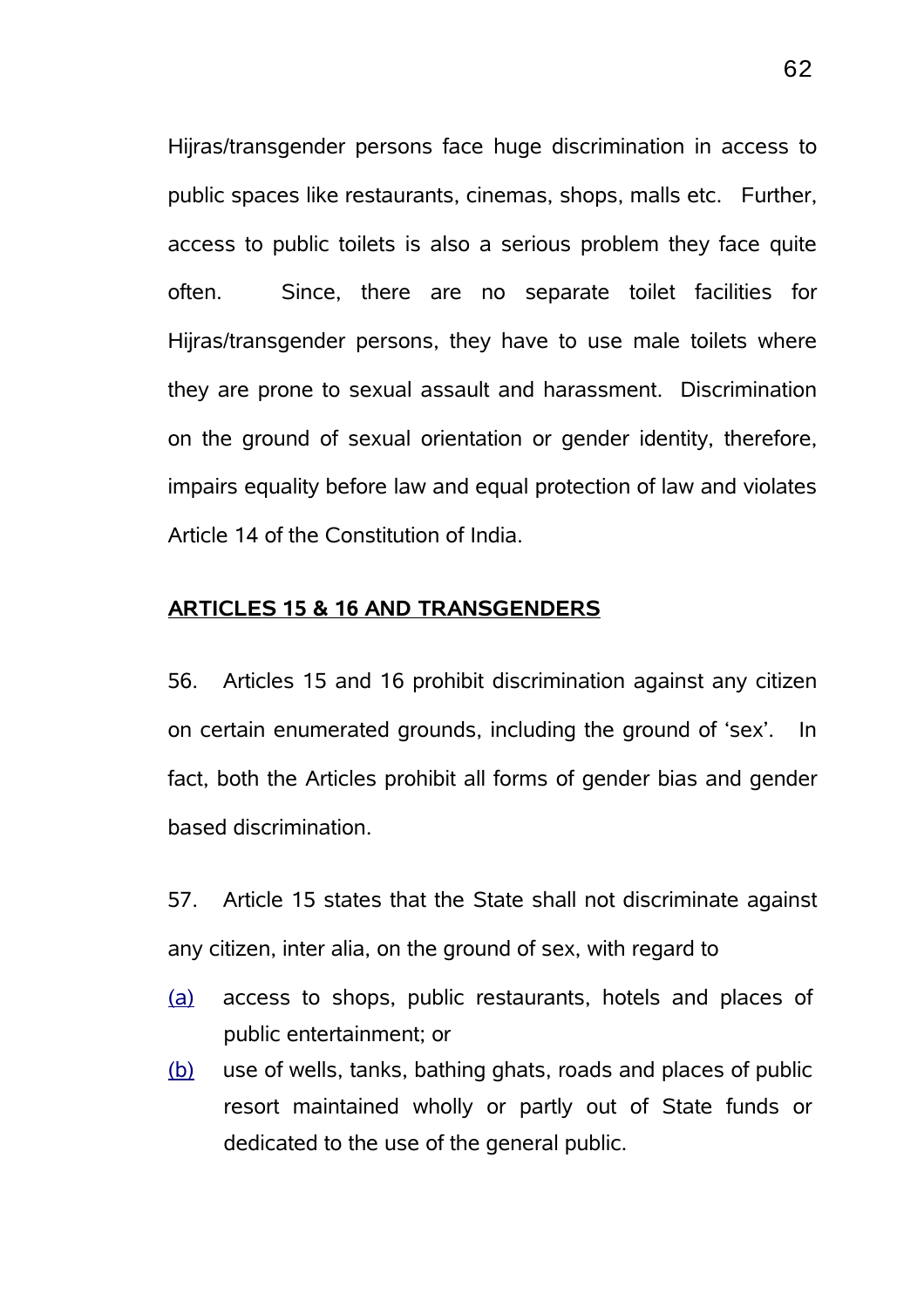The requirement of taking affirmative action for the advancement of any socially and educationally backward classes of citizens is also provided in this Article.

58. Article 16 states that there shall be equality of opportunities for all the citizens in matters relating to employment or appointment to any office under the State. Article 16 (2) of the Constitution of India reads as follows :

"1[6\(2\).](http://indiankanoon.org/doc/1011960/) No citizen shall, on grounds only of religion, race, caste, sex, descent, place of birth, residence or any of them, be ineligible for, or discriminated against in respect or, any employment or office under the State."

Article 16 not only prohibits discrimination on the ground of sex in public employment, but also imposes a duty on the State to ensure that all citizens are treated equally in matters relating to employment and appointment by the State.

59. Articles 15 and 16 sought to prohibit discrimination on the basis of sex, recognizing that sex discrimination is a historical fact and needs to be addressed. Constitution makers, it can be gathered, gave emphasis to the fundamental right against sex discrimination so as to prevent the direct or indirect attitude to treat people differently, for the reason of not being in conformity with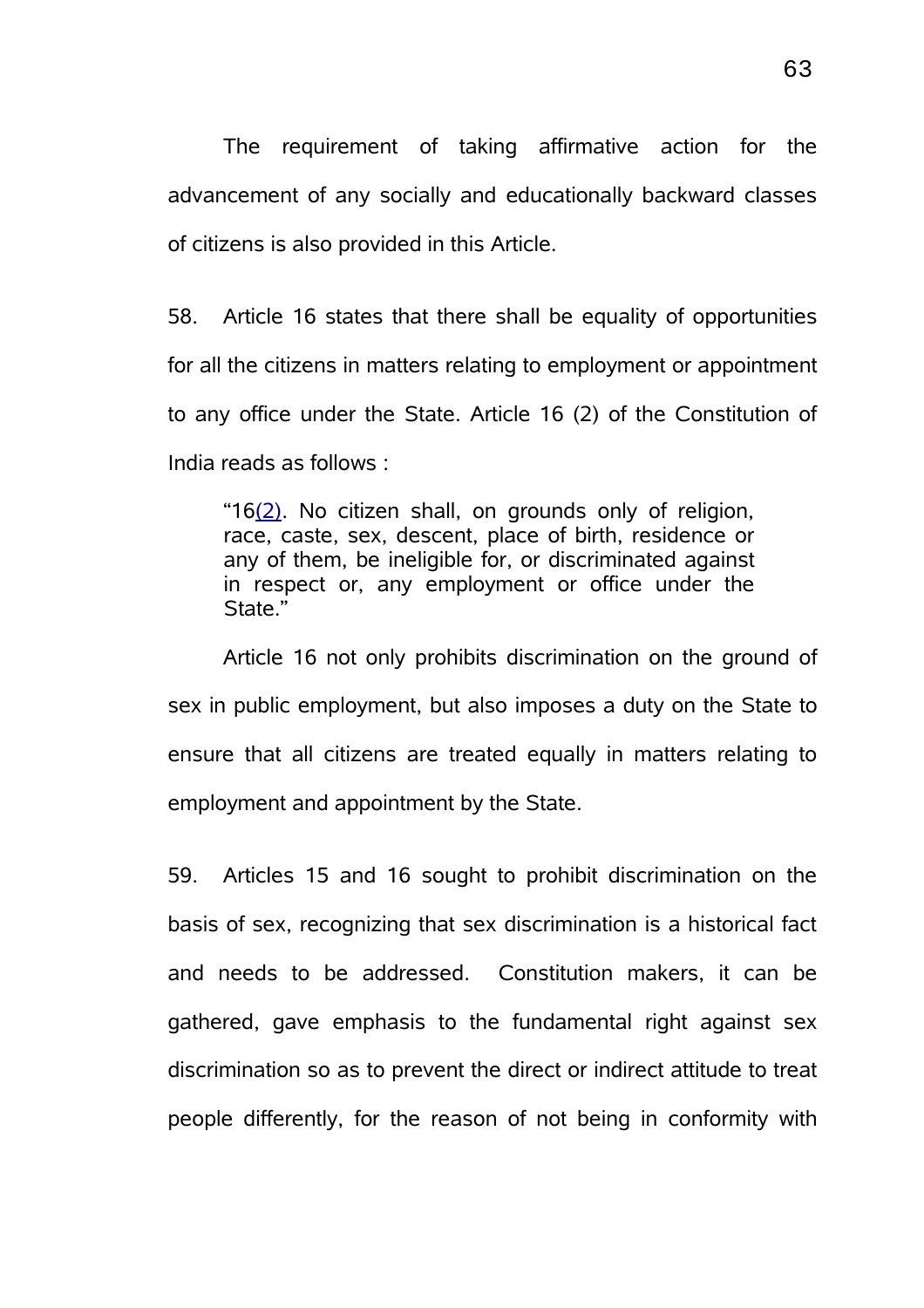stereotypical generalizations of binary genders. Both gender and biological attributes constitute distinct components of sex. Biological characteristics, of course, include genitals, chromosomes and secondary sexual features, but gender attributes include one's self image, the deep psychological or emotional sense of sexual identity and character. The discrimination on the ground of 'sex' under Articles 15 and 16, therefore, includes discrimination on the ground of gender identity. The expression 'sex' used in Articles 15 and 16 is not just limited to biological sex of male or female, but intended to include people who consider themselves to be neither male or female.

60. TGs have been systematically denied the rights under Article 15(2) that is not to be subjected to any disability, liability, restriction or condition in regard to access to public places. TGs have also not been afforded special provisions envisaged under Article 15(4) for the advancement of the socially and educationally backward classes (SEBC) of citizens, which they are, and hence legally entitled and eligible to get the benefits of SEBC. State is bound to take some affirmative action for their advancement so that the injustice done to them for centuries could be remedied. TGs are also entitled to enjoy economic, social, cultural and political rights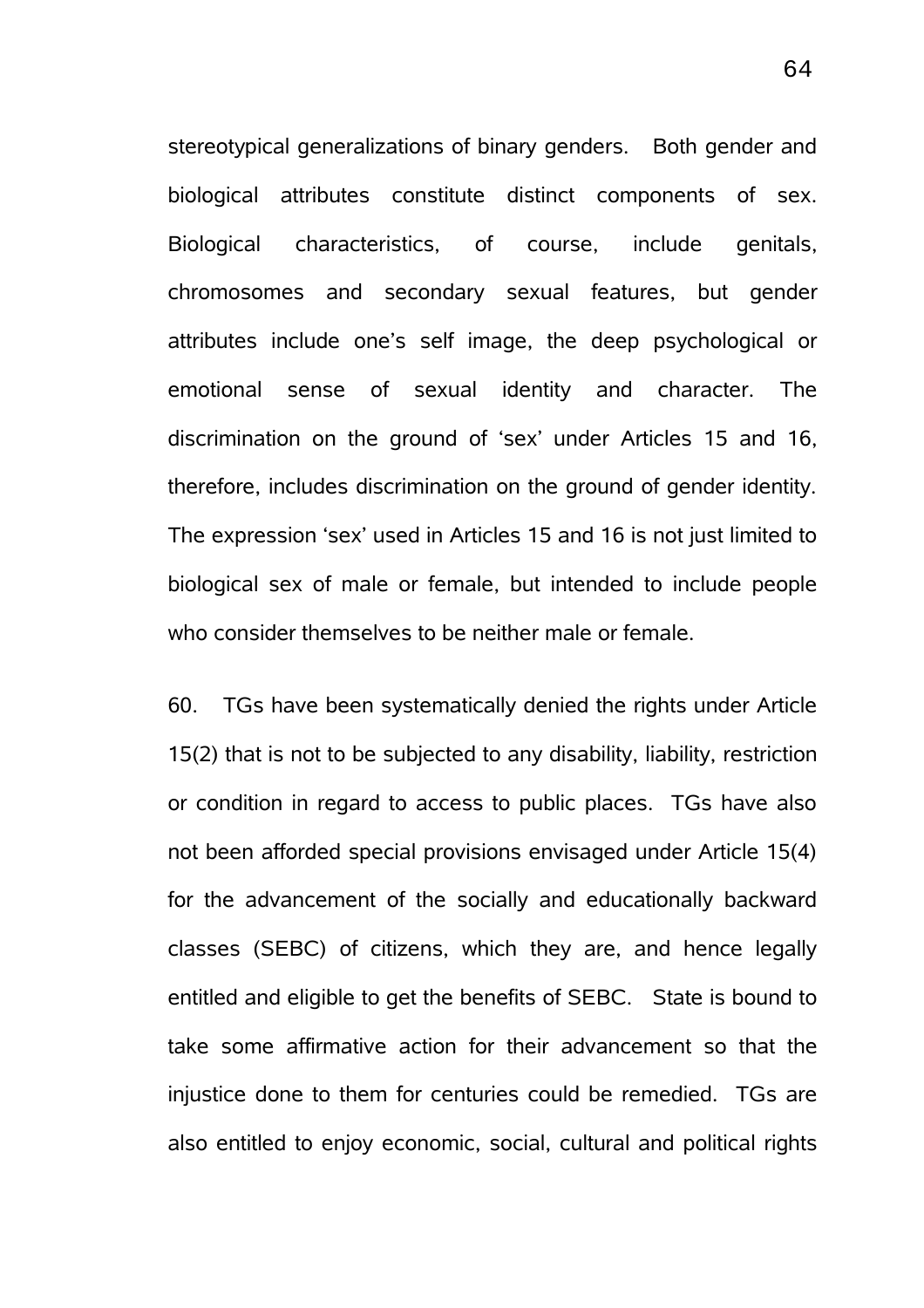without discrimination, because forms of discrimination on the ground of gender are violative of fundamental freedoms and human rights. TGs have also been denied rights under Article 16(2) and discriminated against in respect of employment or office under the State on the ground of sex. TGs are also entitled to reservation in the matter of appointment, as envisaged under Article 16(4) of the Constitution. State is bound to take affirmative action to give them due representation in public services.

61. Articles 15(2) to (4) and Article 16(4) read with the Directive Principles of State Policy and various international instruments to which Indian is a party, call for social equality, which the TGs could realize, only if facilities and opportunities are extended to them so that they can also live with dignity and equal status with other genders.

# **ARTICLE 19(1)(a) AND TRANSGENDERS**

62. Article 19(1) of the Constitution guarantees certain fundamental rights, subject to the power of the State to impose restrictions from exercise of those rights. The rights conferred by Article 19 are not available to any person who is not a citizen of India. Article 19(1) guarantees those great basic rights which are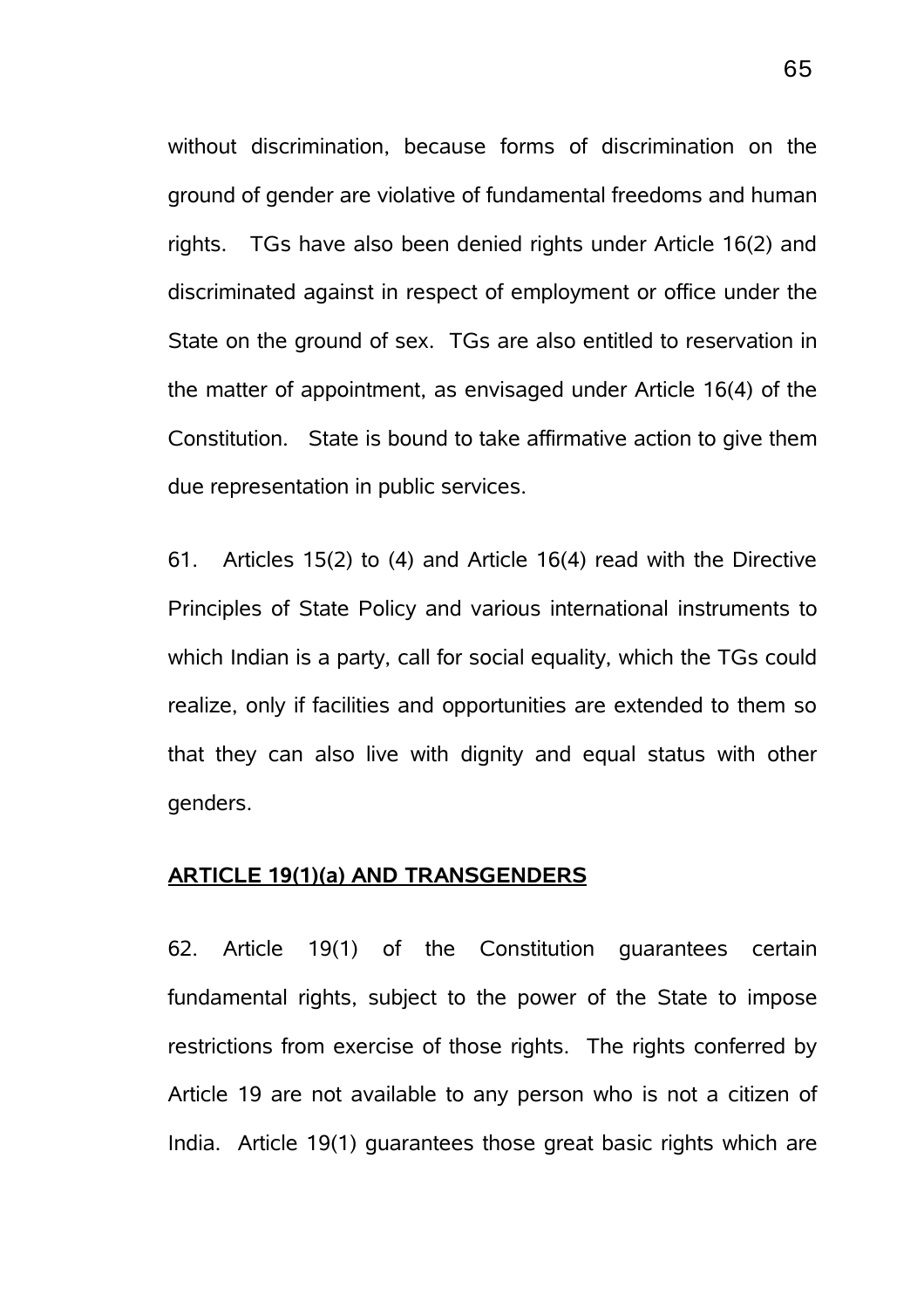recognized and guaranteed as the natural rights inherent in the status of the citizen of a free country. Article 19(1) (a) of the Constitution states that all citizens shall have the right to freedom of speech and expression, which includes one's right to expression of his self-identified gender. Self-identified gender can be expressed through dress, words, action or behavior or any other form. No restriction can be placed on one's personal appearance or choice of dressing, subject to the restrictions contained in Article 19(2) of the Constitution.

63. We may, in this connection, refer to few judgments of the US Supreme Courts on the rights of TG's freedom of expression. The Supreme Court of the State of Illinois in the *City of Chicago v. Wilson et al.,* 75 III.2d 525(1978) struck down the municipal law prohibiting cross-dressing, and held as follows "-

"the notion that the State can regulate one's personal appearance, unconfined by any constitutional strictures whatsoever, is fundamentally inconsistent with "values of privacy, self-identity, autonomy and personal integrity that ….. the Constitution was designed to protect."

64. In *Doe v. Yunits et al.,* 2000 WL33162199 (Mass. Super.), the Superior Court of Massachusetts, upheld the right of a person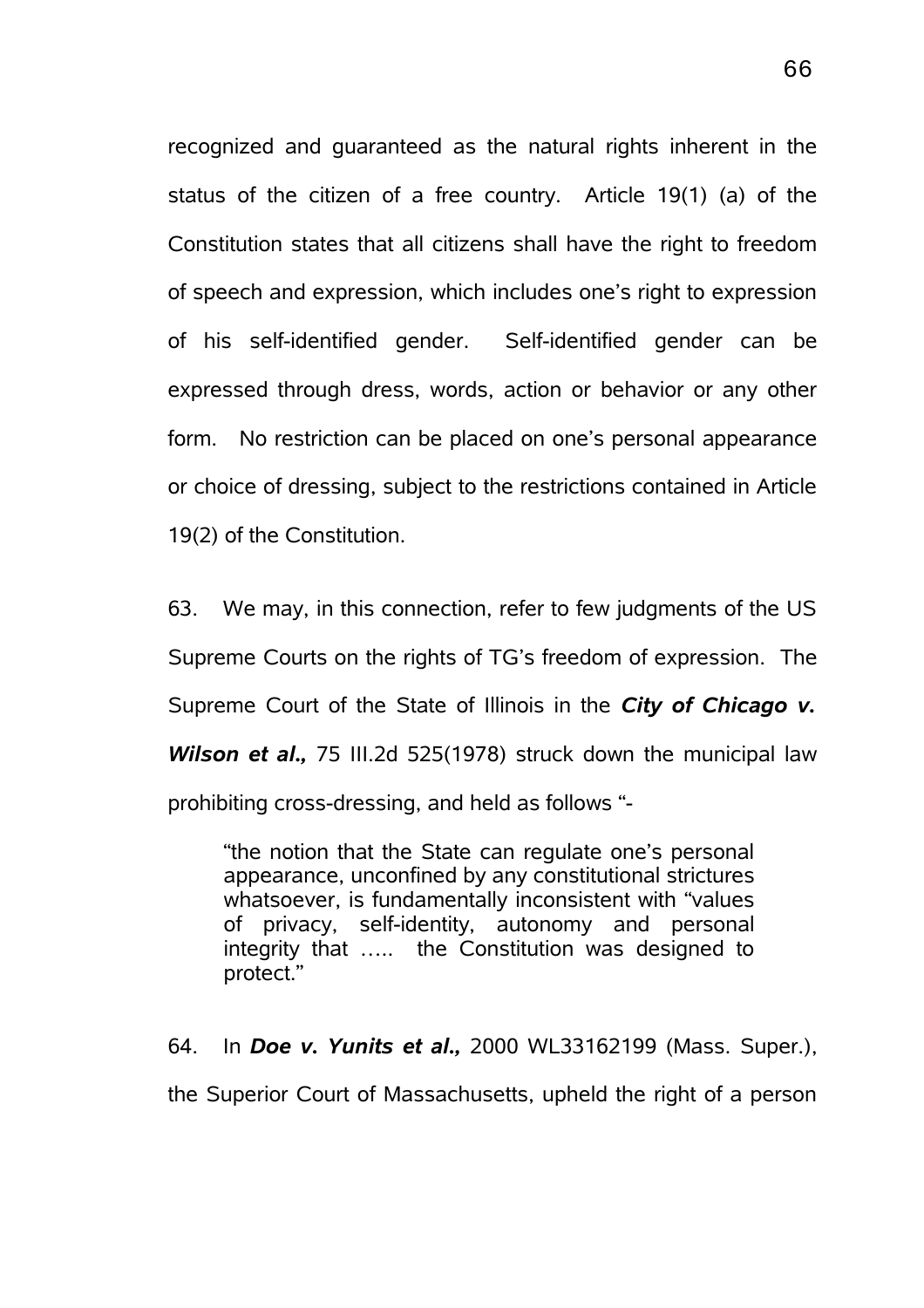to wear school dress that matches her gender identity as part of protected speech and expression and observed as follows :-

"by dressing in clothing and accessories traditionally associated with the female gender, she is expressing her identification with the gender. In addition, plaintiff's ability to express herself and her gender identity through dress is important for her health and wellbeing. Therefore, plaintiff's expression is not merely a personal preference but a necessary symbol of her identity."

65. Principles referred to above clearly indicate that the freedom of expression guaranteed under Article 19(1)(a) includes the freedom to express one's chosen gender identity through varied ways and means by way of expression, speech, mannerism, clothing etc.

66. Gender identity, therefore, lies at the core of one's personal identity, gender expression and presentation and, therefore, it will have to be protected under Article 19(1)(a) of the Constitution of India. A transgender's personality could be expressed by the transgender's behavior and presentation. State cannot prohibit, restrict or interfere with a transgender's expression of such personality, which reflects that inherent personality. Often the State and its authorities either due to ignorance or otherwise fail to digest the innate character and identity of such persons. We,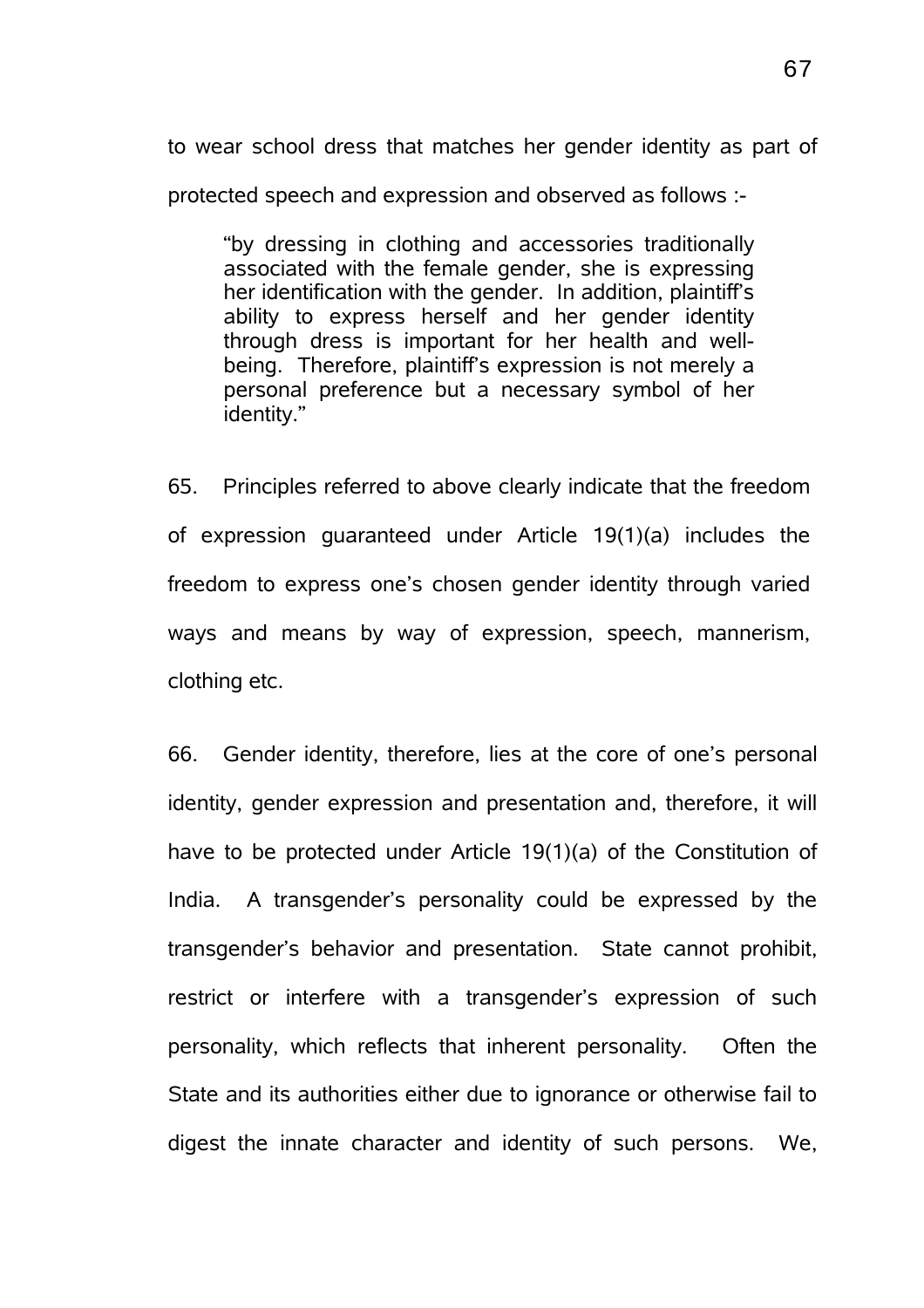therefore, hold that values of privacy, self-identity, autonomy and personal integrity are fundamental rights guaranteed to members of the transgender community under Article 19(1)(a) of the Constitution of India and the State is bound to protect and recognize those rights.

# **ARTICLE 21 AND THE TRANSGENDERS**

67. Article 21 of the Constitution of India reads as follows:

"**21. Protection of life and personal liberty** – No person shall be deprived of his life or personal liberty except according to procedure established by law."

Article 21 is the heart and soul of the Indian Constitution, which speaks of the rights to life and personal liberty. Right to life is one of the basic fundamental rights and not even the State has the authority to violate or take away that right. Article 21 takes all those aspects of life which go to make a person's life meaningful. Article 21 protects the dignity of human life, one's personal autonomy, one's right to privacy, etc. Right to dignity has been recognized to be an essential part of the right to life and accrues to all persons on account of being humans. In *Francis Coralie Mullin v. Administrator, Union Territory of Delhi* (1981) 1 SCC 608 (paras 7 and 8), this Court held that the right to dignity forms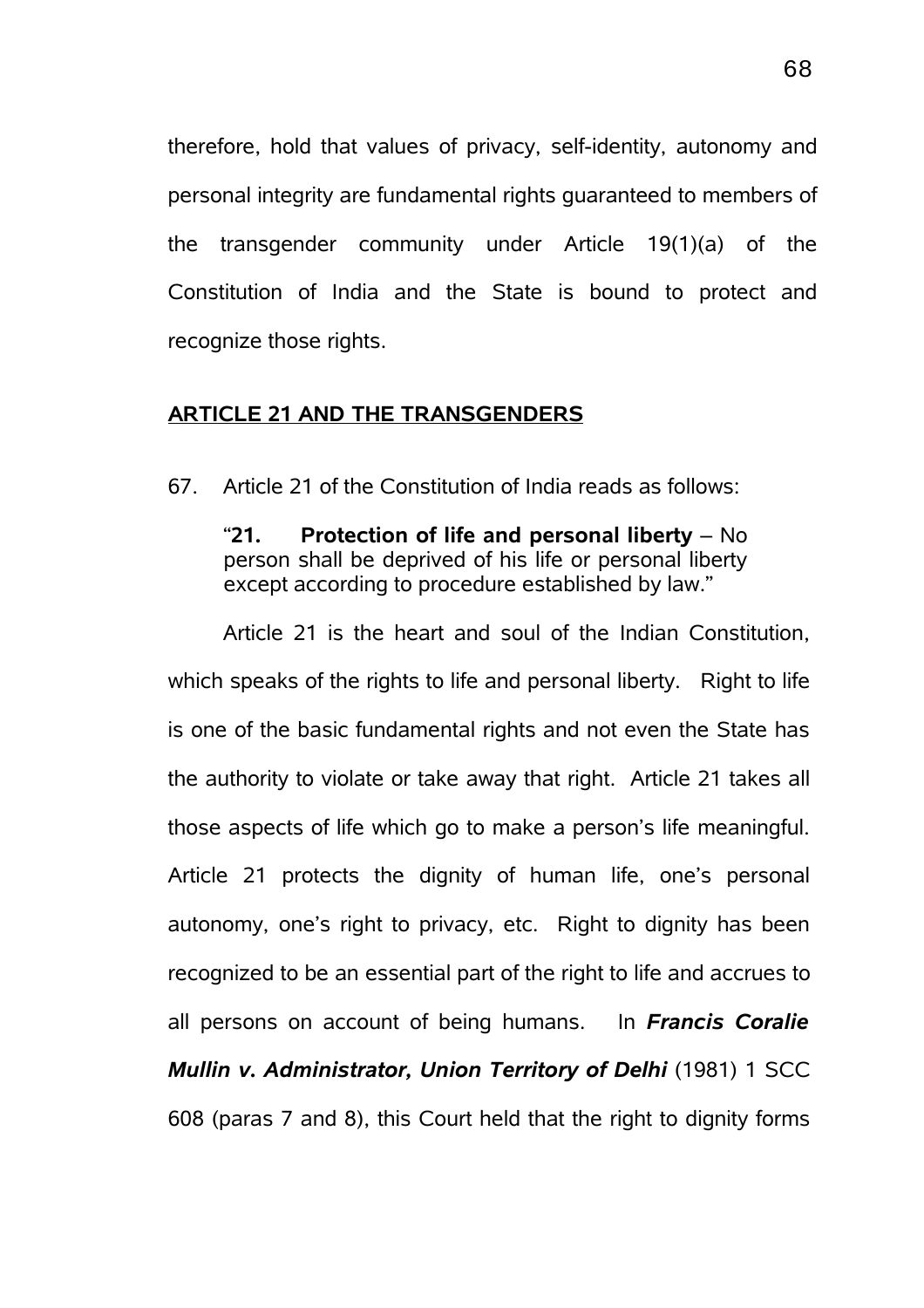an essential part of our constitutional culture which seeks to ensure the full development and evolution of persons and includes "expressing oneself in diverse forms, freely moving about and mixing and comingling with fellow human beings".

68. Recognition of one's gender identity lies at the heart of the fundamental right to dignity. Gender, as already indicated, constitutes the core of one's sense of being as well as an integral part of a person's identity. Legal recognition of gender identity is, therefore, part of right to dignity and freedom guaranteed under our Constitution.

69. Article 21, as already indicated, guarantees the protection of "personal autonomy" of an individual. In *Anuj Garg v. Hotel Association of India* (2008) 3 SCC 1 (paragraphs 34-35), this Court held that personal autonomy includes both the negative right of not to be subject to interference by others and the positive right of individuals to make decisions about their life, to express themselves and to choose which activities to take part in. Selfdetermination of gender is an integral part of personal autonomy and self-expression and falls within the realm of personal liberty guaranteed under Article 21 of the Constitution of India.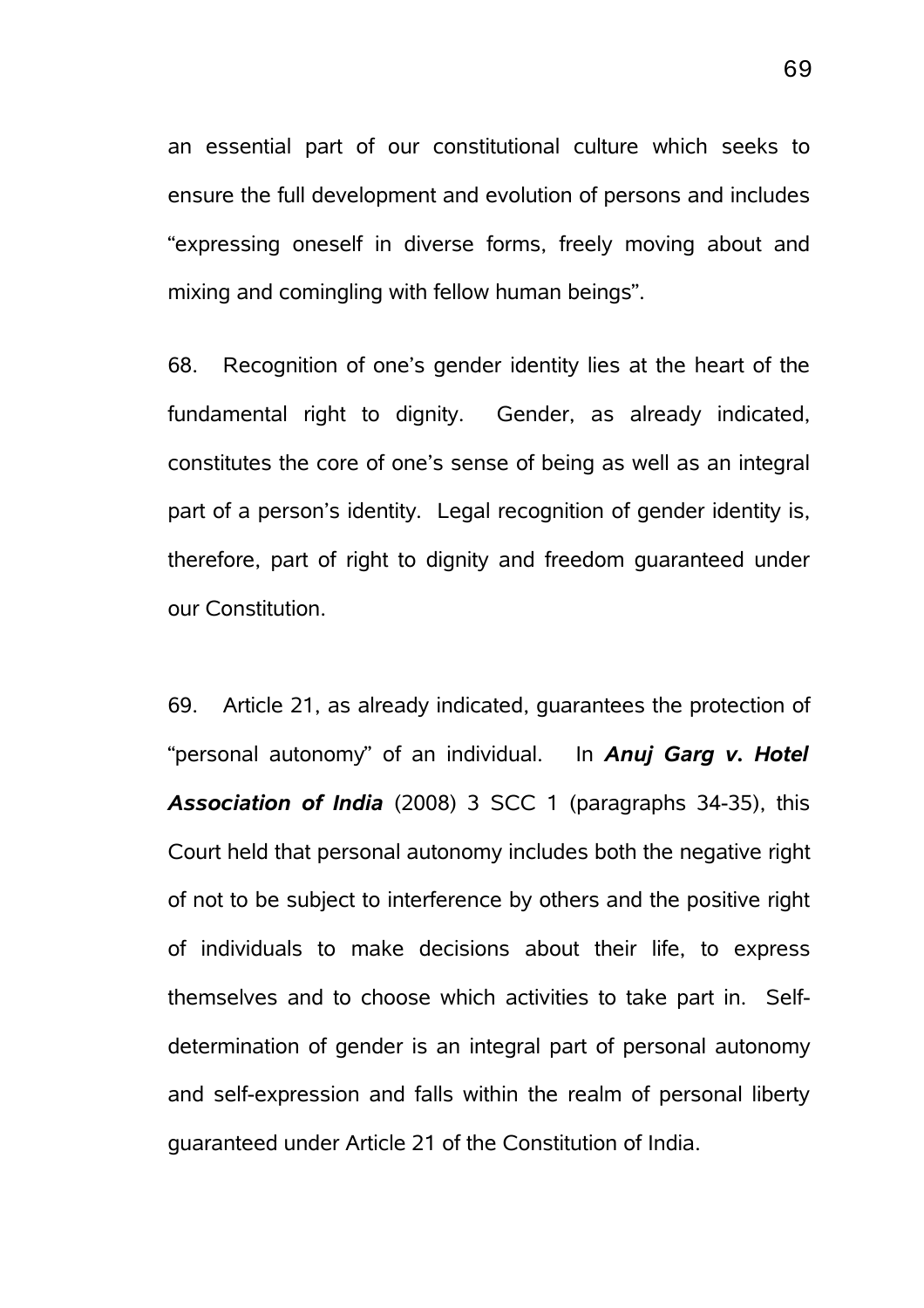### **LEGAL RECOGNITION OF THIRD/TRANSGENDER IDENTITY**

70. Self-identified gender can be either male or female or a third gender. Hijras are identified as persons of third gender and are not identified either as male or female. Gender identity, as already indicated, refers to a person's internal sense of being male, female or a transgender, for example Hijras do not identify as female because of their lack of female genitalia or lack of reproductive capability. This distinction makes them separate from both male and female genders and they consider themselves neither man nor woman, but a "third gender". Hijras, therefore, belong to a distinct socio-religious and cultural group and have, therefore, to be considered as a "third gender", apart from male and female. State of Punjab has treated all TGs as male which is not legally sustainable. State of Tamil Nadu has taken lot of welfare measures to safeguard the rights of TGs, which we have to acknowledge. Few States like Kerala, Tripura, Bihar have referred TGs as "third gender or sex". Certain States recognize them as "third category". Few benefits have also been extended by certain other States. Our neighbouring countries have also upheld their fundamental rights and right to live with dignity.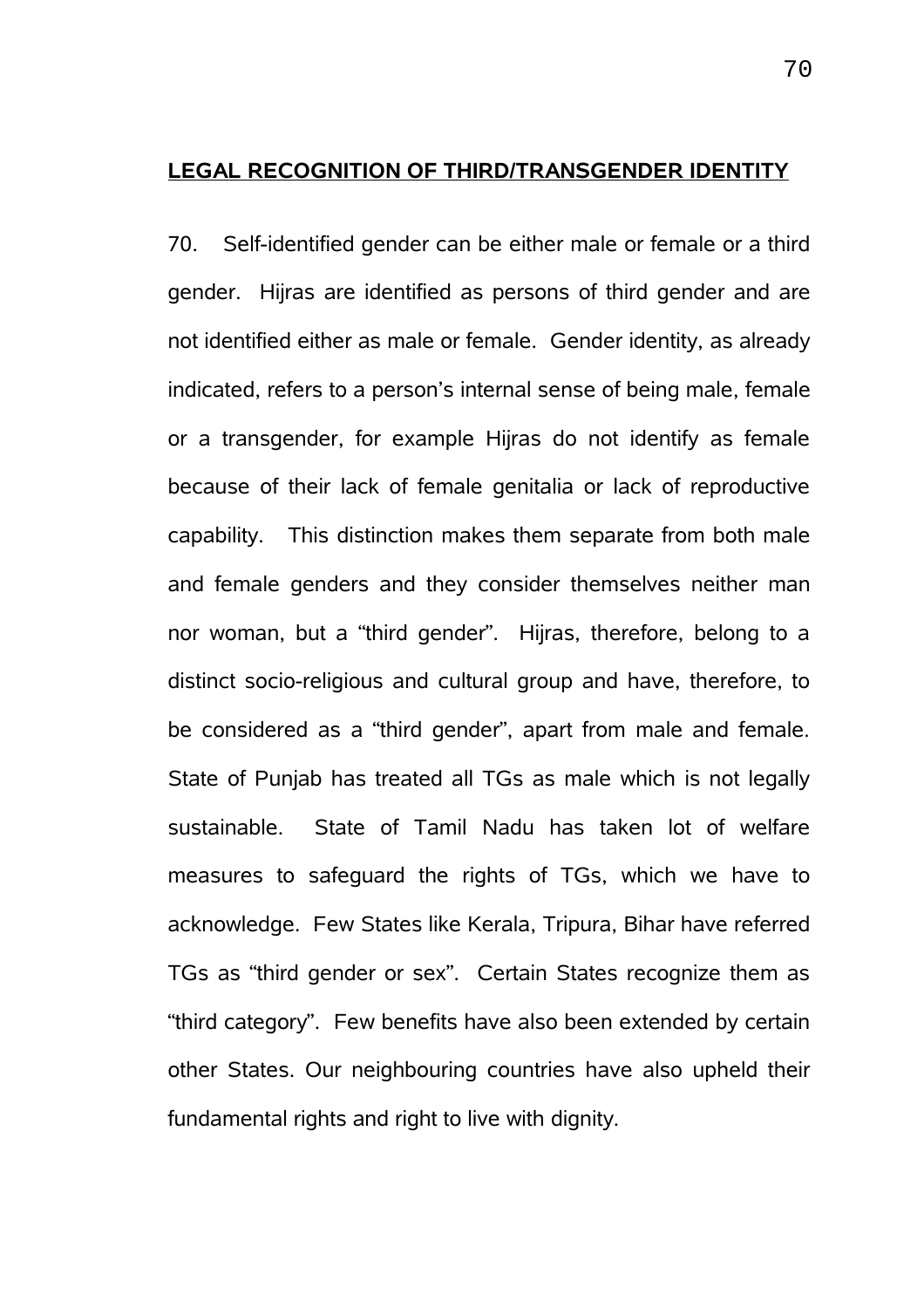71. The Supreme Court of Nepal in *Sunil Babu Pant & Ors. v.*

*Nepal Government* (Writ Petition No.917 of 2007 decided on 21<sup>st</sup>

December, 2007), spoke on the rights of Transgenders as follows:-

"the fundamental rights comprised under Part II of the Constitution are enforceable fundamental human rights guaranteed to the citizens against the State. For this reason, the fundamental rights stipulated in Part III are the rights similarly vested in the third gender people as human beings. The homosexuals and third gender people are also human beings as other men and women are, and they are the citizens of this country as well…. Thus, the people other than 'men' and 'women', including the people of 'third gender' cannot be discriminated. The State should recognize the existence of all natural persons including the people of third gender other than the men and women. And it cannot deprive the people of third gender from enjoying the fundamental rights provided by Part III of the Constitution."

72. The Supreme Court of Pakistan in *Dr. Mohammad Aslam*

# *Khaki & Anr. V. Senior Superintendent of Police (Operation)*

*Rawalpindi & Ors.* (Constitution Petition No.43 of 2009) decided

on 22nd March, 2011, had occasion to consider the rights of

eunuchs and held as follows:-

"Needless to observe that eunuchs in their rights are citizens of this country and subject to the Constitution of the Islamic Republic of Pakistan, 1973, their rights, obligations including right to life and dignity are equally protected. Thus no discrimination, for any reason, is possible against them as far as their rights and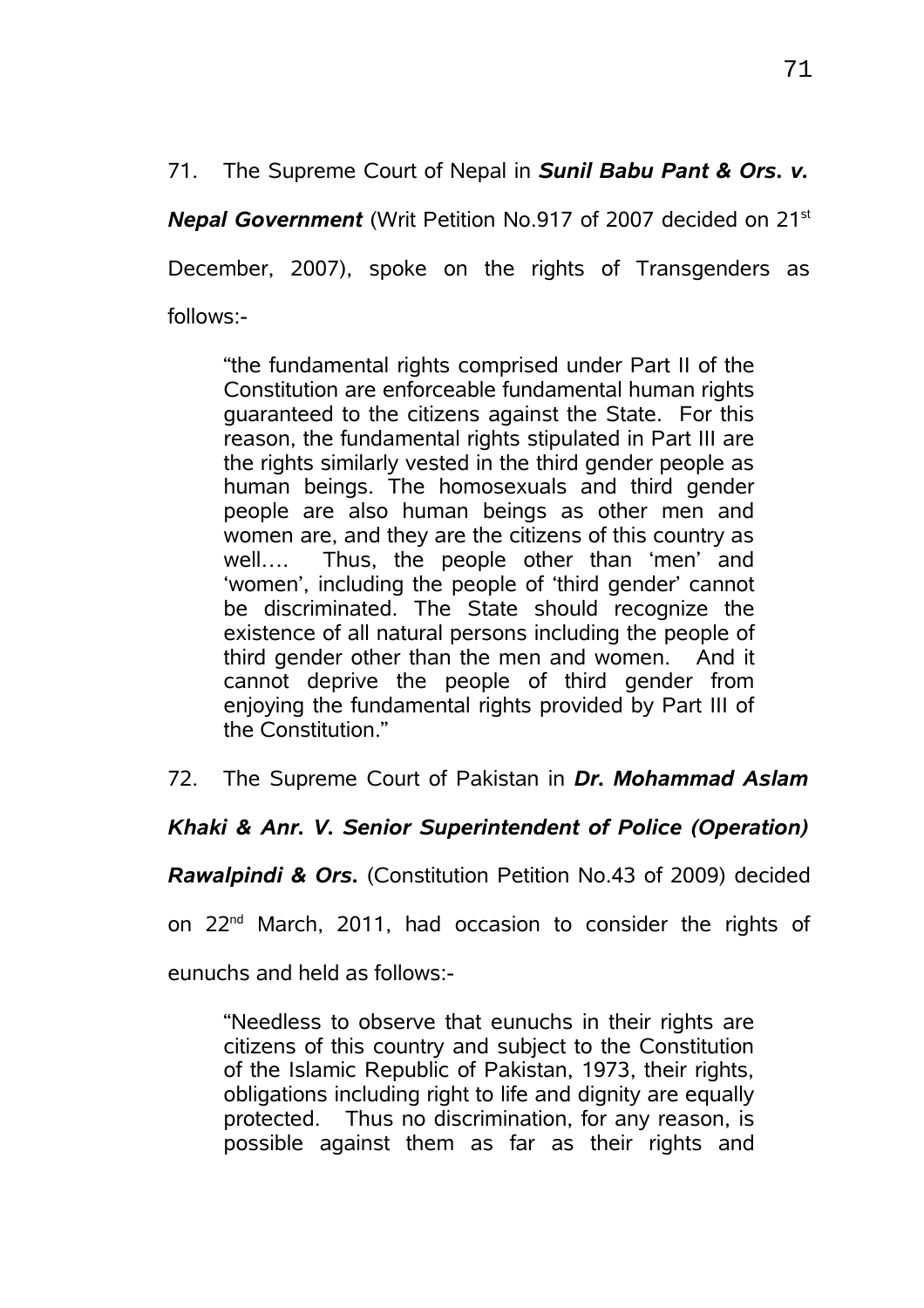obligations are concerned. The Government functionaries both at federal and provincial levels are bound to provide them protection of life and property and secure their dignity as well, as is done in case of other citizens."

73. We may remind ourselves of the historical presence of the third gender in this country as well as in the neighbouring countries.

74. Article 21, as already indicated, protects one's right of selfdetermination of the gender to which a person belongs. Determination of gender to which a person belongs is to be decided by the person concerned. In other words, gender identity is integral to the dignity of an individual and is at the core of "personal autonomy" and "self-determination". Hijras/Eunuchs, therefore, have to be considered as Third Gender, over and above binary genders under our Constitution and the laws.

75. Articles 14, 15, 16, 19 and 21, above discussion, would indicate, do not exclude Hijras/Transgenders from its ambit, but Indian law on the whole recognize the paradigm of binary genders of male and female, based on one's biological sex. As already indicated, we cannot accept the Corbett principle of "Biological Test", rather we prefer to follow the psyche of the person in determining sex and gender and prefer the "Psychological Test"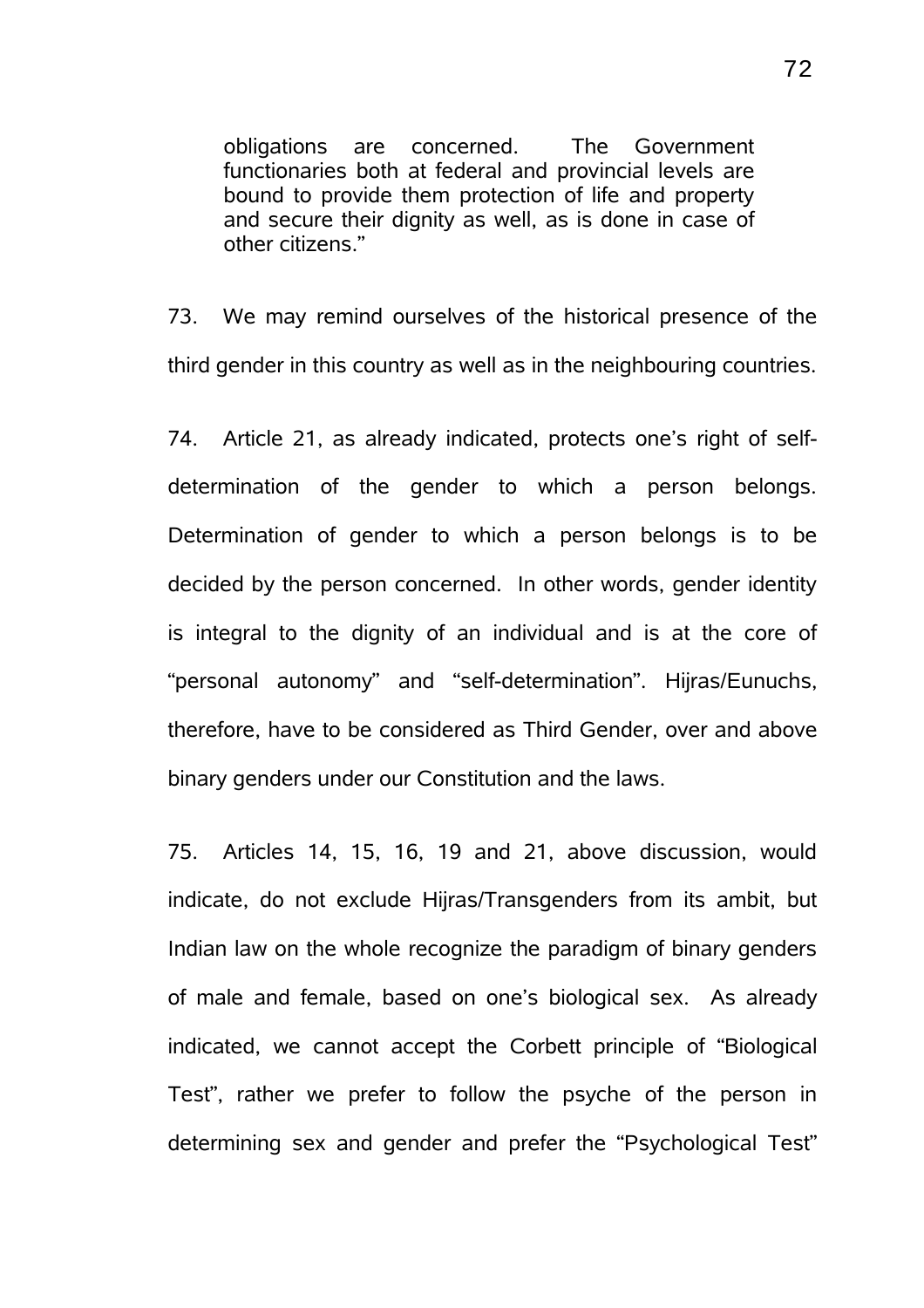instead of "Biological Test". Binary notion of gender reflects in the Indian Penal Code, for example, Section 8, 10, etc. and also in the laws related to marriage, adoption, divorce, inheritance, succession and other welfare legislations like NAREGA, 2005, etc. Nonrecognition of the identity of Hijras/Transgenders in the various legislations denies them equal protection of law and they face wide-spread discrimination.

76. Article 14 has used the expression "person" and the Article 15 has used the expression "citizen" and "sex" so also Article 16. Article 19 has also used the expression "citizen". Article 21 has used the expression "person". All these expressions, which are "gender neutral" evidently refer to human-beings. Hence, they take within their sweep Hijras/Transgenders and are not as such limited to male or female gender. Gender identity as already indicated forms the core of one's personal self, based on self identification, not on surgical or medical procedure. Gender identity, in our view, is an integral part of sex and no citizen can be discriminated on the ground of gender identity, including those who identify as third gender.

77. We, therefore, conclude that discrimination on the basis of sexual orientation or gender identity includes any discrimination,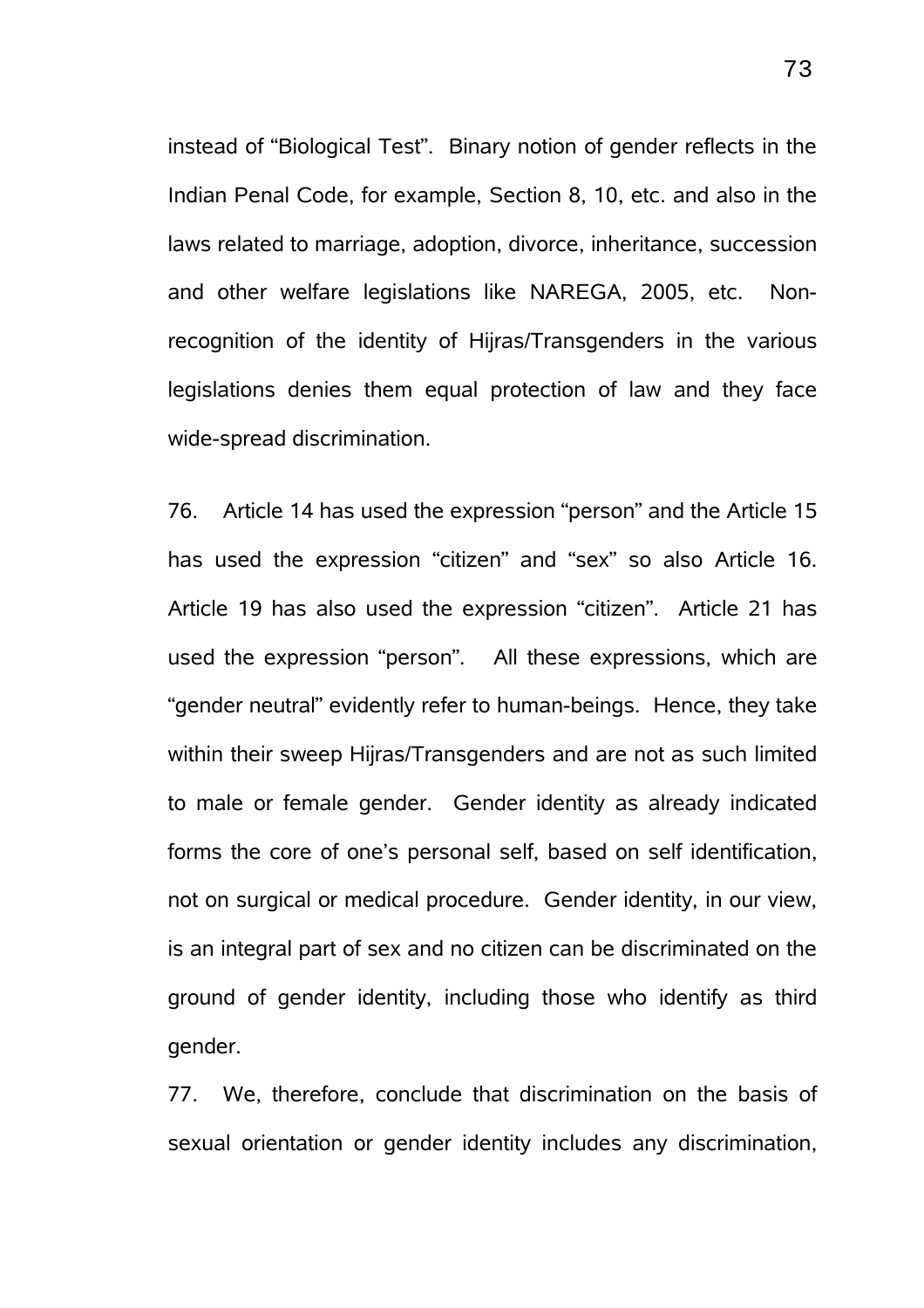exclusion, restriction or preference, which has the effect of nullifying or transposing equality by the law or the equal protection of laws guaranteed under our Constitution, and hence we are inclined to give various directions to safeguard the constitutional rights of the members of the TG community.

## ..………………………..J (**K.S. Radhakrishnan**)

## **A.K. SIKRI,J.**

78. I have carefully, and with lot of interest, gone through the perspicuous opinion of my brother Radhakrishnan,J. I am entirely in agreement with the discussion contained in the said judgment on all the cardinal issues that have arisen for consideration in these proceedings. At the same time, having regard to the fact that the issues involved are of seminal importance, I am also inclined to pen down my thoughts.

79. As is clear, these petitions essentially raise an issue of "Gender Identity", which is the core issue. It has two facets, viz.:

"(a) Whether a person who is born as a male with predominantly female orientation (or vice-versa), has a right to get himself to be recognized as a female as per his choice moreso, when such a person after having undergone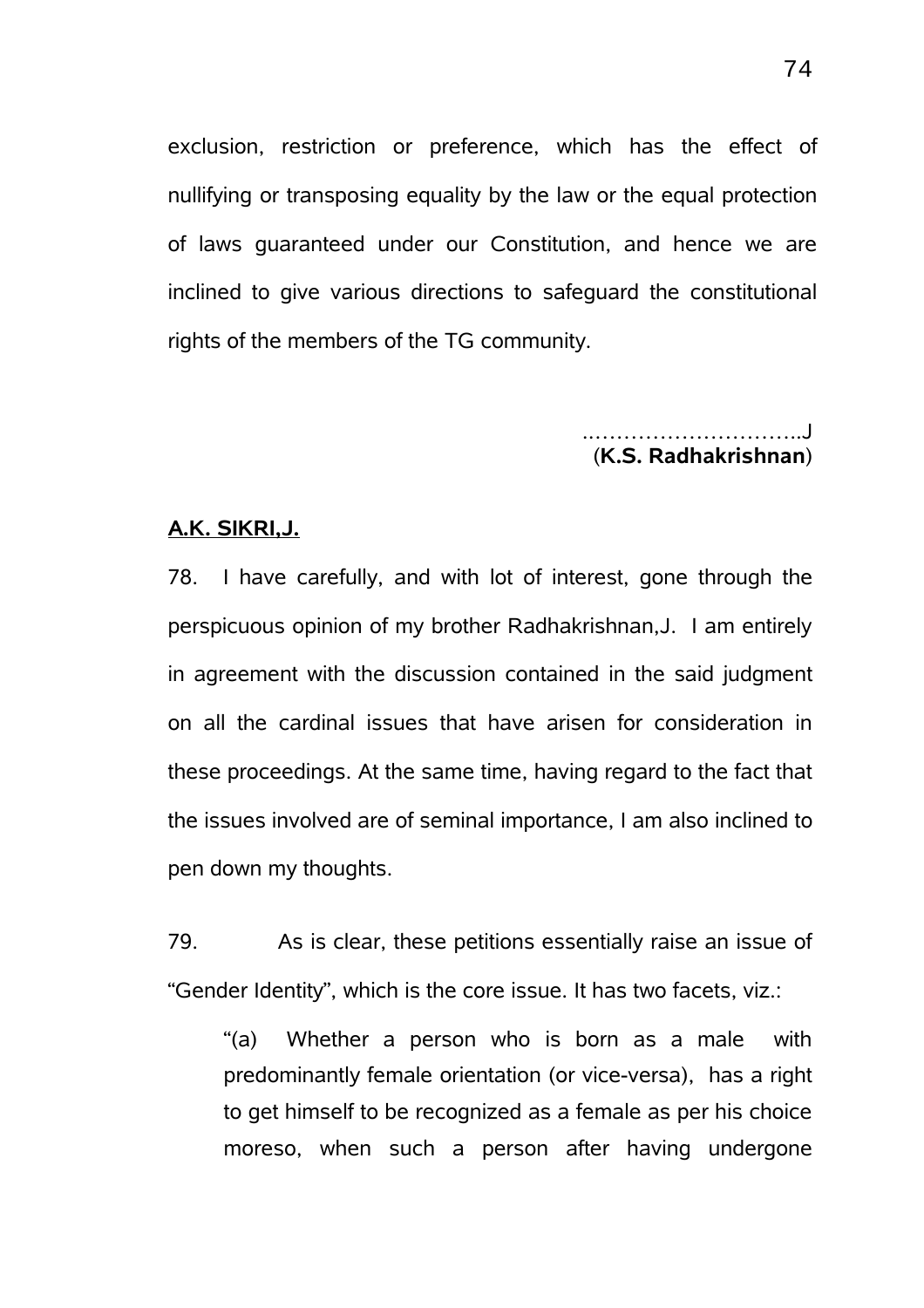operational procedure, changes his/her sex as well;

(b) Whether transgender (TG), who are neither males nor females, have a right to be identified and categorized as a "third gender"?

80. We would hasten to add that it is the second issue with which we are primarily concerned in these petitions though in the process of discussion, first issue which is somewhat inter-related, has also popped up.

81. Indubitably, the issue of choice of gender identify has all the trappings of a human rights. That apart, as it becomes clear from the reading of the judgment of my esteemed Brother Radhakrishnan,J., the issue is not limited to the exercise of choice of gender/sex. Many rights which flow from this choice also come into play, inasmuch not giving them the status of a third gender results in depriving the community of TGs of many of their valuable rights and privileges which other persons enjoy as citizens of this Country. There is also deprivation of social and cultural participation which results into eclipsing their access to education and health services. Radhakrishnan,J. has exhaustively described the term 'Transgender' as an umbrella term which embraces within itself a wide range of identities and experiences including but not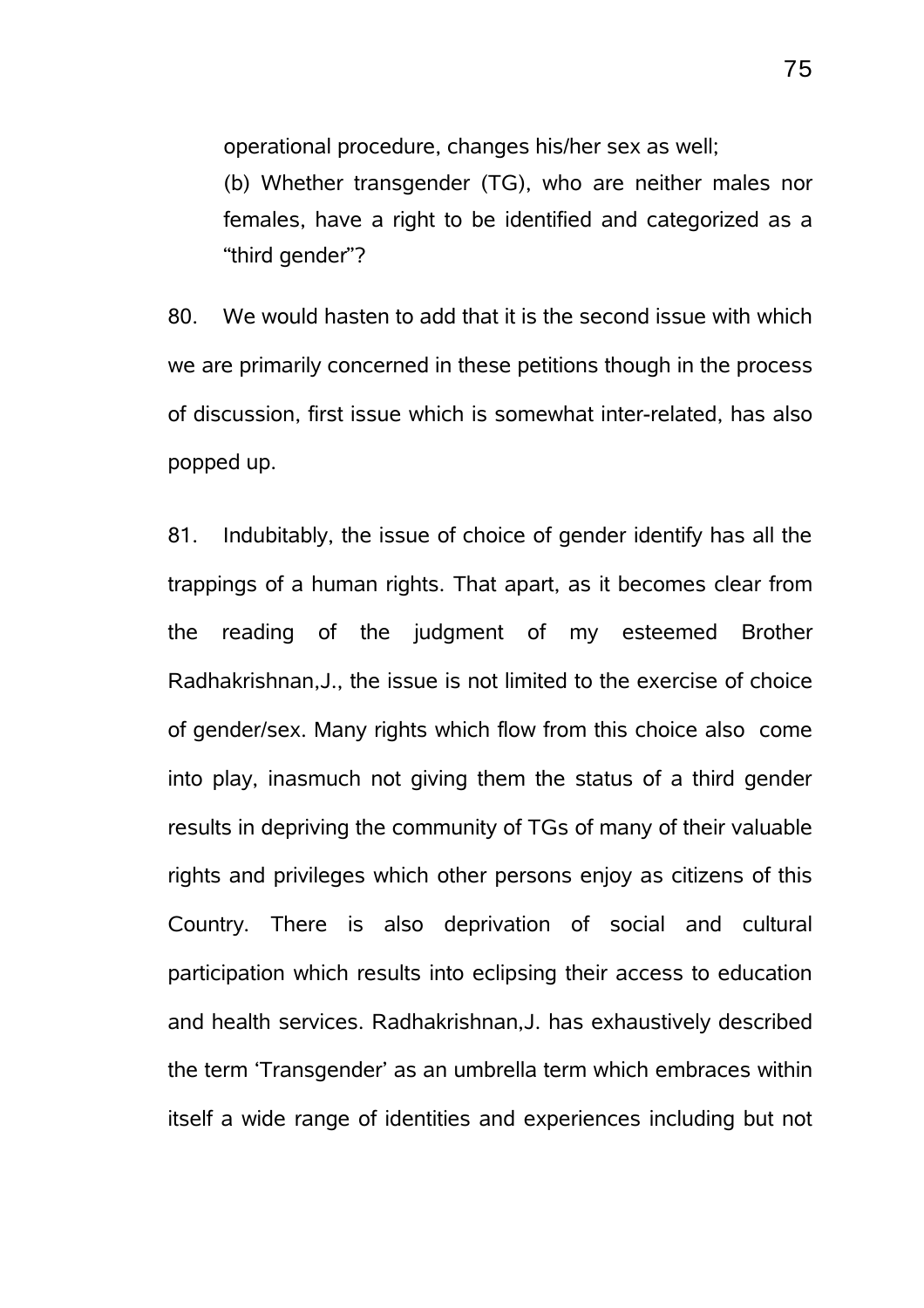limited to pre-operative/post-operative trans sexual people who strongly identify with the gender opposite to their biological sex i.e. male/ female. Therein, the history of transgenders in India is also traced and while doing so, there is mention of upon the draconian legislation enacted during the British Rule, known as Criminal Tribes Act, 1871 which treated, per se, the entire community of Hizra persons as innately 'criminals', 'addicted to the systematic commission of non-bailable offences'.

82. With these introductory remarks, I revert to the two facets of pivotal importance mentioned above. Before embarking on the discussion, I may clarify that my endeavour would be not to repeat the discussion contained in the judgment of my Brother Radhakrishnan, J., as I agree with every word written therein. However, at times, if some of the observations are re-narrated, that would be only with a view to bring continuity in the thought process.

(1) Re: Right of a person to have the gender of his/her choice.

When a child is born, at the time of birth itself, sex is assigned to him/her. A child would be treated with that sex thereafter, i.e. either a male or a female. However, as explained in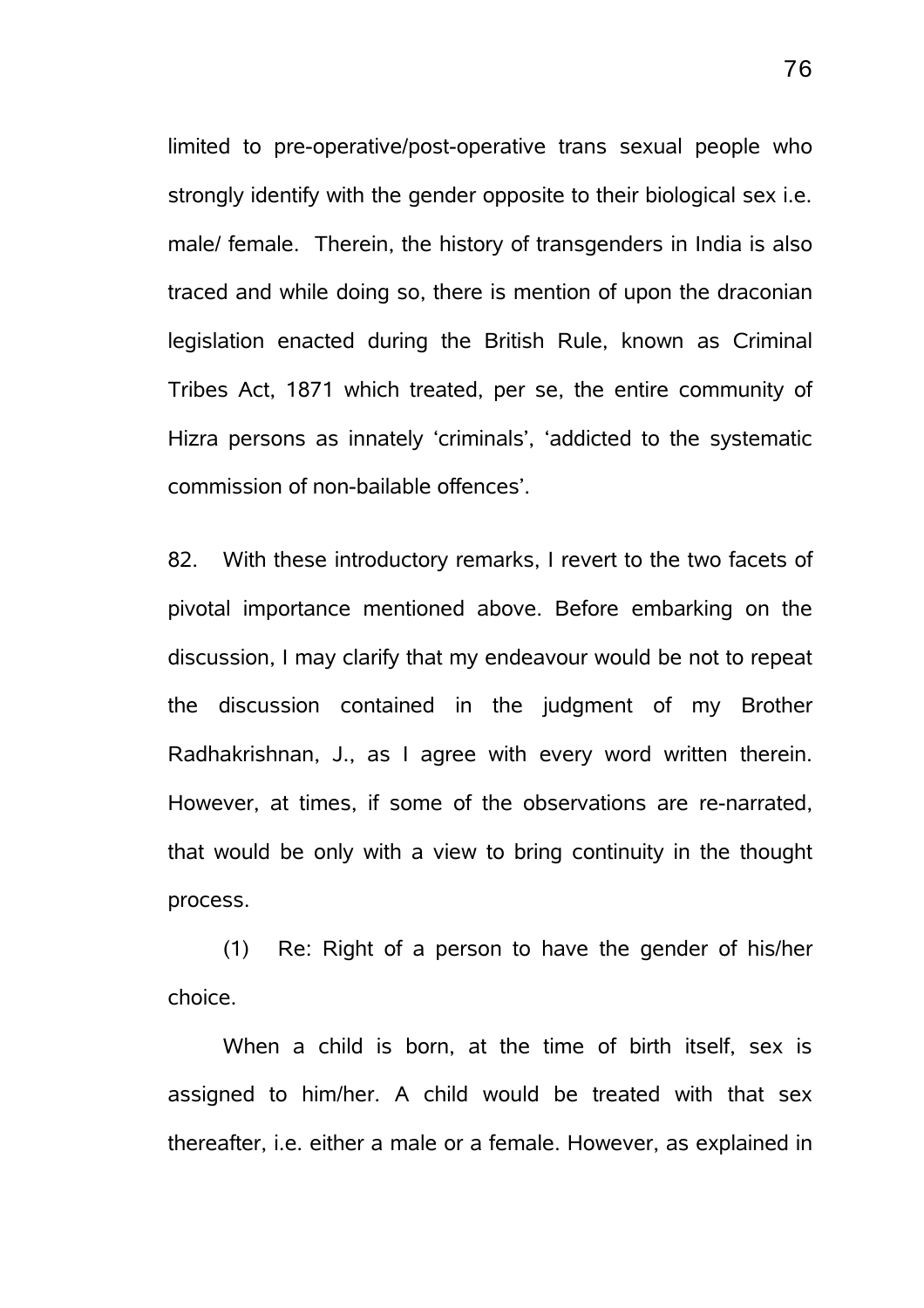detail in the accompanying judgment, some persons, though relatively very small in number, may born with bodies which incorporate both or certain aspects of both male or female physiology. It may also happen that though a person is born as a male, because of some genital anatomy problems his innate perception may be that of a female and all his actions would be female oriented. The position may be exactly the opposite wherein a person born as female may behave like a male person.

83. In earlier times though one could observe such characteristics, at the same time the underlying rationale or reason behind such a behavior was not known. Over a period of time, with in depth study and research of such physical and psychological factors bevaviour, the causes of this behaviour have become discernable which in turn, has led to some changes in societal norms. Society has starting accepting, though slowly, these have accepted the behavioral norms of such persons without treating it as abnormal. Further, medical science has leaped forward to such an extent that even physiology appearance of a person can be changed through surgical procedures, from male to female and vice-versa. In this way, such persons are able to acquire the body which is in conformity with the perception of their gender/gender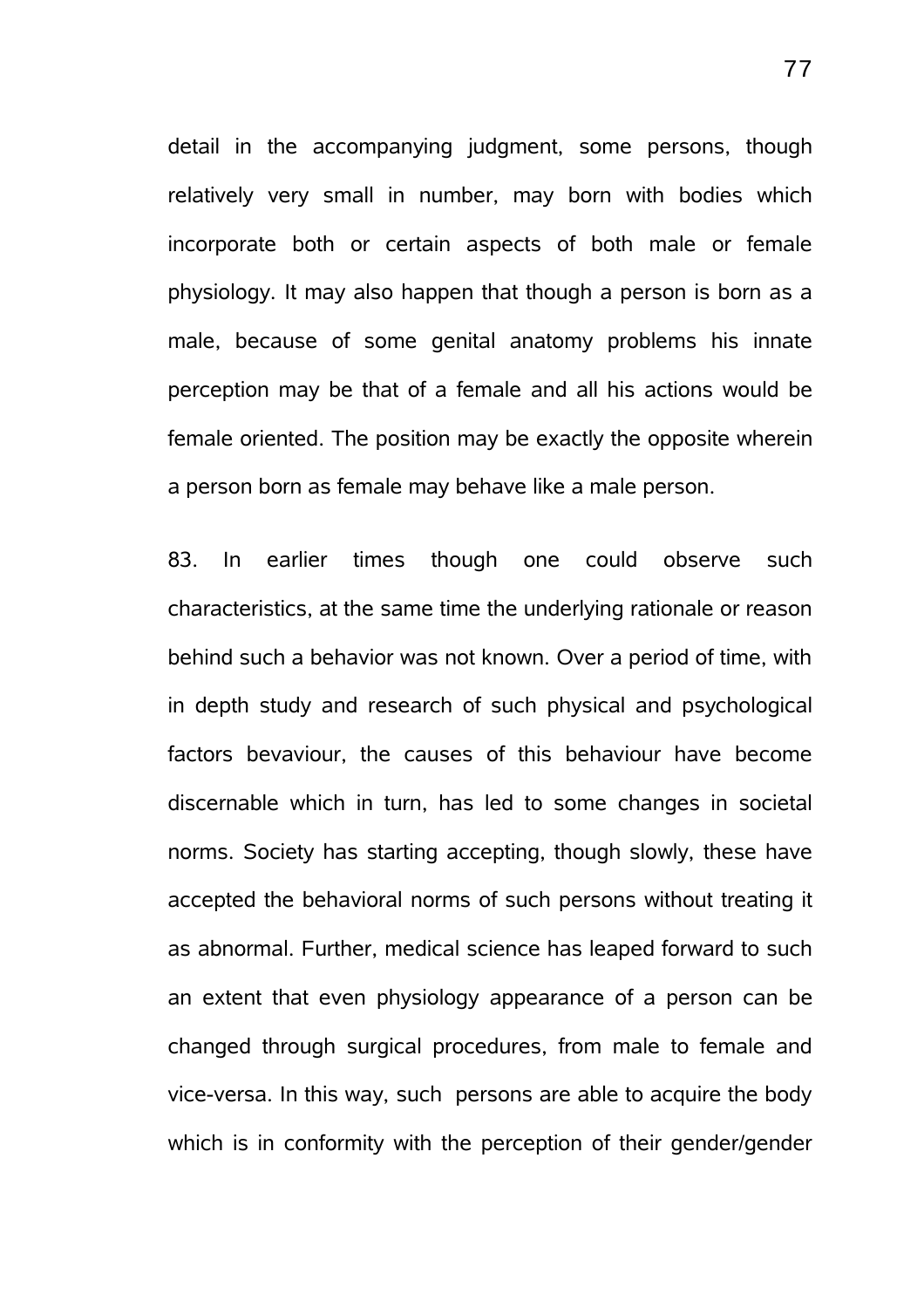characteristics. In order to ensure that law also keeps pace with the aforesaid progress in medical science, various countries have come out with Legislation conferring rights on such persons to recognize their gender identity based on reassigned sex after undergoing Sex Re-Assignment Surgery (SRS). Law and judgments given by the courts in other countries have been exhaustively and grandiloquently traversed by my learned Brother in his judgment, discussing amongst others, the Yogyakarta principles, the relevant provisions of the Universal Declaration of Human Rights 1948 and highlighting the statutory framework operating in those countries.

84. The genesis of this recognition lies in the acknowledgment of another fundamental and universal principal viz. "right of choice" given to an individual which is the inseparable part of human rights. It is a matter of historical significance that the  $20<sup>th</sup>$  Century is often described as "the age of rights".

85. The most important lesson which was learnt as a result of Second World War was the realization by the Governments of various countries about the human dignity which needed to be cherished and protected. It is for this reason that in the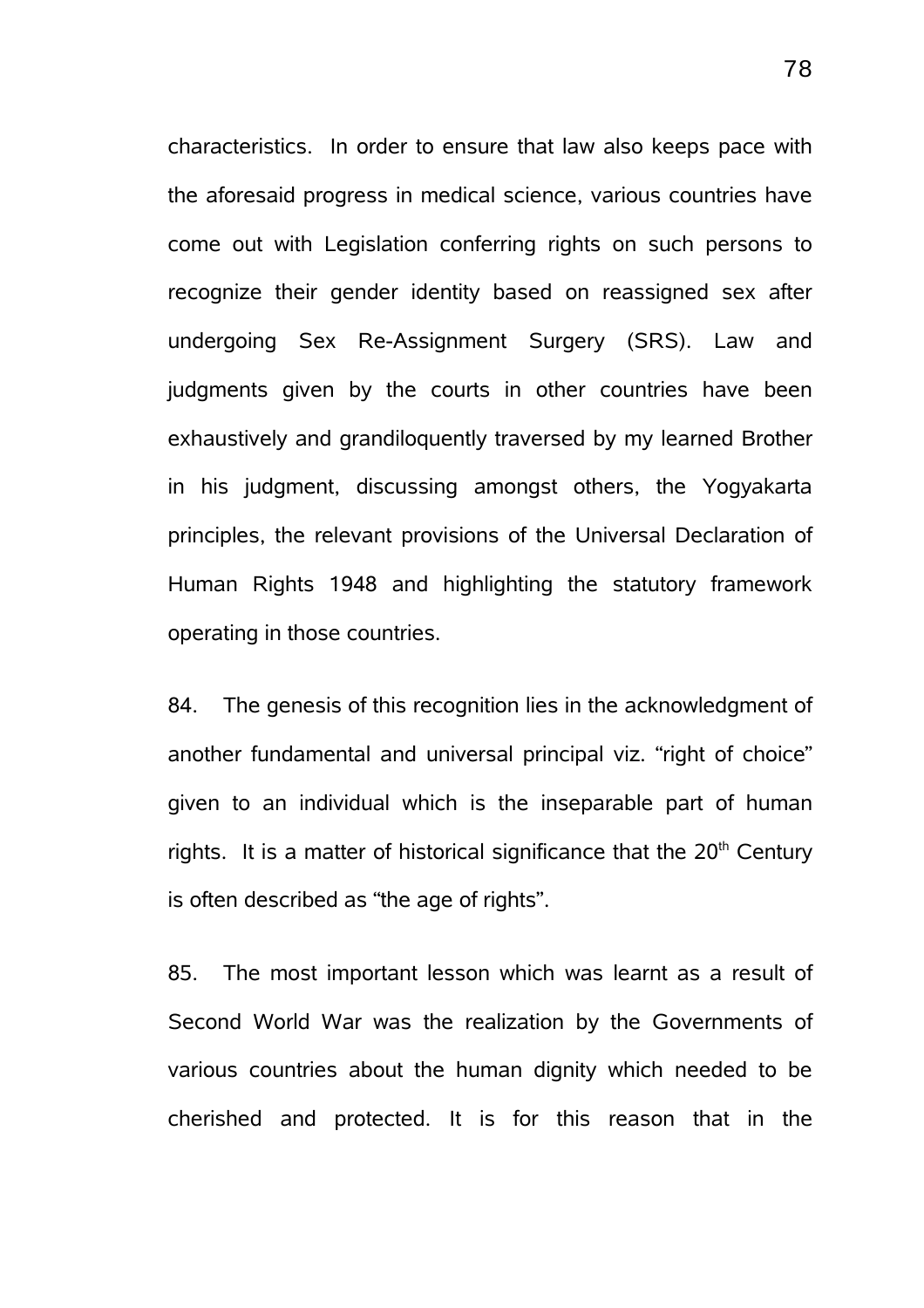U.N.Charter, 1945, adopted immediately after the Second World War, dignity of the individuals was mentioned as of core value. The almost contemporaneous Universal Declaration of Human Rights (1948) echoed same sentiments.

86. The underlined message in the aforesaid documents is the acknowledgment that human rights are individual and have a definite linkage of human development, both sharing common vision and with a common purpose. Respect for human rights is the root for human development and realization of full potential of each individual, which in turn leads to the augmentation of human resources with progress of the nation. Empowerment of the people through human development is the aim of human rights.

87. There is thus a universal recognition that human rights are rights that "belong" to every person, and do not depend on the specifics of the individual or the relationship between the rightholder and the right-grantor. Moreover, human rights exist irrespective of the question whether they are granted or recognized by the legal and social system within which we live. They are devices to evaluate these existing arrangements: ideally, these arrangements should not violate human rights. In other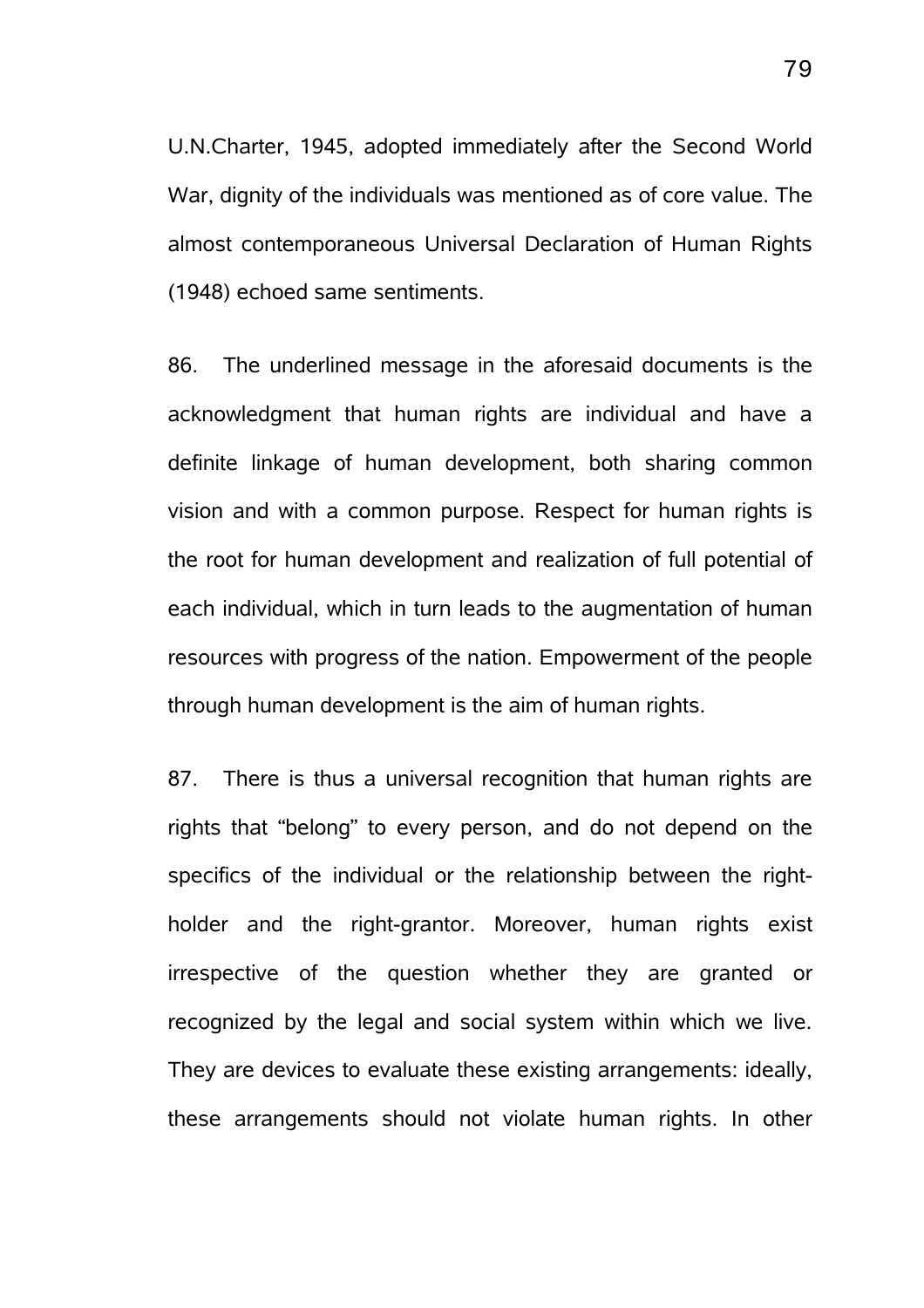words, human rights are moral, pre-legal rights. They are not granted by people nor can they be taken away by them.

88. In international human rights law, equality is found upon two complementary principles: non-discrimination and reasonable differentiation. The principle of non-discrimination seeks to ensure that all persons can equally enjoy and exercise all their rights and freedoms. Discrimination occurs due to arbitrary denial of opportunities for equal participation. For example, when public facilities and services are set on standards out of the reach of the TGs, it leads to exclusion and denial of rights. Equality not only implies preventing discrimination (example, the protection of individuals against unfavourable treatment by introducing antidiscrimination laws), but goes beyond in remedying discrimination against groups suffering systematic discrimination in society. In concrete terms, it means embracing the notion of positive rights, affirmative action and reasonable accommodation.

89. Nevertheless, the Universal Declaration of Human Rights recognizes that all human beings are born free and equal in dignity and rights and, since the Covenant's provisions apply fully to all members of society, persons with disabilities are clearly entitled to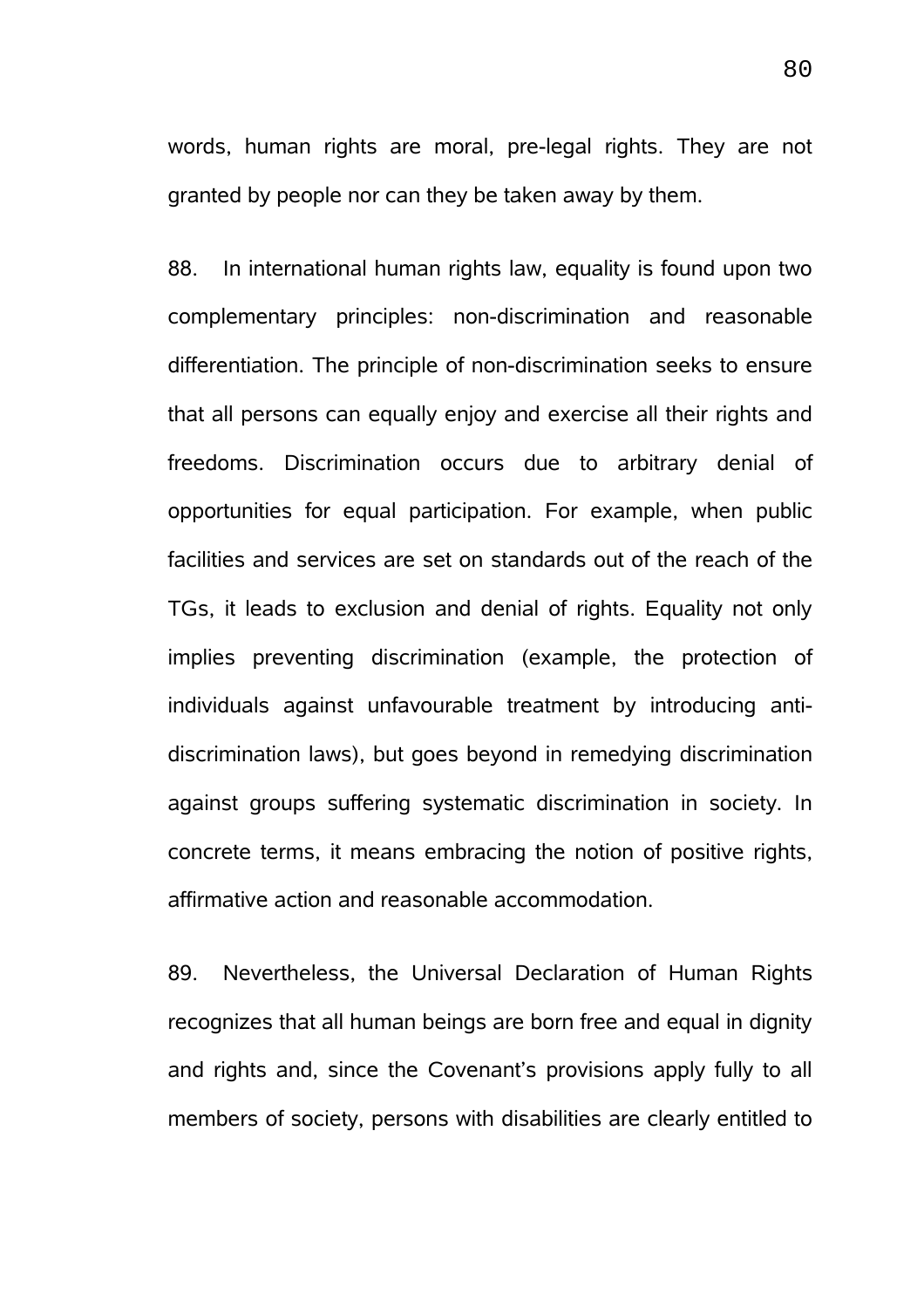the full range of rights recognized in the Covenant. Moreover, the requirement contained in Article 2 of the Covenant that the rights enunciated will be exercised without discrimination of any kind based on certain specified grounds or other status clearly applies to cover persons with disabilities.

90. India attained independence within two years of adoption of the aforesaid U.N.Charter and it was but natural that such a Bill of Rights would assume prime importance insofar as thinking of the members of the Constituent Assembly goes. It in fact did and we found chapter on fundamental rights in Part-III of the Constitution. It is not necessary for me, keeping in view the topic of today's discussion, to embark on detailed discussion on Chapter-III. Some of the provisions relevant for our purposes would be Article 14, 15,16 and 21 of the Constitution which have already been adverted to in detail in the accompanying judgment. At this juncture it also needs to be emphasized simultaneously is that in addition to the fundamental rights, Constitution makers also deemed it proper to impose certain obligations on the State in the form of "Directive Principles of State Policy" (Part-IV) as a mark of good governance. It is this part which provides an ideal and purpose to our Constitution and delineates certain principles which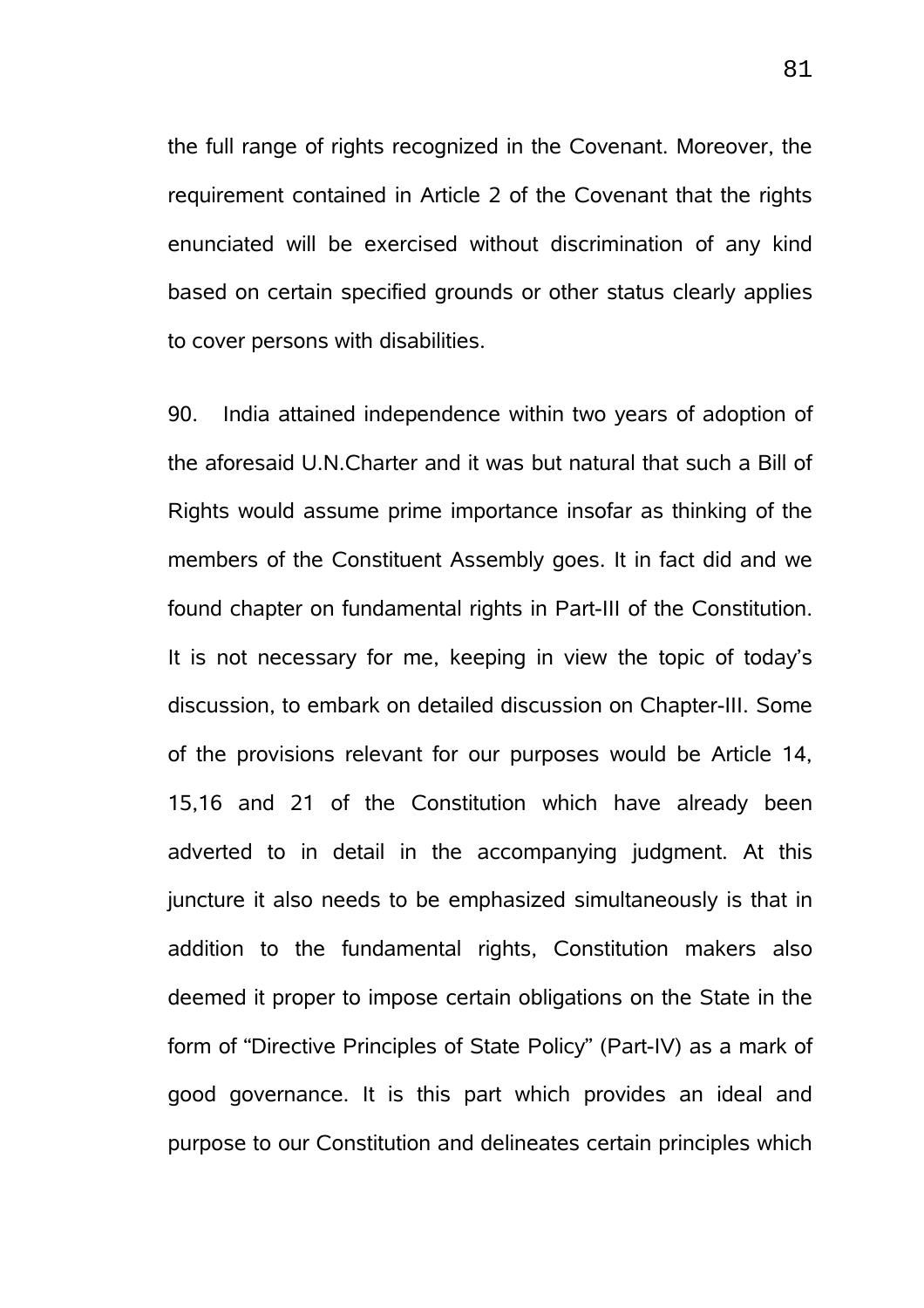are fundamental in the governance of the country. Dr.Ambedkar had explained the purpose of these Directive Principles in the following manner (See Constituent Assembly debates):

> "The Directive Principles are like the Instruments of Instructions which were issued to the Governor-General and the Governors of Colonies, and to those of India by the British Government under the 1935 Government of India Act. What is called "Directive Principles" is merely another name for the Instrument of Instructions. The only difference is that they are instructions to the legislature and the executive. Whoever capture power will not be free to do what he likes with it. In the exercise of it he will have to respect these instruments of instructions which are called Directive Principles".

91. The basic spirit of our Constitution is to provide each and every person of the nation equal opportunity to grow as a human being, irrespective of race, caste, religion, community and social status. Granville Austin while analyzing the functioning of Indian Constitution in first 50 years ha described three distinguished strands of Indian Constitution: (i)protecting national unity and integrity, (ii)establishing the institution and spirit of democracy; and (iii) fostering social reforms. The Strands are mutually dependent, and inextricably intertwined in what he elegantly describes as "a seamless web". And there cannot be social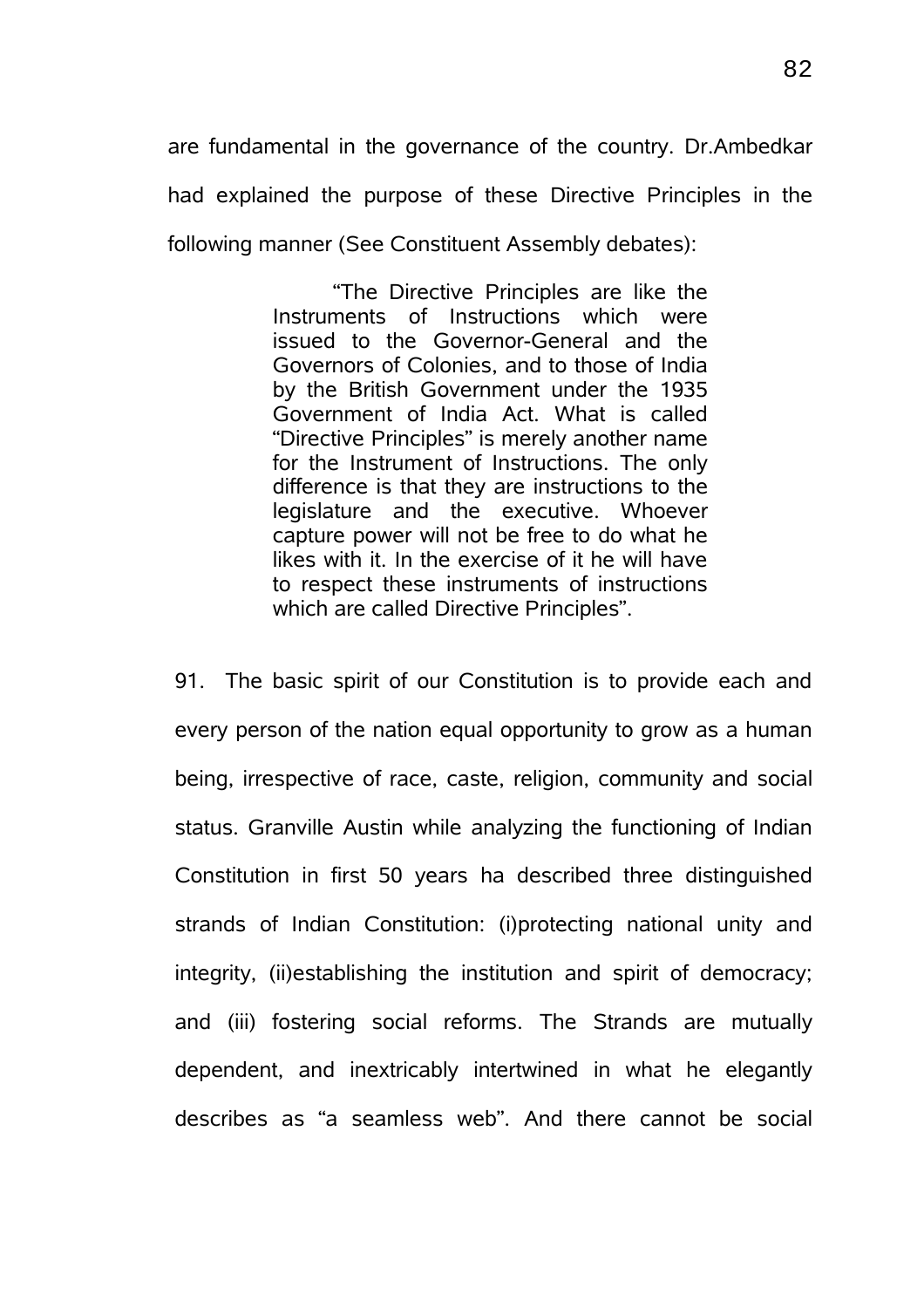reforms till it is ensured that each and every citizen of this country is able to exploit his/her potentials to the maximum. The Constitution, although drafted by the Constituent Assembly, was meant for the people of India and that is why it is given by the people to themselves as expressed in the opening words "We the People". What is the most important gift to the common person given by this Constitution is "fundamental rights" which may be called Human Rights as well.

92. The concept of equality in Article 14 so also the meaning of the words 'life', 'liberty' and 'law' in Article 21 have been considerably enlarged by judicial decisions. Anything which is not 'reasonable, just and fair' is not treated to be equal and is, therefore, violative of Article 14.

93. Speaking for the vision of our founding fathers, in *State of Karnataka* v. *Rangnatha Reddy* (AIR 1978 SC 215), this Court speaking through Justice Krishna Iyer observed:

> "The social philosophy of the Constitution shapes creative judicial vision and orientation. Our nation has, as its dynamic doctrine, economic democracy *sans* which political democracy is chimerical. We say so because our Constitution, in Parts III and IV and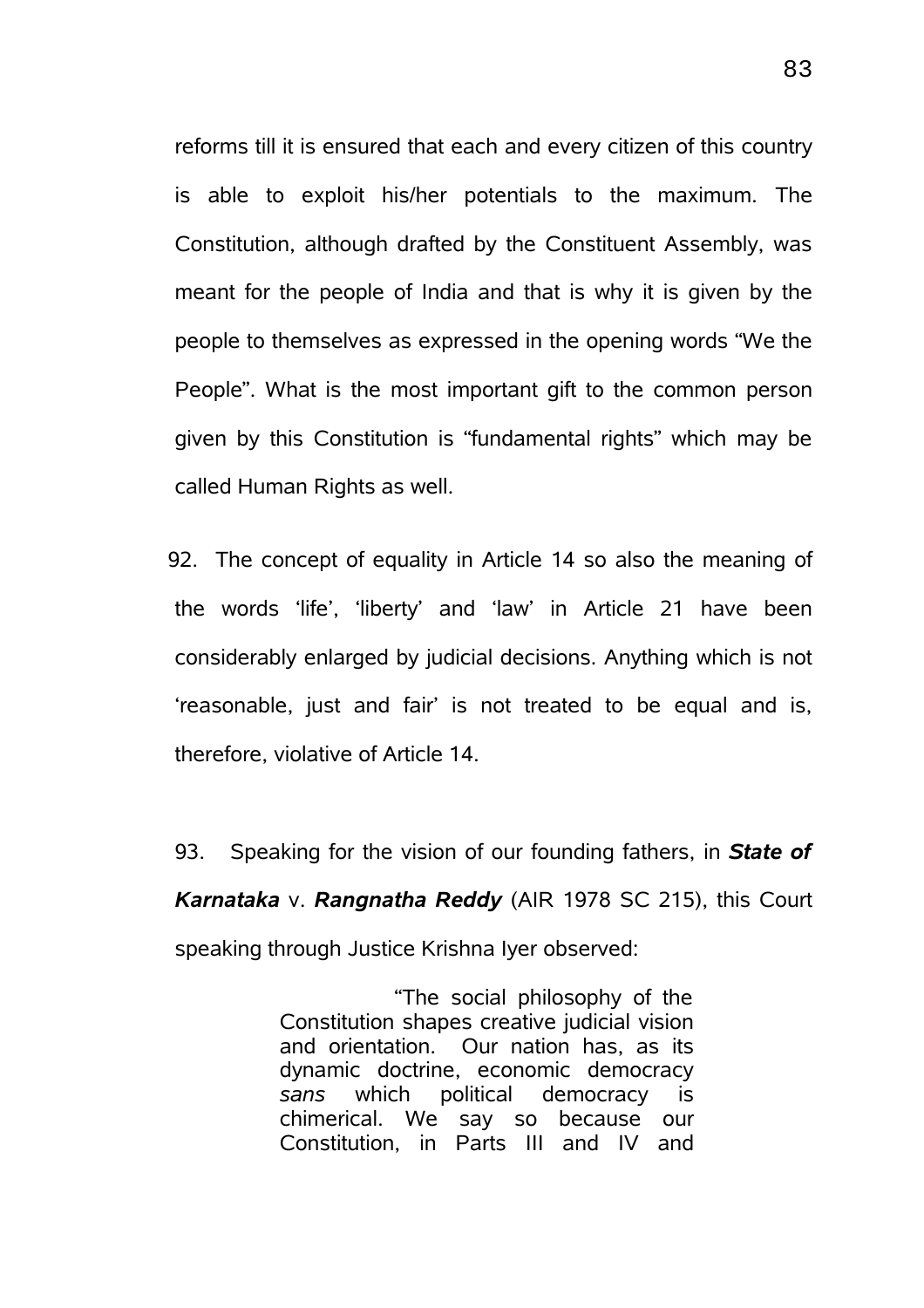elsewhere, ensouls such a value system, and the debate in this case puts precisely this soul in peril….Our thesis is that the dialectics of social justice should not be missed if the synthesis of Parts III and Part IV is to influence State action and court pronouncements. Constitutional problems cannot be studied in a socio-economic vacuum, since socio-cultural changes are the source of the new values, and sloughing off old legal thought is part of the process the new equity-loaded legality. A judge is a social scientist in his role as constitutional invigilator and fails functionally if he forgets this dimension in his complex duties."

94. While interpreting Art. 21, this Court has comprehended such diverse aspects as children in jail entitled to special treatment (*Sheela Barse* vs. *Union of India* [(1986)3 SCC 596], health hazard due to pollution (*Mehta M.C*. v. *Union of India* [(1987) 4 SCC 463], beggars interest in housing (*Kalidas* Vs. *State of J&K* [(1987) 3 SCC 430] health hazard from harmful drugs (*Vincent Panikurlangara* Vs. *Union of India* AIR 1987 SC 990), right of speedy trial (*Reghubir Singh* Vs. *State of Bihar*, AIR 1987 SC 149), handcuffing of prisoners(*Aeltemesh Rein* Vs. *Union of India*, AIR 1988 SC 1768), delay in execution of death sentence, immediate medical aid to injured persons(*Parmanand Katara* Vs. *Union of India*, AIR 1989 SC 2039), starvation deaths(*Kishen Vs.*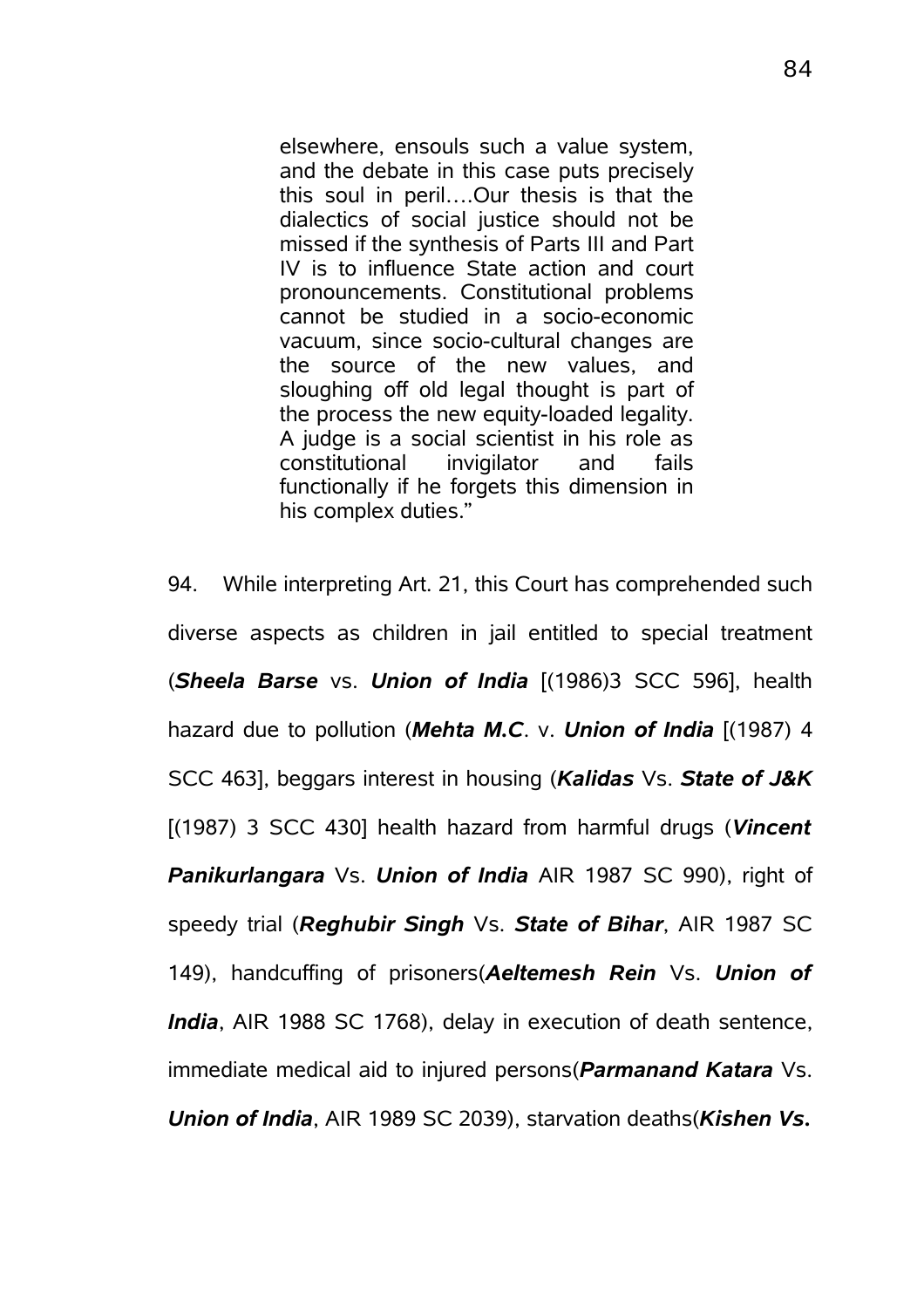*State of Orissa*, AIR 1989 SC 677), the right to know(*Reliance Petrochemicals Ltd.* Vs. *Indian Express Newspapers Bombay Pvt. Ltd.* AIR 1989 SC 190), right to open trial(*Kehar Singh* Vs. *State (Delhi Admn.)* AIR 1988 SC 1883), inhuman conditions an after-care home(*Vikram Deo Singh Tomar* Vs. *State of Bihar*, AIR 1988 SC 1782).

95. A most remarkable feature of this expansion of Art.21 is that many of the non-justiciable Directive Principles embodied in Part IV of the Constitution have now been resurrected as enforceable fundamental rights by the magic wand of judicial activism, playing on Art.21 e.g.

(a) Right to pollution-free water and air (*Subhash Kumar* Vs. *State of Bihar*, AIR 1991 SC 420).

(b) Right to a reasonable residence (*Shantistar Builders* Vs. *Narayan Khimalal Totame* AIR 1990 SC 630).

(c) Right to food (Supra note 14), clothing, decent environment (supra note 20) and even protection of cultural heritage (*Ram Sharan Autyanuprasi* Vs. *UOI*, AIR 1989 SC 549) .

(d) Right of every child to a full development (*Shantistar Builders* Vs. *Narayan Khimalal Totame* AIR 1990 SC 630).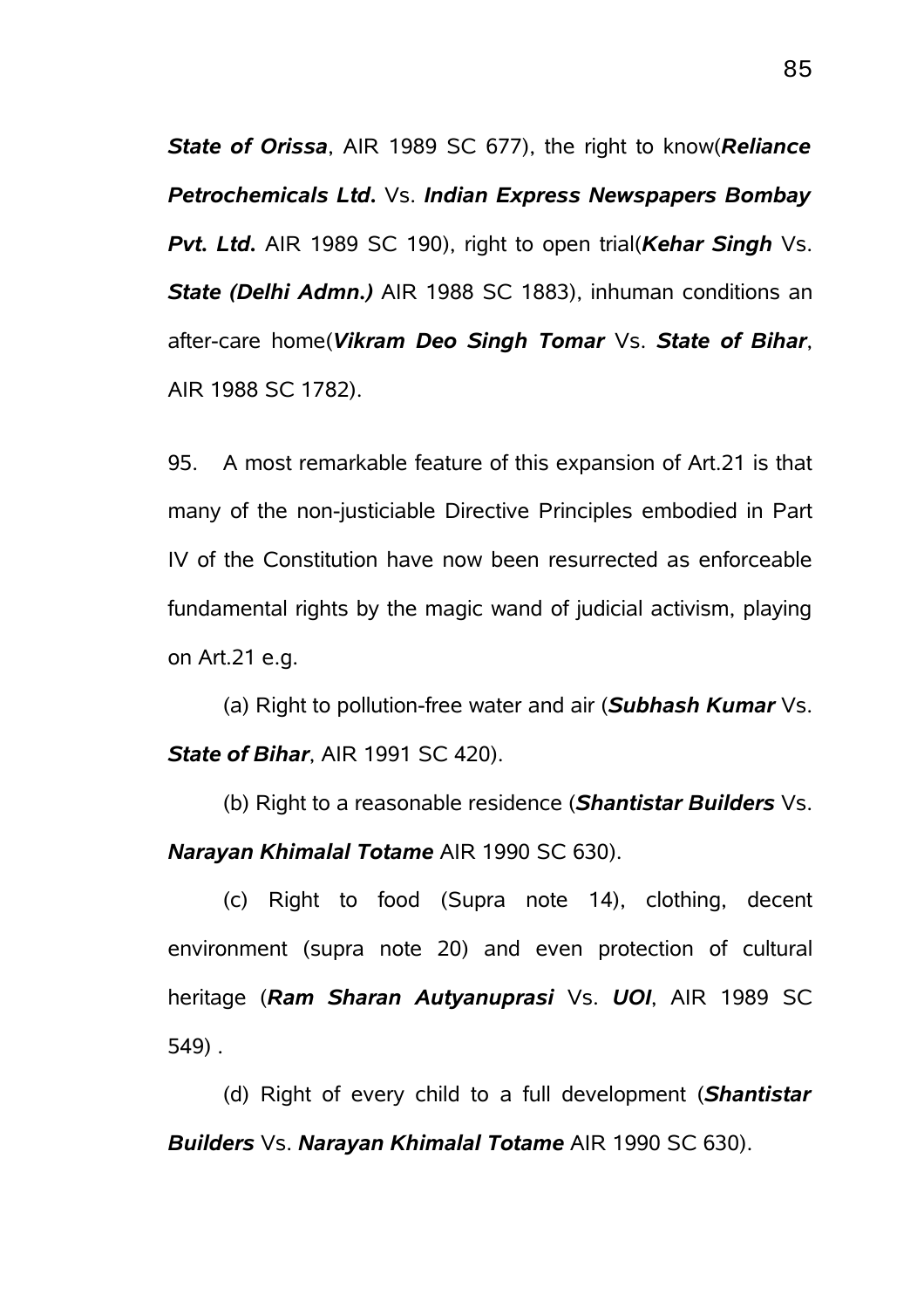(e) Right of residents of hilly-areas to access to roads(*State of H.P*. Vs. *Umed Ram Sharma*, AIR 1986 SC 847).

(f) Right to education (*Mohini Jain* Vs. *State of Karnataka*, AIR 1992 SC 1858), but not for a professional degree (*Unni Krishnan J.P.* Vs. *State of A.P.*, AIR 1993 SC 2178).

96. A corollary of this development is that while so long the negative language of Art.21 and use of the word 'deprived' was supposed to impose upon the State the negative duty not to interfere with the life or liberty of an individual without the sanction of law, the width and amplitude of this provision has now imposed a positive obligation (*Vincent Panikurlangara* Vs. *UOI* AIR 1987 SC 990) upon the State to take steps for ensuring to the individual a better enjoyment of his life and dignity, e.g. –

(i) Maintenance and improvement of public health (*Vincent Panikurlangara* Vs. *UOI* AIR 1987 SC 990).

(ii) Elimination of water and air pollution (*Mehta M.C*. Vs. *UOI* (1987) 4 SCC 463).

(iii) Improvement of means of communication (*State of H.P.* Vs. *Umed Ram Sharma* AIR 1986 SC 847).

(iv) Rehabilitation of bonded labourers (*Bandhuva Mukti Morcha* Vs. *UOI*, AIR 1984 SC 802).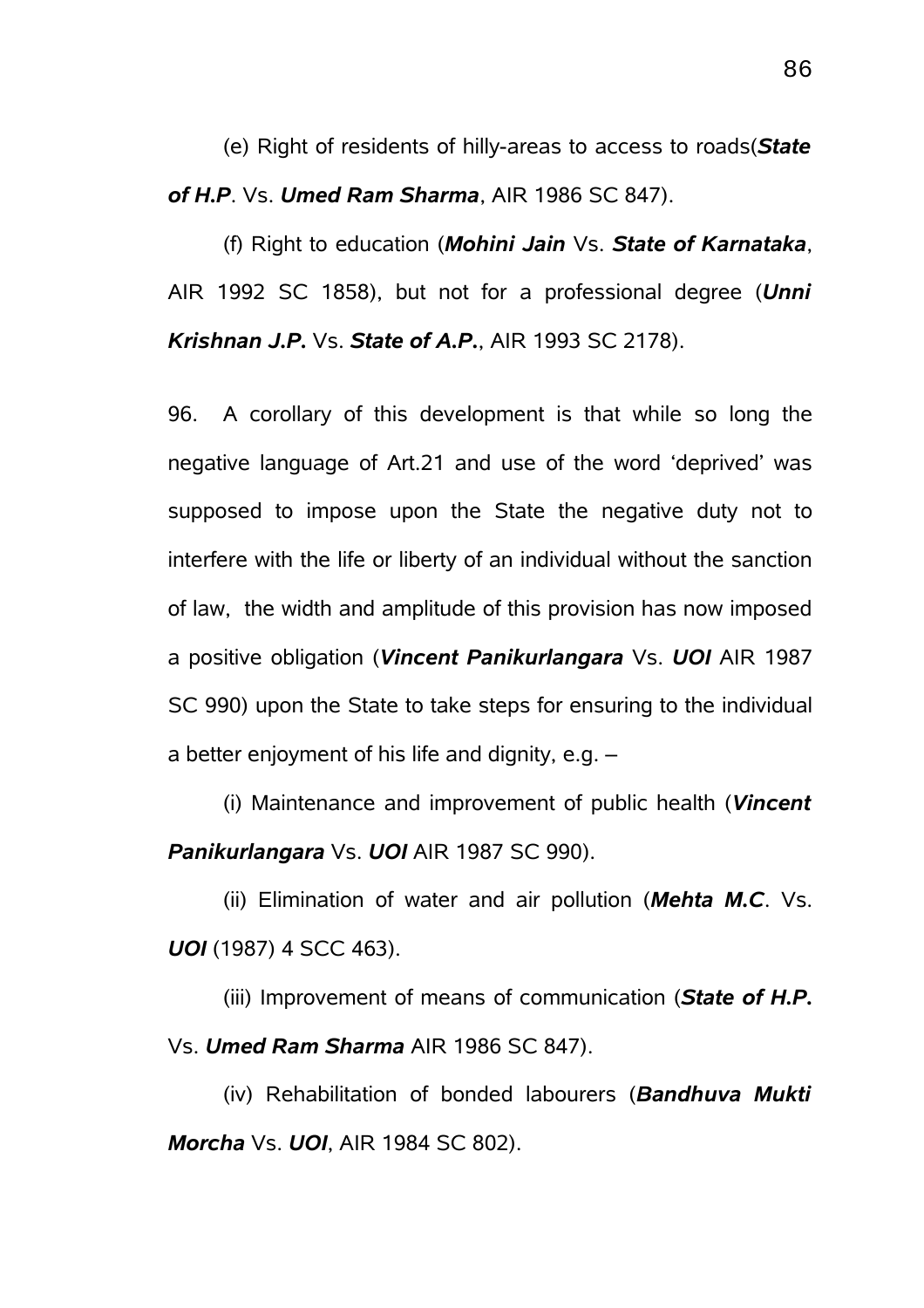(v) Providing human conditions if prisons (*Sher Singh* Vs. **State of Punjab** AIR 1983 SC 465) and protective homes (*Sheela Barse* Vs. *UOI* (1986) 3 SCC 596).

(vi) Providing hygienic condition in a slaughter-house (*Buffalo Traders Welfare Ass.* Vs. *Maneka Gandhi* (1994) Suppl (3) SCC 448) .

97. The common golden thread which passes through all these pronouncements is that Art.21 guarantees enjoyment of life by all citizens of this country with dignity, viewing this human rights in terms of human development.

98. The concepts of justice social, economic and political, equality of status and of opportunity and of assuring dignity of the individual incorporated in the Preamble, clearly recognize the right of one and all amongst the citizens of these basic essentials designed to flower the citizen's personality to its fullest. The concept of equality helps the citizens in reaching their highest potential.

99. Thus, the emphasis is on the development of an individual in all respects. The basic principle of the dignity and freedom of the individual is common to all nations, particularly those having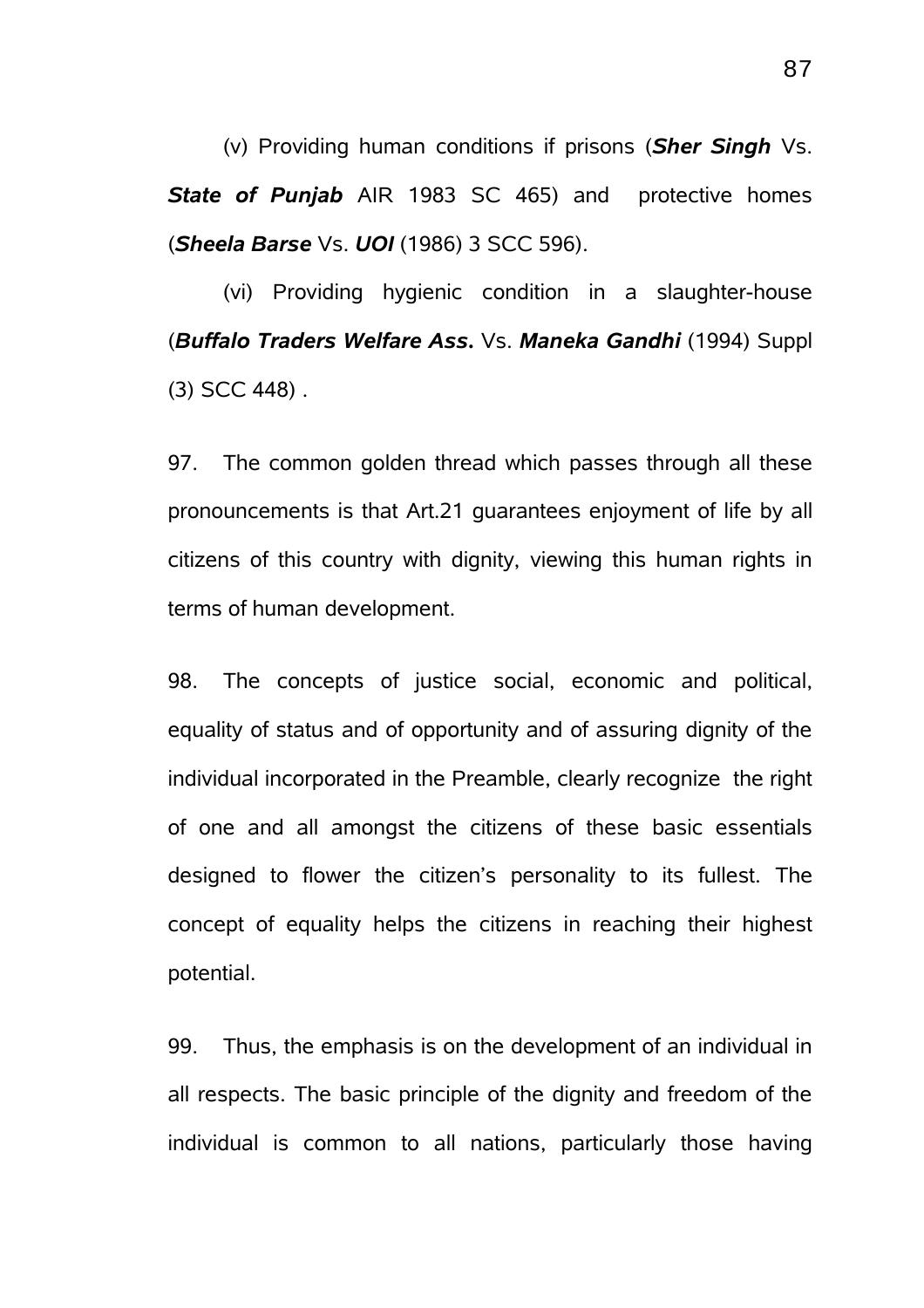democratic set up. Democracy requires us to respect and develop the free spirit of human being which is responsible for all progress in human history. Democracy is also a method by which we attempt to raise the living standard of the people and to give opportunities to every person to develop his/her personality. It is founded on peaceful co-existence and cooperative living. If democracy is based on the recognition of the individuality and dignity of man, as a fortiori we have to recognize the right of a human being to choose his sex/gender identity which is integral his/her personality and is one of the most basic aspect of selfdetermination dignity and freedom. In fact, there is a growing recognition that the true measure of development of a nation is not economic growth; it is human dignity.

100. More than 225 years ago, Immanuel Kant propounded the doctrine of free will, namely the free willing individual as a natural law ideal. Without going into the detail analysis of his aforesaid theory of justice (as we are not concerned with the analysis of his jurisprudence) what we want to point out is his emphasis on the "freedom" of human volition. The concepts of volition and freedom are "pure", that is not drawn from experience. They are independent of any particular body of moral or legal rules. They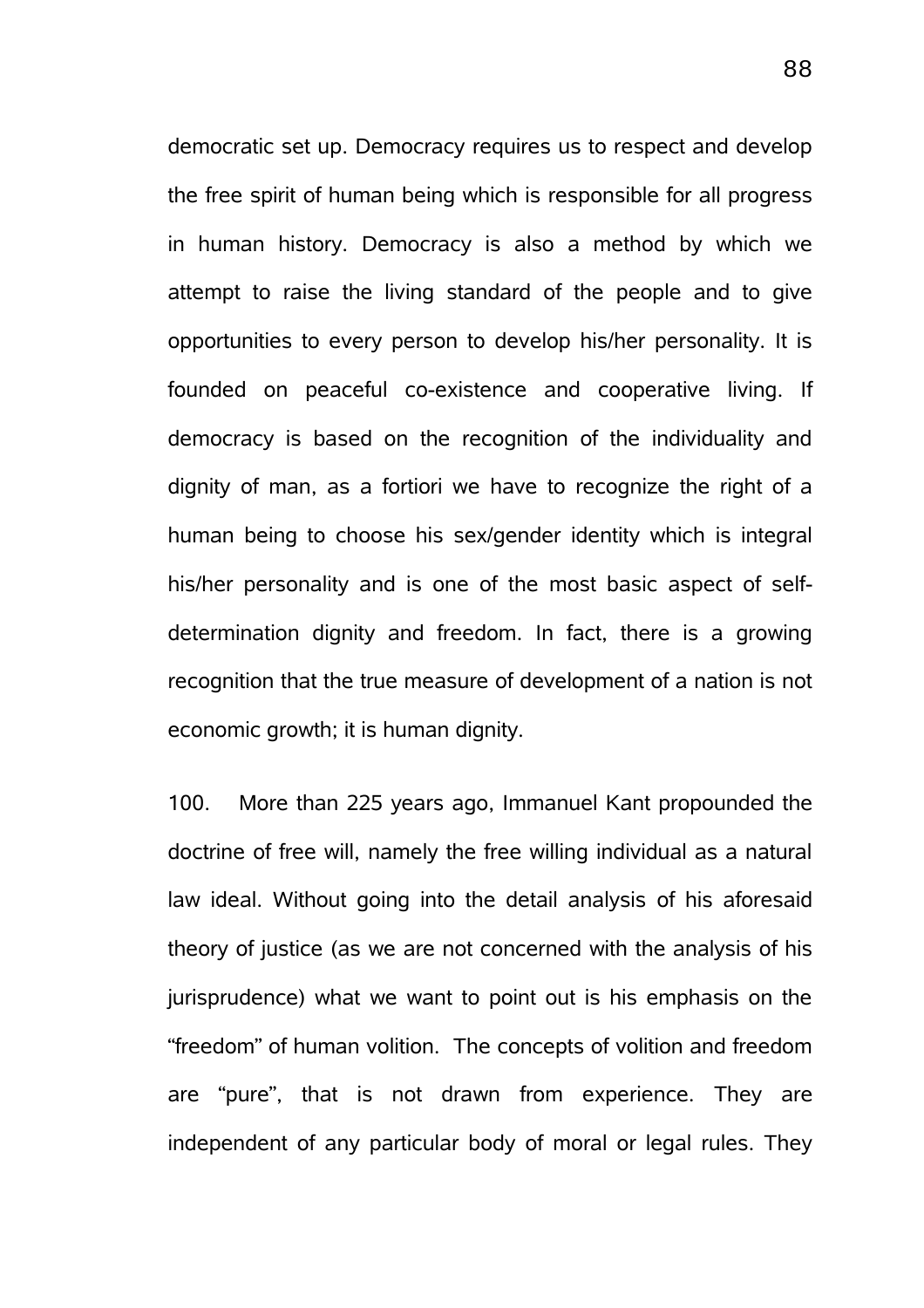are presuppositions of all such rules, valid and necessary for all of them.

101. Over a period of time, two divergent interpretations of the Kantian criterion of justice came to be discussed. One trend was an increasing stress on the maximum of individual freedom of action as the end of law. This may not be accepted and was criticized by the protagonist of 'hedonist utilitarianism', notably Benthem. This school of thoughts laid emphasis on the welfare of the society rather than an individual by propounding the principle of maximum of happiness to most of the people. Fortunately, in the instant case, there is no such dichotomy between the individual freedom/liberty we are discussing, as against public good. On the contrary, granting the right to choose gender leads to public good. The second tendency of Kantian criterion of justice was found in re-interpreting "freedom" in terms not merely of absence of restraint but in terms of attainment of individual perfection. It is this latter trend with which we are concerned in the present case and this holds good even today. As pointed out above, after the Second World War, in the form of U.N.Charter and thereafter there is more emphasis on the attainment of individual perfection. In that united sense at least there is a revival of natural law theory of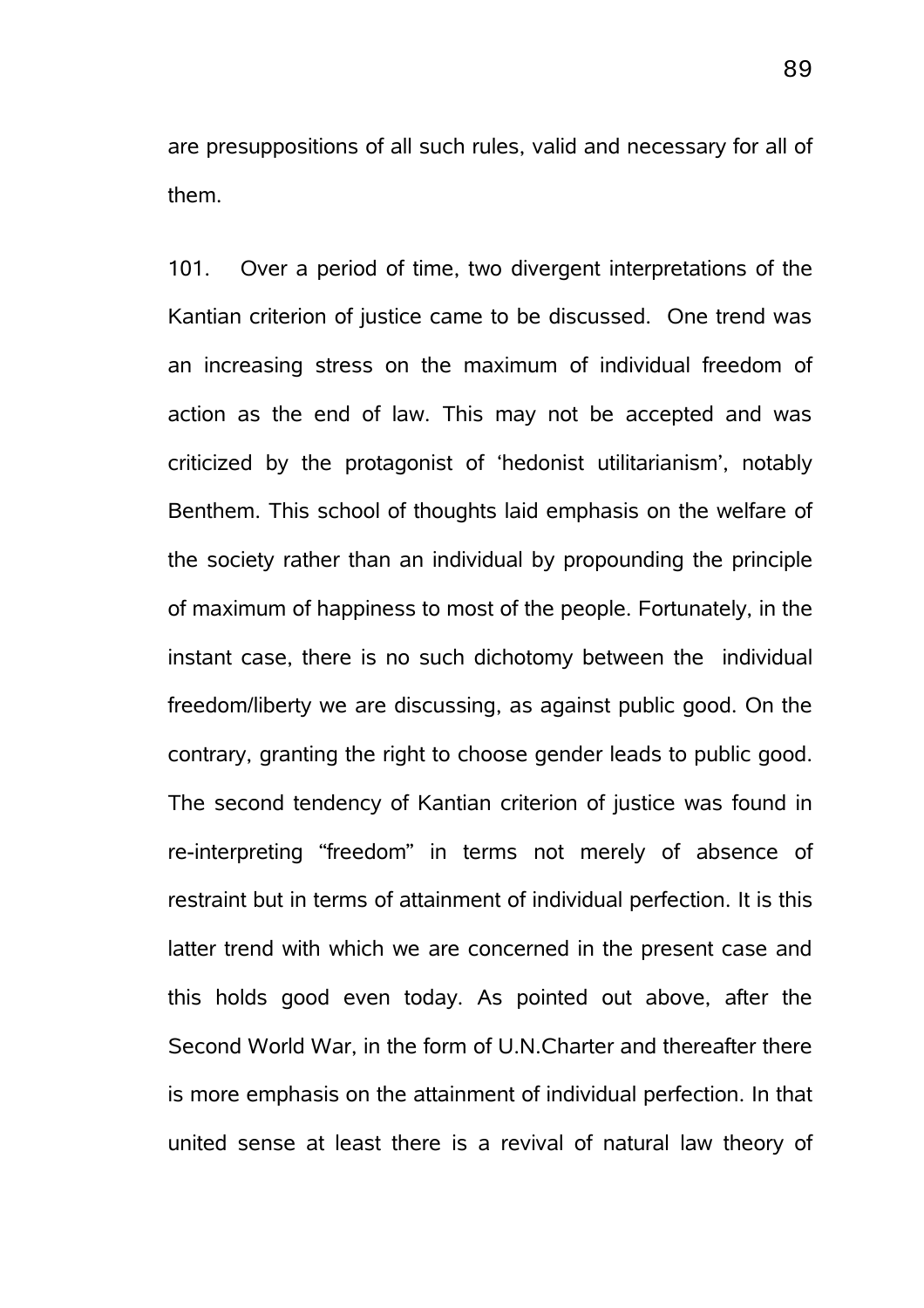justice. Blackstone, in the opening pages in his 'Vattelian Fashion' said that the principal aim of society "is to protect individuals in the enjoyment of those absolute rights which were vested in them by the immutable laws of nature……"

102. In fact, the recognition that every individual has fundamental right to achieve the fullest potential, is founded on the principle that all round growth of an individual leads to common public good. After all, human beings are also valuable asset of any country who contribute to the growth and welfare of their nation and the society. A person who is born with a particular sex and his forced to grow up identifying with that sex, and not a sex that his/her psychological behavior identifies with, faces innumerable obstacles in growing up. In an article appeared in the magazine "Eye" of the Sunday Indian Express (March 9-15, 2014) a person born as a boy but with trappings of female ( who is now a female after SRS) has narrated these difficulties in the following manner:

> "The other children treated me as a boy, but I preferred playing with girls. Unfortunately, grown-ups consider that okay only as long as you are a small child. The constant inner conflict made things difficult for me and, as I grew up, I began to dread social interactions".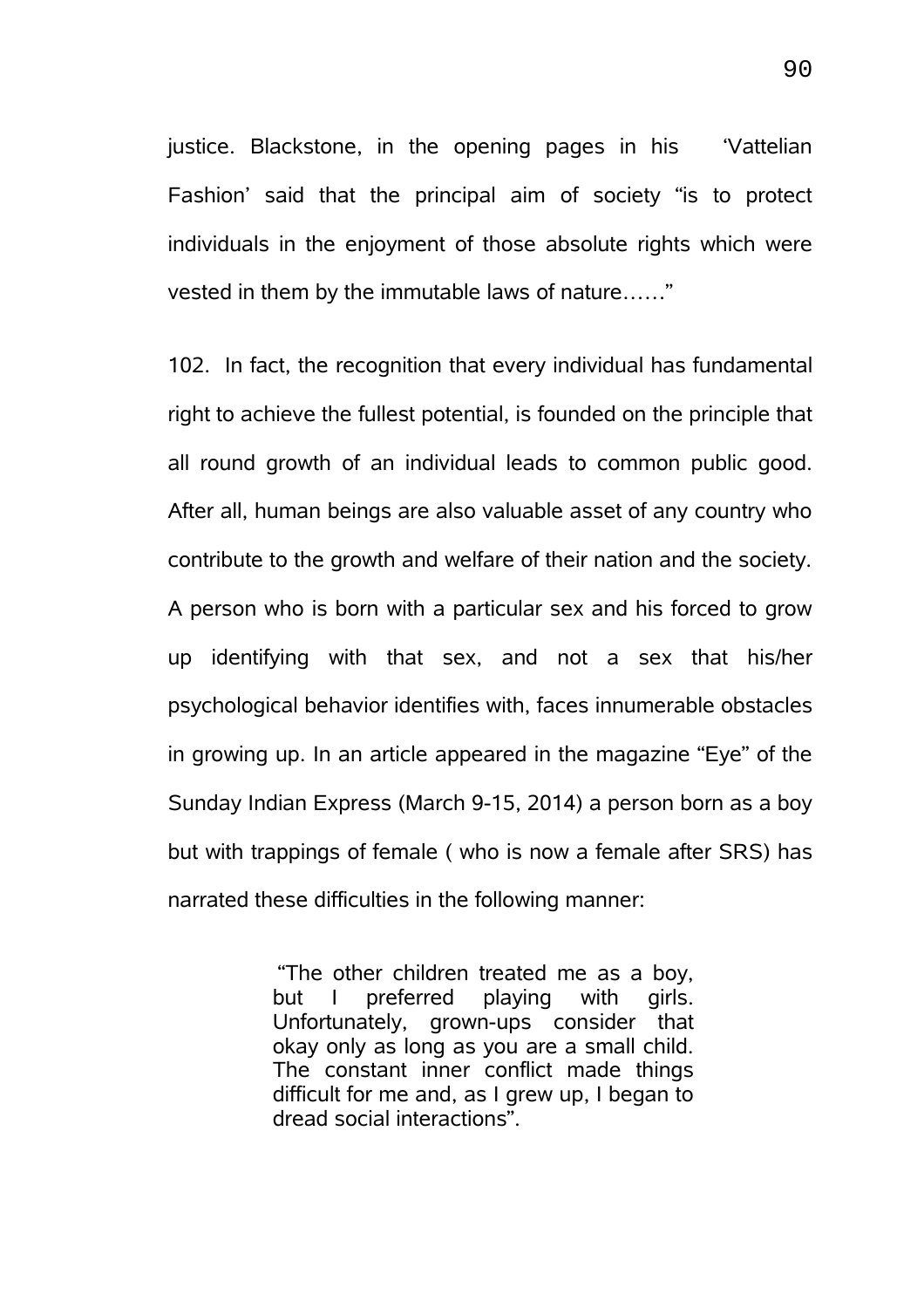103. Such a person, carrying dual entity simultaneously, would encounter mental and psychological difficulties which would hinder his/her normal mental and even physical growth. It is not even easy for such a person to take a decision to undergo SRS procedure which requires strong mental state of affairs. However, once that is decided and the sex is changed in tune with psychological behavior, it facilitates spending the life smoothly. Even the process of transition is not smooth. The transition from a man to a woman is not an overnight process. It is a "painfully" long procedure that requires a lot of patience. A person must first undergo hormone therapy and, if possible, live as a member of the desired sex for a while. To be eligible for hormone therapy, the person needs at least two psychiatrists to certify that he or she is mentally sound, and schizophrenia, depression and transvestism have to be ruled out first. The psychiatric evaluation involved a serious a questions on how Sunaina felt, when she got to know of her confusion and need for sex change, whether she is a recluse, her socio-economic condition, among other things.

104. In the same article appearing in the "Eye" referred to above, the person who had undergone the operation and became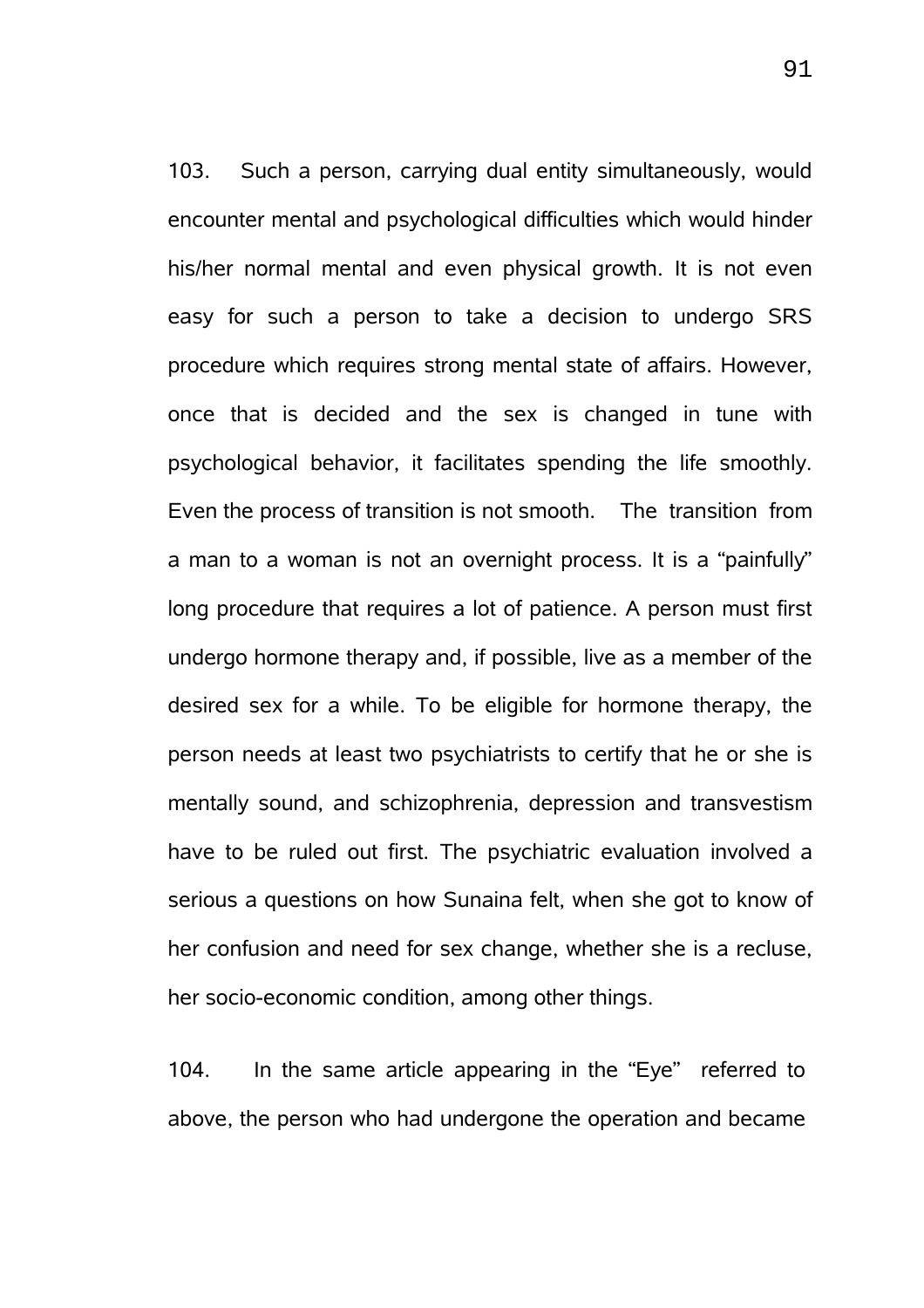a complete girl, Sunaina (name changed) narrates the benefit which ensued because of change in sex, in harmony with her emotional and psychological character, as is clear from the following passage in that article:

> "Like many other single people in the city, she can spend hours watching Friends, and reading thrillers and Harry Potter. A new happiness has taken seed in her and she says it does not feel that she ever had a male body. "I am a person who likes to laugh. Till my surgery, behind every smile of mine, there was a struggle. Now it's about time that I laughed for real. I have never had a relationship in my life, because somewhere, I always wanted to be treated as a girl. Now, that I am a woman, I am open to a new life, new relationships. I don't have to hide anymore, I don't feel trapped anymore. I love coding and my job. I love cooking. I am learning French and when my left foot recovers fully, I plan to learn dancing. And, for the first time this year, I will vote with my new name. I am looking forward to that," she says.

105. If a person has changed his/her sex in tune with his/her gender characteristics and perception ,which has become possible because of the advancement in medical science, and when that is permitted by in medical ethics with no legal embargo, we do not find any impediment, legal or otherwise, in giving due recognition to the gender identity based on the reassign sex after undergoing SRS.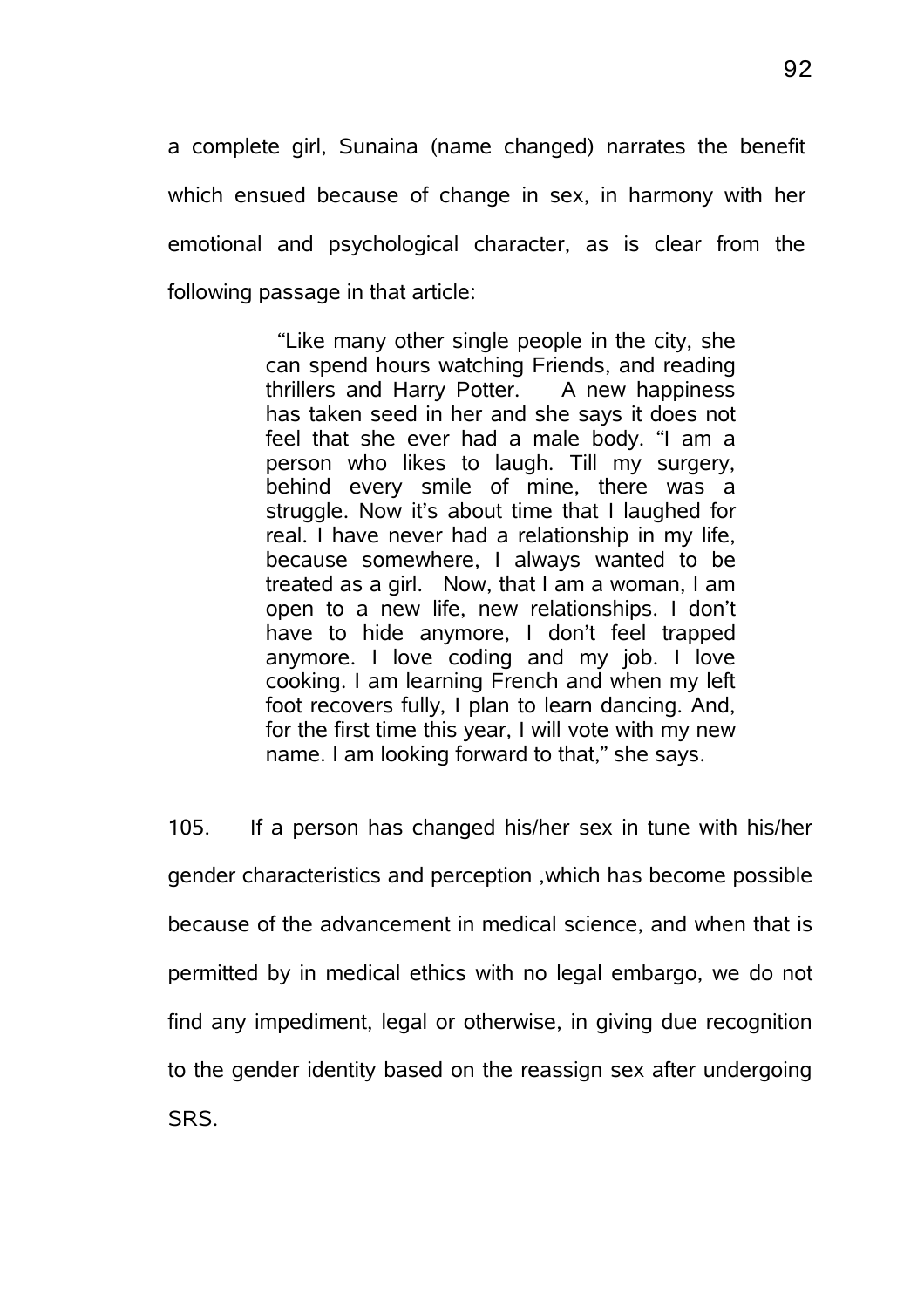106. For these reasons, we are of the opinion that even in the absence of any statutory regime in this country, a person has a constitutional right to get the recognition as male or female after SRS, which was not only his/her gender characteristic but has become his/her physical form as well.

(2) Re: Right of TG to be identified and categorized as "third gender".

107. At the outset, it may be clarified that the term 'transgender' is used in a wider sense, in the present age. Even Gay, Lesbian, bisexual are included by the descriptor 'transgender'. Etymologically, the term 'transgender' is derived from two words, namely 'trans' and 'gender'. Former is a Latin word which means 'across' or 'beyond'. The grammatical meaning of 'transgender', therefore, is across or beyond gender. This has come to be known as umbrella term which includes Gay men, Lesbians, bisexuals, and cross dressers within its scope. However, while dealing with the present issue we are not concerned with this aforesaid wider meaning of the expression transgender.

108. It is to be emphasized that Transgender in India have assumed distinct and separate class/category which is not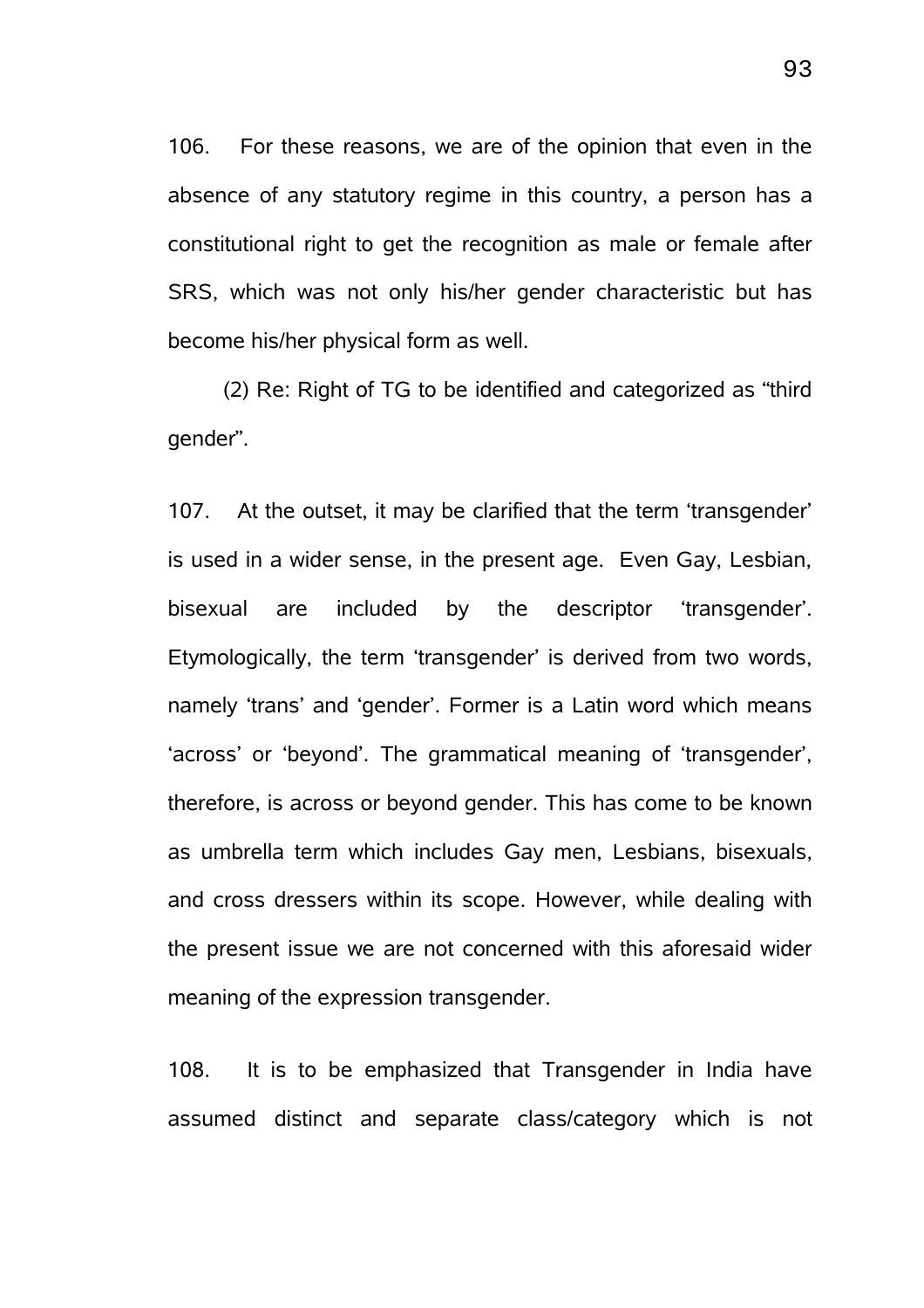prevalent in other parts of the World except in some neighbouring countries . In this country, TG community comprise of Hijaras, enunch, Kothis, Aravanis, Jogappas, Shiv-Shakthis etc. In Indian community transgender are referred as Hizra or the third gendered people. There exists wide range of transgender-related identities, cultures, or experience –including Hijras, Aravanis, Kothis, jogtas/Jogappas, and Shiv-Shakthis (Hijras: They are biological males who reject their masculinity identity in due course of time to identify either as women, or 'not men'. Aravanis: Hijras in Tamil Nadu identify as 'Aravani'. Kothi: Kothis are heterogeneous group. Kothis can be described as biological males who show varying degrees of 'feminity'. Jogtas/Jogappas: They are those who are dedicated to serve as servant of Goddess Renukha Devi whose temples are present in Maharashtra and Karnataka. Sometimes, Jogti Hijras are used to denote such male-to-female transgender persons who are devotees of Goddess Renukha and are also from the Hijra community. Shiv-Shakthis: They are considered as males who are possessed by or particularly close to a goddess and who have feminine gender expression). The way they behave and acts differs from the normative gender role of a men and women. For them, furthering life is far more difficult since such people are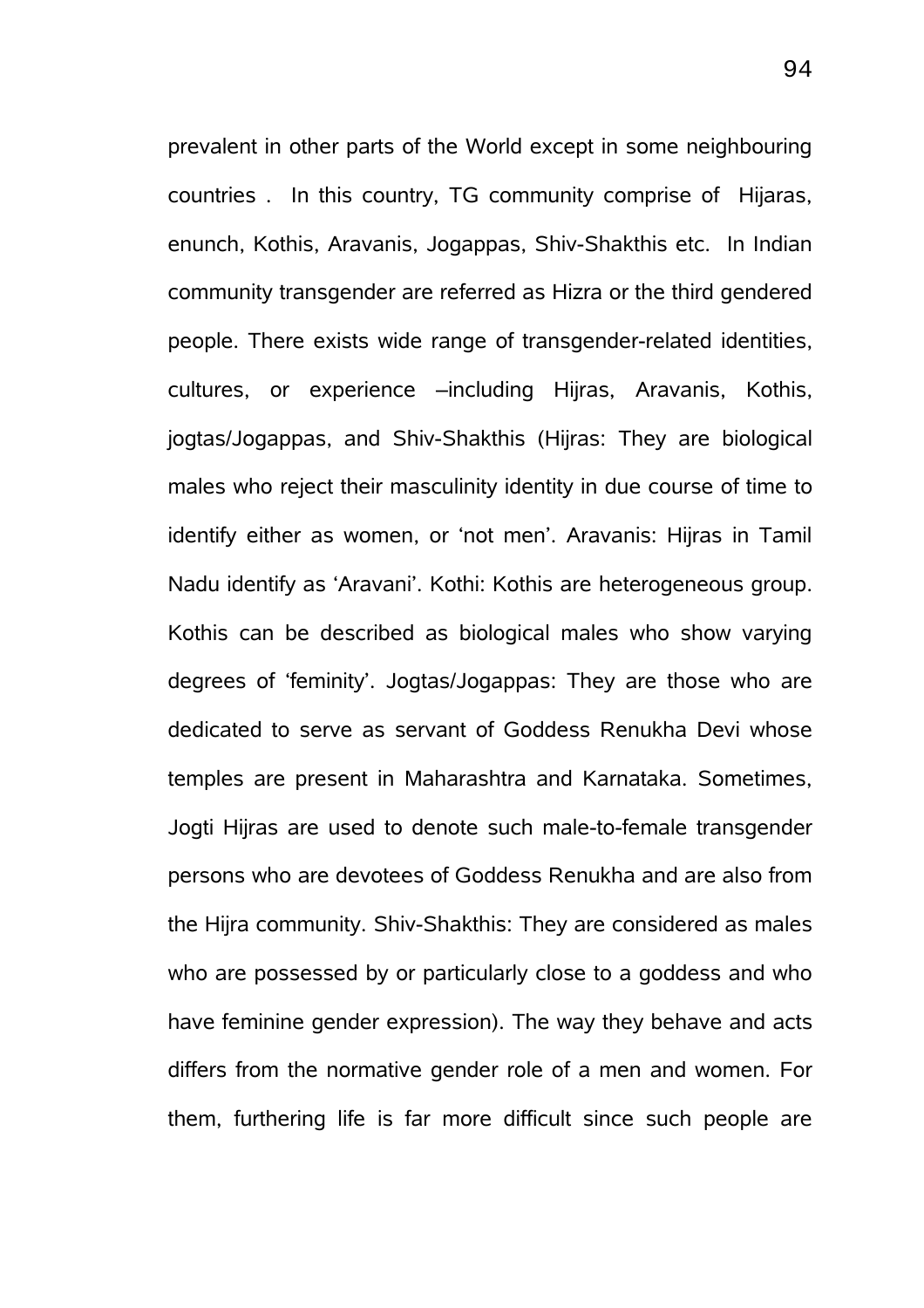neither categorized as men nor women and this deviation is unacceptable to society's vast majority. Endeavour to live a life with dignity is even worse. Obviously transvestites, the hijra beg from merchants who quickly, under threat of obscene abuse, respond to the silent demands of such detested individuals. On occasion, especially festival days, they press their claims with boisterous and ribald singing and dancing.( A Right to Exist: Eunuchs and the State in Nineteenth-Century India Laurence W. Preston Modern Asian Studies, Vol.21,No.2 (1987), pp.371-387).

109. Therefore, we make it clear at the outset that when we discuss about the question of conferring distinct identity, we are restrictive in our meaning which has to be given to TG community i.e. hijra etc., as explained above.

110. Their historical background and individual scenario has been stated in detail in the accompanying judgment rendered by my learned Brother. Few things which follow from this discussion are summed up below:

"(a) Though in the past TG in India was treated with great respect, that does not remain the scenario any longer. Attrition in their status was triggered with the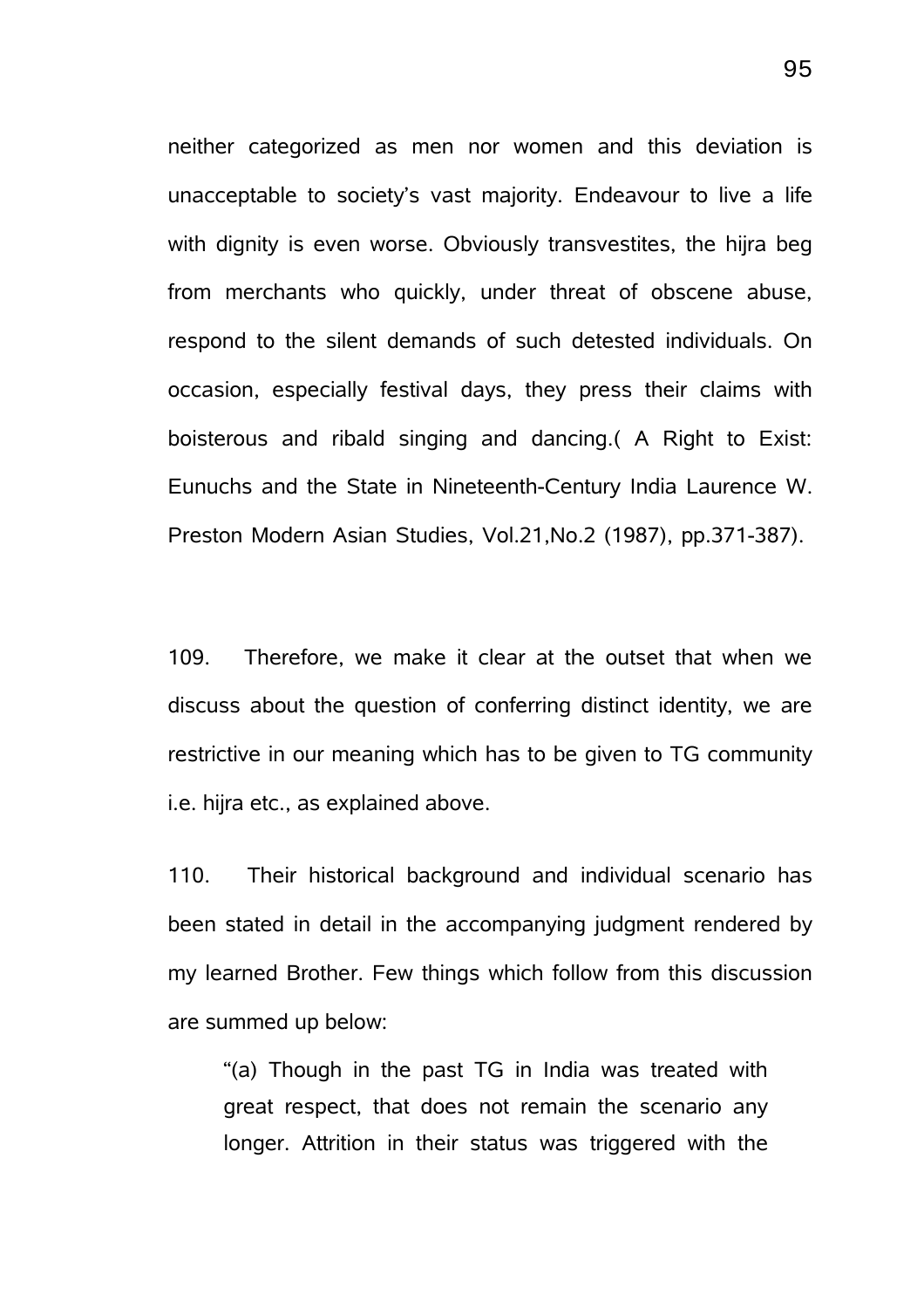passing of the Criminal Tribes Act, 1871 which deemed the entire community of Hijara persons as innately 'criminal' and 'adapted to the systematic commission of non-bailable offences'. This dogmatism and indoctrination of Indian people with aforesaid presumption, was totally capricious and nefarious. There could not have been more harm caused to this community with the passing of the aforesaid brutal Legislation during British Regime with the vicious and savage this mind set. To add insult to the irreparable injury caused, Section 377 of the Indian Penal Code was misused and abused as there was a tendency, in British period, to arrest and prosecute TG persons under Section 377 merely on suspicion. To undergo this sordid historical harm caused to TGs of India, there is a need for incessant efforts with effervescence.

(b) There may have been marginal improvement in the social and economic condition of TGs in India. It is still far from satisfactory and these TGs continue to face different kinds of economic blockade and social degradation. They still face multiple forms of oppression in this country. Discrimination qua them is clearly discernable in various fields including health care, employment, education, social cohesion etc.

(c) The TGs are also citizens of this country. They also have equal right to achieve their full potential as human beings. For this purpose, not only they are entitled to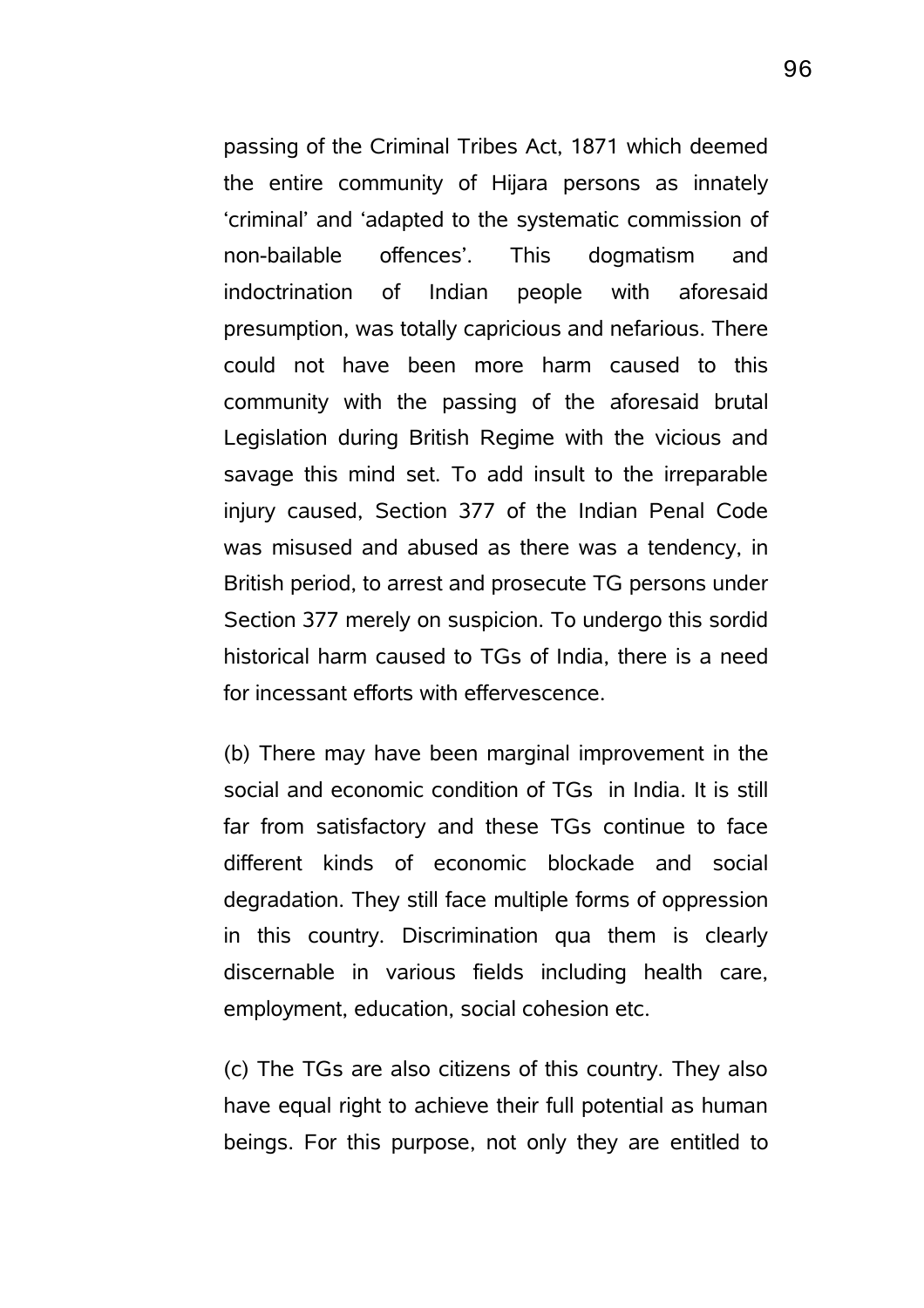proper education, social assimilation, access to public and other places but employment opportunities as well. The discussion above while dealing with the first issue, therefore, equally applies to this issue as well.

111. We are of the firm opinion that by recognizing such TGs as third gender, they would be able to enjoy their human rights, to which they are largely deprived of for want of this recognition. As mentioned above, the issue of transgender is not merely a social or medical issue but there is a need to adopt human right approach towards transgenders which may focus on functioning as an interaction between a person and their environment highlighting the role of society and changing the stigma attached to them. TGs face many disadvantages due to various reasons, particularly for gender abnormality which in certain level needs to physical and mental disability. Up till recently they were subjected to cruelty, pity or charity. Fortunately, there is a paradigm shift in thinking from the aforesaid approach to a rights based approach. Though, this may be the thinking of human rights activist, the society has not kept pace with this shift. There appears to be limited public knowledge and understanding of same-sex sexual orientation and people whose gender identity and expression are incongruent with their biological sex. As a result of this approach, such persons are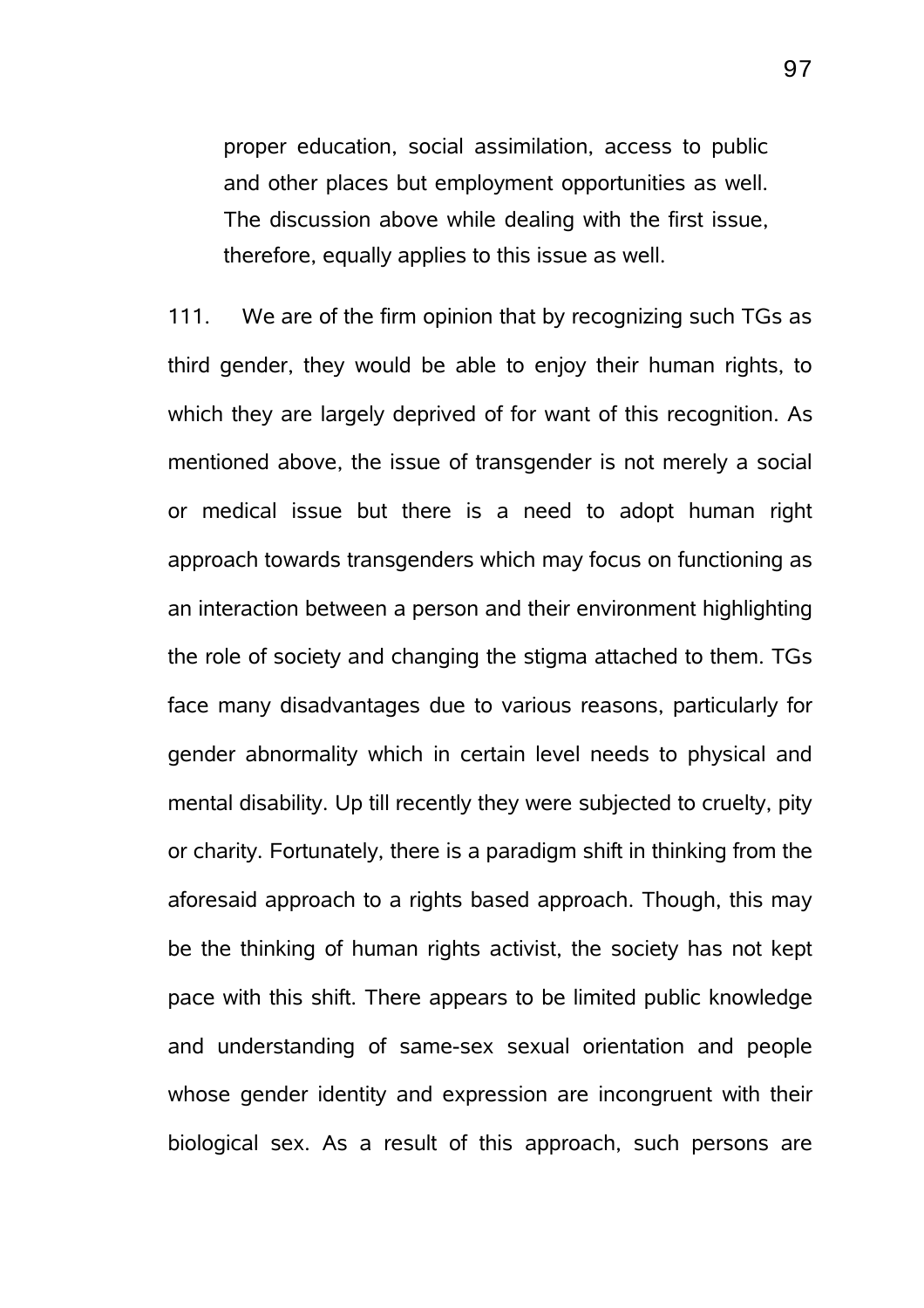socially excluded from the mainstream of the society and they are denied equal access to those fundamental rights and freedoms that the other people enjoy freely.(See, Hijras/Transgender Women in India: HIV, Human Rights and Social Exclusion, UNDP report on India Issue: December, 2010).

112. Some of the common and reported problem that transgender most commonly suffer are: harassment by the police in public places, harassment at home, police entrapment, rape, discriminations, abuse in public places et.al. The other major problems that the transgender people face in their daily life are discrimination, lack of educational facilities, lack of medical facilities, homelessness, unemployment, depression, hormone pill abuse, tobacco and alcohol abuse, and problems related to marriage and adoption. In spite of the adoption of Universal Declaration of Human Rights (UDHR) in the year 1948, the inherent dignity, equality, respect and rights of all human beings throughout the world, the transgender are denied basic human rights. This denial is premised on a prevalent juridical assumption that the law should target discrimination based on sex (i.e., whether a person is anatomically male or female), rather than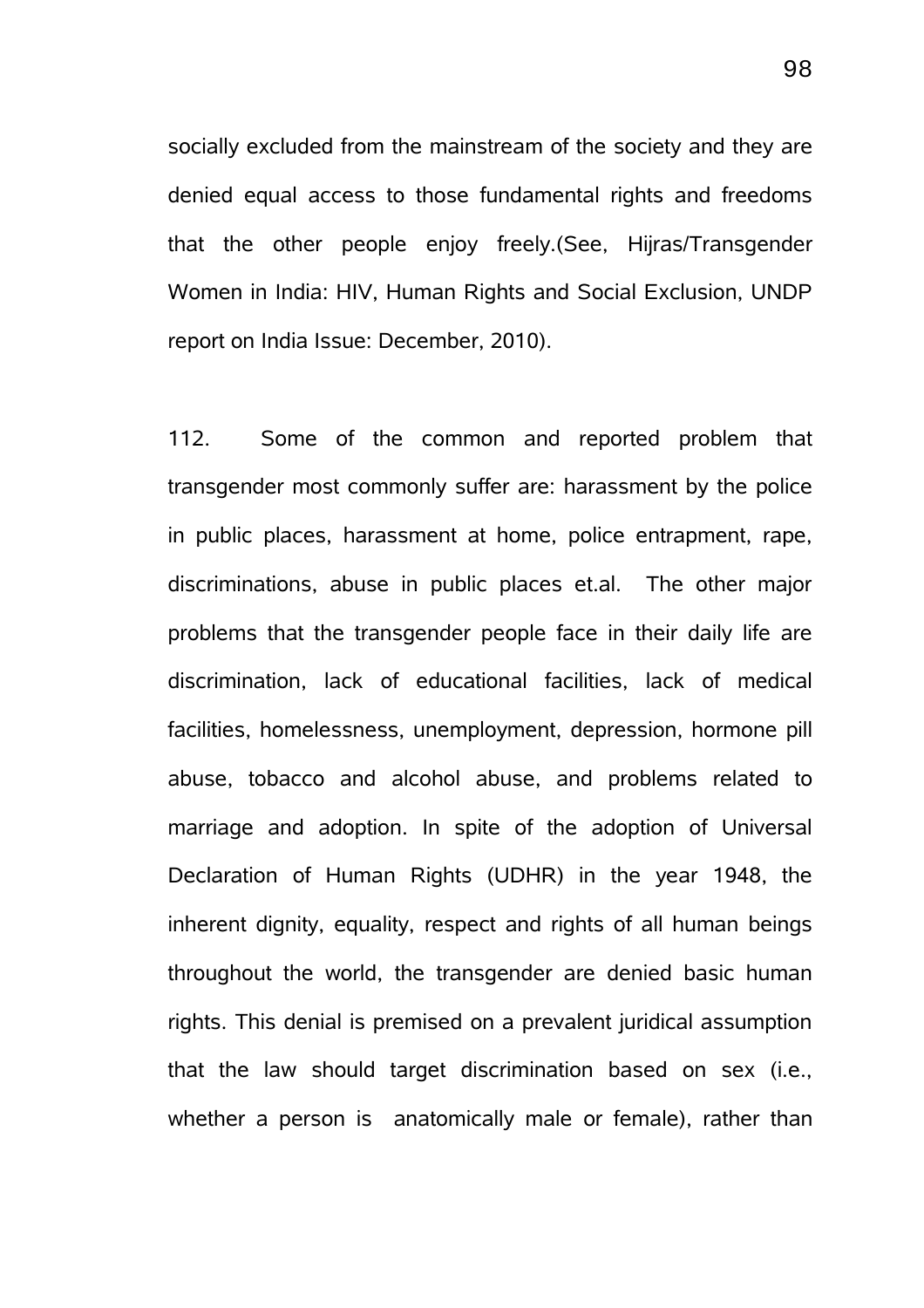gender (i.e., whether a person has qualities that society consider masculine or feminine (Katherine M.Franke, The Central Mistake of Sex Discrimination Law: the Disaggregation of Sex from Gender, 144 U.Pa.Rev.1,3 (1995) (arguing that by defining sex in biological terms, the law has failed to distinguish sex from gender, and sexual differentiation from sex discrimination). Transgender people are generally excluded from the society and people think transgenderism as a medical disease. Much like the disability, which in earlier times was considered as an illness but later on looked upon as a right based approach. The question whether transgenderism is a disease is hotly debated in both the transgender and medical-psychiatric communities. But a prevalent view regarding this is that transgenderism is not a disease at all, but a benign normal variant of the human experience akin to lefthandedness.

113. Therefore, gender identification becomes very essential component which is required for enjoying civil rights by this community. It is only with this recognition that many rights attached to the sexual recognition as 'third gender' would be available to this community more meaningfully viz. the right to vote, the right to own property, the right to marry, the right to claim a formal identity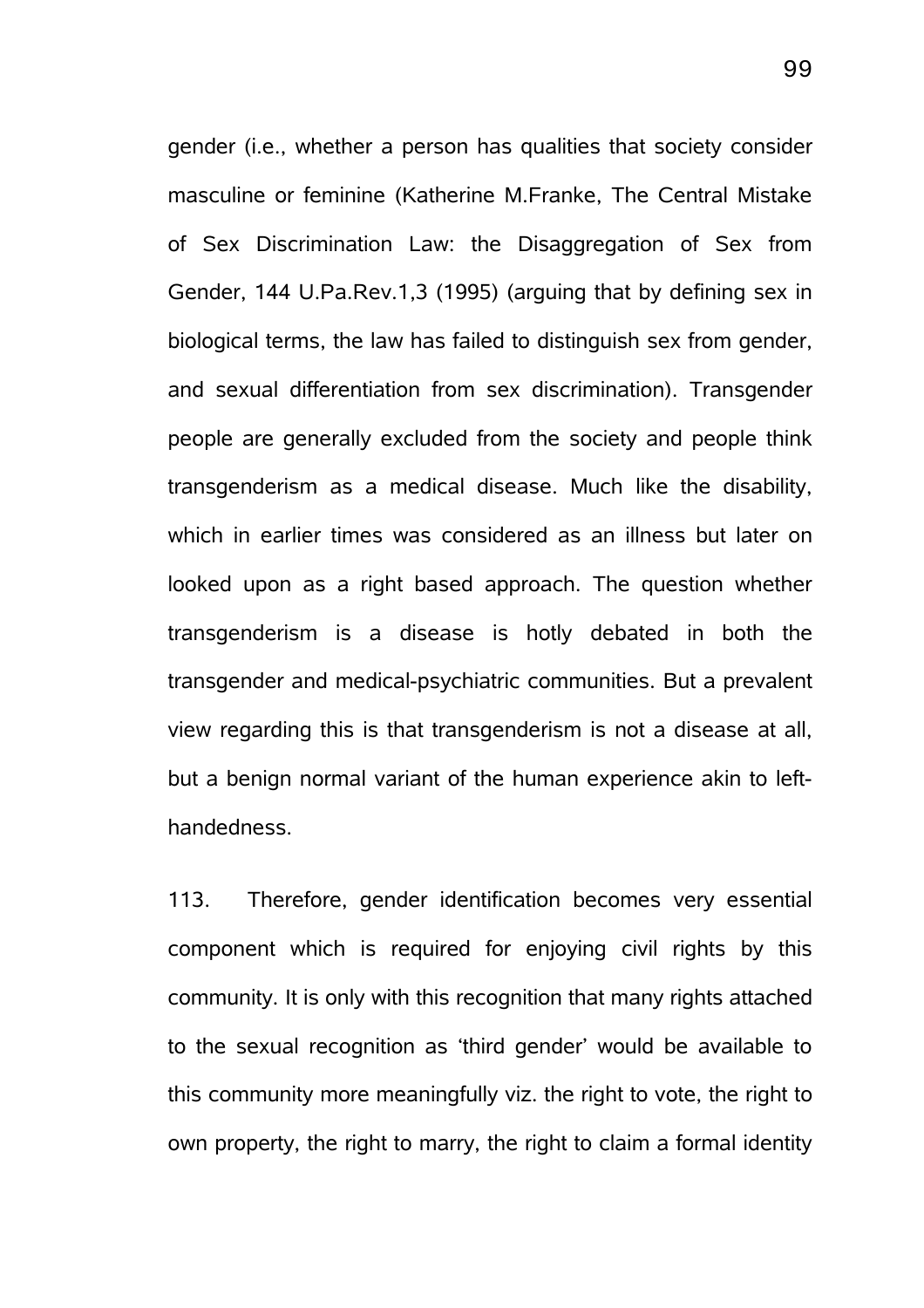through a passport and a ration card, a driver's license, the right to education, employment, health so on.

114. Further, there seems to be no reason why a transgender must be denied of basic human rights which includes Right to life and liberty with dignity, Right to Privacy and freedom of expression, Right to Education and Empowerment, Right against violence, Right against Exploitation and Right against Discrimination. Constitution has fulfilled its duty of providing rights to transgenders. Now it's time for us to recognize this and to extend and interpret the Constitution in such a manner to ensure a dignified life of transgender people. All this can be achieved if the beginning is made with the recognition that TG as third gender.

115. In order to translate the aforesaid rights of TGs into reality, it becomes imperative to first assign them their proper 'sex'. As is stated earlier, at the time of birth of a child itself, sex is assigned. However, it is either male or female. In the process, the society as well as law, has completely ignored the basic human right of TGs to give them their appropriate sex categorization. Up to now, they have either been treated as male or female. This is not only improper as it is far from truth, but indignified to these TGs and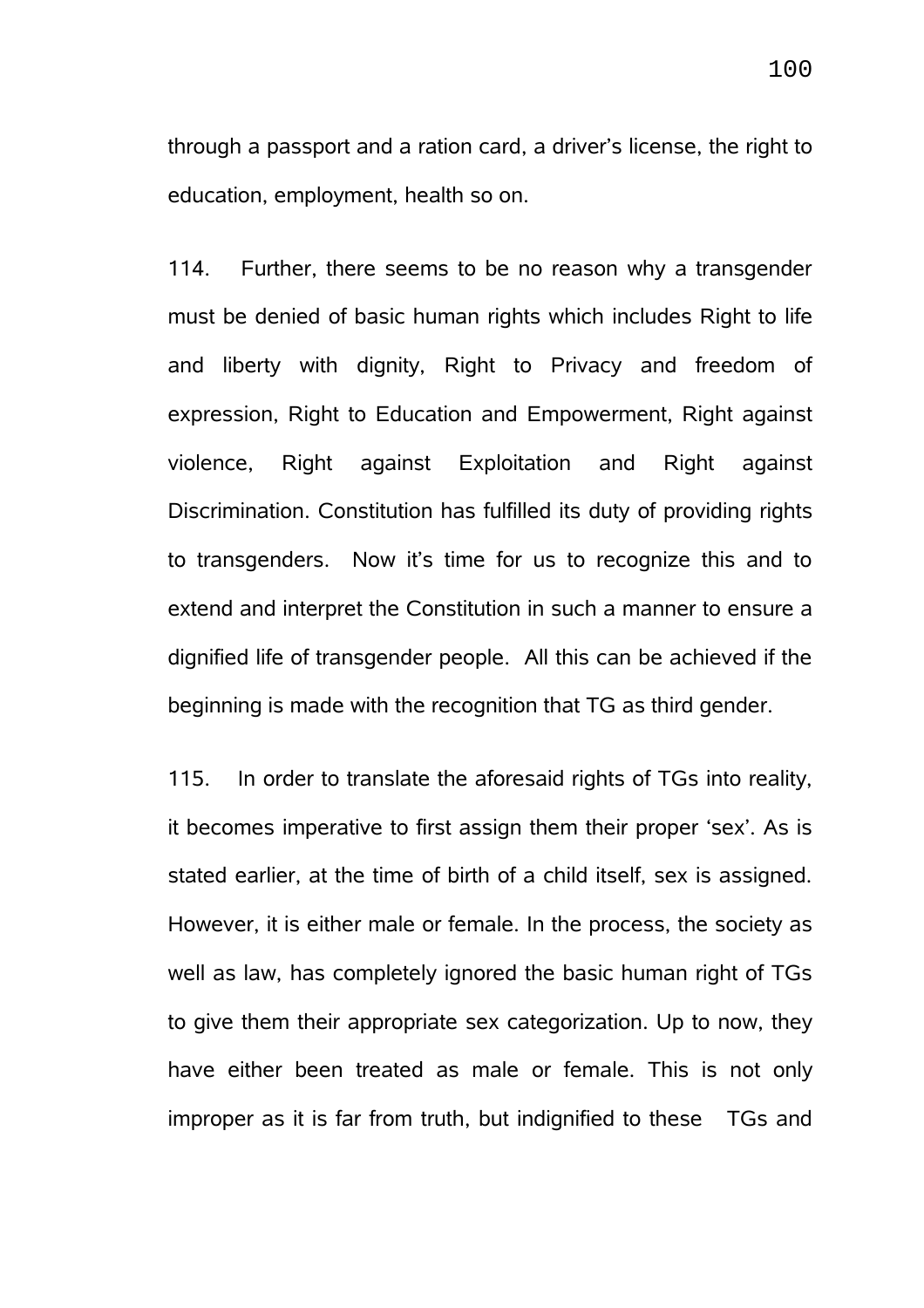violates their human rights.

116. Though there may not be any statutory regime recognizing 'third gender' for these TGs. However, we find enough justification to recognize this right of theirs in natural law sphere. Further, such a justification can be traced to the various provisions contained in Part III of the Constitution relating to 'Fundamental Rights'. In addition to the powerful justification accomplished in the accompanying opinion of my esteemed Brother, additional raison d'etre for this conclusion is stated hereinafter.

117. We are in the age of democracy, that too substantive and liberal democracy. Such a democracy is not based solely on the rule of people through their representatives' namely formal democracy. It also has other percepts like Rule of Law, human rights, independence of judiciary, separation of powers etc.

118. There is a recognition to the hard realty that without protection for human rights there can be no democracy and no justification for democracy. In this scenario, while working within the realm of separation of powers (which is also fundamental to the substantive democracy), the judicial role is not only to decide the dispute before the Court, but to uphold the rule of law and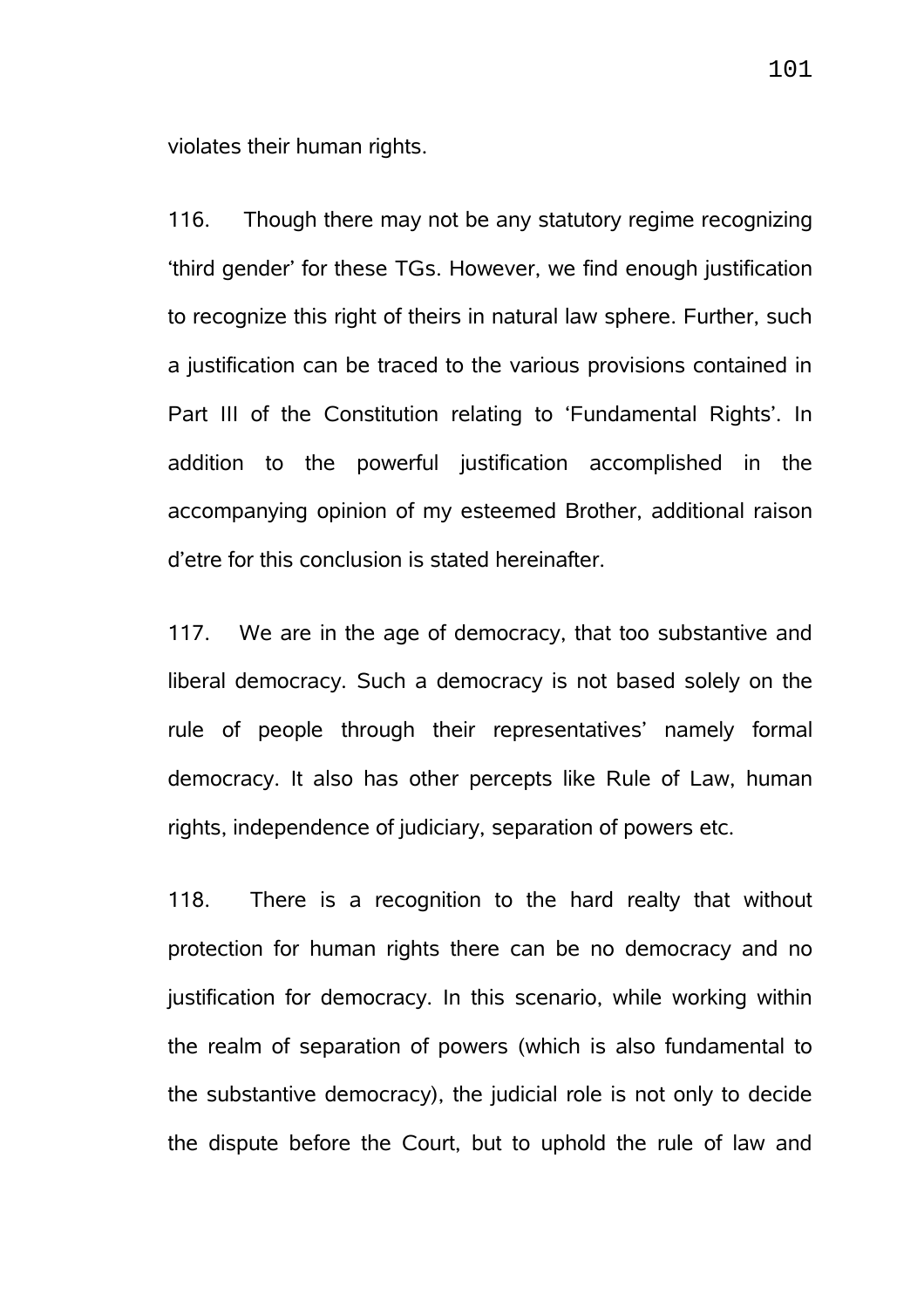ensure access to justice to the marginalized section of the society. It cannot be denied that TGs belong to the unprivileged class which is a marginalized section.

119. The role of the Court is to understand the central purpose and theme of the Constitution for the welfare of the society. Our Constitution, like the law of the society, is a living organism. It is based on a factual and social realty that is constantly changing. Sometimes a change in the law precedes societal change and is even intended to stimulate it. Sometimes, a change in the law is the result in the social realty. When we discuss about the rights of TGs in the constitutional context, we find that in order to bring about complete paradigm shift, law has to play more pre-dominant role. As TGs in India, are neither male nor female, treating them as belonging to either of the aforesaid categories, is the denial of these constitutional rights. It is the denial of social justice which in turn has the effect of denying political and economic justice.

## 120. In *Dattatraya Govind Mahajan* vs. *State of Maharashtra* (AIR 1977 SC 915) this Court observed:

"Our Constitution is a tryst with destiny, preamble with luscent solemnity in the words 'Justice – social, economic and political.' The three great branches of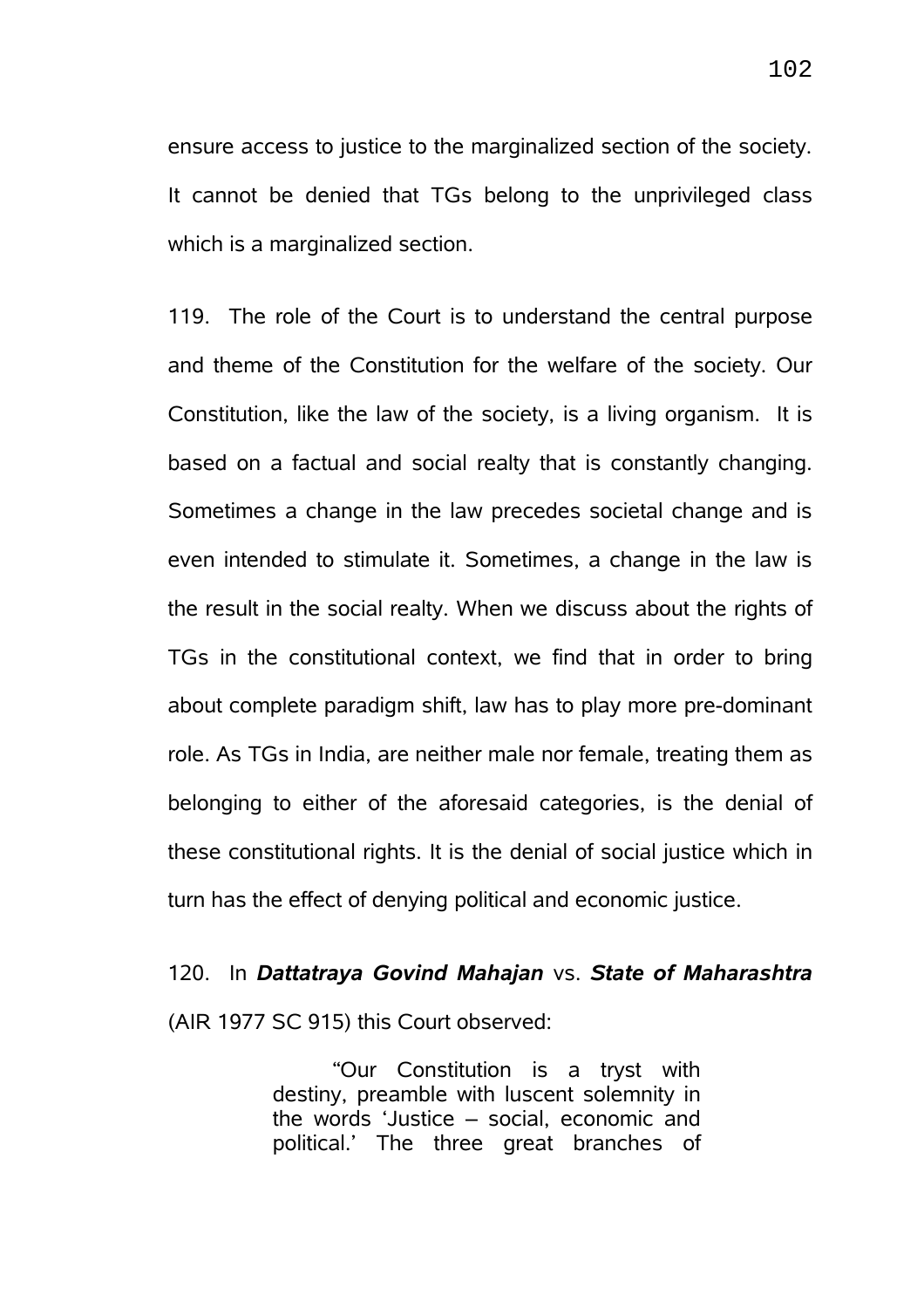Government, as creatures of the Constitution, must remember this promise in their fundamental role and forget it at their peril, for to do so will be a betrayal of chose high values and goals which this nation set for itself in its objective Resolution and whose elaborate summation appears in Part IV of the Paramount Parchment. The history of our country's struggle for independence was the story of a battle between the forces of socio-economic exploitation and the masses of deprived people of varying degrees and the Constitution sets the new sights of the nation…..Once we grasp the dharma of the Constitution, the new orientation of the karma of adjudication becomes clear. Our founding fathers, aware of our social realities, forged our fighting faith and integrating justice in its social, economic and political aspects. While contemplating the meaning of the Articles of the Organic Law, the Supreme Court shall not disown Social Justice."

121. Oliver Wendlle Holmes said: "the life of law has been logical; it has been experience". It may be added that 'the life of law is not just logic or experience. The life of law is renewable based on experience and logic, which adapted law to the new social realty'. Recognizing this fact, the aforesaid provisions of the Constitution are required to be given new and dynamic meaning with the inclusion of rights of TGs as well. In this process, the first and foremost right is to recognize TGs as 'third gender' in law as well. This is a recognition of their right of equality enshrined in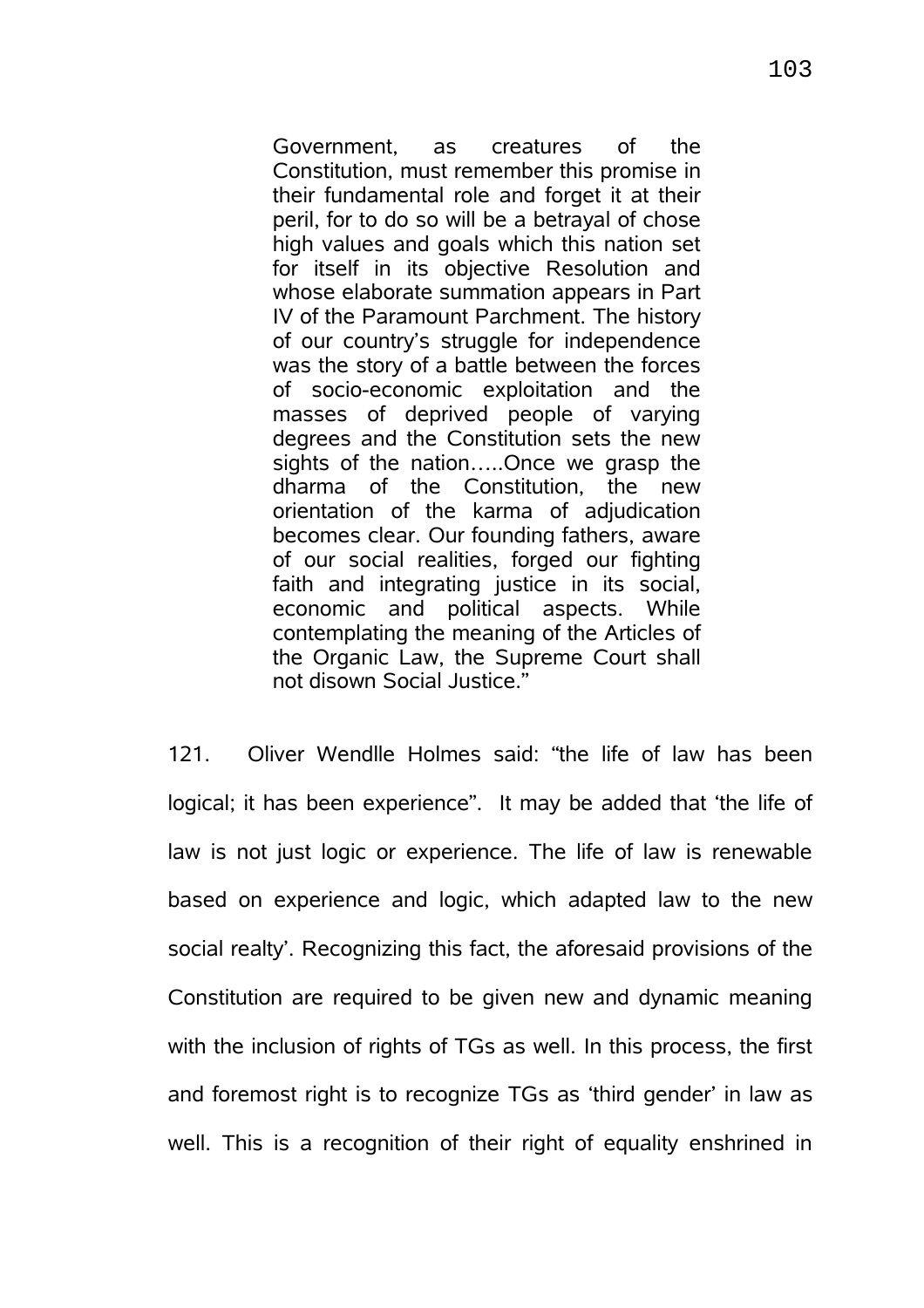Art.14 as well as their human right to life with dignity, which is the mandate of the Art.21 of the Constitution. This interpretation is in consonance with new social needs. By doing so, this Court is only bridging the gap between the law and life and that is the primary role of the Court in a democracy. It only amounts to giving purposive interpretation to the aforesaid provisions of the Constitution so that it can adapt to the changes in realty. Law without purpose has no raison d'etre. The purpose of law is the evolution of a happy society. As Justice Iyer has aptly put:

> "The purpose of law is the establishment of the welfare of society "and a society whose members enjoy welfare and happiness may be described as a just society. It is a negation of justice to say that some members, some groups, some minorities, some individuals do not have welfare: on the other hand they suffer from ill-fare. So it is axiomatic that law, if it is to fulfil itself, must produce a contented, dynamic society which is at once meting out justice to its members."

122. It is now very well recognized that the Constitution is a living character; its interpretation must be dynamic. It must be understood in a way that intricate and advances modern realty. The judiciary is the guardian of the Constitution and by ensuring to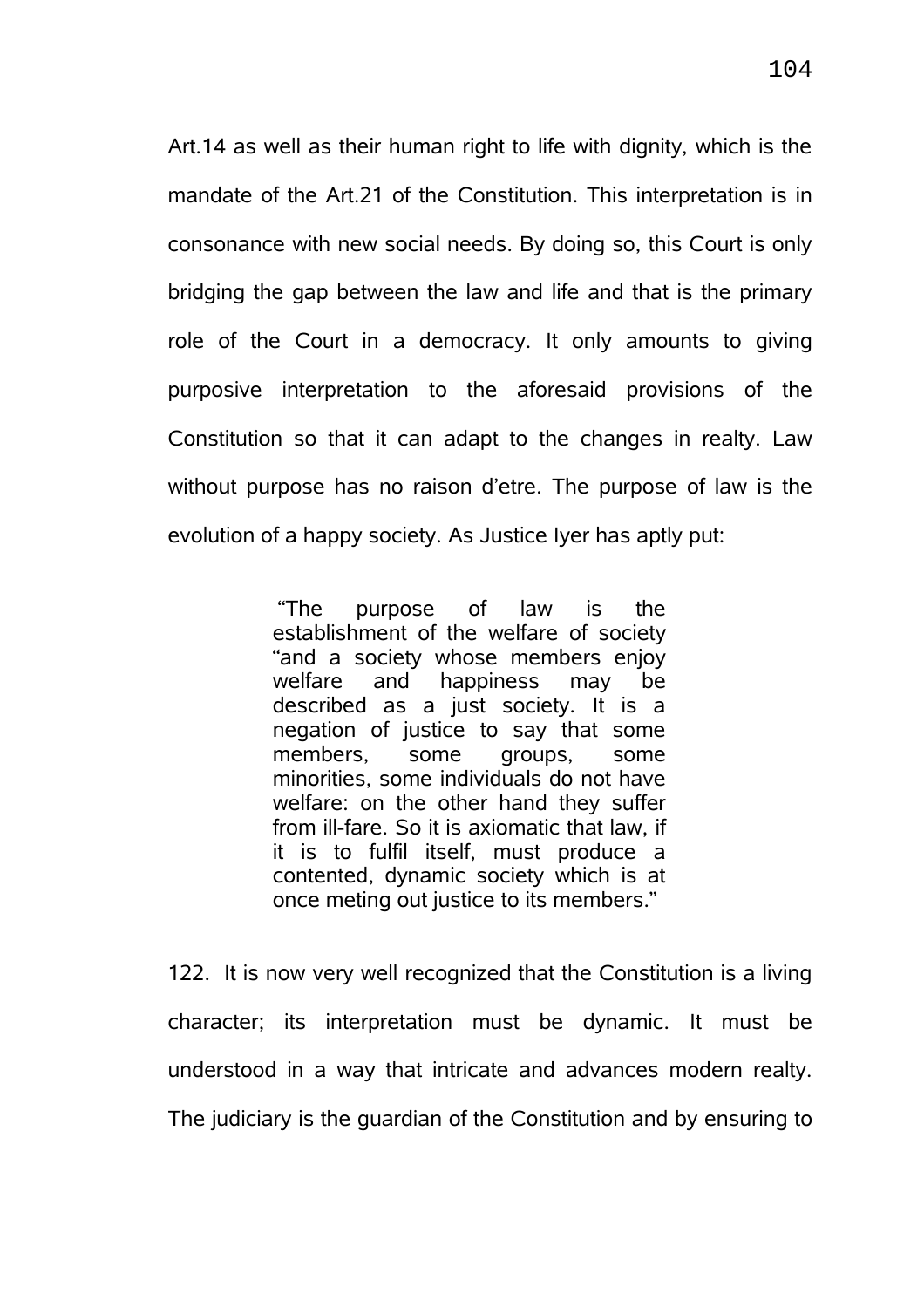grant legitimate right that is due to TGs, we are simply protecting the Constitution and the democracy inasmuch as judicial protection and democracy in general and of human rights in particular is a characteristic of our vibrant democracy.

123. As we have pointed out above, our Constitution inheres liberal and substantive democracy with rule of law as an important and fundamental pillar. It has its own internal morality based on dignity and equality of all human beings. Rule of law demands protection of individual human rights. Such rights are to be guaranteed to each and every human being. These TGs, even though insignificant in numbers, are still human beings and therefore they have every right to enjoy their human rights.

124. In National Human Rights Commission vs. State of Arunachal Pradesh (AIR 1996 SC 1234), This Court observed:

> "We are a country governed by the Rule of Law. Our Constitution confers certain rights on every human being and certain other rights on citizens. Every person is entitled to equality before the law and equal protection of the laws."

125. The rule of law is not merely public order. The rule of law is social justice based on public order. The law exists to ensure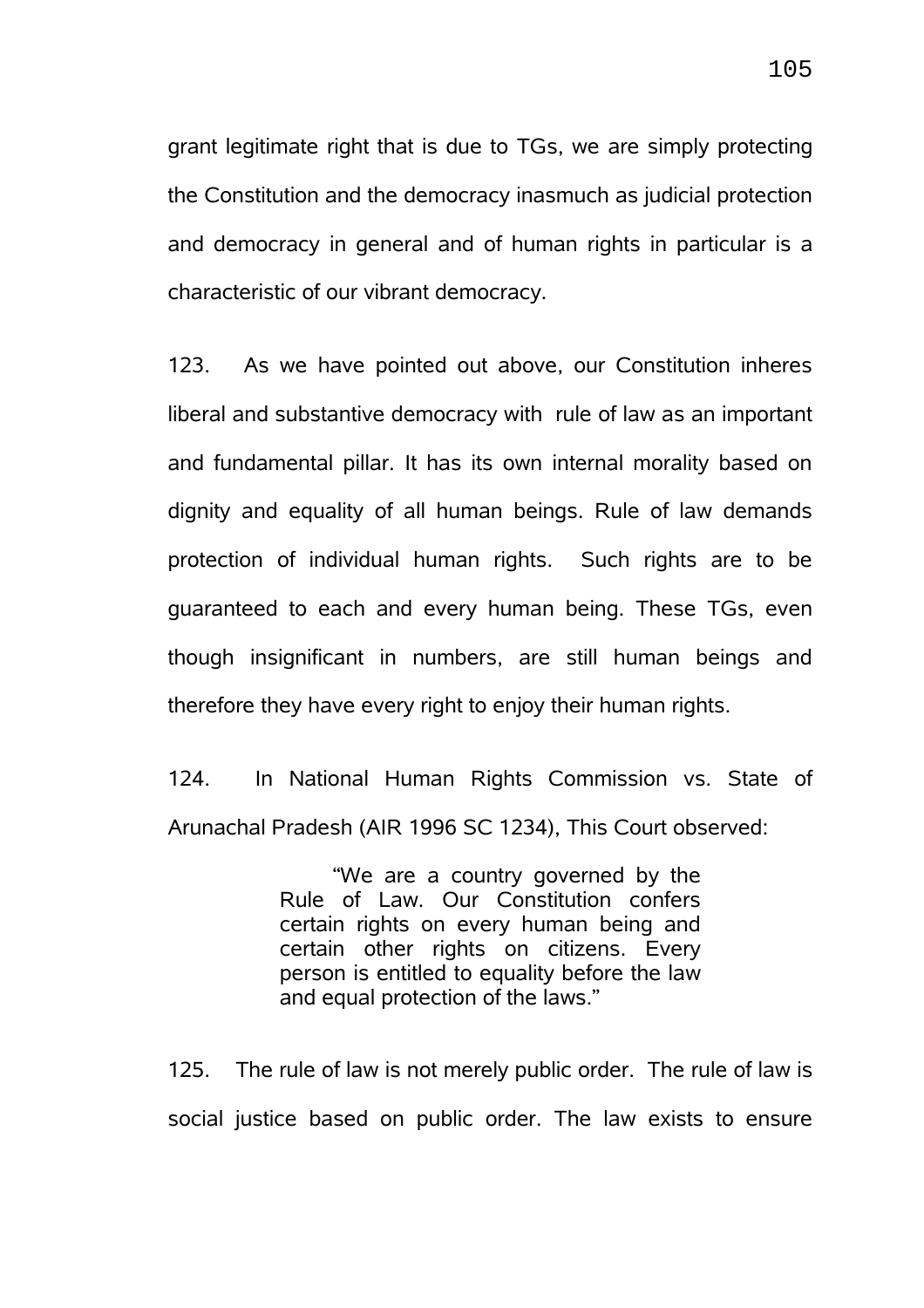proper social life. Social life, however, is not a goal in itself but a means to allow the individual to life in dignity and development himself. The human being and human rights underlie this substantive perception of the rule of law, with a proper balance among the different rights and between human rights and the proper needs of society. The substantive rule of law "is the rule of proper law, which balances the needs of society and the individual." This is the rule of law that strikes a balance between society's need for political independence, social equality, economic development, and internal order, on the one hand, and the needs of the individual, his personal liberty, and his human dignity on the other. It is the duty of the Court to protect this rich concept of the rule of law.

126. By recognizing TGs as third gender, this Court is not only upholding the rule of law but also advancing justice to the class, so far deprived of their legitimate natural and constitutional rights. It is, therefore, the only just solution which ensures justice not only to TGs but also justice to the society as well. Social justice does not mean equality before law in papers but to translate the spirit of the Constitution, enshrined in the Preamble, the Fundamental Rights and the Directive Principles of State Policy into action, whose arms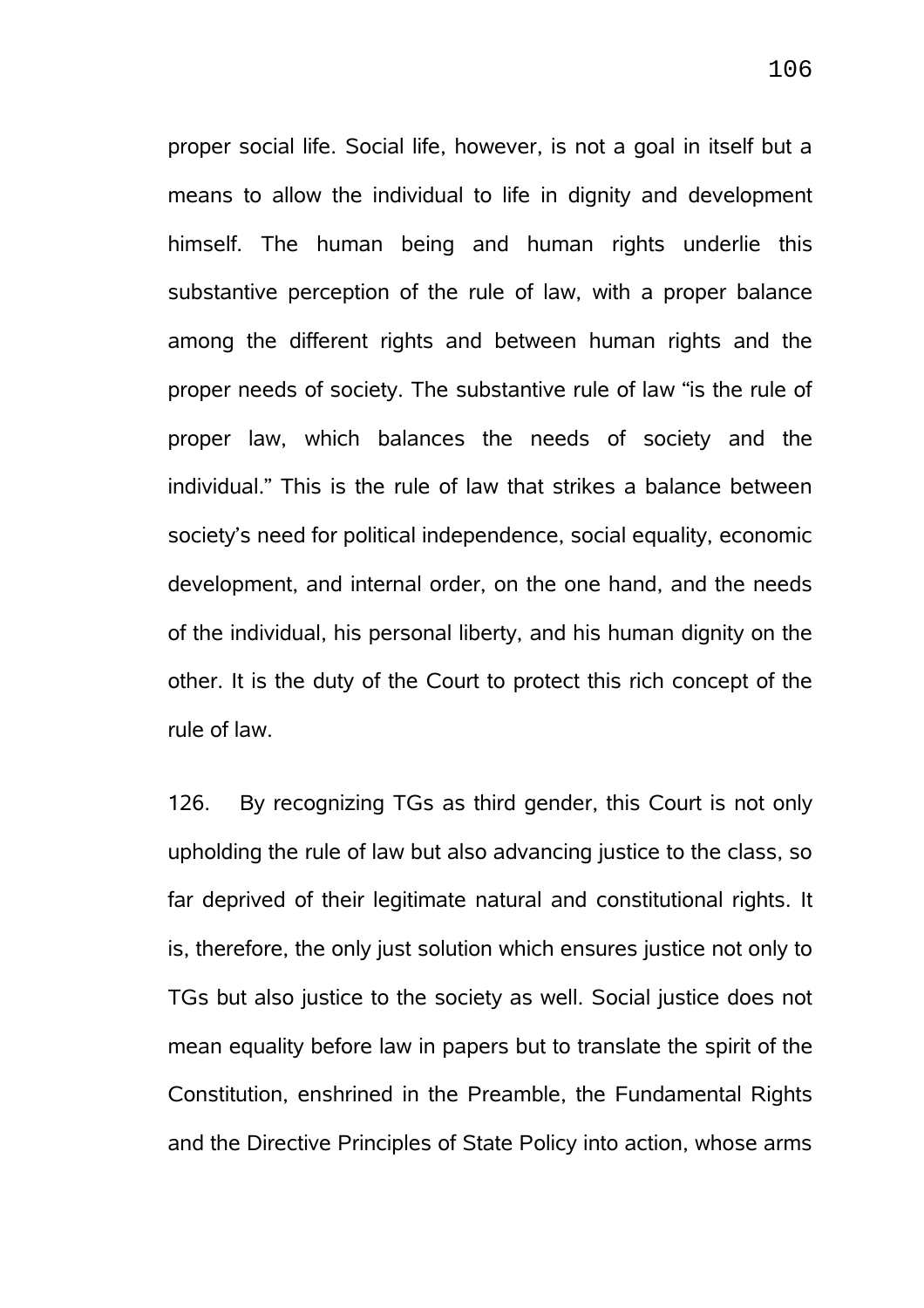are long enough to bring within its reach and embrace this right of recognition to the TGs which legitimately belongs to them.

127. Aristotle opined that treating all equal things equal and all unequal things unequal amounts to justice. Kant was of the view that at the basis of all conceptions of justice, no matter which culture or religion has inspired them, lies the golden rule that you should treat others as you would want everybody to treat everybody else, including yourself. When Locke conceived of individual liberties, the individuals he had in mind were independently rich males. Similarly, Kant thought of economically self-sufficient males as the only possible citizens of a liberal democratic state. These theories may not be relevant in today's context as it is perceived that the bias of their perspective is all too obvious to us. In post-traditional liberal democratic theories of justice, the background assumption is that humans have equal value and should, therefore, be treated as equal, as well as by equal laws. This can be described as 'Reflective Equilibrium'. The method of Reflective Equilibrium was first introduced by Nelson Goodman in 'Fact, Fiction and Forecast' (1955). However, it is John Rawls who elaborated this method of Reflective Equilibrium by introducing the conception of 'Justice as Fairness'. In his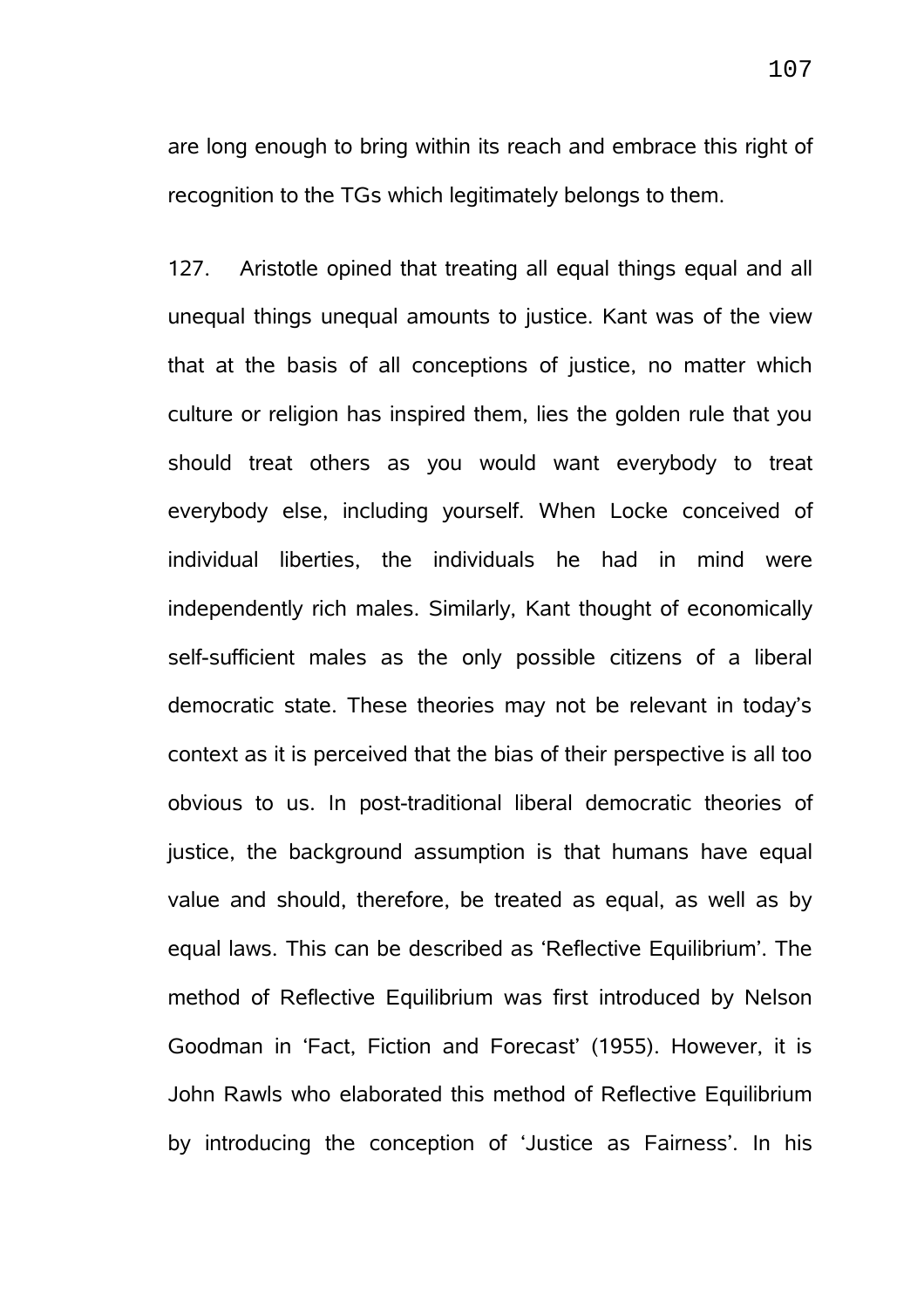'Theory of Justice', Rawls has proposed a model of just institutions for democratic societies. Herein he draws on certain pretheoretical elementary moral beliefs ('considered judgments'), which he assumes most members of democratic societies would accept. "[Justice as fairness [….] tries to draw solely upon basic intuitive ideas that are embedded in the political institutions of a constitutional democratic regime and the public traditions of their interpretations. Justice as fairness is a political conception in part because it starts from within a certain political tradition. Based on this preliminary understanding of just institutions in a democratic society, Rawls aims at a set of universalistic rules with the help of which the justice of present formal and informal institutions can be assessed. The ensuing conception of justice is called 'justice as fairness'. When we combine Rawls's notion of Justice as Fairness with the notions of Distributive Justice, to which Noble Laureate Prof. Amartya Sen has also subscribed, we get jurisprudential basis for doing justice to the Vulnerable Groups which definitely include TGs. Once it is accepted that the TGs are also part of vulnerable groups and marginalized section of the society, we are only bringing them within the fold of aforesaid rights recognized in respect of other classes falling in the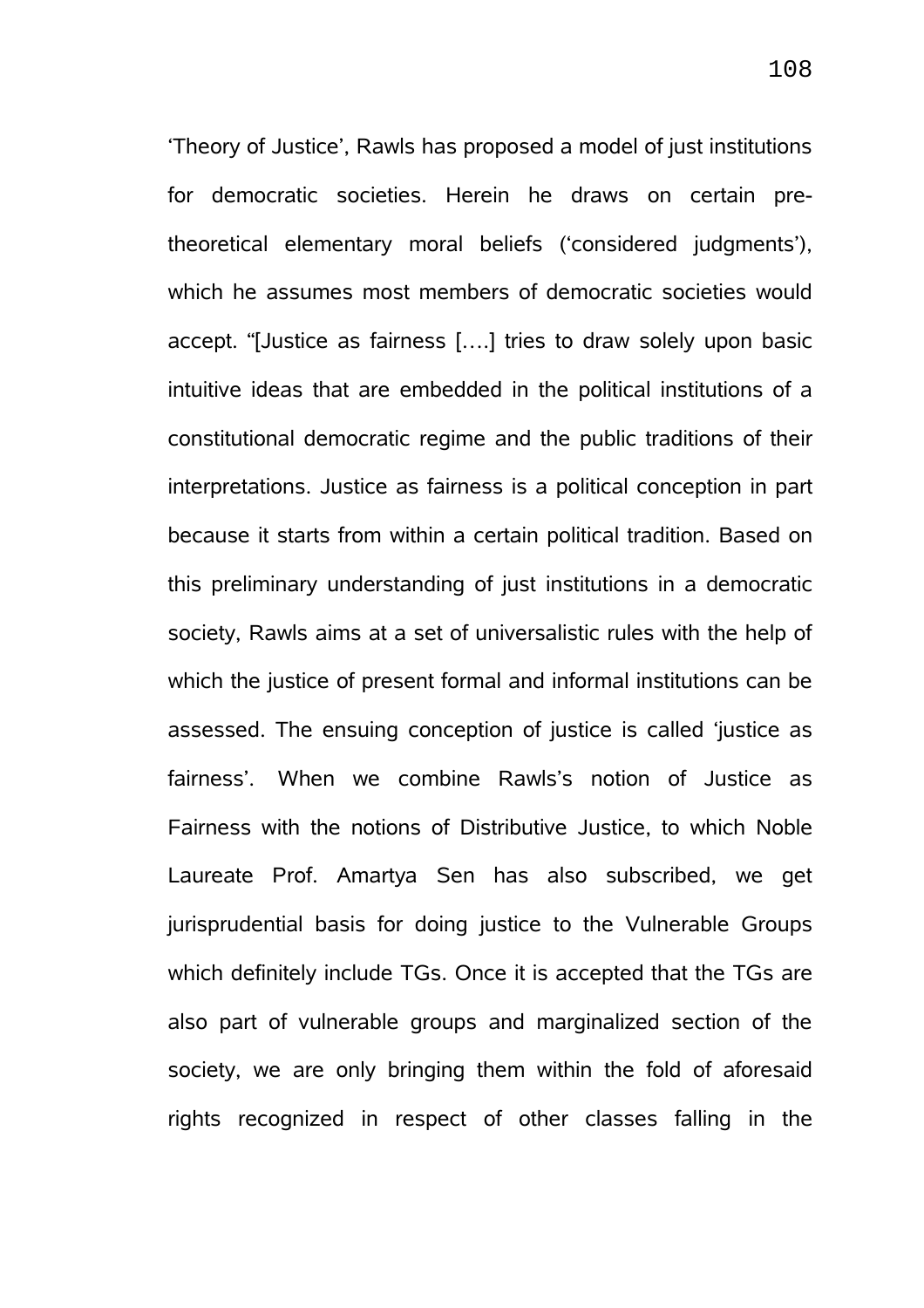marginalized group. This is the minimum riposte in an attempt to assuage the insult and injury suffered by them so far as to pave way for fast tracking the realization of their human rights.

128. The aforesaid, thus, are my reasons for treating TGs as 'third gender' for the purposes of safeguarding and enforcing appropriately their rights guaranteed under the Constitution. These are my reasons in support of our Constitution to the two issues in these petitions.

> …………………….J. **(A.K.Sikri**)

129. We, therefore, declare:

- (1) Hijras, Eunuchs, apart from binary gender, be treated as "third gender" for the purpose of safeguarding their rights under Part III of our Constitution and the laws made by the Parliament and the State Legislature.
- (2) Transgender persons' right to decide their self-identified gender is also upheld and the Centre and State Governments are directed to grant legal recognition of their gender identity such as male, female or as third gender.
- (3) We direct the Centre and the State Governments to take steps to treat them as socially and educationally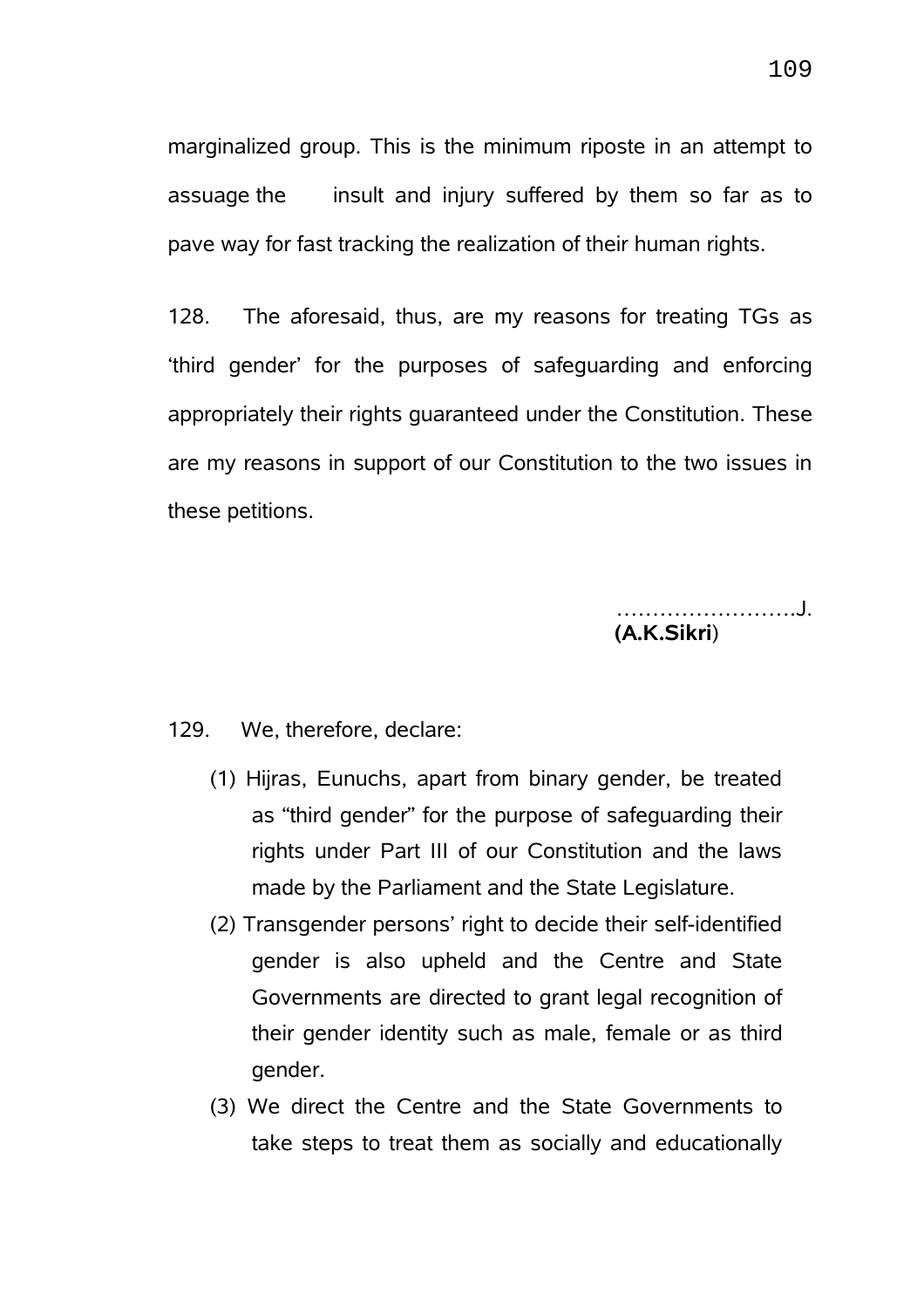backward classes of citizens and extend all kinds of reservation in cases of admission in educational institutions and for public appointments.

- (4) Centre and State Governments are directed to operate separate HIV Sero-survellance Centres since Hijras/ Transgenders face several sexual health issues.
- (5) Centre and State Governments should seriously address the problems being faced by Hijras/Transgenders such as fear, shame, gender dysphoria, social pressure, depression, suicidal tendencies, social stigma, etc. and any insistence for SRS for declaring one's gender is immoral and illegal.
- (6) Centre and State Governments should take proper measures to provide medical care to TGs in the hospitals and also provide them separate public toilets and other facilities.
- (7) Centre and State Governments should also take steps for framing various social welfare schemes for their betterment.
- (8) Centre and State Governments should take steps to create public awareness so that TGs will feel that they are also part and parcel of the social life and be not treated as untouchables.
- (9) Centre and the State Governments should also take measures to regain their respect and place in the society which once they enjoyed in our cultural and social life.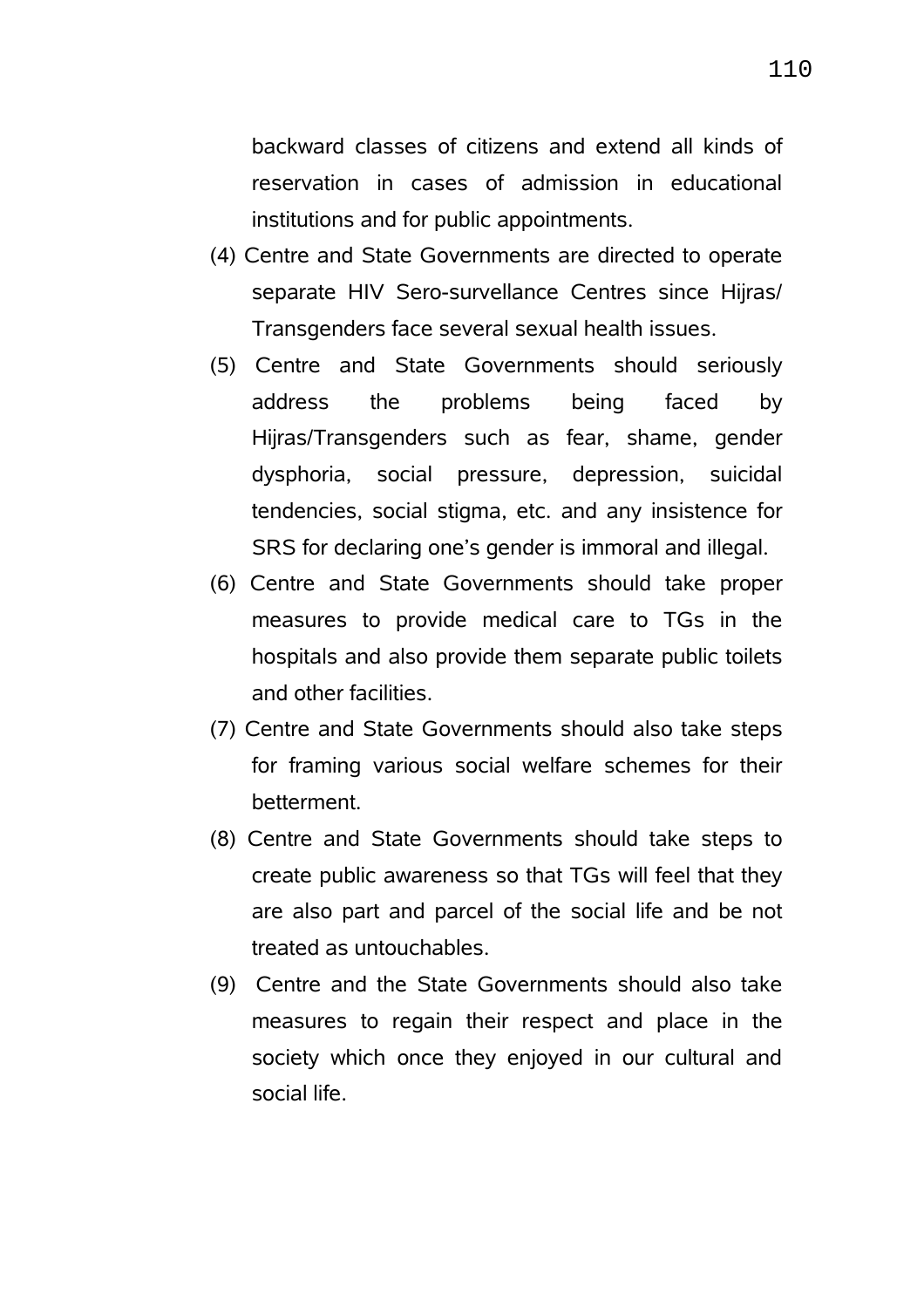130. We are informed an Expert Committee has already been constituted to make an in-depth study of the problems faced by the Transgender community and suggest measures that can be taken by the Government to ameliorate their problems and to submit its report with recommendations within three months of its constitution. Let the recommendations be examined based on the legal declaration made in this Judgment and implemented within six months.

131. Writ Petitions are, accordingly, allowed, as above.

…..………………………J. (**K.S. Radhakrishnan**)

………………………….J. (**A.K. Sikri**)

New Delhi, April 15, 2014.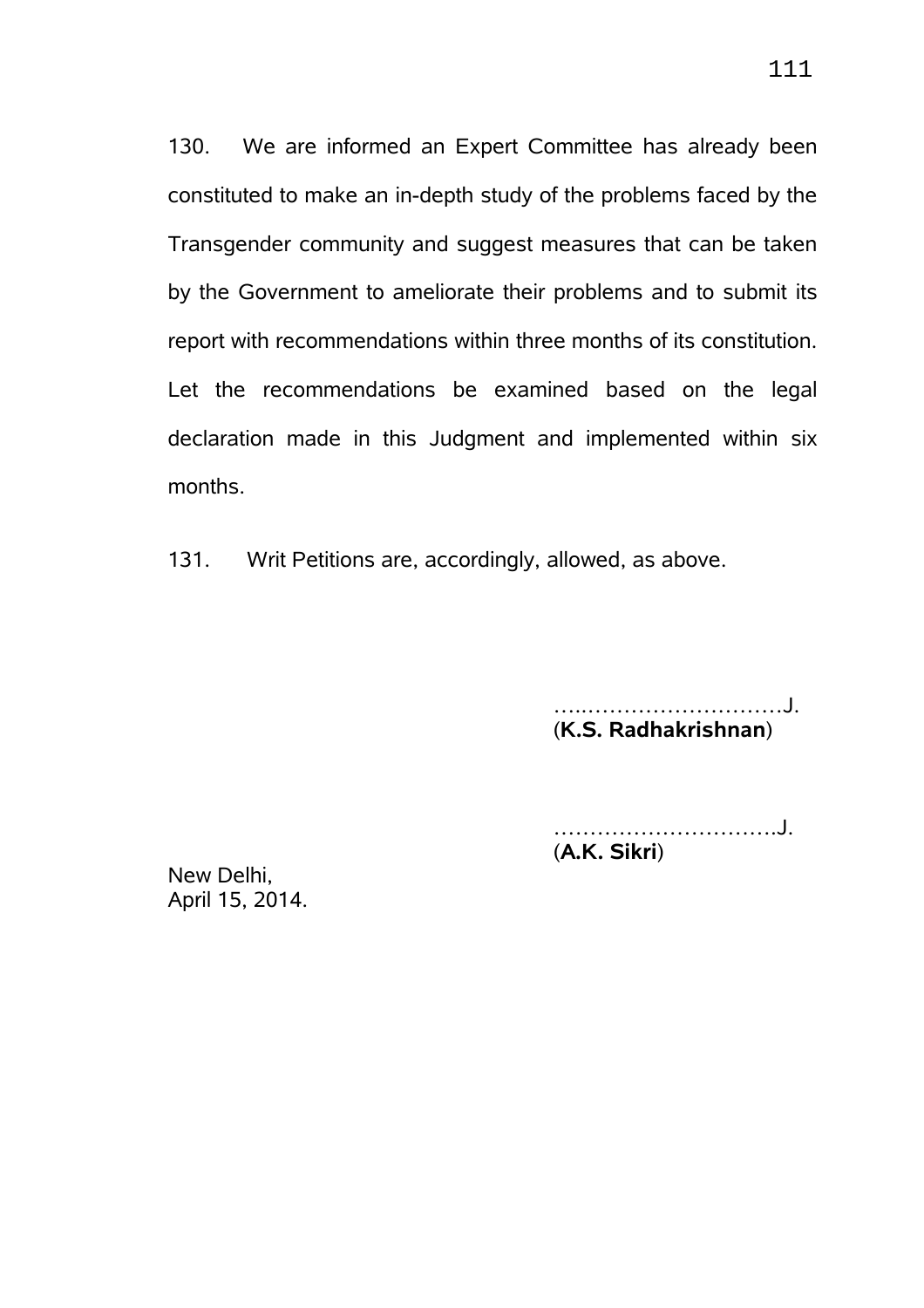**ITEM NO.1A (For Judgment) COURT NO.7 SECTION PIL S U P R E M E C O U R T O F I N D I A RECORD OF PROCEEDINGS WRIT PETITION (CIVIL) NO(s). 400 OF 2012 NATIONAL LEGAL SER. AUTH.** Petitioner(s)  **VERSUS** UNION OF INDIA & ORS. Respondent(s) **WITH W.P(C) NO. 604 of 2013 Date: 15/04/2014 These matters were called on for pronouncement of judgment. For Petitioner(s) Ms. Anitha Shenoy,AOR Ms. Manju Jetley,AOR For Respondent(s) Mr. V.N. Raghupathy,AOR Mr. Suryanarayana Singh,AAG Mr. Aviral Saxena,Adv. Ms. Pragati Neekhra,AOR Dr. Manish Singhvi,Adv. Mr. Irshad Ahmad,Adv. Mr. V.G. Pragasam,AOR Mr. Manjit Singh,AAG, Haryana Mrs. Vivekta Singh,Adv. Mrs. Nupur Chaudhary,Adv. Mr. Tarjit Singh,Adv. Mr. Kamal Mohan Gupta,AOR Mr. D.S. Mahra,AOR Mr. Gopal Singh,AOR Mr. Sudarshan Singh Rawat,AOR Mr. P.V. Yogeswaran,AOR Mr. Anip Sachthey,AOR Mr. Aniruddha P. Mayee,AOR Mr. Sunil Fernandes,AOR Mr. Abhishek Atrey,AOR Mr. Jogy Scaria,AOR**